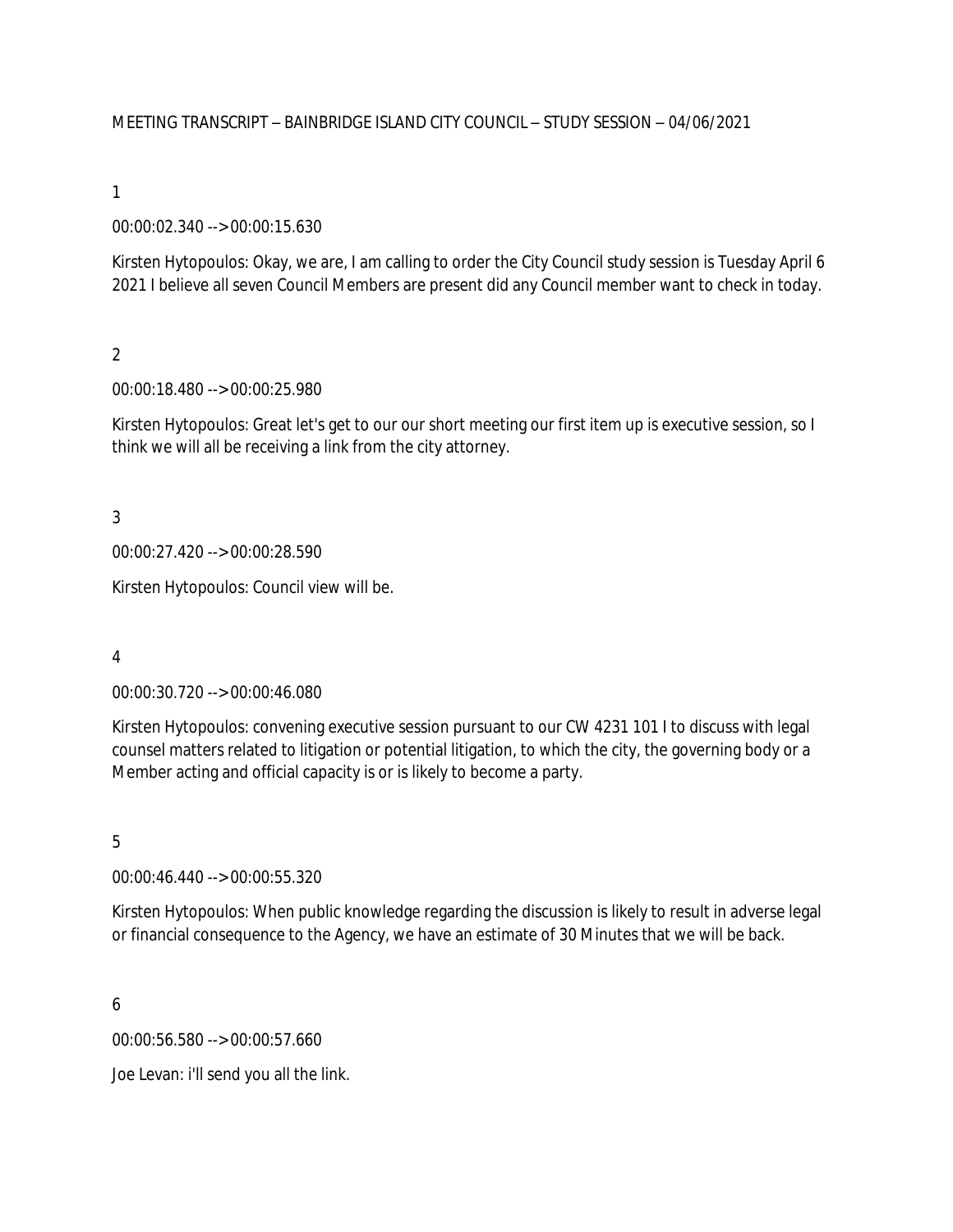00:00:58.080 --> 00:00:59.310

Kirsten Hytopoulos: Thank you, thank you.

### 8

00:34:49.740 --> 00:34:53.070

Christine Brown: camp Council has extended the executive session by 10 minutes.

### 9

00:46:17.400 --> 00:46:29.190

Kirsten Hytopoulos: Council has returned from executive session no decisions were made, we are reconvening the City Council study session next item up his approval of the agenda is there a motion to approve the agenda.

### 10

00:46:33.300 --> 00:46:34.980

Kirsten Hytopoulos: councilmember deaths yeah.

### 11

00:46:35.010 --> 00:46:39.240

Joe Deets: Thank you, Deputy Mayor, yes I moved to approve the agenda as presented.

### 12

00:46:39.750 --> 00:46:44.010

Kirsten Hytopoulos: The second okay counselor fan Tory Johnson, is there a discussion.

### 13

00:46:45.780 --> 00:46:55.470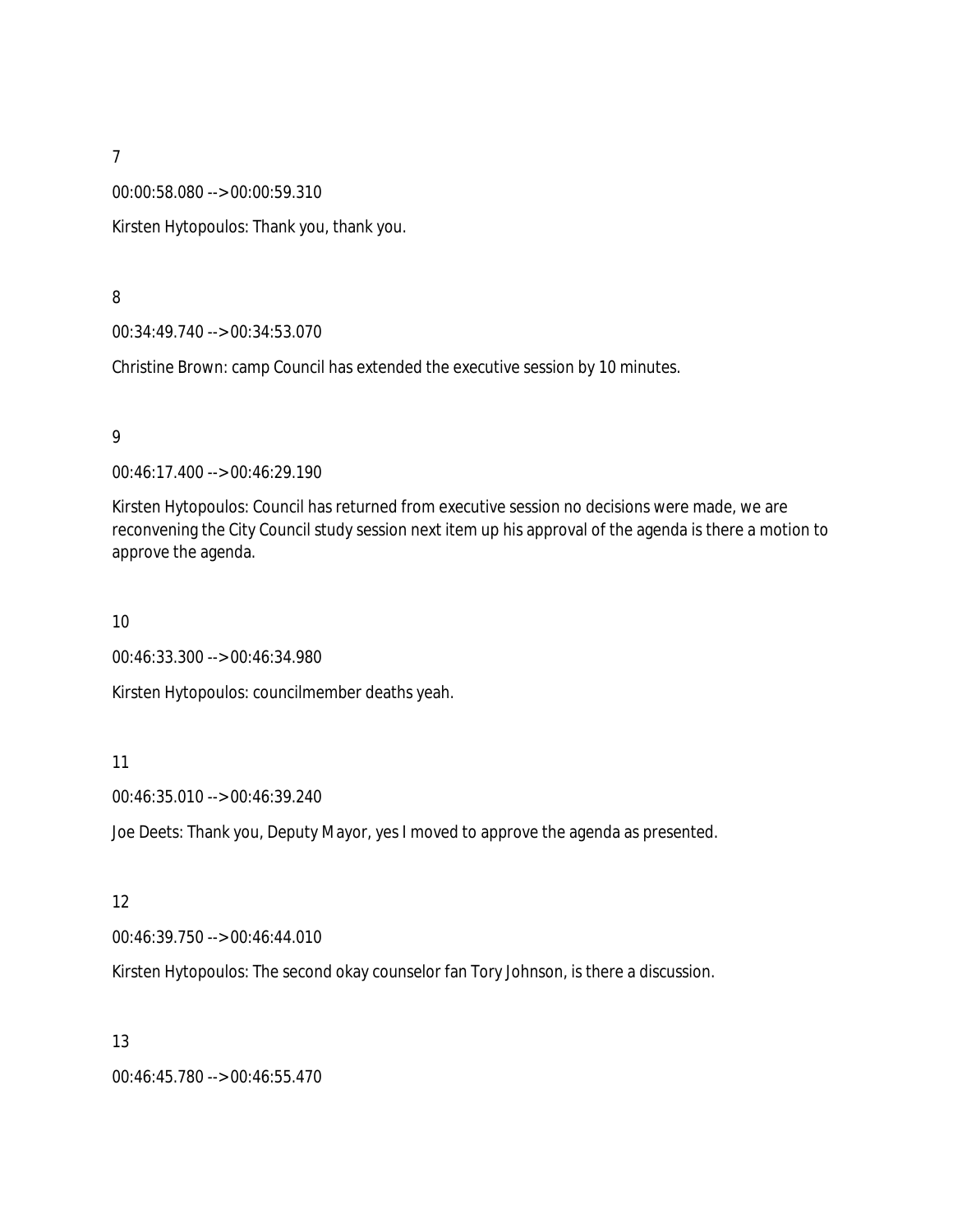Kirsten Hytopoulos: Seeing none all those in favor say Aye Aye post okay great agenda is approved, are there any conflicts of interest to disclose Council.

14

00:46:57.720 --> 00:47:07.020

Kirsten Hytopoulos: does not look like, there are so our next item up is item for future Council agendas way to turn it over to the interim city city manager to lead that discussion.

15

00:47:07.920 --> 00:47:14.250

Ellen Schroer (she/her): And even Council and community and just a couple of items to highlight the next five meetings are in your packet.

## 16

00:47:14.730 --> 00:47:23.880

Ellen Schroer (she/her): Today is the sixth so next week is the first business meeting in April there's a roughly two hours of business scheduled, including.

17

00:47:24.780 --> 00:47:32.520

Ellen Schroer (she/her): The on the consent agenda one item of or three items of business, including the sound Olympics trail.

## 18

00:47:33.120 --> 00:47:46.350

Ellen Schroer (she/her): sky pond connector award the forwarded ordinance from the last meeting the triage phase one code changes and ketchup critical incident, mutual aid agreement, these are placed on the consent agenda.

## 19

00:47:46.950 --> 00:48:00.300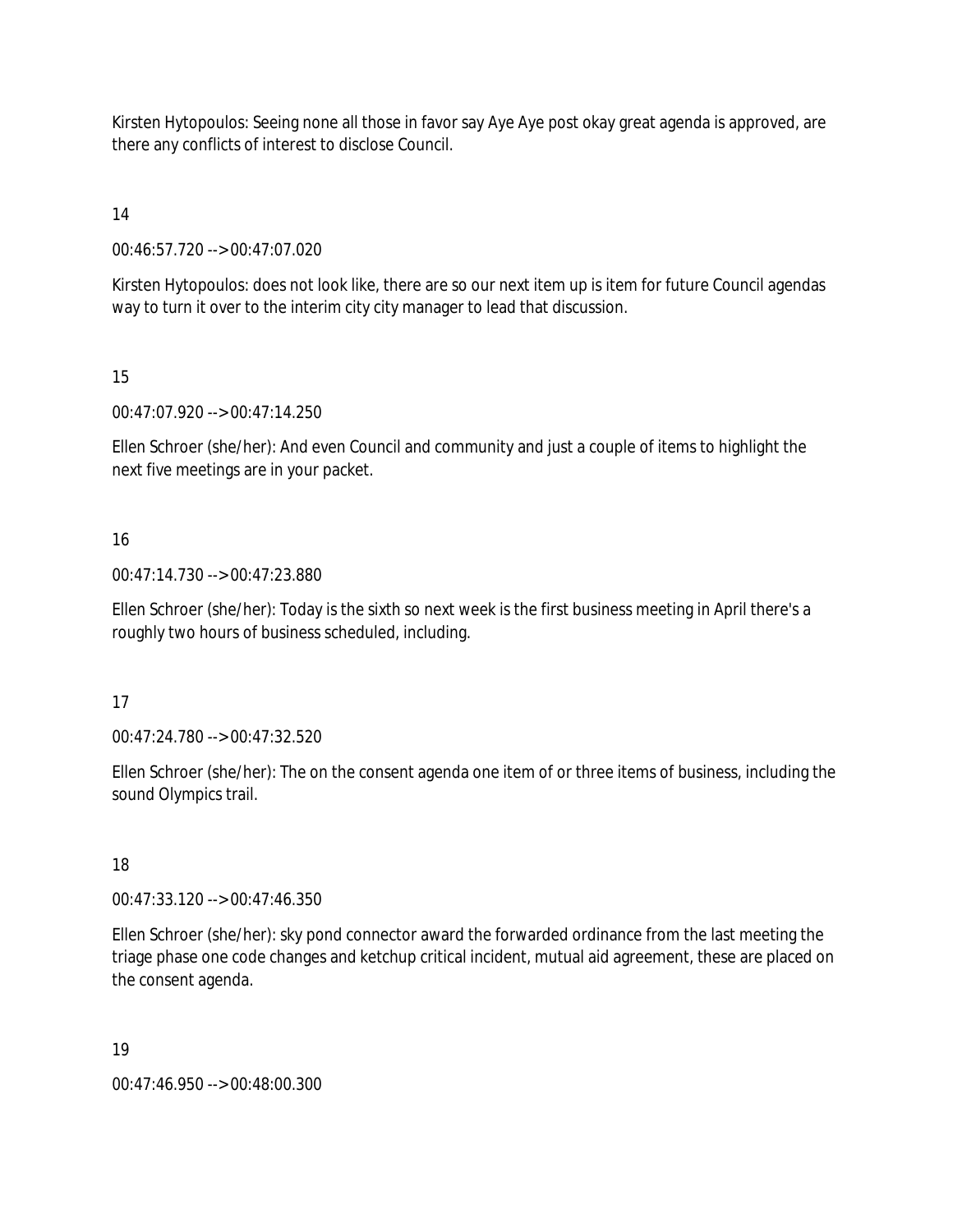Ellen Schroer (she/her): By our in two cases in our new approach and in one case, based on your action and then other typical items there's one item under unfinished business the landmark tree ordinance.

 $20$ 

00:48:01.710 --> 00:48:09.480

Ellen Schroer (she/her): The amending the tree and vegetation chapters to the middle school code for the tree or landmark tree ordinance which we will be moving out for two weeks.

### 21

00:48:09.690 --> 00:48:19.200

Ellen Schroer (she/her): This is due to staff capacity limitations and we just want to make sure that's ready for you so you'll see that on the agenda on the 27th when we next distribute the agendas.

## 22

00:48:22.020 --> 00:48:22.860

Ellen Schroer (she/her): The office.

## 23

00:48:23.040 --> 00:48:31.500

Kirsten Hytopoulos: If you don't mind comes up see managers Council our deeds and car do you have questions for this agenda, or are you waiting to speak after.

### 24

00:48:32.370 --> 00:48:35.460

Joe Deets: I can wait till after city managers okay.

## 25

00:48:35.490 --> 00:48:37.530

Kirsten Hytopoulos: Just wave, if you want us to okay.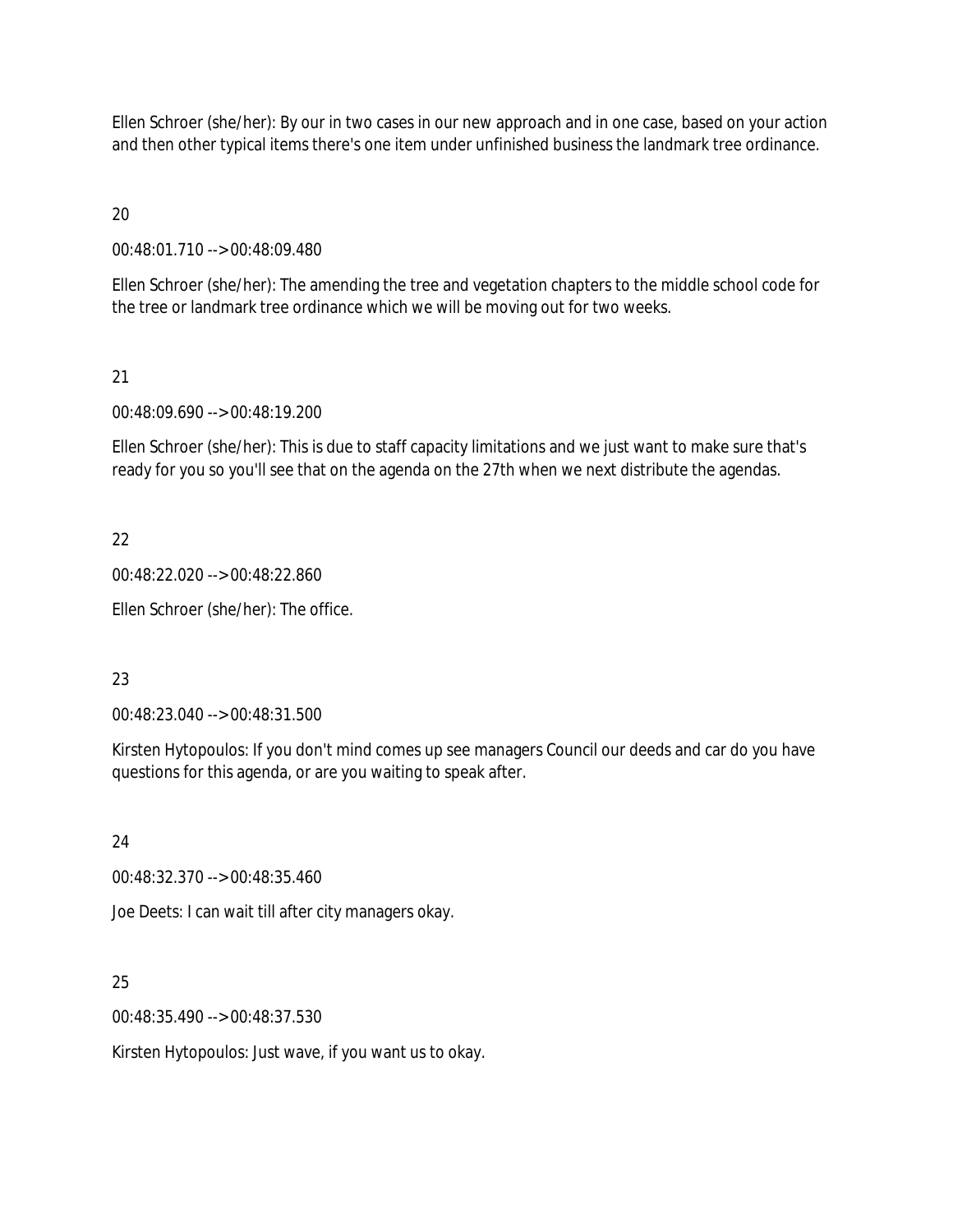00:48:38.280 --> 00:48:46.650

Ellen Schroer (she/her): Sure i'll try to keep an eye out to if you want to make a statement that's fine i'm moving to the 20th we, this is the next study session.

## 27

00:48:47.610 --> 00:48:57.060

Ellen Schroer (she/her): We have a number of items on there, including the update on the triangle property, the eagle harbor phase one non motorized improvements project scope discussion.

## 28

00:48:57.630 --> 00:49:06.120

Ellen Schroer (she/her): On one item which we will be moving out the wastewater treatment plant influence effluent study results this wall who about to the next study session in May.

## 29

00:49:06.750 --> 00:49:15.570

Ellen Schroer (she/her): And then we'll be picking up our work plan discussion and have also added an item to discuss annual funding for the kids have small business development Center.

# 30

00:49:16.290 --> 00:49:28.980

Ellen Schroer (she/her): and have the recommendations for the affordable housing plan from the ad hoc Subcommittee on or the ad hoc committee on affordable housing and also an ordinance relating to procedures for processing conduct complaints.

## 31

00:49:30.330 --> 00:49:33.210

Ellen Schroer (she/her): And again about just over two hours of business.

32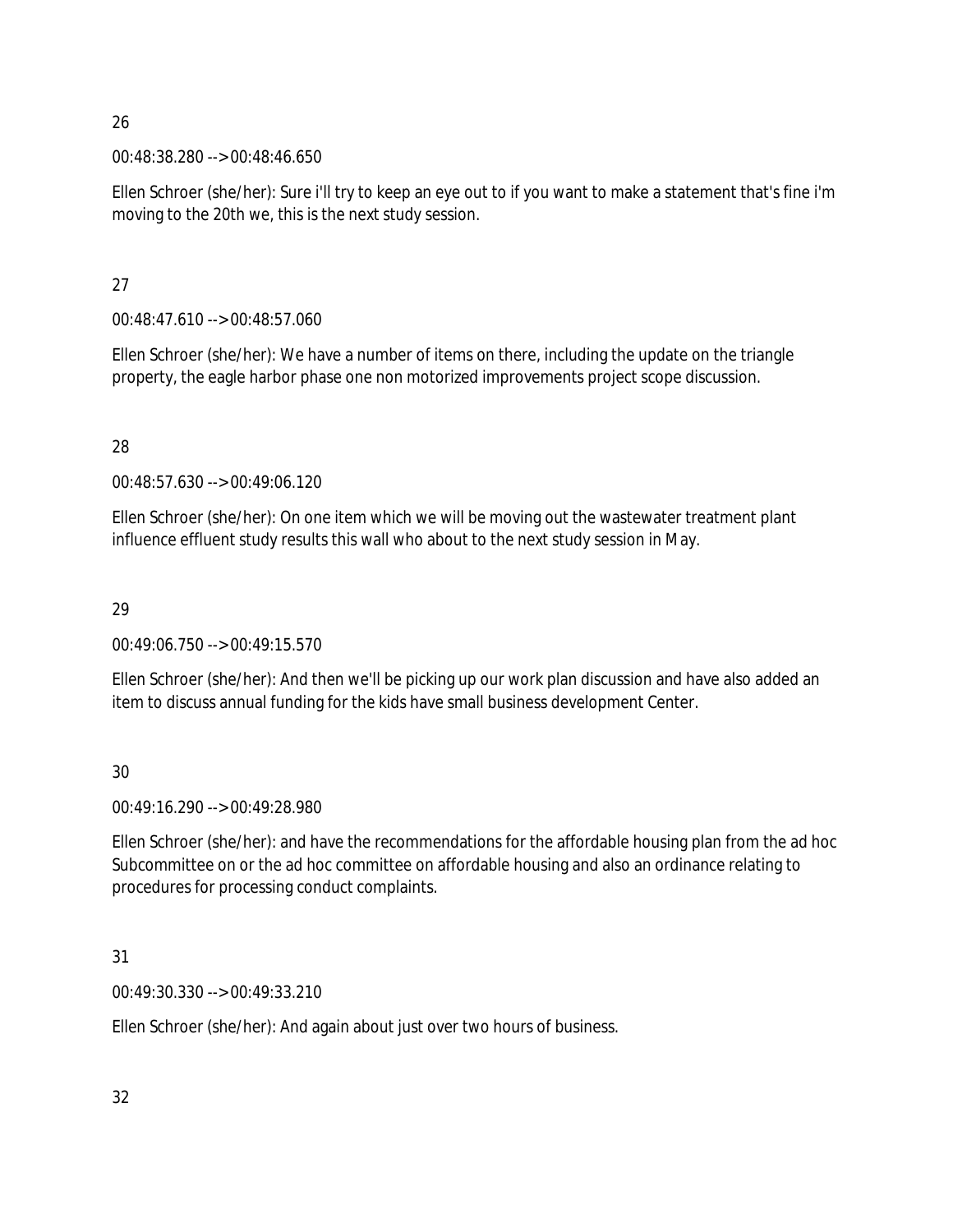00:49:34.650 --> 00:49:42.120

Ellen Schroer (she/her): I April 27, we will have we will add the tree and vegetation item that was previously scheduled last week.

## 33

00:49:43.500 --> 00:49:58.410

Ellen Schroer (she/her): We also have a public hearing i'm extending the small wireless facilities, if you schedule that later today and each half will be at the meeting to the environmental, technical advisory committee will be presenting their groundwater fact sheet to you and the Community.

### 34

00:49:59.760 --> 00:50:18.930

Ellen Schroer (she/her): Moving to me the first study session will include a significant periodic review of the shoreline master program update a discussion of the multifamily housing tax exemption program and information about the wastewater treatment plant that we've moved out from a previous meeting.

35

00:50:21.360 --> 00:50:28.080

Kirsten Hytopoulos: And then I believe sorry councilmember car, I believe, has a question, it looks like for that agenda sure.

## 36

00:50:28.140 --> 00:50:33.300

Christy Carr: yeah I do thank you, that was, I think what I was told to do was wave.

## 37

00:50:34.380 --> 00:50:43.440

Christy Carr: I had a couple of questions why the M amp T was pushed to may 4 we've seen that on our agenda, a number of times and i'm just curious.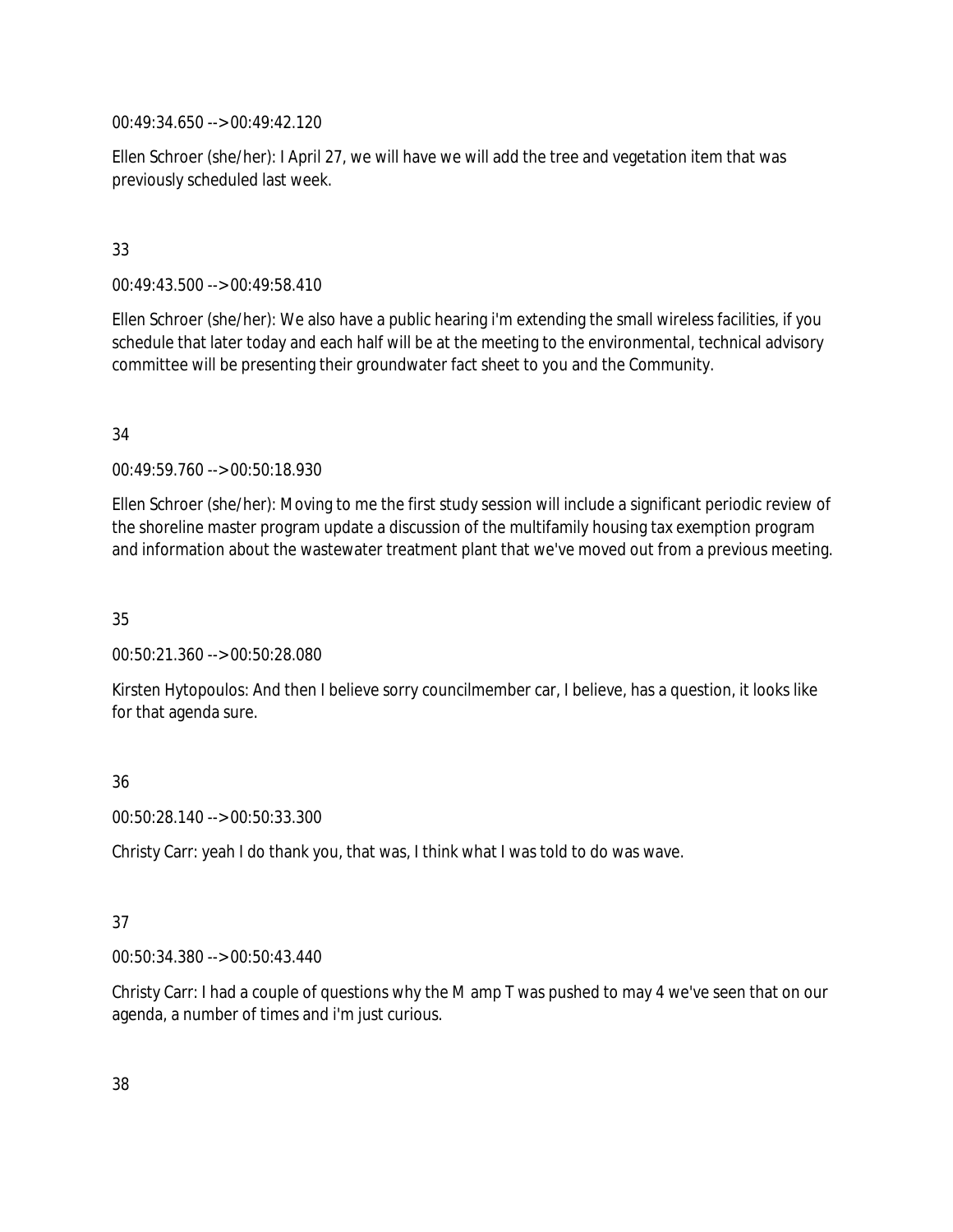00:50:44.730 --> 00:50:54.900

Ellen Schroer (she/her): Well we're anxious to have information that's complete and really well thought out for you and I think we'll need that additional time also there is in.

### 39

00:50:55.410 --> 00:51:03.930

Ellen Schroer (she/her): an item in front of the legislature, which will help us have better information for you about how long the affordability provisions are applicable there's.

## 40

00:51:04.350 --> 00:51:13.650

Ellen Schroer (she/her): A bill that's still live in the legislature, which would provide for a 20 year extension or a 20 year program and we wanted to have that information for you, when we made that presentation.

### 41

00:51:15.240 --> 00:51:24.450

Christy Carr: Great and then another question about the SMP periodic review, I saw that the agenda item was for Council to endorse the draft.

## 42

00:51:26.160 --> 00:51:28.620

Christy Carr: As a planning Commission liaison.

### 43

00:51:30.000 --> 00:51:34.590

Christy Carr: That seems like a really heavy lift for the Council to do in one study session.

## 44

00:51:35.790 --> 00:51:54.270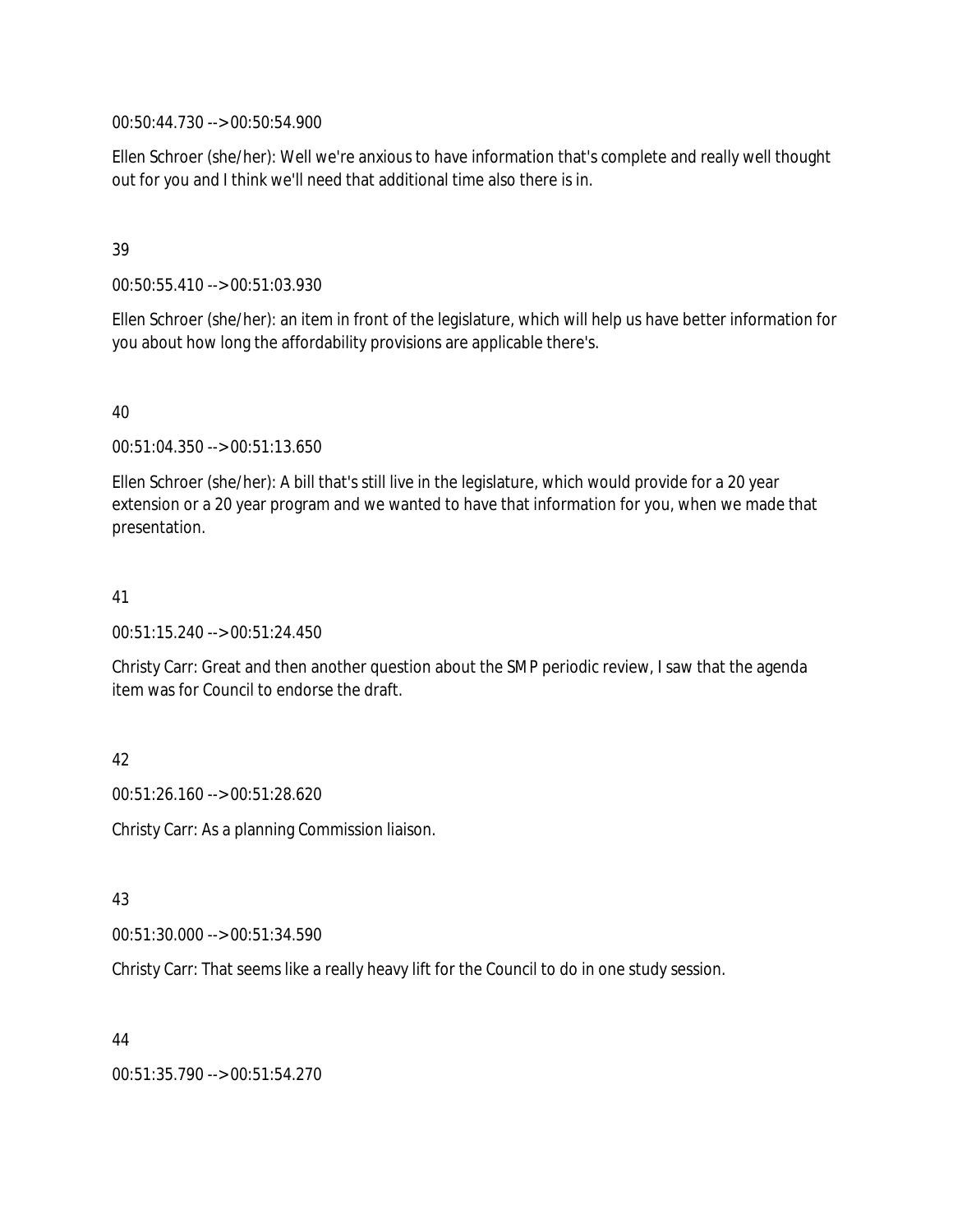Christy Carr: And so i'd like to recommend that we at least have a to touch process on that there's some significant policy discussion underway related to aqua culture, as well as sea level rise, and then the third component of just essentially an overhaul of the SNP for clarity.

45

00:51:55.410 --> 00:51:56.010

Christy Carr: So.

46

00:51:57.210 --> 00:52:01.440

Christy Carr: I don't know that Council can make an endorsement.

47

00:52:02.490 --> 00:52:17.310

Christy Carr: In 60 minutes, so I I defer to other others on Council if you feel comfortable with that my experience with the SMP as well as again my liaison role with the planning Commission is that that is.

48

00:52:18.720 --> 00:52:22.980

Christy Carr: Again, a heavy lifting and probably needs to be a to touch item.

49

00:52:24.600 --> 00:52:31.890

Ellen Schroer (she/her): sounds like what maybe a good approach would be would be to change the title on that and anticipate more than one.

50

00:52:32.490 --> 00:52:43.500

Ellen Schroer (she/her): Time that it would be in front of Council i'll talk with the planning director about that and the staff and we'll come up with different wording if that seems warranted and then you'll see it on a future agenda as well.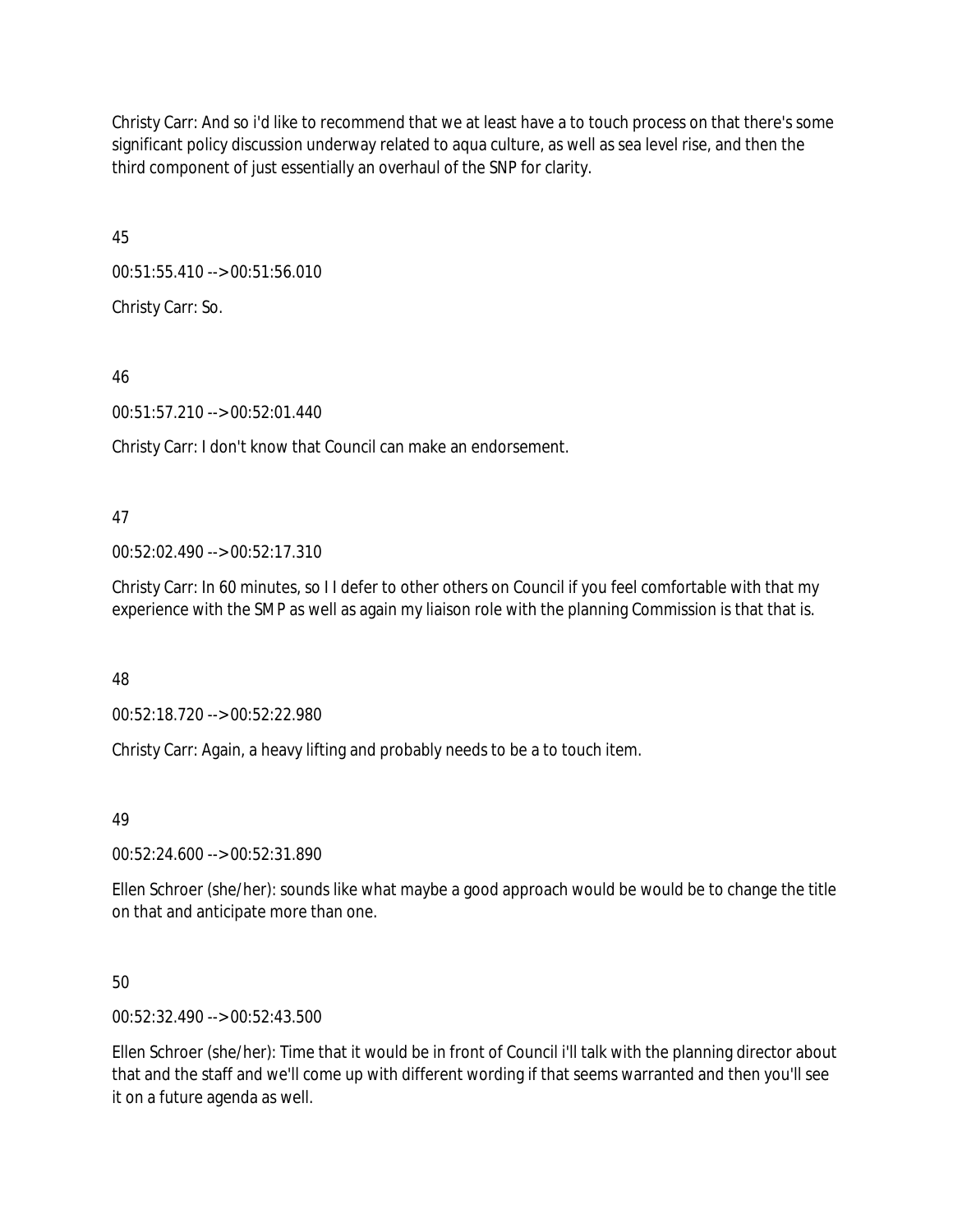51 00:52:45.660 --> 00:52:46.140 Christy Carr: Thank you.

### 52

00:52:47.040 --> 00:52:48.510

Kirsten Hytopoulos: Does that make sense to full Council.

53

00:52:50.310 --> 00:52:50.580 Great.

## 54

00:52:54.390 --> 00:52:56.160

Ellen Schroer (she/her): Okay, I think there's just wondering.

## 55

00:52:56.190 --> 00:53:00.390

Kirsten Hytopoulos: councilmember car i'm sorry thanks sorry city manager go ahead and.

## 56

00:53:00.510 --> 00:53:11.340

Christy Carr: i'm and i'm sorry to I think that I missed a previous consent agenda for the wire 15 plan, I think that was on a prior consent agenda.

## 57

00:53:11.670 --> 00:53:22.830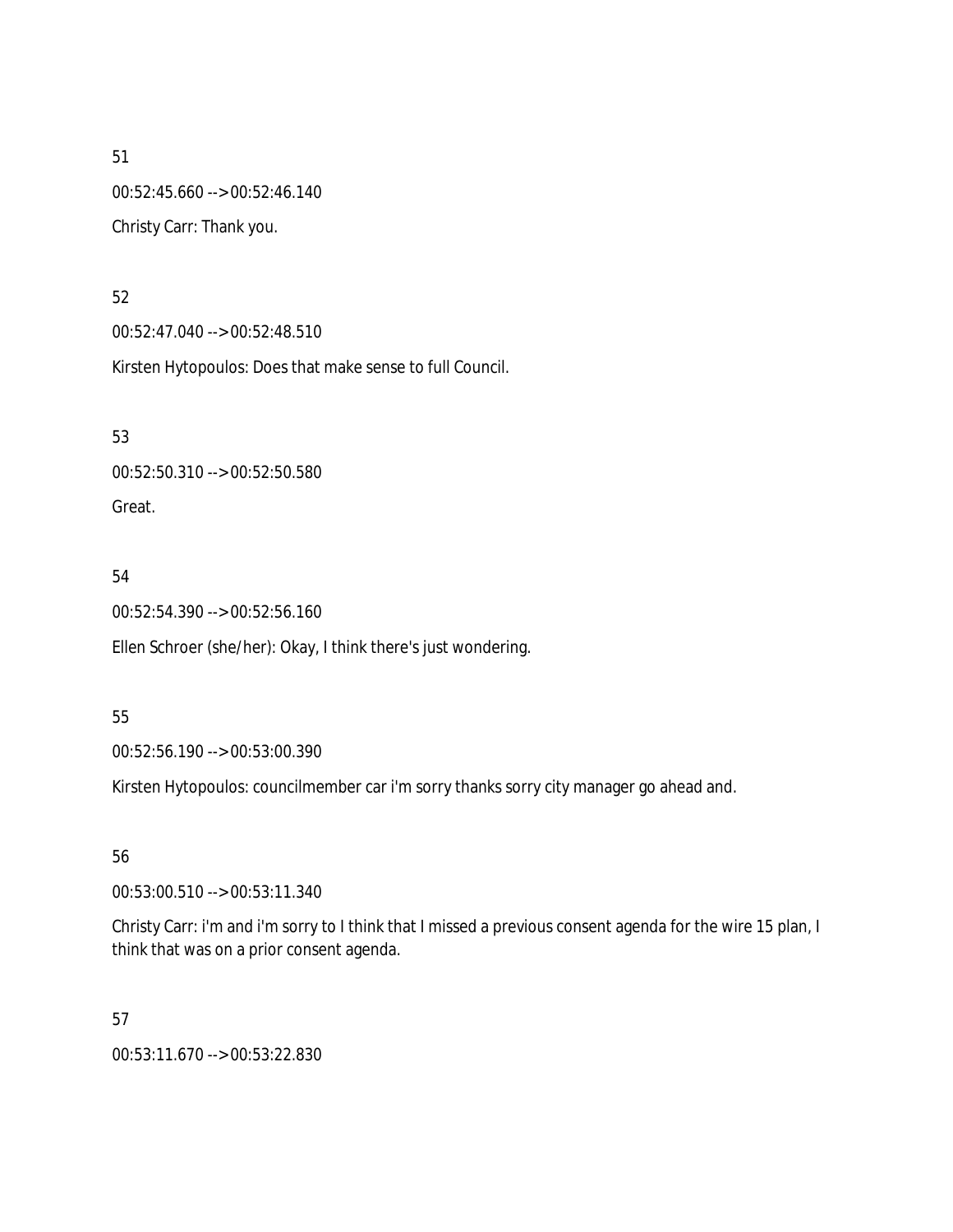Christy Carr: And I don't know if it remained on it, and if the next if the agenda item that we're seeing on a future Council agenda is the same thing, or if it's something different so.

58

00:53:23.700 --> 00:53:37.530

Christy Carr: That was originally on a consent agenda and I can't remember if we've done that, and we're moving on to something different related to that plan or if it's the same thing and it's now been moved in the agenda.

### 59

00:53:37.920 --> 00:53:41.040

Ellen Schroer (she/her): My understanding is that it's the ladder of those two items.

### 60

00:53:43.470 --> 00:53:47.340

Christy Carr: Is there a reason why we change strategy or.

### 61

00:53:47.880 --> 00:53:50.550

Ellen Schroer (she/her): i'll have to get some more information for you on that okay.

## 62

00:53:50.850 --> 00:53:52.050

Ellen Schroer (she/her): But I may have to send it to you.

## 63

00:53:52.530 --> 00:53:53.040 Ellen Schroer (she/her): Thank you.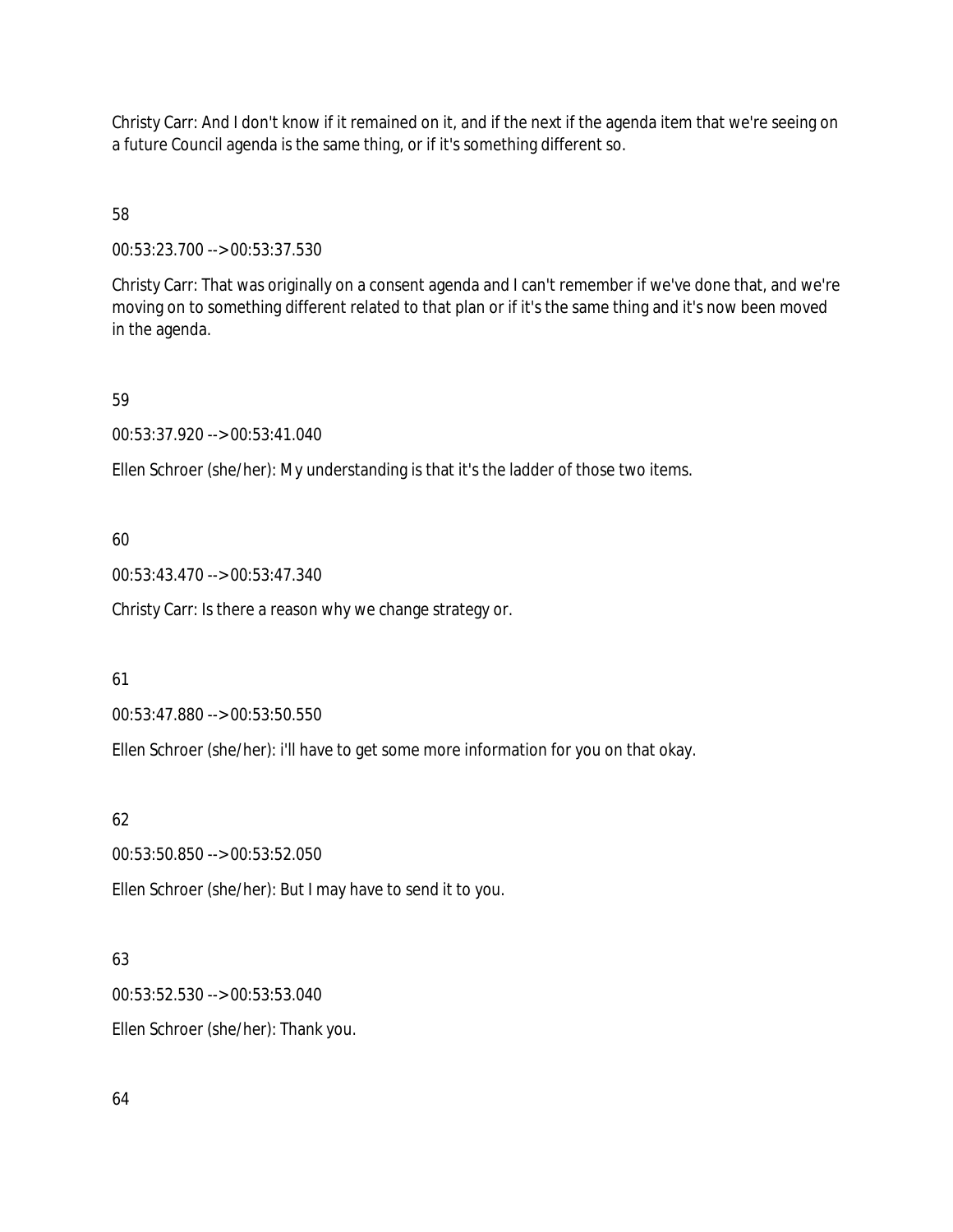00:54:00.000 --> 00:54:00.420

Ellen Schroer (she/her): OK.

65

00:54:00.750 --> 00:54:01.950

Ellen Schroer (she/her): So, moving to the 11th.

66

00:54:02.820 --> 00:54:16.770

Ellen Schroer (she/her): This is the last agenda in your packet and at this time, the item of unfinished business is to consider purchase of the island or mobile home park floor area ratio, this is something that you've asked us to look into in November and we're bringing it back to you now.

## 67

00:54:17.790 --> 00:54:23.310

Ellen Schroer (she/her): Also, some housekeeping of the first quarter budget and capital Improvement Plan amendments.

### 68

00:54:24.600 --> 00:54:26.520

Ellen Schroer (she/her): So with that i'll turn it over to you for your discussion.

69

00:54:29.070 --> 00:54:31.590

Kirsten Hytopoulos: deputy i'm sorry councilmember deeds.

## 70

00:54:32.670 --> 00:54:41.010

Joe Deets: Thank you, your Deputy Mayor, thank you, Deputy Mayor yeah, I have three items to and i'll just i'll just go through them and succession.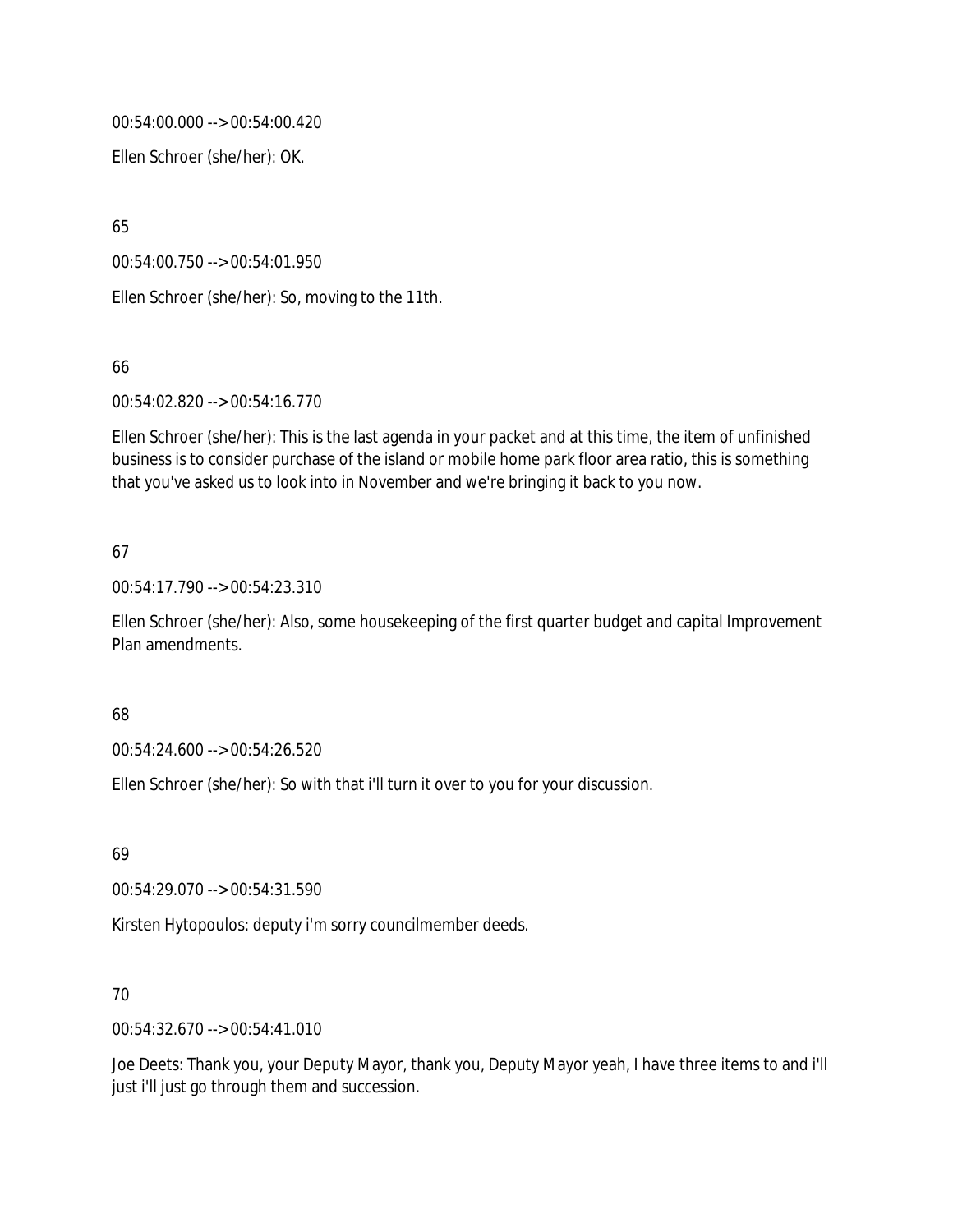00:54:41.730 --> 00:54:46.800

Joe Deets: For next week's meeting April 13 regular business meeting I would.

## 72

00:54:47.430 --> 00:54:55.080

Joe Deets: Like to go ahead and how to do this, rather than wait till the meeting next week, but i'd like to go ahead and pull an item from consent agenda.

# 73

00:54:55.440 --> 00:55:08.730

Joe Deets: This would be item six, he coordinates number 2020 2103 joints City Council planning Commission when you subcommittee phase one triage co changes i'd like to move that into unfinished business.

## 74

00:55:11.610 --> 00:55:12.960

Ellen Schroer (she/her): Okay, thank you.

# 75

00:55:13.440 --> 00:55:18.810

Kirsten Hytopoulos: I um do we have support for that just want to check with everyone else.

# 76

00:55:21.390 --> 00:55:30.930

Kirsten Hytopoulos: I will say that I would support moving it simply because there were two Council members absent for that vote and it's a subset of conversation, but that would make two of us.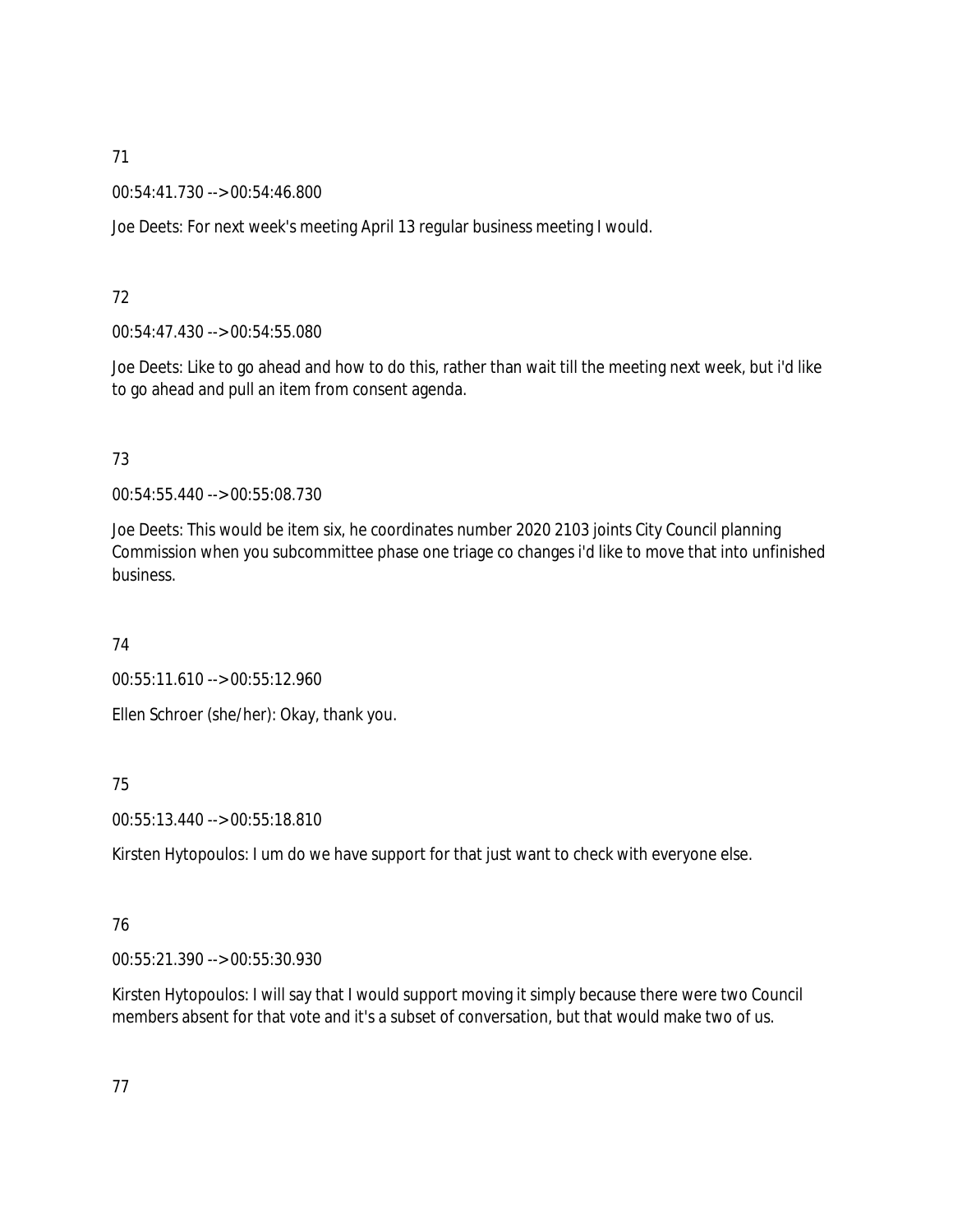00:55:31.590 --> 00:55:32.400

Kirsten Hytopoulos: Doing like a fluid.

78

00:55:33.330 --> 00:55:36.060

Rasham Nassar: Deputy Mayor I don't think I don't think you need the.

79

00:55:36.480 --> 00:55:37.950

Kirsten Hytopoulos: majority to pull from console that's.

80 00:55:37.950 --> 00:55:39.180 Kirsten Hytopoulos: Right i'm sorry about that.

81 00:55:39.270 --> 00:55:42.840 Kirsten Hytopoulos: He writes I think i'm confused by the fact that we're doing it proactively during.

82 00:55:42.930 --> 00:55:43.890 Kirsten Hytopoulos: The agenda setting.

83 00:55:44.670 --> 00:55:46.020 Joe Deets: you're right yeah.

84 00:55:46.140 --> 00:55:50.880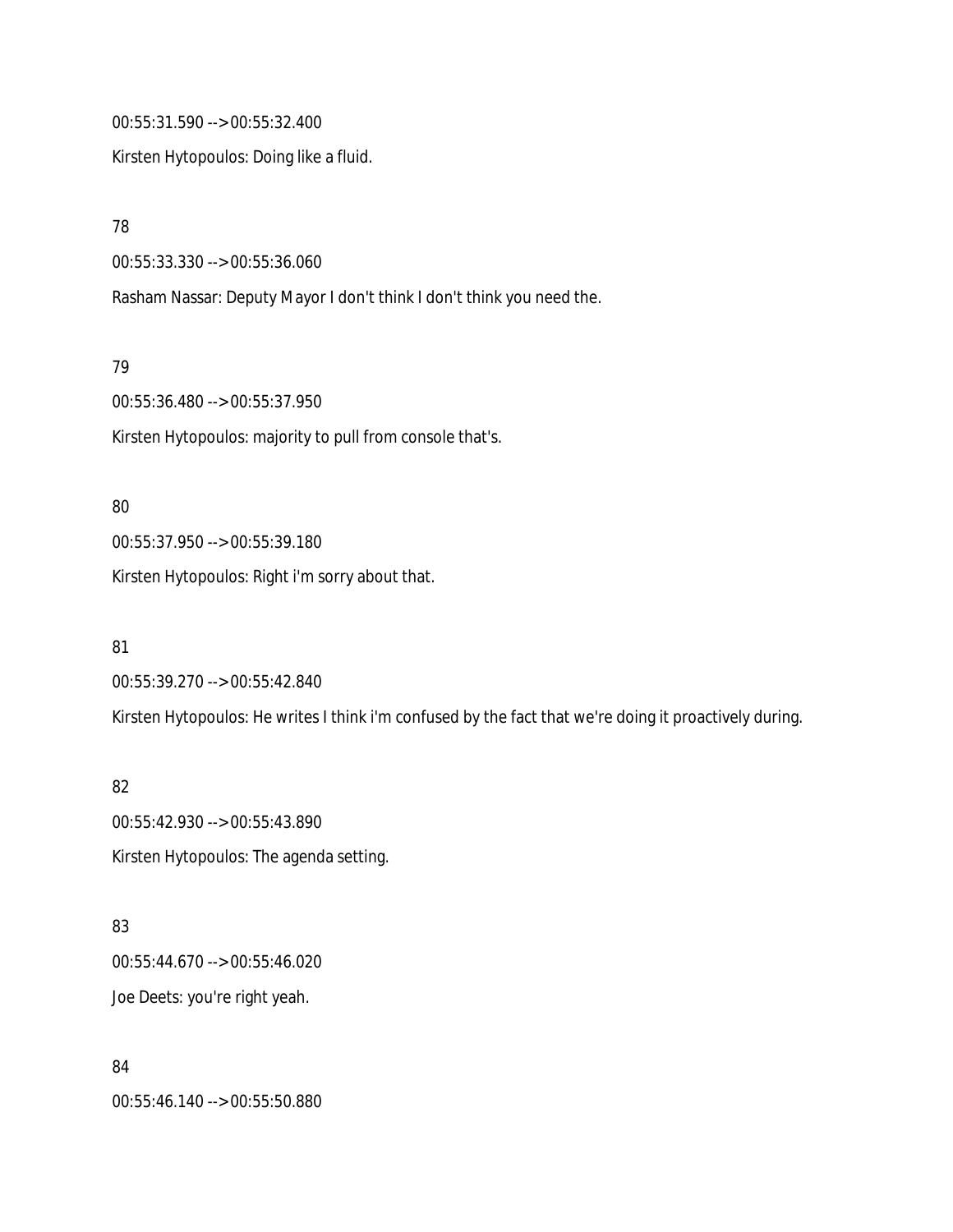Joe Deets: Well that's I actually Thank you, I was it I knew I could do that yeah.

## 85

00:55:50.940 --> 00:56:00.480

Joe Deets: The day of the meeting, but i'm just I thought well why wait, you know and and when we do this if we can have for the attachments the.

# 86

00:56:01.920 --> 00:56:08.250

Joe Deets: The ordinance as it was amended from the last meeting and then maybe have.

## 87

00:56:09.270 --> 00:56:16.110

Joe Deets: The ordinance before it was amended, if you will, so maybe so there's 222 at least two attachments there.

88

00:56:17.460 --> 00:56:17.820 Ellen Schroer (she/her): Okay.

89

00:56:18.300 --> 00:56:18.960

Joe Deets: Does that make sense.

# 90

00:56:20.160 --> 00:56:21.930

Ellen Schroer (she/her): Okay, I understand the request we can do that.

91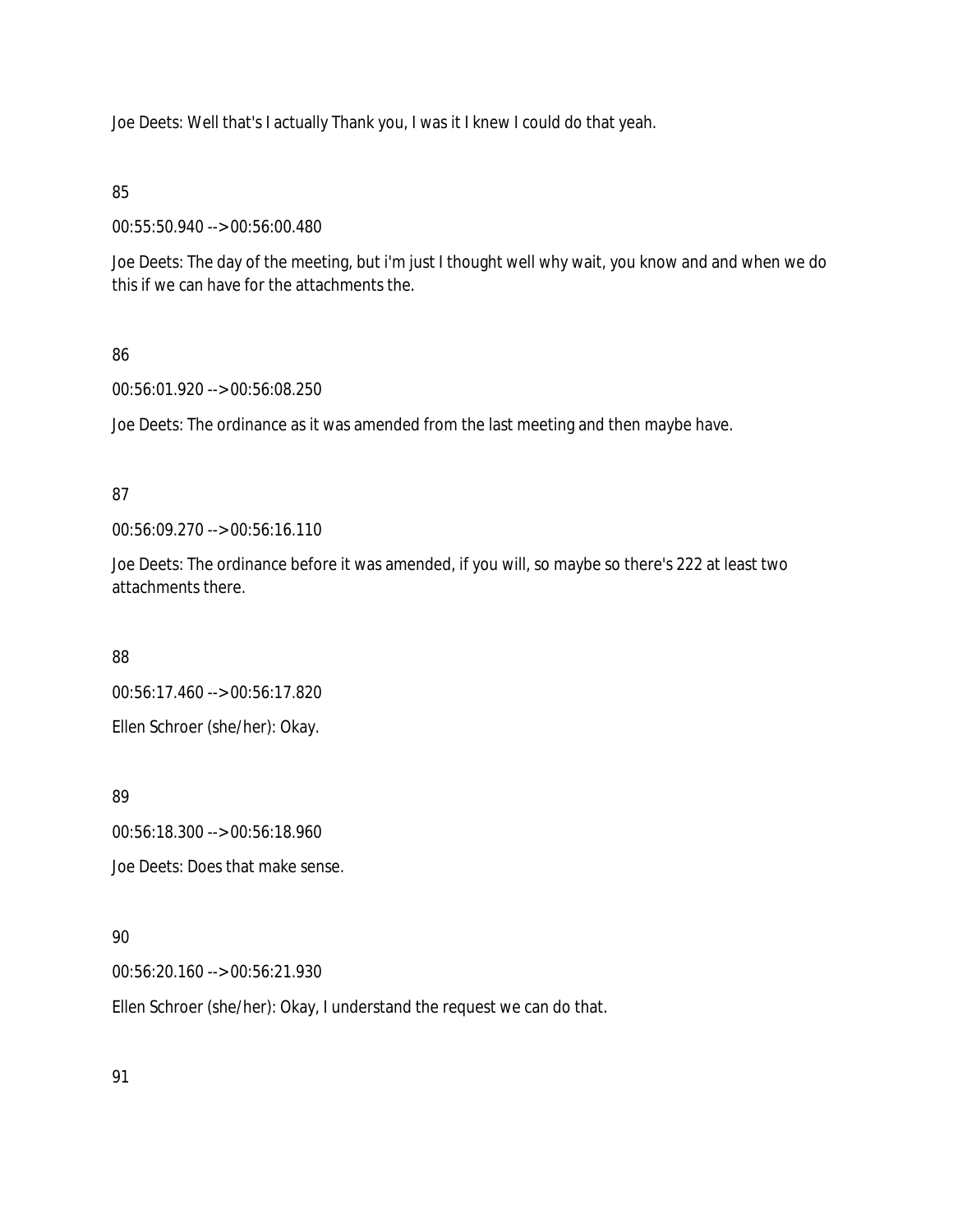00:56:22.260 --> 00:56:26.100

Joe Deets: Okay, great Okay, so that that's Item number one item number two.

92

00:56:27.120 --> 00:56:35.280

Joe Deets: we've had on our list of proposed future to Council topics, a review of this county wide planning policies.

93

00:56:36.300 --> 00:56:39.120

Joe Deets: And we got a request from.

94

00:56:40.140 --> 00:56:45.360

Joe Deets: The staff console a consultant staff of the rcc today they lied to.

95

00:56:46.500 --> 00:57:03.540

Joe Deets: brief us on this in and they'd like to do this before I think it's the May for study session of the rcc and mayor i'm not sure if you saw my email that was like this afternoon, but my my ask is this is currently.

96

00:57:04.920 --> 00:57:25.230

Joe Deets: Review of the CPP review which is currently on the proposed Council topics and is or can we fit this in one of the April meetings, the 13th of 20th through the 27th, and this would be hopefully to get the car CC consultant staff to.

97

00:57:26.610 --> 00:57:27.630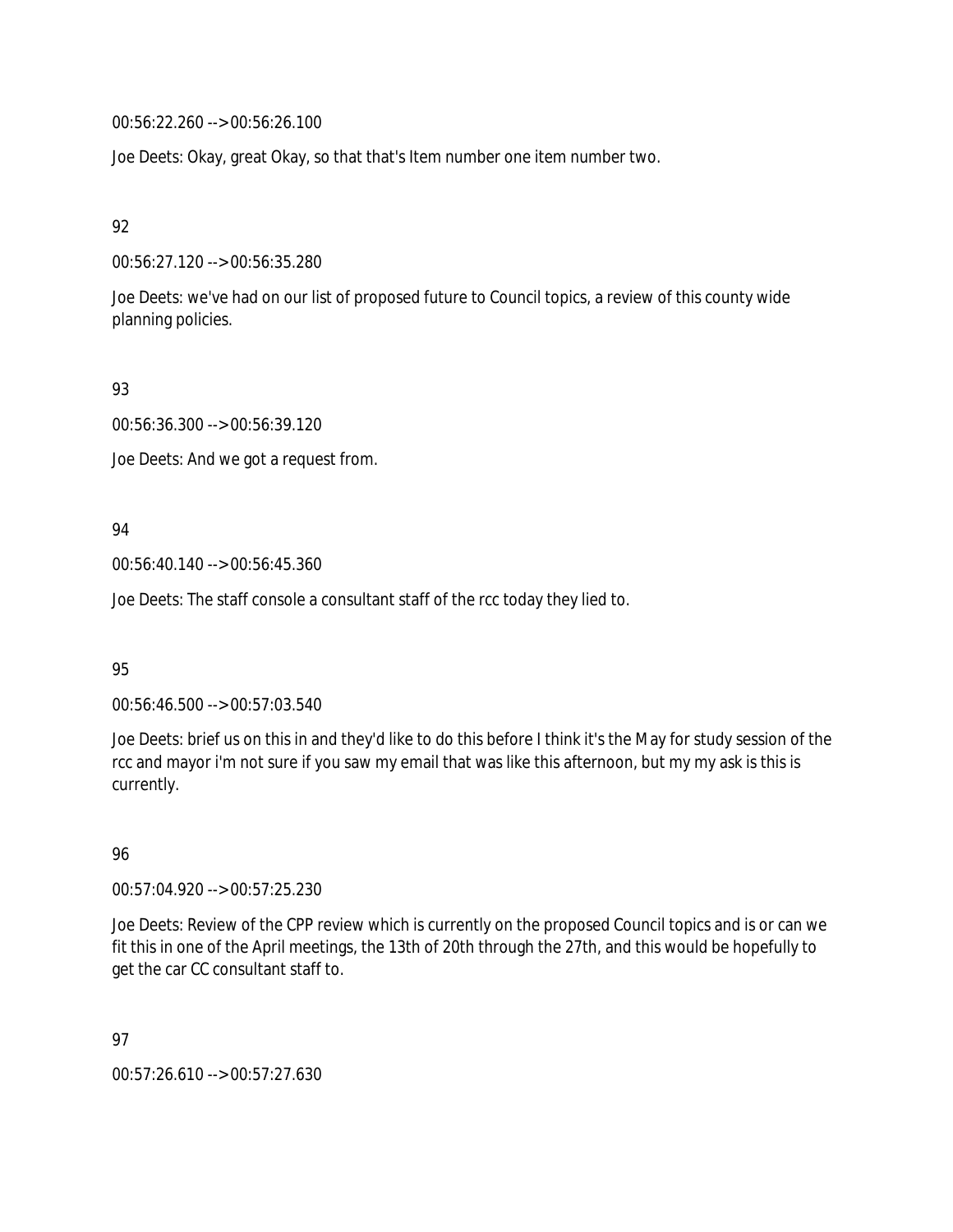Joe Deets: present to us.

98

00:57:29.070 --> 00:57:37.680

Kirsten Hytopoulos: So so customer needs and and city manager and they are could remind me if i've got this incorrect, I think we had some questions about no I did about.

### 99

00:57:38.100 --> 00:57:55.140

Kirsten Hytopoulos: Is there still opportunity for comment what is what is our what is their input from us is purely an educational moment because, as we try and give priority on these getting tighter agendas, in the coming month that was a question so is there still feedback time, or are we just learning.

### 100

00:57:56.520 --> 00:58:06.450

Joe Deets: The way it was presented to me is this is a review of where it's at and, obviously, if there's questions or concerns so by all means speak up but.

101

00:58:07.410 --> 00:58:18.060

Joe Deets: I think it's it's time to there they're going to all the jurisdictions in the county you know port orchard bremerton polls bow and us and they like.

### 102

00:58:18.570 --> 00:58:32.730

Joe Deets: All the Council Council members of all the jurisdictions to be aware of the CPP review, and so this is the purpose of this is to inform everybody and so anyway, so I just.

### 103

00:58:34.020 --> 00:58:38.550

Joe Deets: that's my asked, maybe, is there a way that we can fit this in this next few weeks.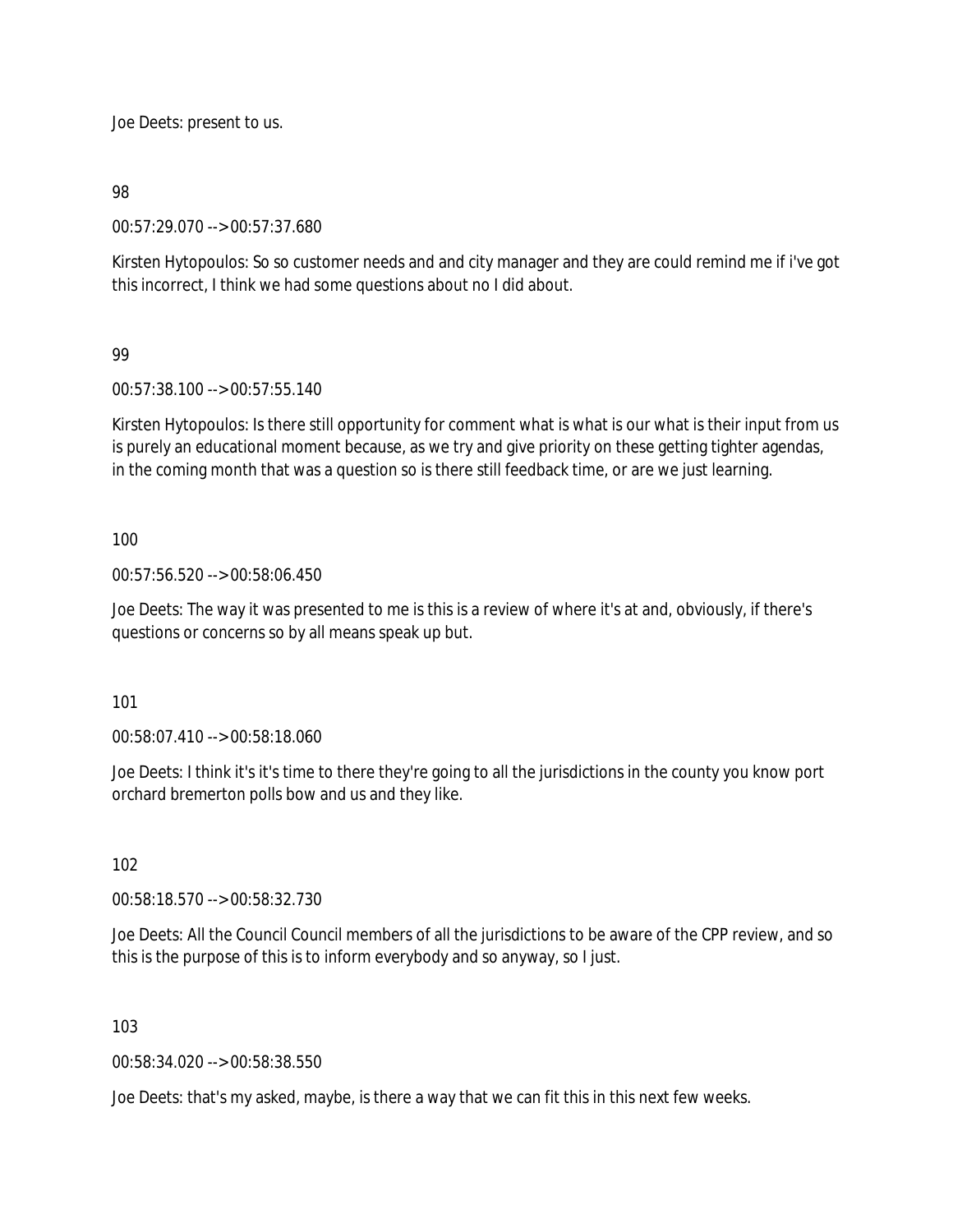00:58:39.210 --> 00:58:44.640

Kirsten Hytopoulos: And it looks like Council other Schneider might be interested in speaking i'm sure the mayor would like to speak to as well because we're later.

105

00:58:45.570 --> 00:58:51.540

Leslie Schneider: So I do think that there is still time for input because we've had some special meetings and had the.

106

00:58:54.060 --> 00:59:07.950

Leslie Schneider: The consultant that has been hired by Kara CC to to draft these recommendations we've had a chance to chat with him, so I think that we're very much in a stage where we could get input from our colleagues and then.

107

00:59:08.970 --> 00:59:16.200

Leslie Schneider: And then be able to take that input back or whoever is presenting we take that input directly that's my understanding they.

108

00:59:16.410 --> 00:59:17.070

Kirsten Hytopoulos: They are just are.

109

00:59:17.880 --> 00:59:18.300

Kirsten Hytopoulos: Just what.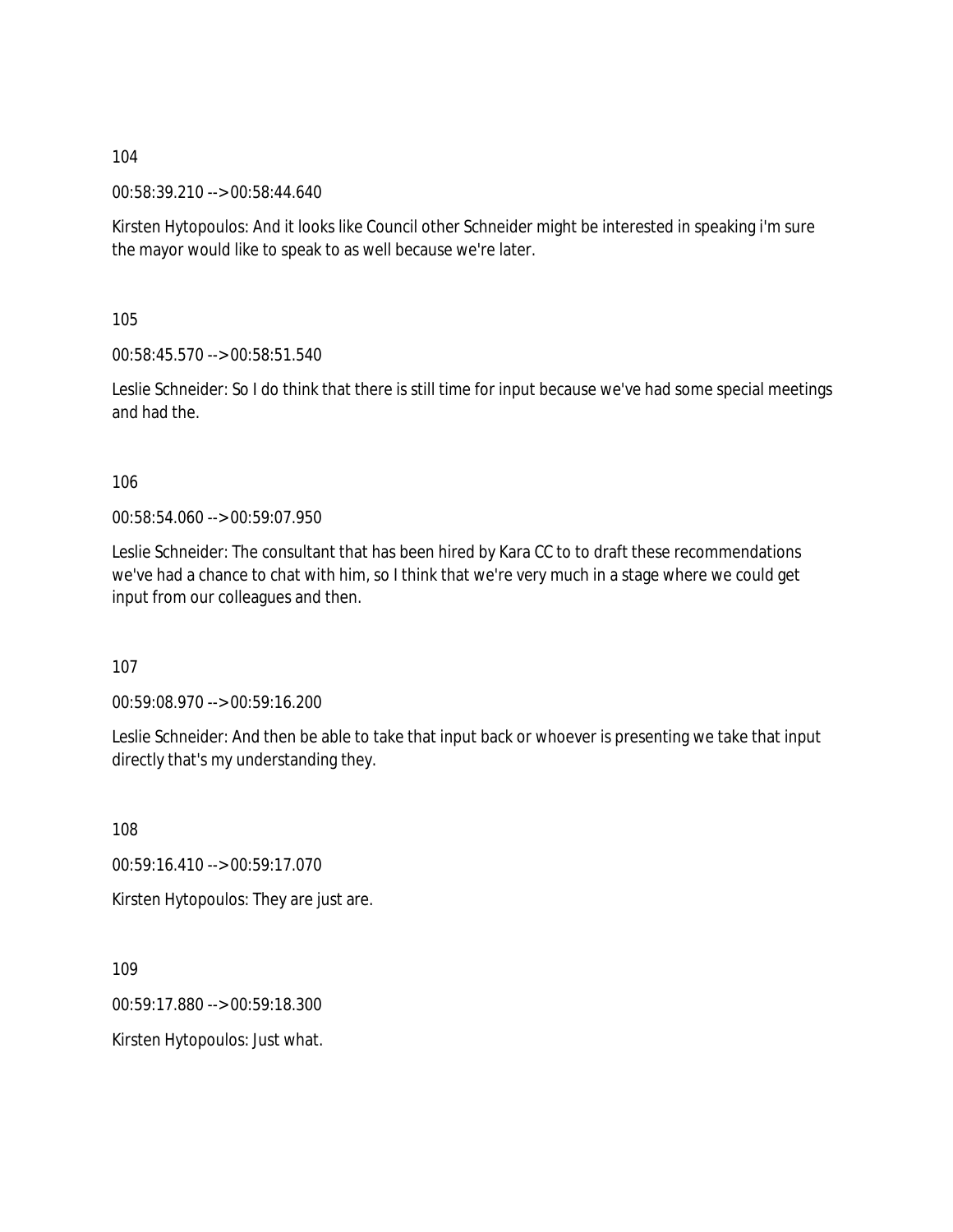00:59:18.750 --> 00:59:37.440

Rasham Nassar: I was gonna say what counselor cider just said, totally support adding this super important stuff and so i'm i'm very happy to schedule, it sounds like a study session would be preferred and did you know the time that you're requesting for this Council member dates, or do you have to.

111

00:59:37.560 --> 00:59:56.910

Joe Deets: Question it was they want to do it, the request was to have the review given to counsel before the the may 4 study session of the care CC board so that would mean that one of the April meetings of the 13th 20th through the 27th now they were giving they sent us a doodle poll.

112

00:59:58.530 --> 01:00:12.750

Joe Deets: That had times that did not have it had those dates that not the times they were assuming sort of work day timing, so what I don't know is whether these consultants staff can come in and speak with us.

## 113

01:00:14.640 --> 01:00:29.100

Joe Deets: During a Council meeting, so I mean, mind you, I just got this message like today, and I can follow up with them, to see if maybe or or mayor, but maybe if you want to do that I copied you with that email today.

114

01:00:29.430 --> 01:00:38.670

Rasham Nassar: If you if you wouldn't mind following up and then just giving me a call before Thursday mornings agenda setting meeting, and let me know if they're able to attend an evening meeting at the city council.

115

01:00:39.030 --> 01:00:43.680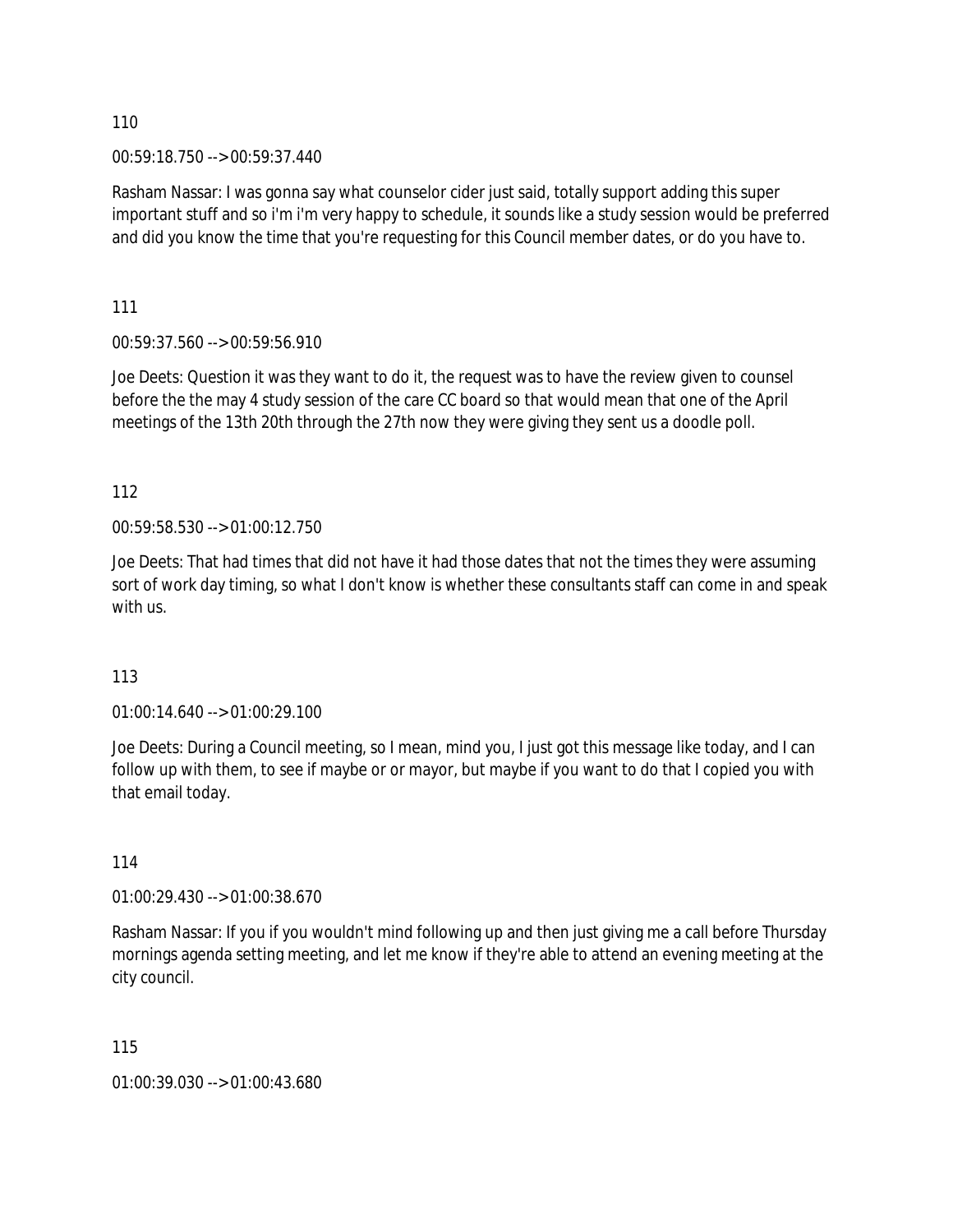Rasham Nassar: Is a is a 2027 is that a study session is that what we'd be looking at now that's a business meeting.

116

01:00:44.460 --> 01:00:45.900

Joe Deets: The 20th is a study session.

117

01:00:46.110 --> 01:00:55.680

Rasham Nassar: To the 20th and then, if you could figure out how much time they want on the agenda is it 30 minutes 45 minutes Okay, and then okay.

118

01:00:56.460 --> 01:01:01.260

Joe Deets: i'll follow up with that then i'll circle back to you perfect.

119

01:01:01.350 --> 01:01:02.160

Rasham Nassar: appreciate that very much.

120

01:01:02.670 --> 01:01:16.500

Joe Deets: For Thank you and my last item, thank you, thank you, colleagues, for being so patient with me is i'd like to see like us to have a discussion of the status of the federal relief dollars, that the city may be getting.

121

01:01:18.360 --> 01:01:30.000

Joe Deets: I haven't seen any discussion of how much we could be expecting to receive, let alone, what are we going to do with that so interim city manager and if you have any comments about that.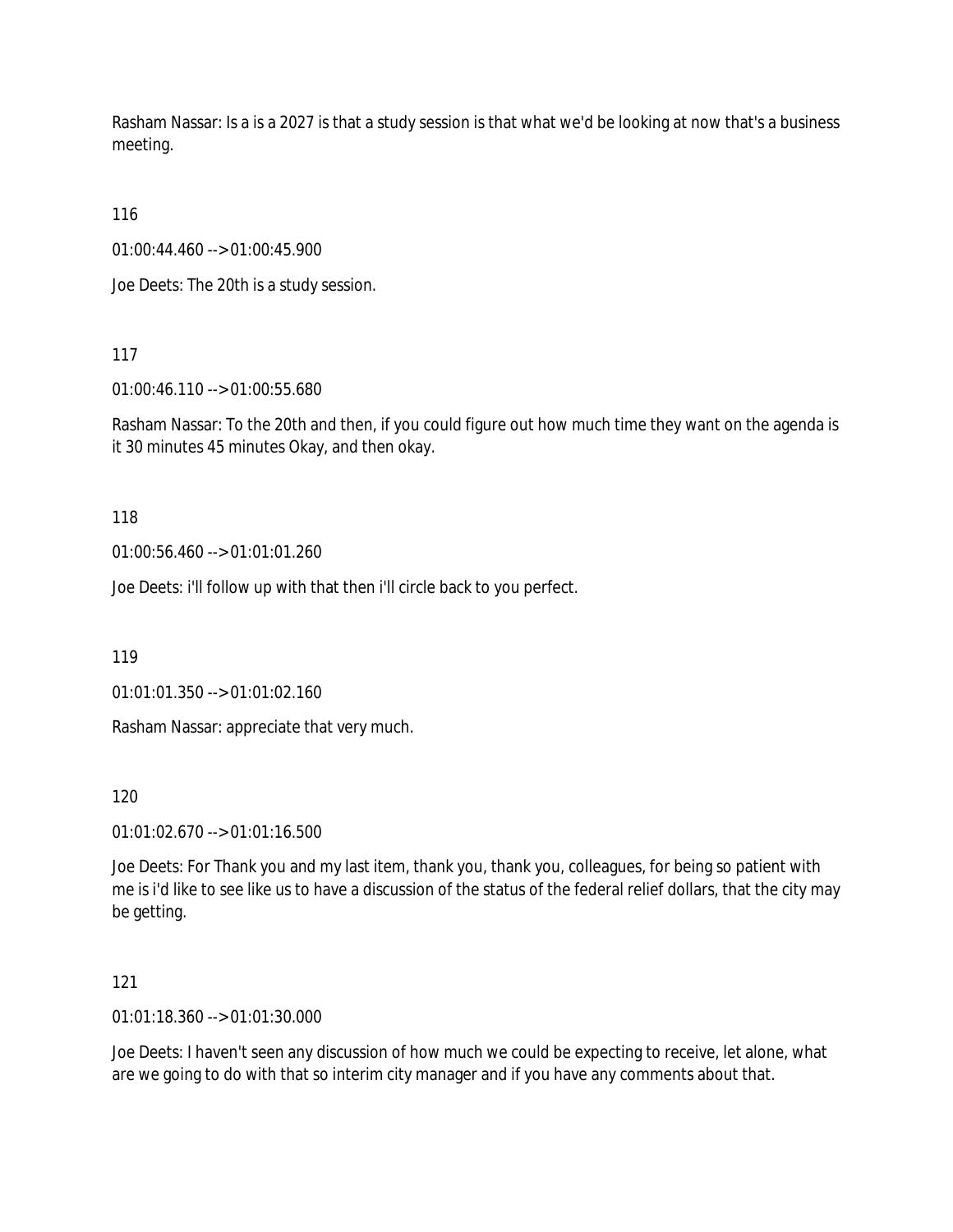01:01:32.250 --> 01:01:40.860

Ellen Schroer (she/her): I think we're waiting to get more definitive information before we bring it to you, but I can check with the finance director to see if he has additional updates um.

## 123

01:01:42.000 --> 01:01:45.420

Ellen Schroer (she/her): But we don't i'd be happy to get back to you on that sure.

124

01:01:45.480 --> 01:01:50.100

Joe Deets: I mean just know Russia I think it's something we should have a discussion of this so.

125

01:01:51.990 --> 01:01:54.390

Kirsten Hytopoulos: Thank you, Chancellor Schneider.

## 126

01:01:55.920 --> 01:02:05.940

Leslie Schneider: Thanks, I have to I think these can be quick on so one of them would is based on interest at the last Council meeting in a proposed winslow area electric shuttle.

## 127

01:02:06.450 --> 01:02:17.490

Leslie Schneider: would counsel, like to add presentation by the nonprofit mobility for all to a study session for consideration of funding and initial three to five month single vehicle pilot.

128

01:02:17.910 --> 01:02:33.990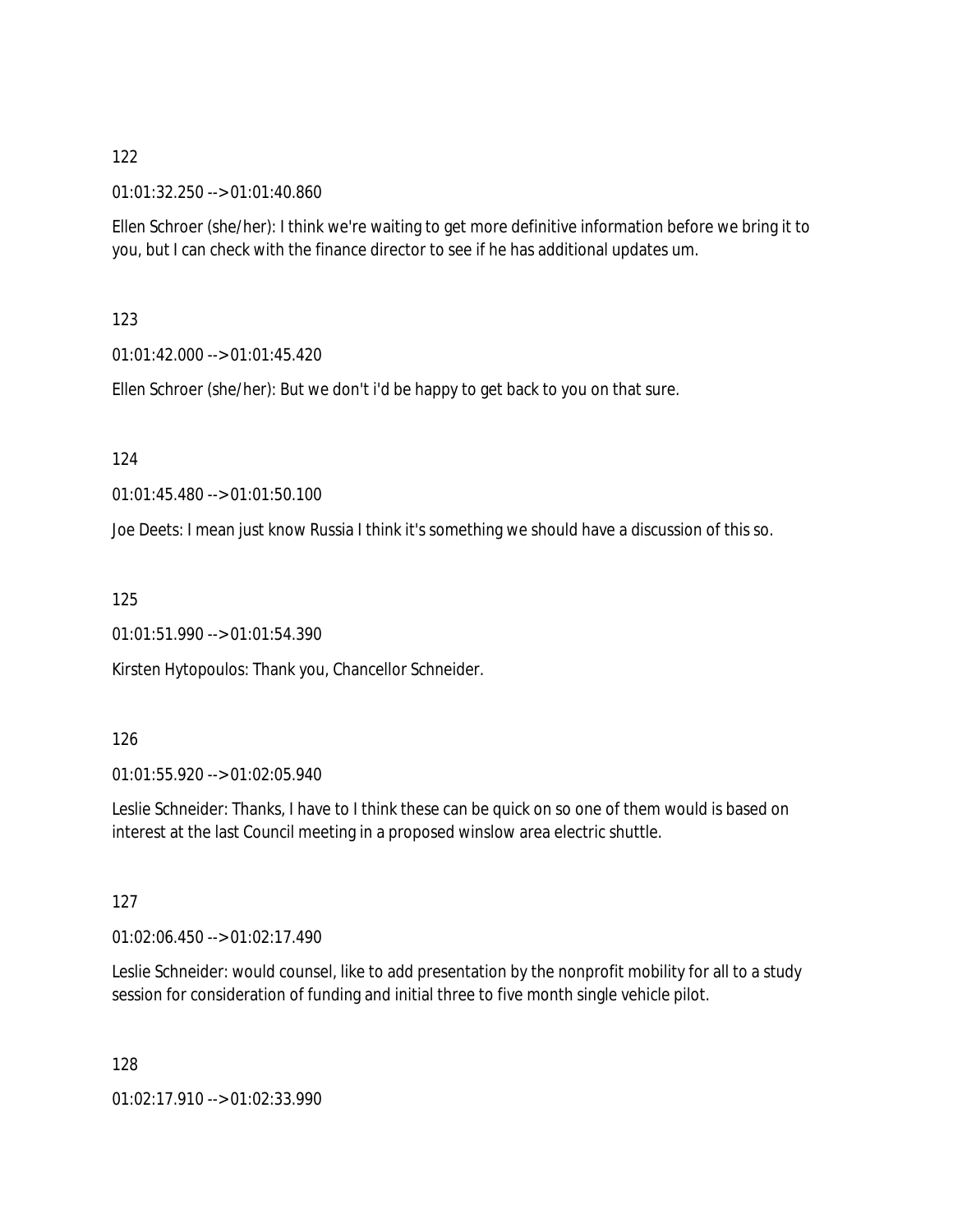Leslie Schneider: So I don't know if that's enough for you to remember back, but there was the El tech presentation and caltech did not fund this electric shuttle for an experimental time period this summer and Council expressed interest in that so if we move quickly, this could be a fairly.

129

01:02:35.880 --> 01:02:47.490

Leslie Schneider: Low impact way that we could move forward and councilmember deeds, and I have met with Greg drunker in in this past week or something.

130

01:02:49.080 --> 01:02:50.100

Leslie Schneider: So that's one.

### 131

01:02:51.180 --> 01:02:54.420

Leslie Schneider: Would we be interested in getting a proposal directly from them in.

132

01:02:55.440 --> 01:02:58.770

Leslie Schneider: to fund in lieu of them not getting funding from El tech.

133

01:03:00.330 --> 01:03:08.610

Kirsten Hytopoulos: So I have a question I wouldn't want to entertain something we don't have funding for it, is there a way to talk Is this something that can be funded with the.

134

01:03:09.750 --> 01:03:13.920

Kirsten Hytopoulos: tabs dollars or you know the benefit district, no.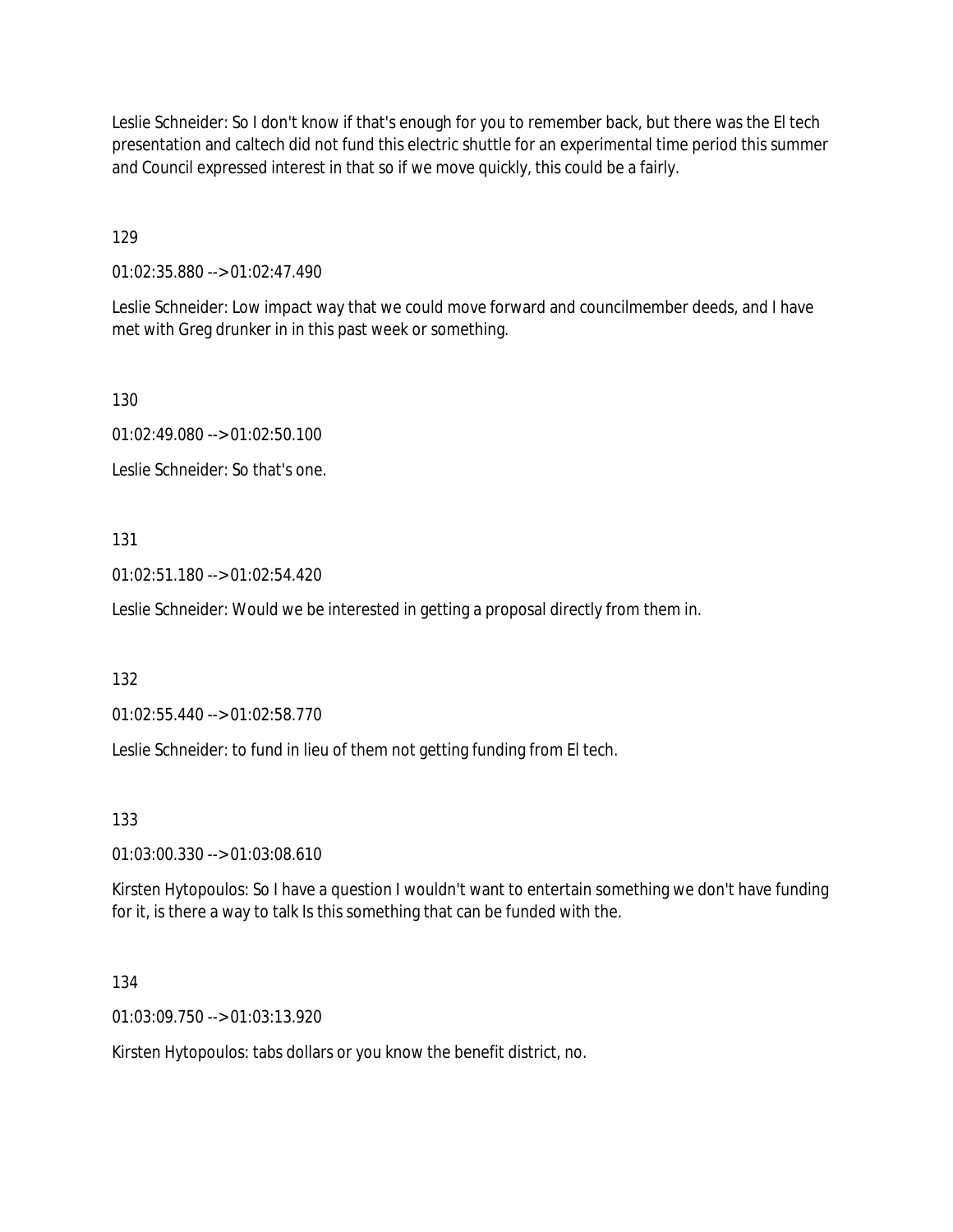01:03:14.220 --> 01:03:18.540

Leslie Schneider: Well, the last meeting we talked about maybe taking it from the.

136

01:03:19.740 --> 01:03:20.670

Leslie Schneider: Climate change

137

01:03:21.120 --> 01:03:24.540

Kirsten Hytopoulos: Funding oh OK OK OK, so we have some sort of okay great.

#### 138

01:03:24.720 --> 01:03:29.610

Kirsten Hytopoulos: My questions answered thanks anyone else, want to speak to this, otherwise it looks like a lot of nodding heads.

139

01:03:30.690 --> 01:03:31.170

Kirsten Hytopoulos: Okay, great.

140

01:03:32.520 --> 01:03:36.150

Leslie Schneider: Great Okay, and then the next one is.

141

01:03:38.070 --> 01:03:44.700

Leslie Schneider: There so there's been a number of conversations about adding a squamish welcome pole to the.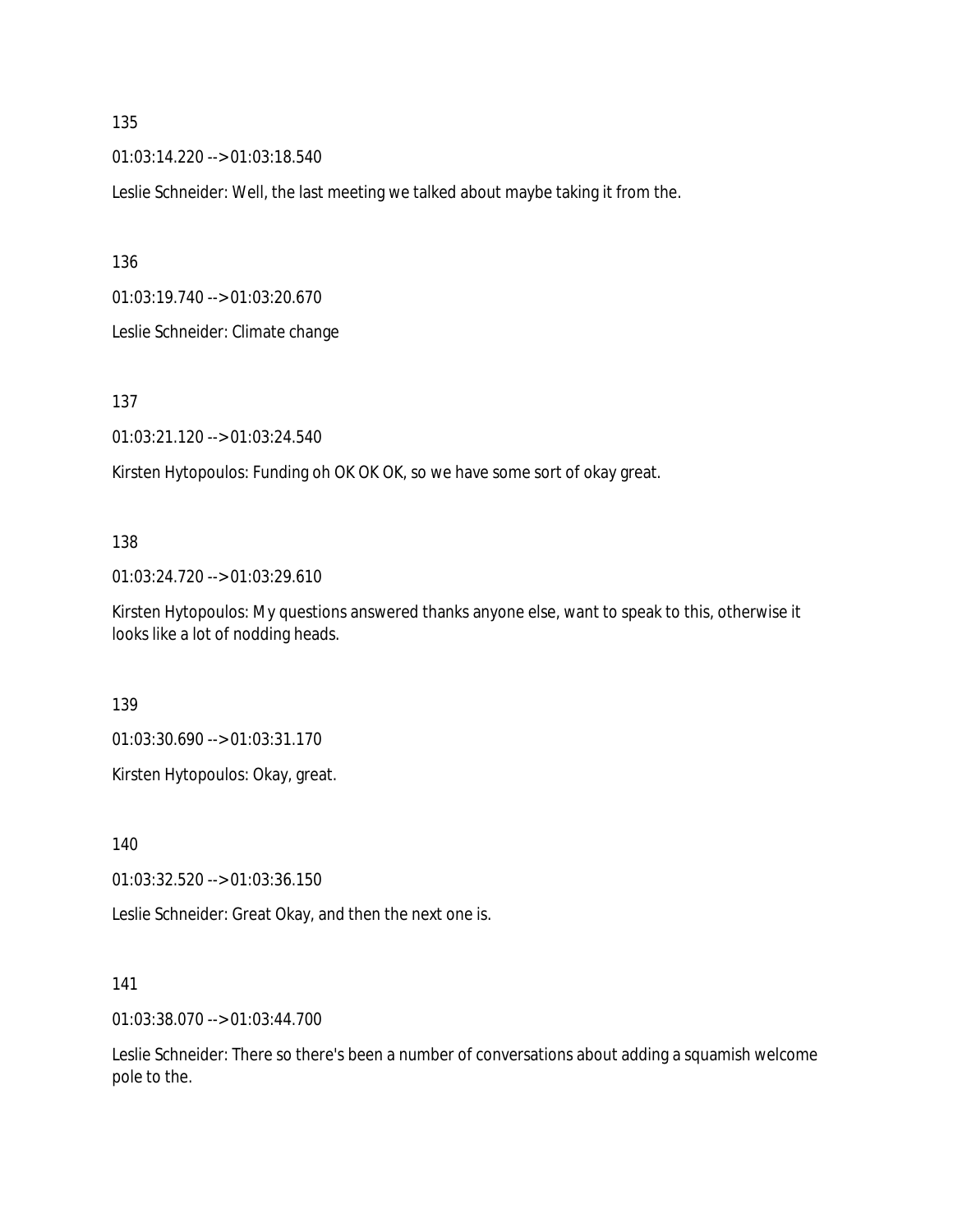01:03:45.750 --> 01:03:46.560

Leslie Schneider: So, to the.

143

01:03:47.580 --> 01:04:01.410

Leslie Schneider: That ferry terminal intersection and it's kind of floated around ideas for where it might go but i'm in talking to the interim city manager she suggested that I just go ahead and ask Council if we would like to.

#### 144

01:04:02.820 --> 01:04:15.480

Leslie Schneider: All be sort of aware of these talks that are going on about the welcome Pole, then you know endorse it potentially and and then decide what the best way for seeing that through whether that should.

### 145

01:04:16.560 --> 01:04:26.490

Leslie Schneider: I think, right now, the parks foundation is sort of owning it and maybe that's the way for it to go or you know, maybe, so a welcome poll.

146

01:04:28.200 --> 01:04:36.510

Leslie Schneider: proposal or a discussion amongst ourselves first so that we can decide if and how we would want to make that go forward.

147

01:04:40.230 --> 01:04:42.990

Kirsten Hytopoulos: Is is the tribe and well, the onus or.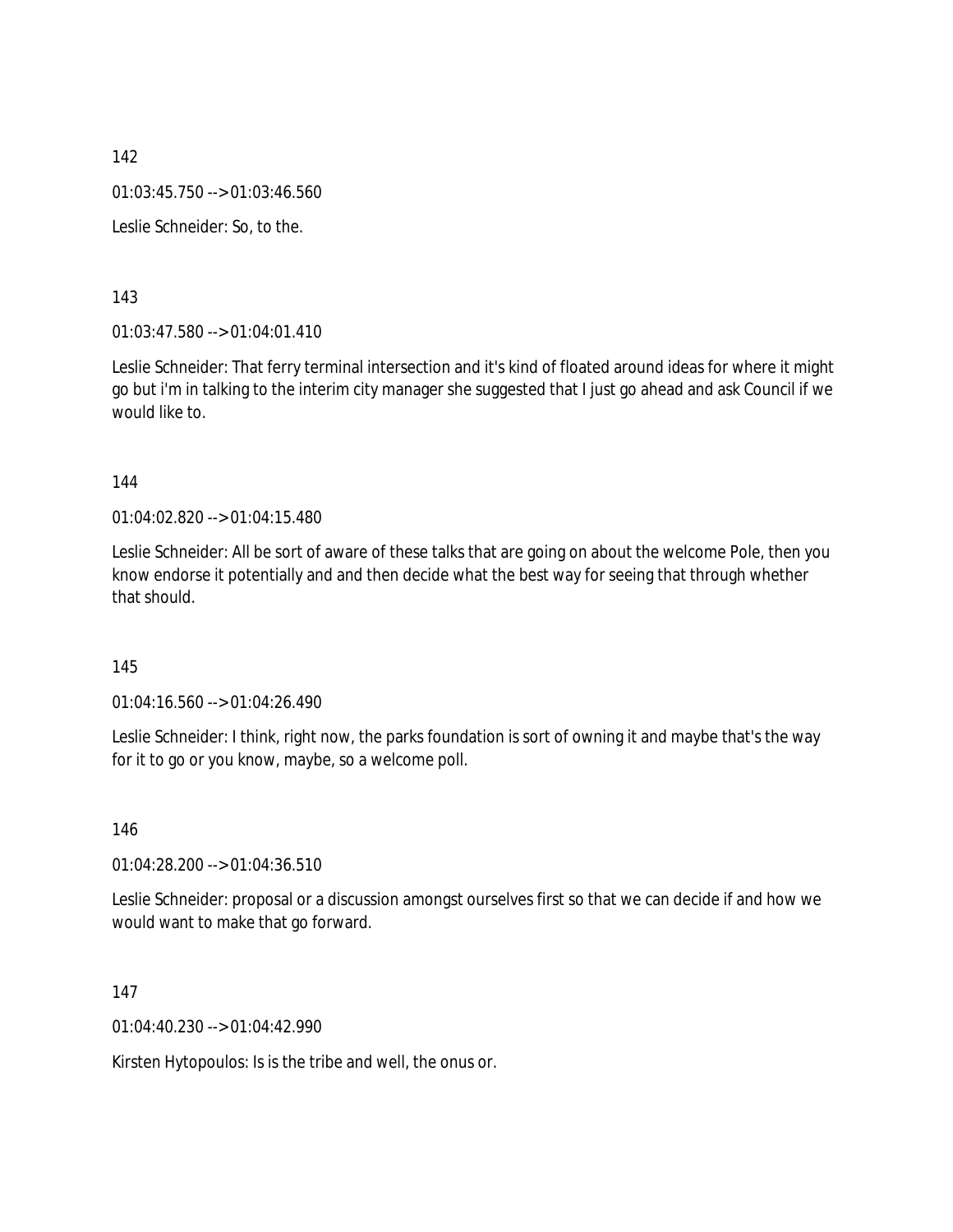01:04:43.860 --> 01:05:03.000

Leslie Schneider: So, yes i've already i've talked with chair Leonard forsman he referenced me to his communications manager i've been talking with her, as has barb trafton and they're excited about it, they would be very happy to help us do this, basically, it would probably be us.

149

01:05:04.260 --> 01:05:09.720

Leslie Schneider: Coming to coming to some sort of an agreement on what a Commission would be like and then finding someone who would.

150

01:05:10.950 --> 01:05:14.490

Leslie Schneider: would take the Commission to create the the welcome poll for us.

151

01:05:16.230 --> 01:05:16.830

Kirsten Hytopoulos: So is this.

152

01:05:17.070 --> 01:05:21.300

Leslie Schneider: A good chance for all of the information to get in front of Council, so we are all aware of.

#### 153

01:05:21.360 --> 01:05:25.950

Leslie Schneider: What what the options are and what we would like to do if we want to do anything.

154

01:05:26.520 --> 01:05:31.830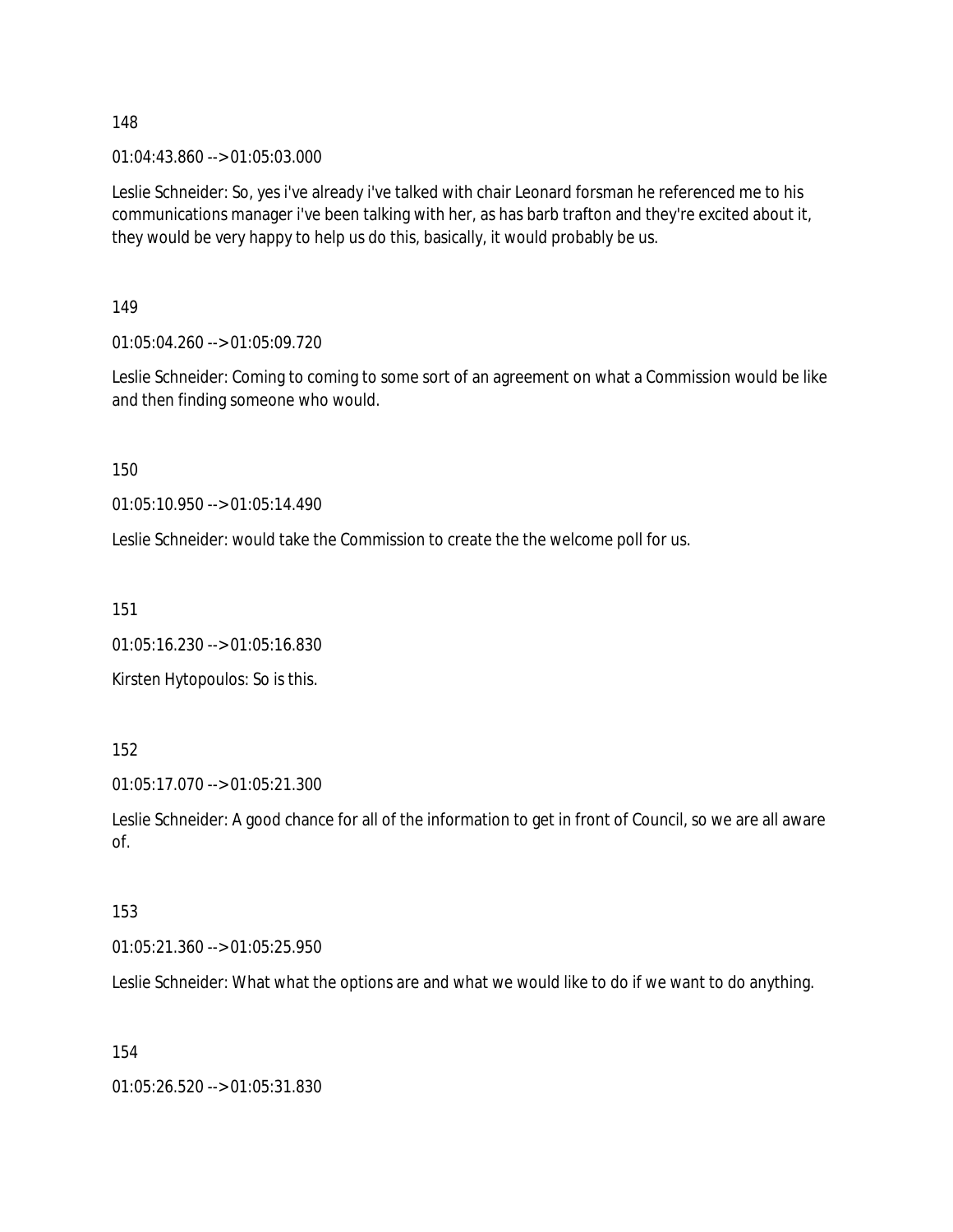Kirsten Hytopoulos: So it sounds like other agencies who have taken the lead, is it something that that we should wait for them to come up with.

155

01:05:32.490 --> 01:05:42.180

Kirsten Hytopoulos: Or maybe they already have a proposal for us to then talk about how early are we that'd be my opinion and the rest of counsel but it's something that maybe the ultimate ultimate placement so forth.

156

01:05:43.380 --> 01:05:49.860

Kirsten Hytopoulos: it's a Council issue, but if that if other agencies are working together to do it, is that under control, we would wait till later.

### 157

01:05:50.610 --> 01:05:56.070

Leslie Schneider: Interesting manager, do you have anything to add to this if you don't I wouldn't expect you to but i'm just wanting to.

158

01:05:57.450 --> 01:05:58.050

Leslie Schneider: see if you.

159

01:05:59.160 --> 01:06:00.090

Leslie Schneider: Had a class.

160

01:06:00.810 --> 01:06:17.400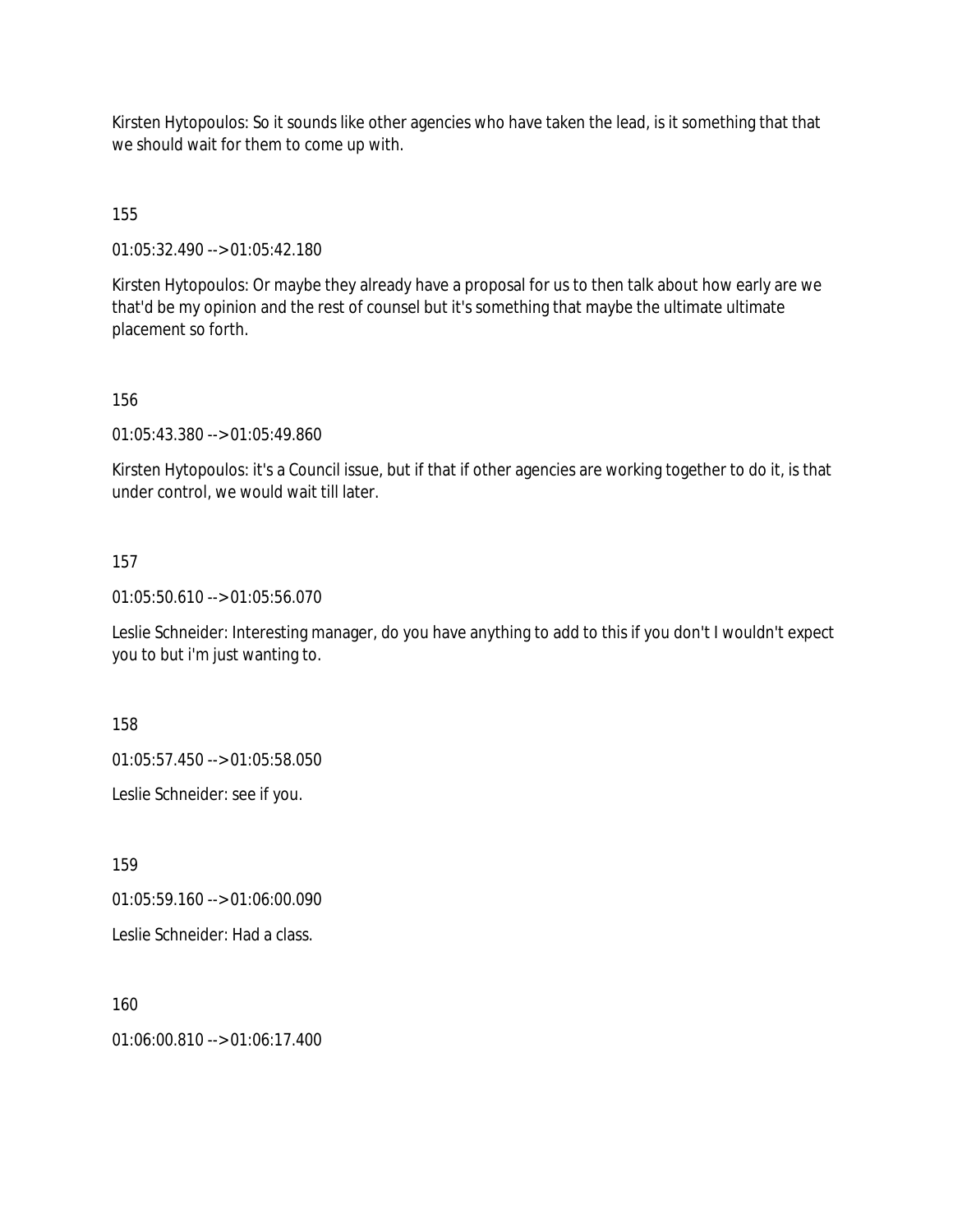Ellen Schroer (she/her): yeah i'm just making a note to follow up with the public works director on where this sort of item might might go, it would be important for us to know how big you had you were thinking about and then you and I had talked about potential different ways to fund this.

161

01:06:18.840 --> 01:06:28.080

Ellen Schroer (she/her): And if it's on the South end of the island in city right of way, it might be different than if it's in the north end of the island in washed out right of way so we'll need to understand.

## 162

01:06:28.680 --> 01:06:42.390

Ellen Schroer (she/her): What the various parameters are and maybe have a conversation, to see if there's general counsel support for this to add to our work plan, and then we can come back to you once we understand the level of support and the sort of scale of the project.

## 163

01:06:43.740 --> 01:06:53.670

Leslie Schneider: Right and so, if I mean, I think this is part of a bar trafton is the one who came to me with it initially and I floated it with public art committee.

## 164

01:06:54.690 --> 01:07:05.220

Leslie Schneider: it's not clear that it has that the public art committee at this point, understands it well enough or wants to take it up so i'm i'm just thinking that.

## 165

01:07:06.090 --> 01:07:18.450

Leslie Schneider: We could just sort of let so we could let it go and let other entities take it on, but I just thought it was my assumption that Council would like to know that there was something going on in the background, and then we could decide if we wanted to.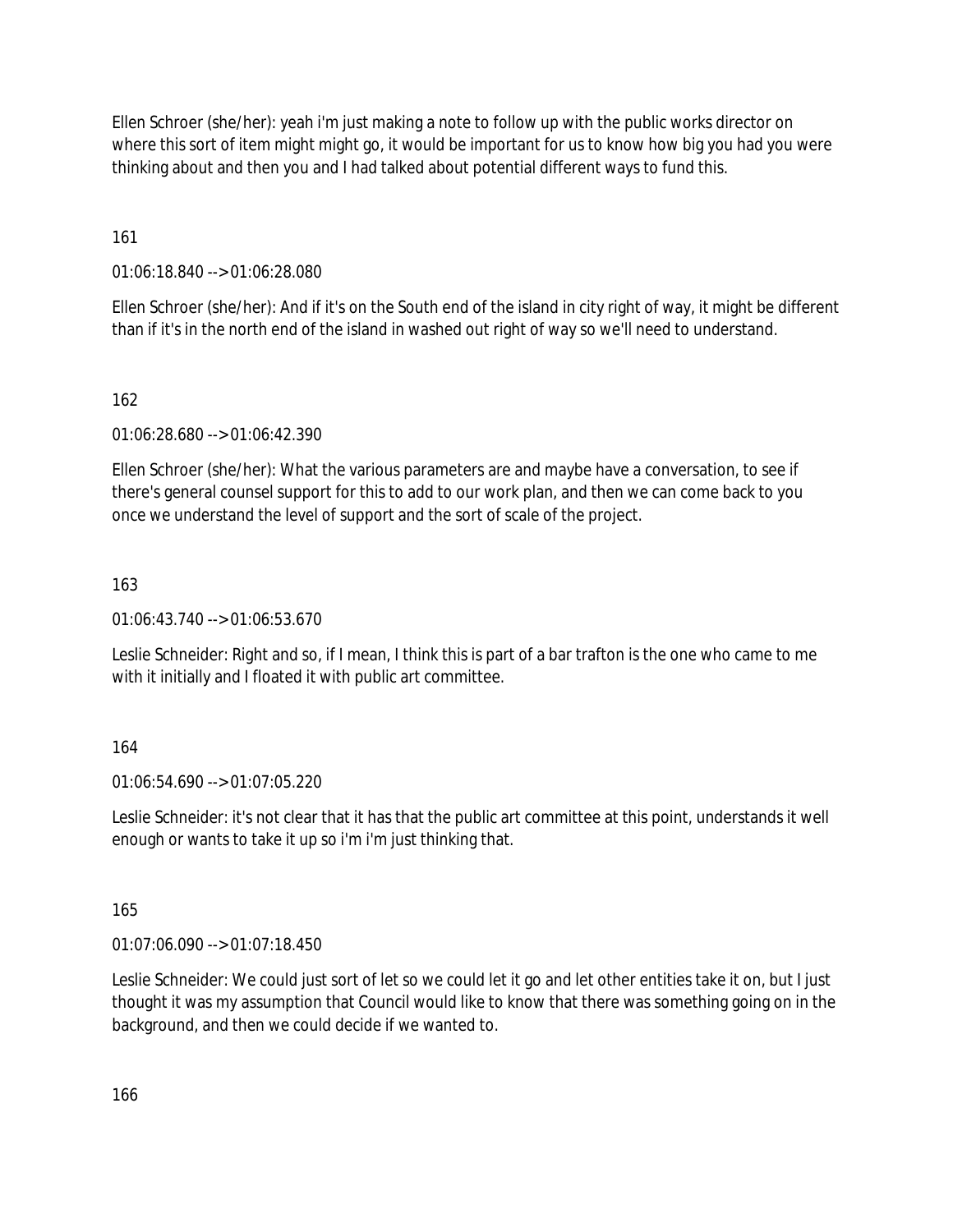01:07:22.230 --> 01:07:22.650

Leslie Schneider: sort of.

167

01:07:23.790 --> 01:07:30.240

Leslie Schneider: steward this forward and funding, it would be the main way in which we would steward it forward.

168

01:07:31.260 --> 01:07:42.030

Leslie Schneider: So we would just bring all the information we had at that time, and maybe bb would be willing to come and and present but, if not i'd be willing to present whatever we had at that time.

169

01:07:45.210 --> 01:07:52.380

Kirsten Hytopoulos: I guess my question would be another question would be are we being asked by the agencies and people that are pushing this forward to get involved.

170

01:07:52.950 --> 01:08:03.060

Kirsten Hytopoulos: or not, because for me, I would like to not get in a way that's what I would want to do is the city try not to get in the way of what they're doing, and then we get to the point and wherever they need to can to you know to public works, etc.

171

01:08:03.720 --> 01:08:08.970

Kirsten Hytopoulos: Make sure everything's you know fits and what have you but are they asking us to come in.

172

01:08:09.300 --> 01:08:12.390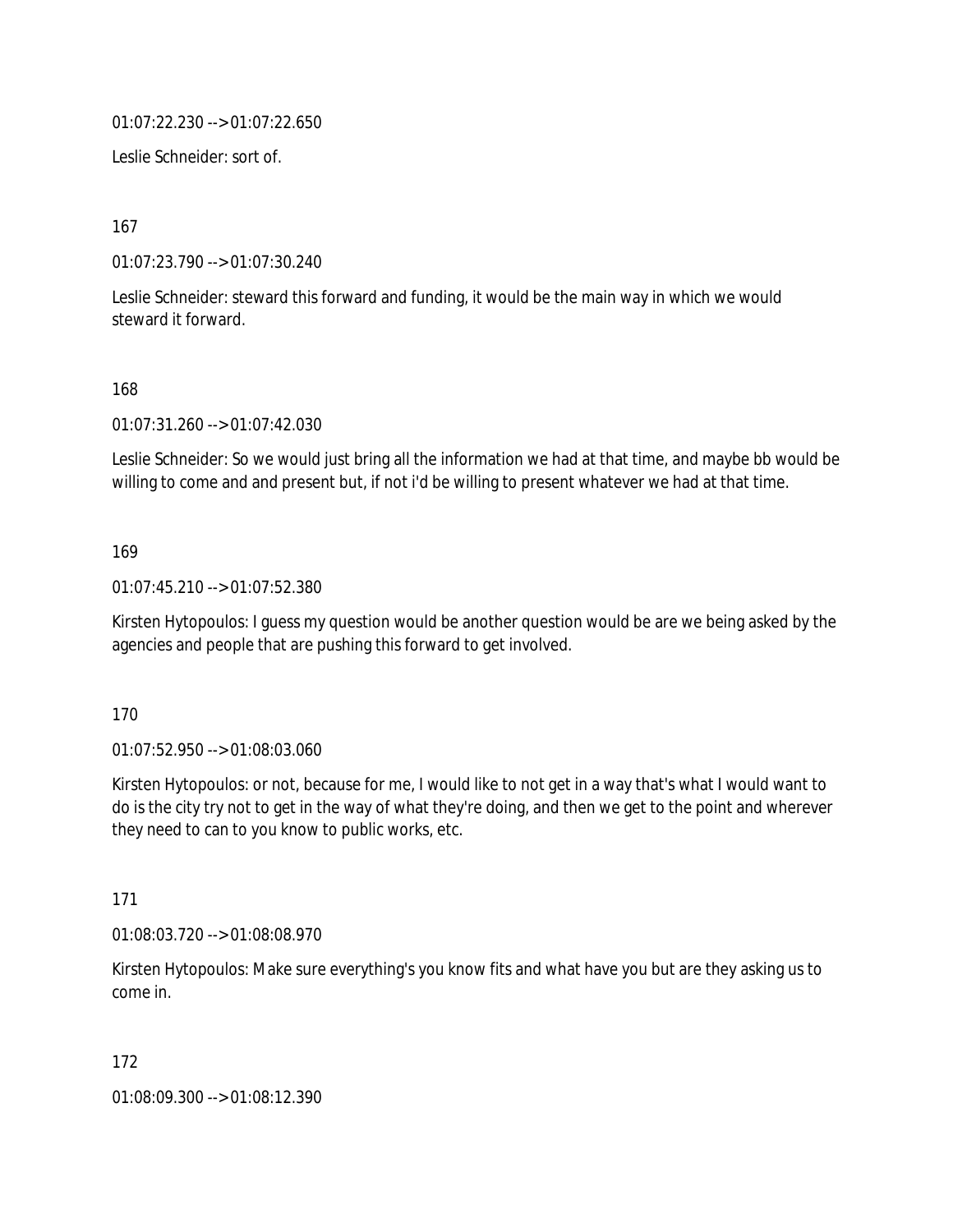Rasham Nassar: don't even excuse me Sorry, I have a hand raised Deputy Mayor.

173

01:08:12.570 --> 01:08:13.950

Kirsten Hytopoulos: All right, oh, I can say.

### 174

01:08:14.670 --> 01:08:17.670

Rasham Nassar: it's I know the white background and the big chance.

175

01:08:19.470 --> 01:08:20.340

Rasham Nassar: I tried to change it.

176

01:08:22.590 --> 01:08:28.170

Rasham Nassar: So here's my suggestion to move us along councilmember Schneider i'd be really happy to follow up with you and talk about this.

## 177

01:08:28.530 --> 01:08:37.020

Rasham Nassar: And then, what I would suggest is that whatever we learn, we can communicate to the interim city manager and find out what crossover or what what interest, a city might have in this.

### 178

01:08:37.440 --> 01:08:44.970

Rasham Nassar: And so that we will be come back and propose a Council discussion we have all of the details kind of flesh out so that we know what it is that we're proposing Council discuss.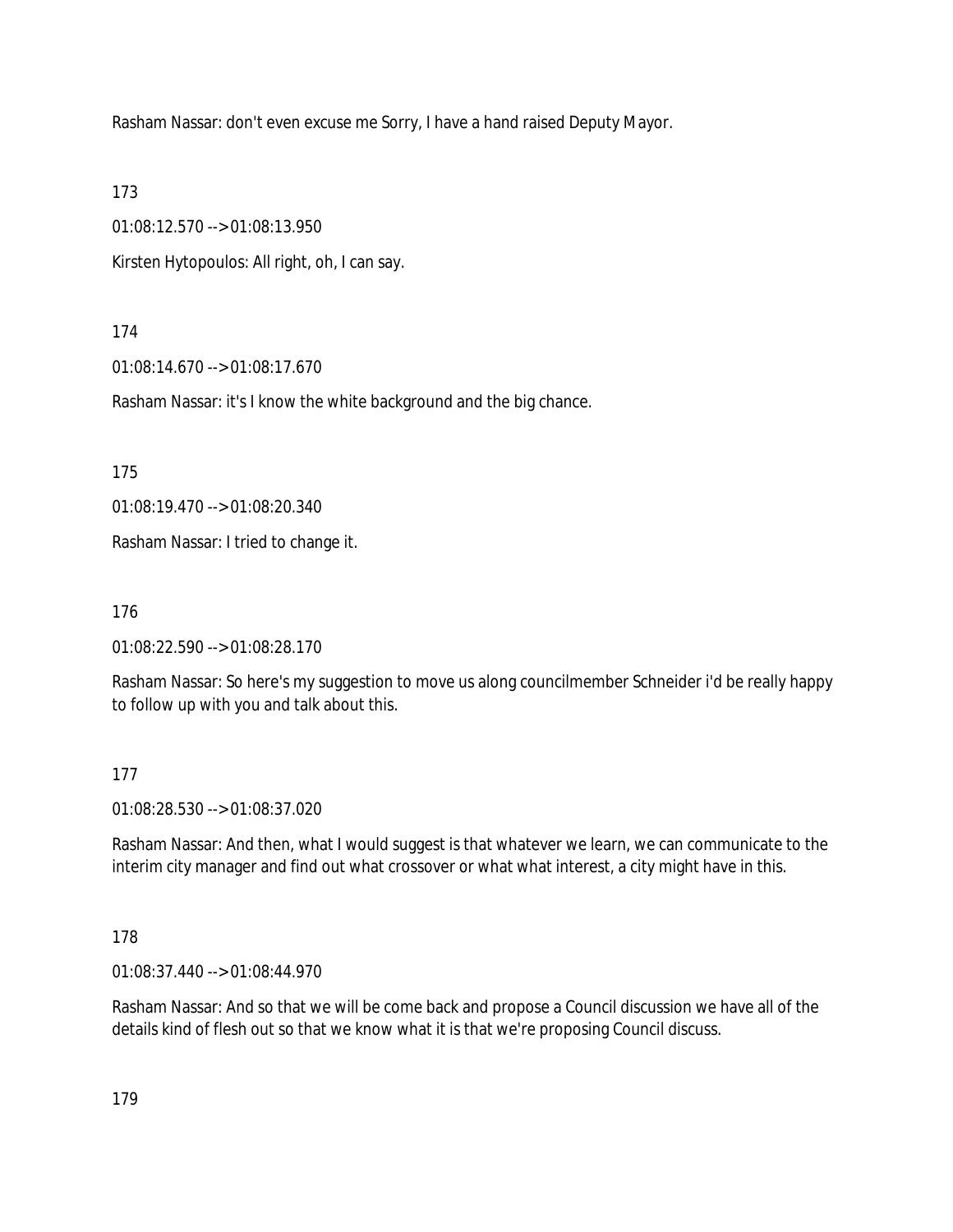01:08:45.870 --> 01:08:51.960

Rasham Nassar: So i'm really i'm really interested in this and i'm really want to offering the work with you to help bring it forward.

### 180

01:08:52.770 --> 01:09:00.840

Rasham Nassar: But it sounds like we might need some behind the scenes or off the record discussions with public works and with the interim city manager just kind of understand what it is that we're talking about.

181

01:09:04.050 --> 01:09:19.230

Leslie Schneider: Sure, I guess, I was thinking that Council might want to say that we wanted, such a thing before public works got involved, but it's kind of a chicken and egg thing so that that's great i'd be happy to work with you mayor and work with public works So yes, thank you.

182

01:09:21.120 --> 01:09:23.160

Leslie Schneider: Great that's it Thank you so much.

### 183

01:09:24.060 --> 01:09:26.070

Kirsten Hytopoulos: Are there any other questions comments.

184

01:09:26.580 --> 01:09:27.330

Kirsten Hytopoulos: Regarding a.

185

01:09:27.690 --> 01:09:29.130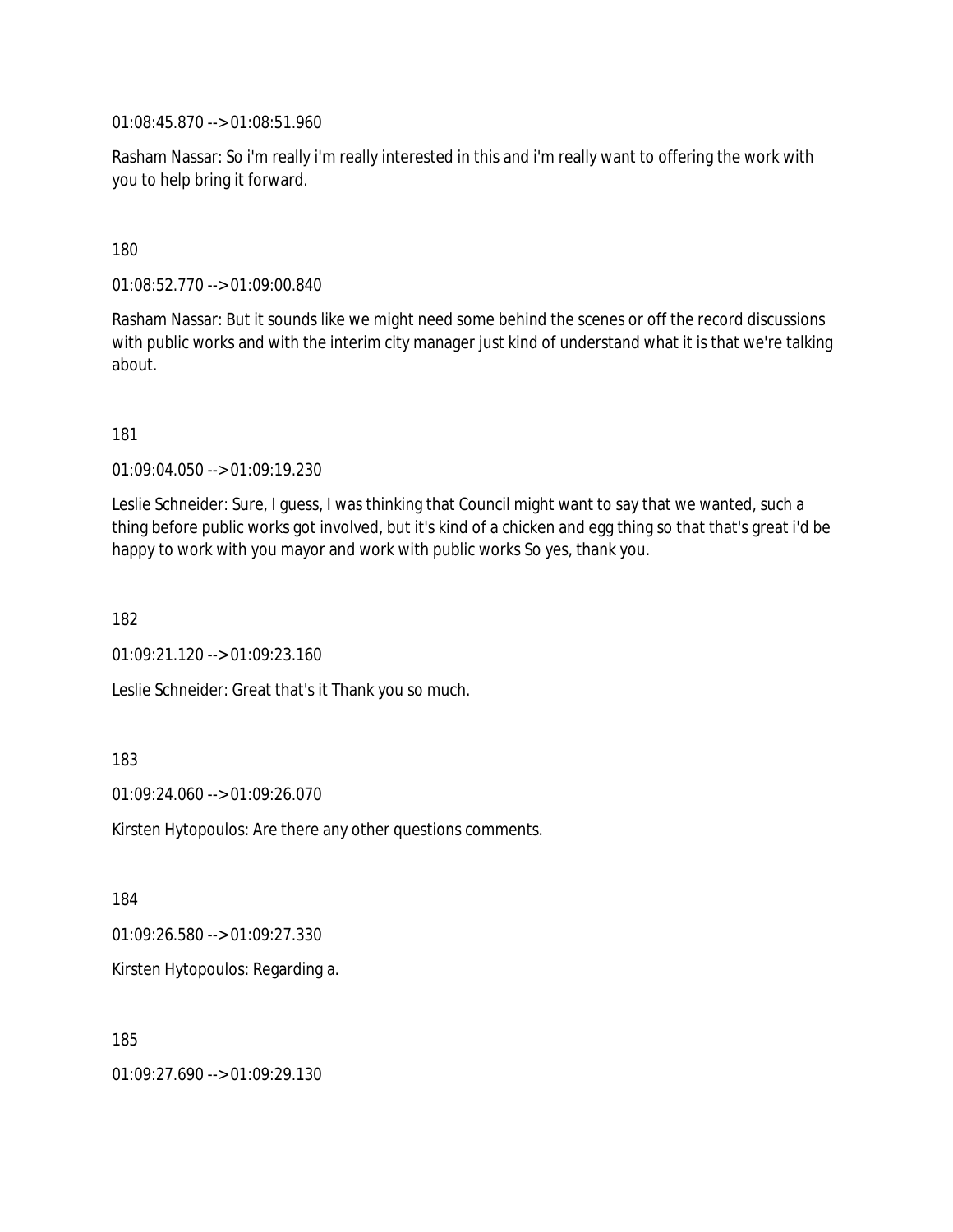Kirsten Hytopoulos: mayor you.

186

01:09:29.490 --> 01:09:31.530

Rasham Nassar: yeah I have one thing i'm.

187

01:09:32.850 --> 01:09:37.140

Rasham Nassar: Coming out of our Thursday morning agenda setting meeting and.

188

01:09:38.460 --> 01:09:48.120

Rasham Nassar: In light of the communications that we've all received from the city clerk regarding the special part two of the joint City Council ethics board meeting, I think we have tentatively scheduled for the 28th.

189

01:09:49.080 --> 01:09:59.010

Rasham Nassar: It seems like all Council members, except for councilmember pollock has stated that they will be able to attend that date and all ethics board members are available to attend that day.

190

01:09:59.790 --> 01:10:07.650

Rasham Nassar: In our discussion in Agenda setting on Thursday councilmember Deputy Mayor hi topless you raise that it might be good to check in with councilmember pollock.

191

01:10:08.340 --> 01:10:17.370

Rasham Nassar: To see if if it would be okay if we maintain that that meeting on the 28th knowing that you would not be able to attend.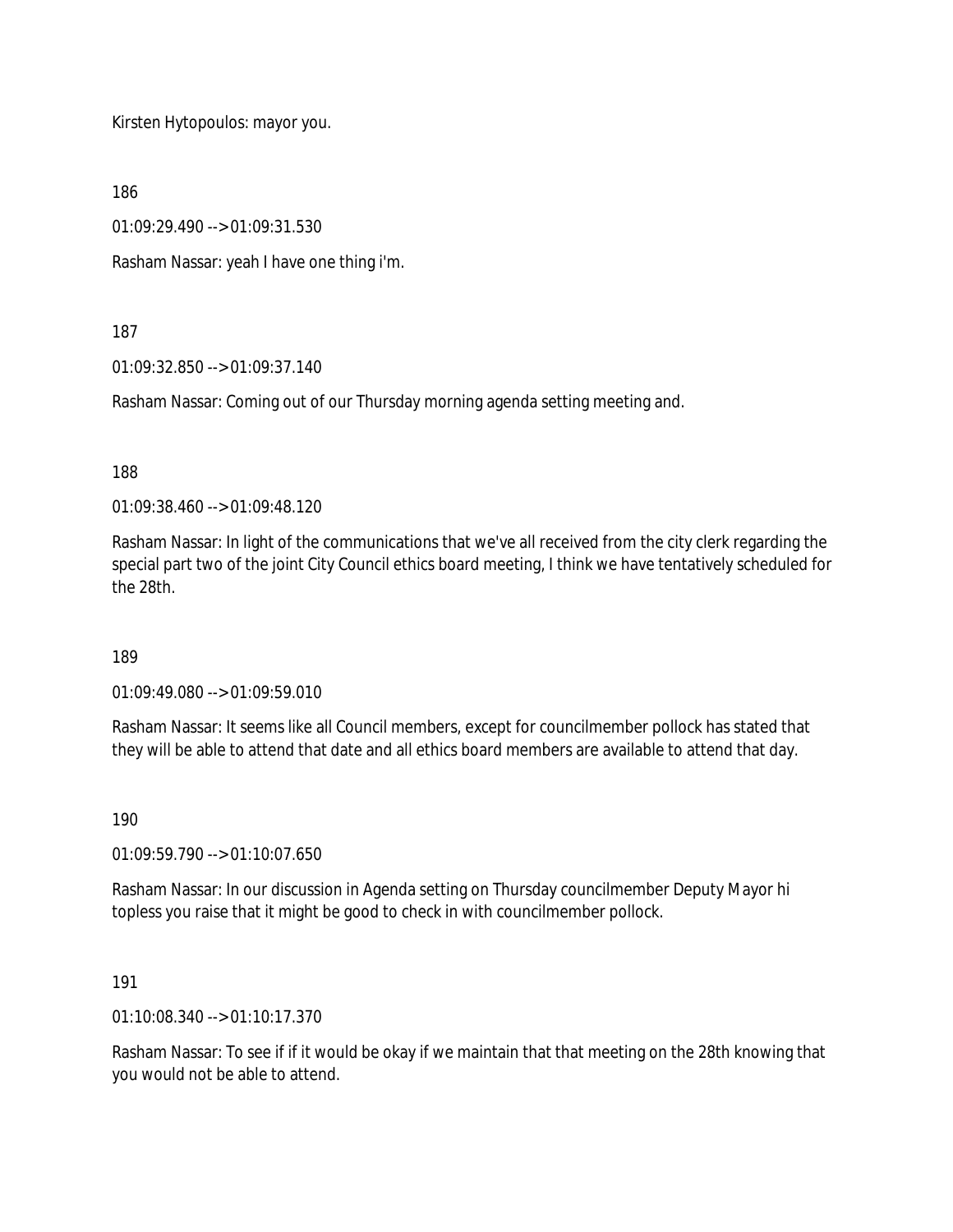01:10:18.300 --> 01:10:30.270

Rasham Nassar: Deputy Mayor sentiments for that she felt that it was important enough that we should really strive to have all Council Members in attendance for part two of that conversation, so I said I would bring it up during future agendas and i'm bringing it up there and future agendas.

193

01:10:32.940 --> 01:10:46.290

Kirsten Hytopoulos: And I think we're both up at customer policy for both efficiency sake, as well as buying for all of us and it's being something that's really important for all of us, I just wanted to, I want to extend the ability to go forward another few weeks if that was helpful but.

194

01:10:47.670 --> 01:10:52.560

Kirsten Hytopoulos: I thought was important hear from you, if you thought that's okay I can't make it to 28th i'd like to know that.

195

01:10:53.850 --> 01:10:55.170

Kirsten Hytopoulos: No, I think the Council with you.

196

01:10:57.900 --> 01:11:00.060

Michael Pollock: i'm sorry, what would you like to now well.

197

01:11:00.240 --> 01:11:10.260

Kirsten Hytopoulos: Well, when we sit with we had two dates go out and it looked like most people can make the 20th only person couldn't be you know, we could have always gone forward and said, well, should we look at the first couple weeks of the next month.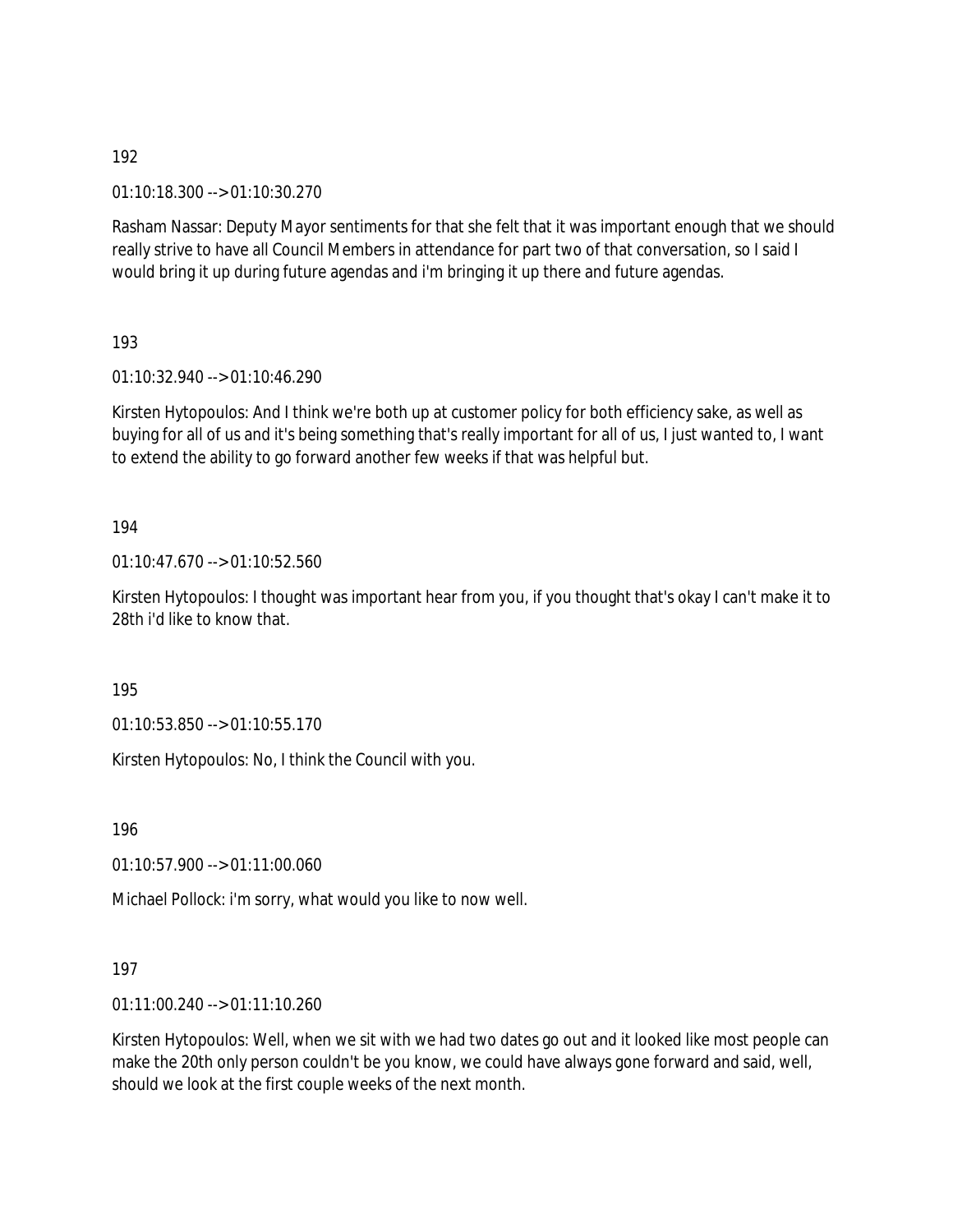01:11:10.500 --> 01:11:21.330

Kirsten Hytopoulos: And so my question to you is before we just assume no we go forward without you, I just wanted to hear whether that was Okay, for your you'd like us to try to find a date within the subsequent couple of weeks.

199

01:11:22.380 --> 01:11:25.680

Michael Pollock: On your final date and subsequent couple of weeks.

200

01:11:27.720 --> 01:11:28.830

Kirsten Hytopoulos: How does Council feel.

201

01:11:28.950 --> 01:11:32.400

Kirsten Hytopoulos: That would you agree with me, this is something we should try to all be.

202

01:11:33.480 --> 01:11:35.400

Kirsten Hytopoulos: Creating and having buy in on.

203

01:11:39.960 --> 01:11:41.550

Kirsten Hytopoulos: Customer needs looks like you would like.

204

01:11:42.480 --> 01:11:53.460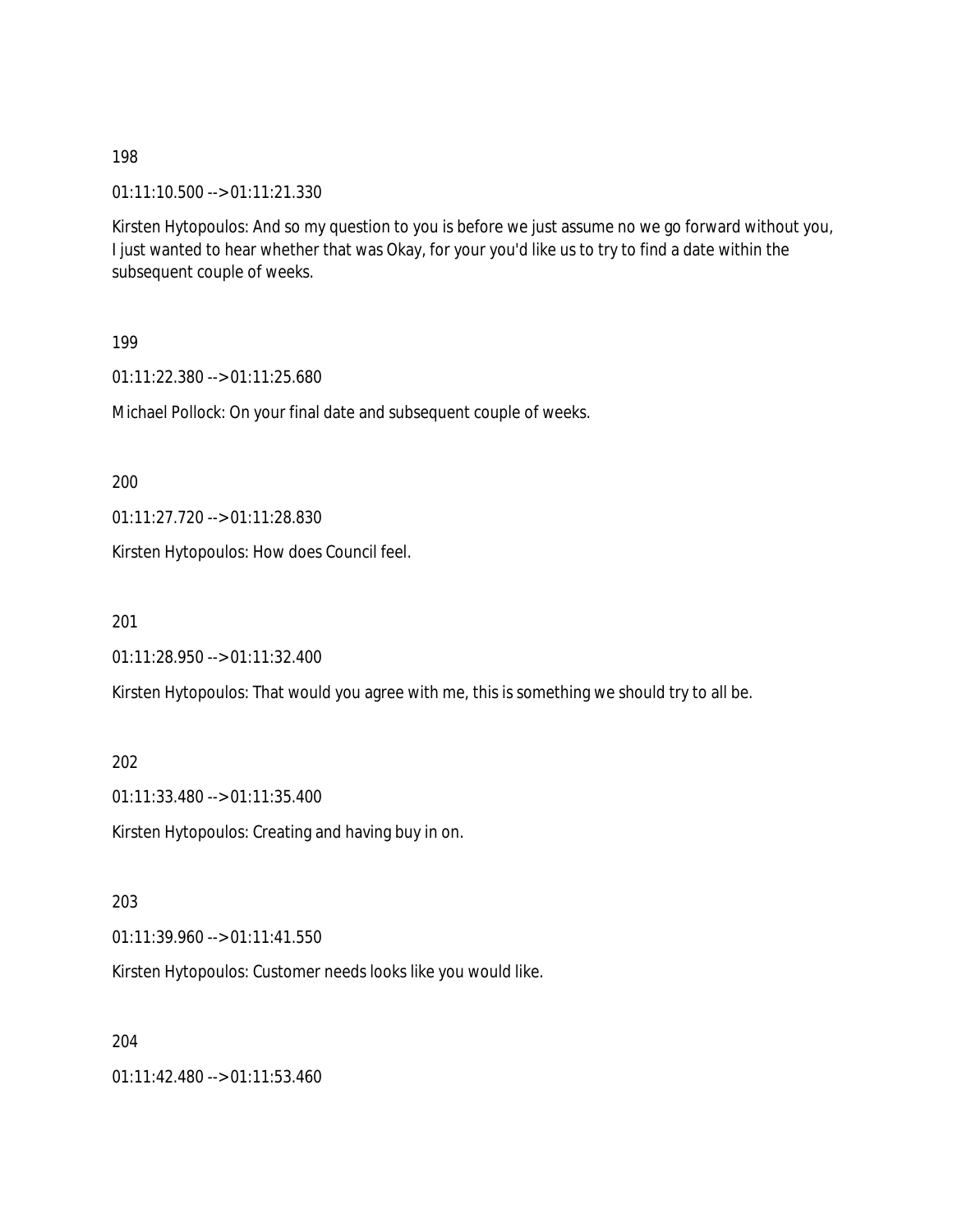Joe Deets: I My preference would be to have this meeting sooner rather than later, but I I I take from what are my colleague just said that he would.

205

01:11:54.690 --> 01:11:57.090

Joe Deets: He what does want to take part he's just not.

## 206

01:11:58.200 --> 01:12:00.780

Joe Deets: That doesn't work that date doesn't work for him so.

### 207

01:12:02.580 --> 01:12:10.860

Joe Deets: Perhaps if my colleague can choose a date that he thinks would work, and then we can go ahead and schedule for that.

### 208

01:12:12.000 --> 01:12:17.400

Kirsten Hytopoulos: I think we're trying to find we were, been focusing on Wednesdays, for some reason, probably because of other meetings and.

### 209

01:12:19.020 --> 01:12:20.130

Kirsten Hytopoulos: We could do that here we could.

## 210

01:12:20.130 --> 01:12:29.760

Kirsten Hytopoulos: send out another couple of days, I think we all would like to keep moving I speak for myself, I didn't I don't want to move it into view and, but if we could at least explore the possibility of the.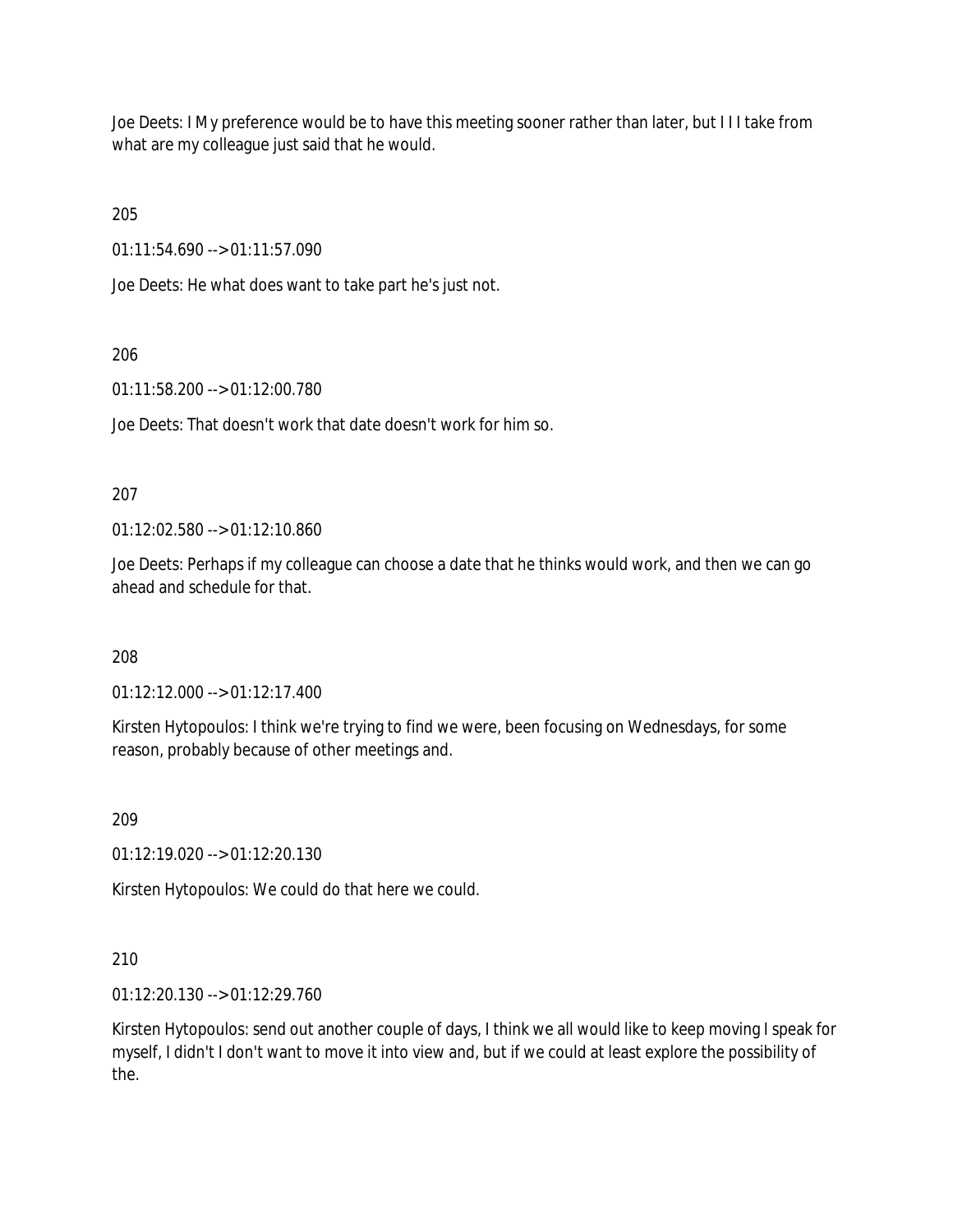01:12:31.080 --> 01:12:32.670

Kirsten Hytopoulos: counselor card, did you speak to this.

212

01:12:34.020 --> 01:12:34.200

Kirsten Hytopoulos: yeah.

213

01:12:34.440 --> 01:12:35.520

Christy Carr: Yes, thank you.

214

01:12:36.540 --> 01:12:48.660

Christy Carr: I think that it is important for every one on Council to be a part of this discussion, so I appreciate that you brought it up and we've heard from councilmember pollock that he'd like to participate so.

### 215

01:12:49.260 --> 01:13:04.200

Christy Carr: I don't know that there's a giant urgency, so I wouldn't mind pushing it out as long to find a date that all seven of us, as well as the folks from the ethics board can attend think it's This is our work, and I think we all need to be a part of it.

216

01:13:05.520 --> 01:13:05.790

Great.

217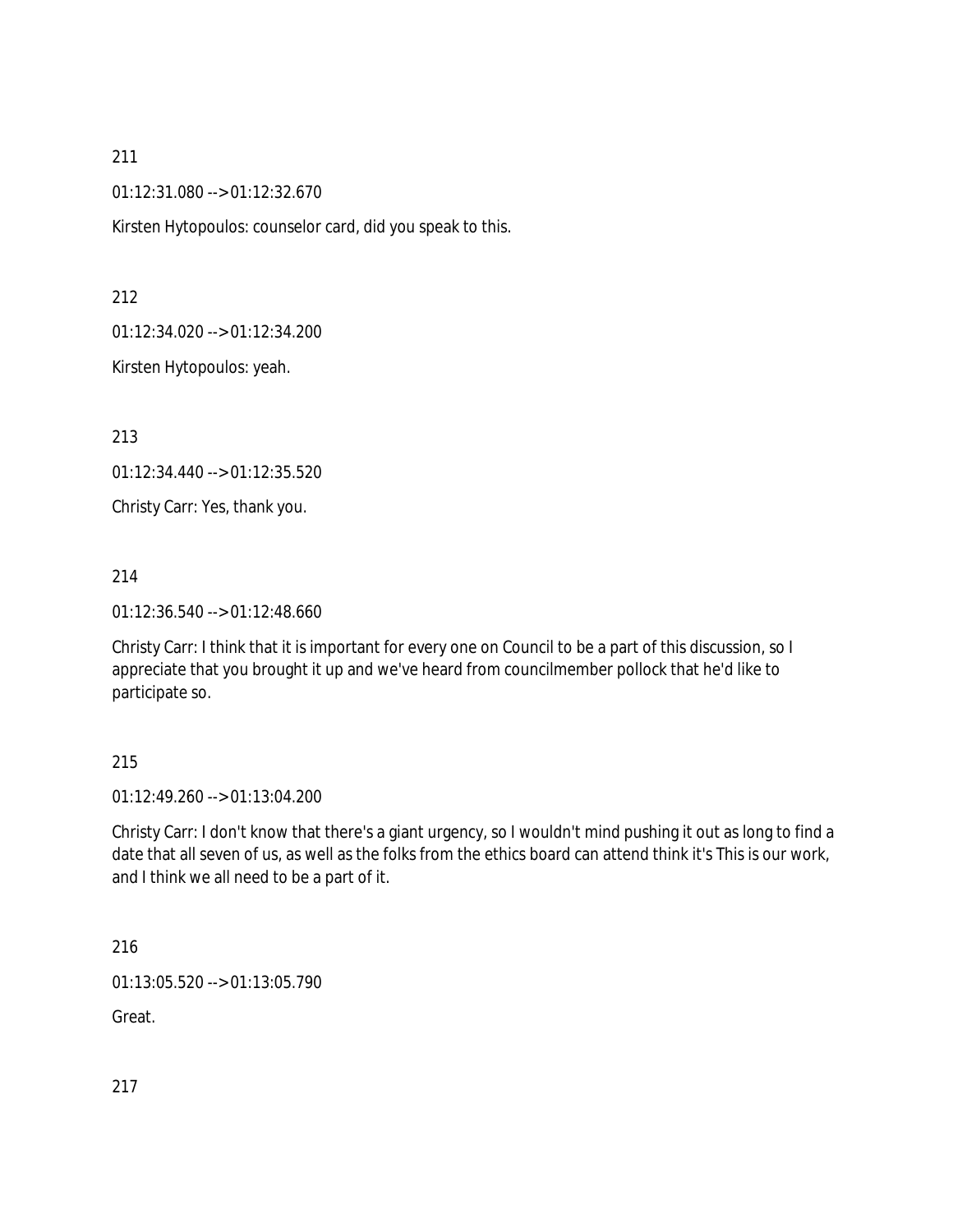01:13:07.080 --> 01:13:07.500

Kirsten Hytopoulos: So.

218

01:13:07.620 --> 01:13:12.390

Kirsten Hytopoulos: With this basic recipe see maybe have a few dates sent out between meetings for us to weigh in on.

219

01:13:13.410 --> 01:13:18.240

Kirsten Hytopoulos: Okay, great all right anything else regarding a future agendas.

### 220

01:13:19.470 --> 01:13:32.790

Kirsten Hytopoulos: Alright, it looks like we are ready to move on to item five and fish business by a update on small wireless facilities interim regulations and is the same director, going to be joining us or who will be taking the lead on this.

221

01:13:35.820 --> 01:13:36.690

Joe Levan: One director.

222 01:13:50.130 --> 01:13:51.120 Kirsten Hytopoulos: Many given up on a.

223 01:13:57.390 --> 01:13:57.900 Joe Levan: Second here.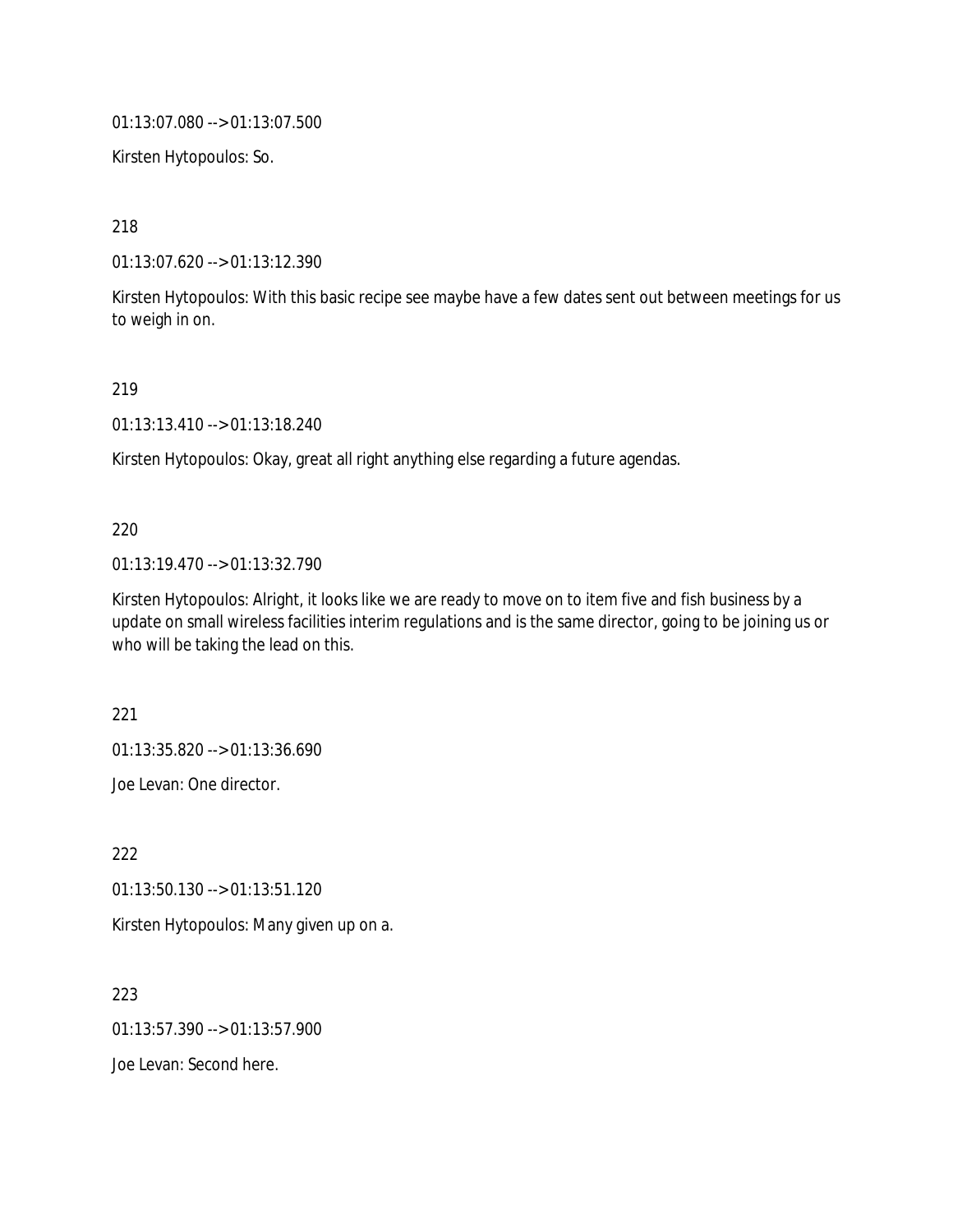01:13:59.880 --> 01:14:02.370

Joe Levan: I just didn't I can start it off.

225

01:14:04.020 --> 01:14:11.490

Joe Levan: Thank you Okay, so this item front of the Council, relates to the smart small wireless or the other, you want to.

226

01:14:13.830 --> 01:14:14.490

Joe Levan: delay there.

## 227

01:14:15.270 --> 01:14:22.200

Heather Wright: Good evening Council tonight i'm requesting additional time to perform the due diligence on the planning committee recommendation.

228

01:14:22.800 --> 01:14:27.330

Heather Wright: On a permanent ordinance replace the interim small wireless system facilities regulations.

229

01:14:27.750 --> 01:14:37.110

Heather Wright: You may recall that the planning Commission provided recommendations on your permanent ordinance that different from the draft that the city had proposed with outside legal counsel.

230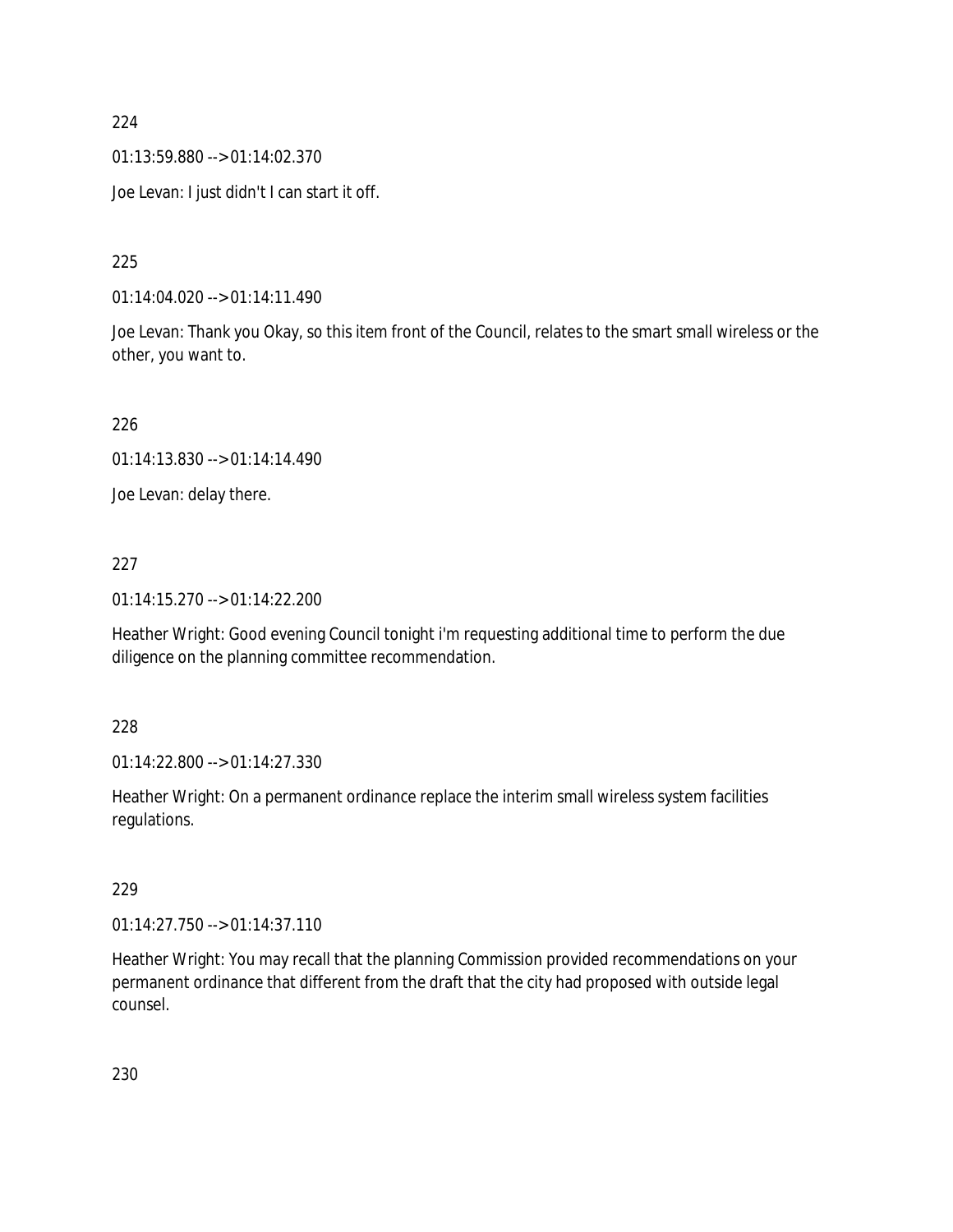01:14:37.650 --> 01:14:43.320

Heather Wright: Notably, the planning commission's recommendations reflect an ordinance that more closely resembles kits at county.

### 231

01:14:43.950 --> 01:14:54.600

Heather Wright: Planning and executive staff have teamed together and we've contacted the county and we are still gathering information to see if we could support any of those amendments that were recommended by the planning Commission.

#### 232

01:14:55.530 --> 01:15:01.890

Heather Wright: Due to the staff is requesting to extend the interim control it's currently set to expire on may 14.

#### 233

01:15:02.460 --> 01:15:14.700

Heather Wright: And an order to accomplish that we would like to set the public hearing on April, the 13th at our next meeting, and then hold that hearing on April, the 27th and they would like to know if Council would support that this evening.

#### 234

01:15:16.740 --> 01:15:19.590

Kirsten Hytopoulos: Okay, is there a motion or a discussion.

#### 235

01:15:22.470 --> 01:15:23.220

Kirsten Hytopoulos: Because will require.

## 236

01:15:26.190 --> 01:15:26.820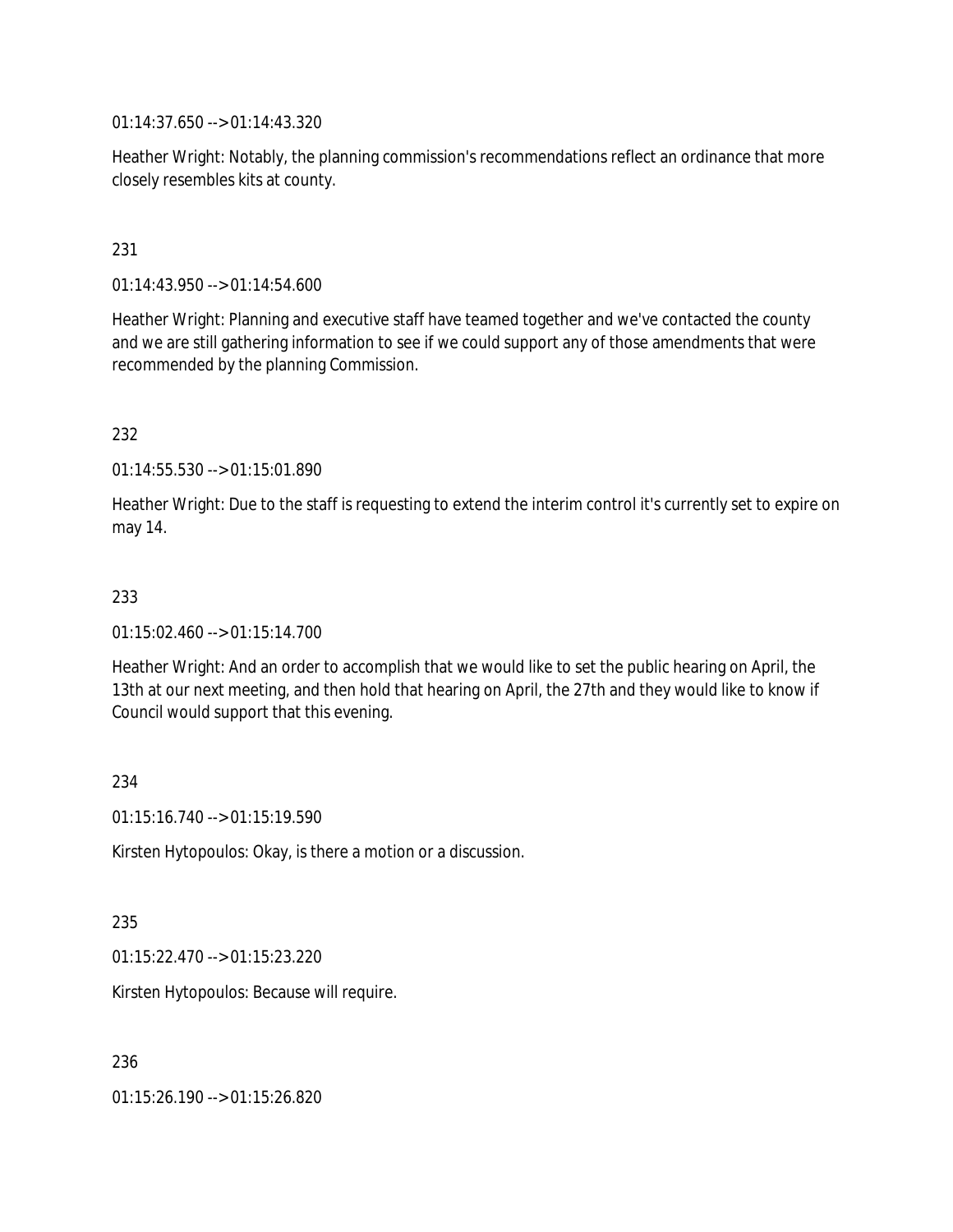Christy Carr: Thank you.

## 237

01:15:28.590 --> 01:15:34.980

Christy Carr: I appreciate staffs efforts that due diligence, but I don't support an extension of an interim control.

# 238

01:15:35.670 --> 01:15:50.310

Christy Carr: Because I think it takes an extraordinary amount of staff time and Council agenda time to schedule these things, and I think that we have we've had we've had six months and there's been several months of research and analysis.

## 239

01:15:51.300 --> 01:15:52.140

Christy Carr: I think that.

## 240

01:15:52.470 --> 01:16:01.500

Christy Carr: Staff likely has some indication of where the planning Commission is recommendation, maybe off and i'd like to just move forward with that.

## 241

01:16:02.640 --> 01:16:08.220

Christy Carr: I think that we probably have enough information to move forward, and again I just think that.

## 242

01:16:09.180 --> 01:16:09.840

Christy Carr: we've got.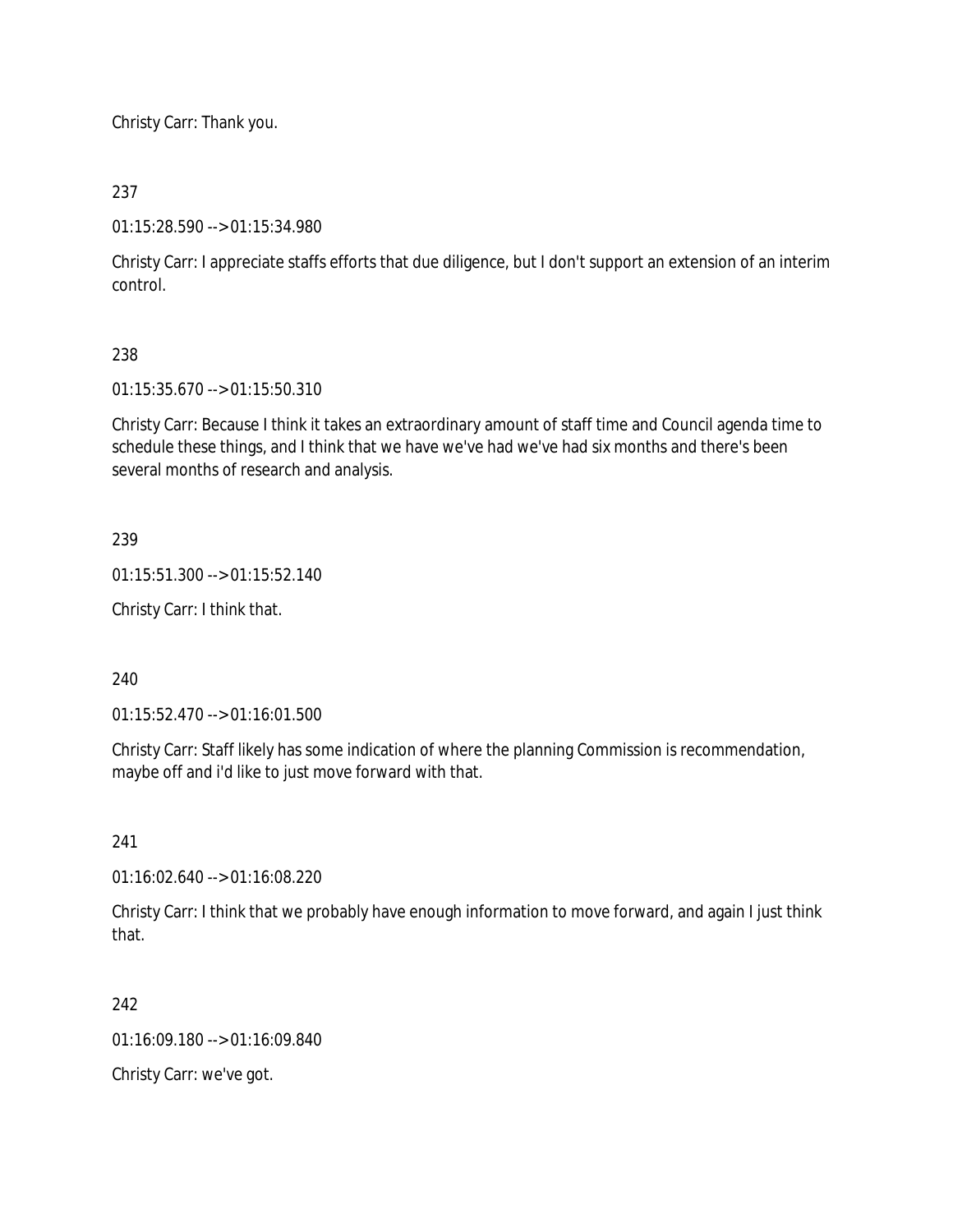01:16:10.320 --> 01:16:21.780

Christy Carr: Too many interim controls too many moratoria it just takes too much of our time, we need to just move this forward and deal with it, and if we need to have a second public hearing about.

244

01:16:22.410 --> 01:16:36.360

Christy Carr: substantial changes to the ordinance as the planning Commission recommended, then we can do that, but I just like to move this forward and i'd like to do some housekeeping and get this interim stuff off our plate because we've got a lot of other stuff to do.

245

01:16:39.600 --> 01:16:40.710

Kirsten Hytopoulos: councilmember dates.

246

01:16:41.970 --> 01:16:43.170

Joe Deets: I think you Deputy Mayor well.

247

01:16:44.610 --> 01:16:48.150

Joe Deets: Well, interesting point guy my colleague councilmember car I.

# 248

01:16:50.790 --> 01:16:59.340

Joe Deets: I don't really have a strong opinion either way on that I do want us to move forward, but do this in a judicious way so.

249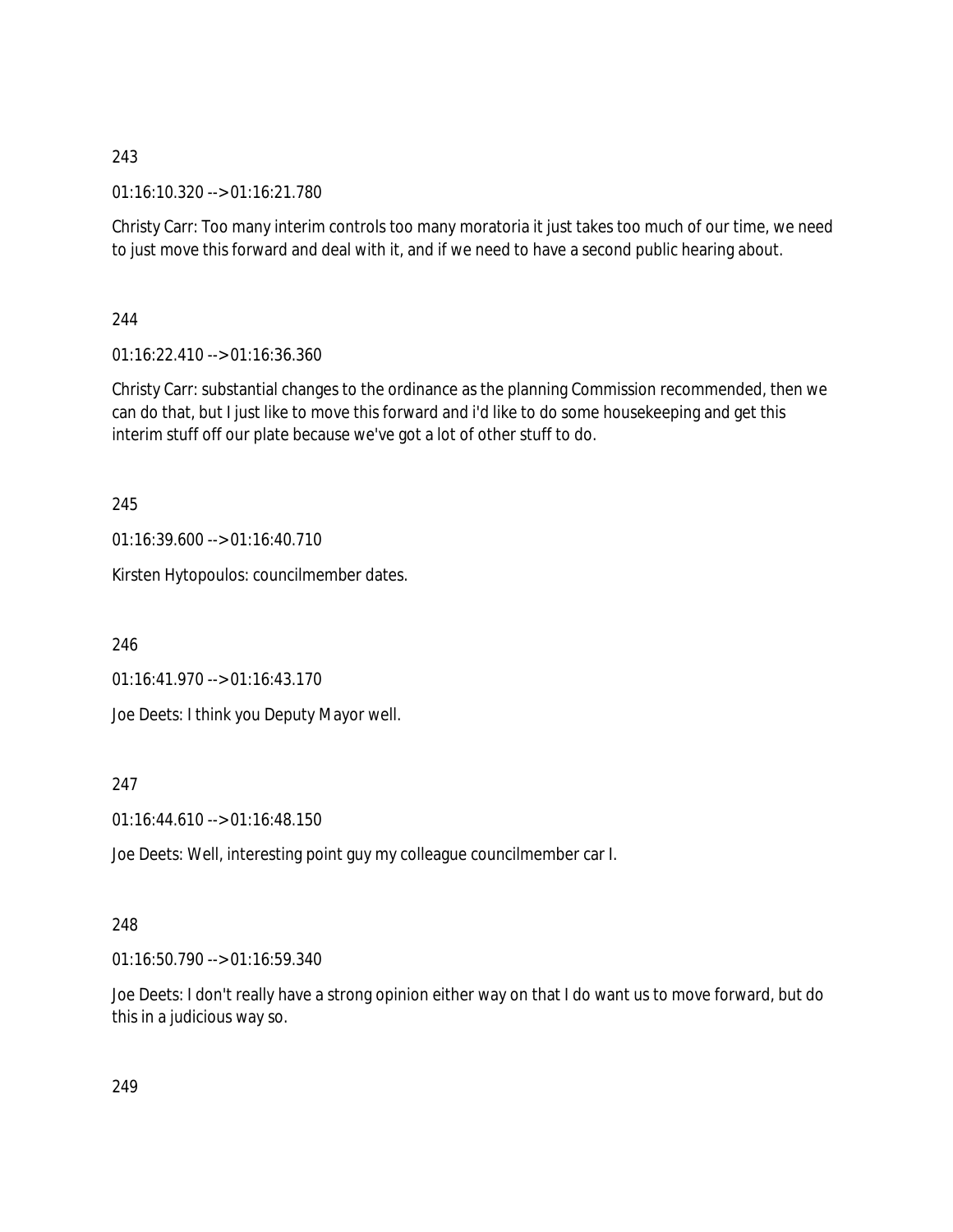01:17:00.090 --> 01:17:17.130

Joe Deets: i'm i'm willing to go if that is workable i'm fine but frankly my point was I did have a constituent reach out to me mate perhaps this constituent national reached out to other of you, but would like to know our is there any going to be.

250

01:17:18.750 --> 01:17:28.710

Joe Deets: Let me just put it this way, it would be really good to have an informational event available on the island, about what is going to happen with the small wireless.

251

01:17:29.340 --> 01:17:40.650

Joe Deets: facilities on the island, so whether, if we don't have anything planned, it would be really nice to have such a public event planned so so that's my comment.

252

01:17:41.970 --> 01:17:49.680

Joe Deets: And i'll just fire far as the interim control i'll I like to hear from my other colleagues, but I again I don't have a strong opinion about that.

253

01:17:51.870 --> 01:17:52.350

Kirsten Hytopoulos: Schneider.

254

01:17:53.910 --> 01:18:01.590

Leslie Schneider: Thank you um I have to say I don't have strong feelings, one way or the other but I guess I would be in support of.

255

01:18:03.060 --> 01:18:13.410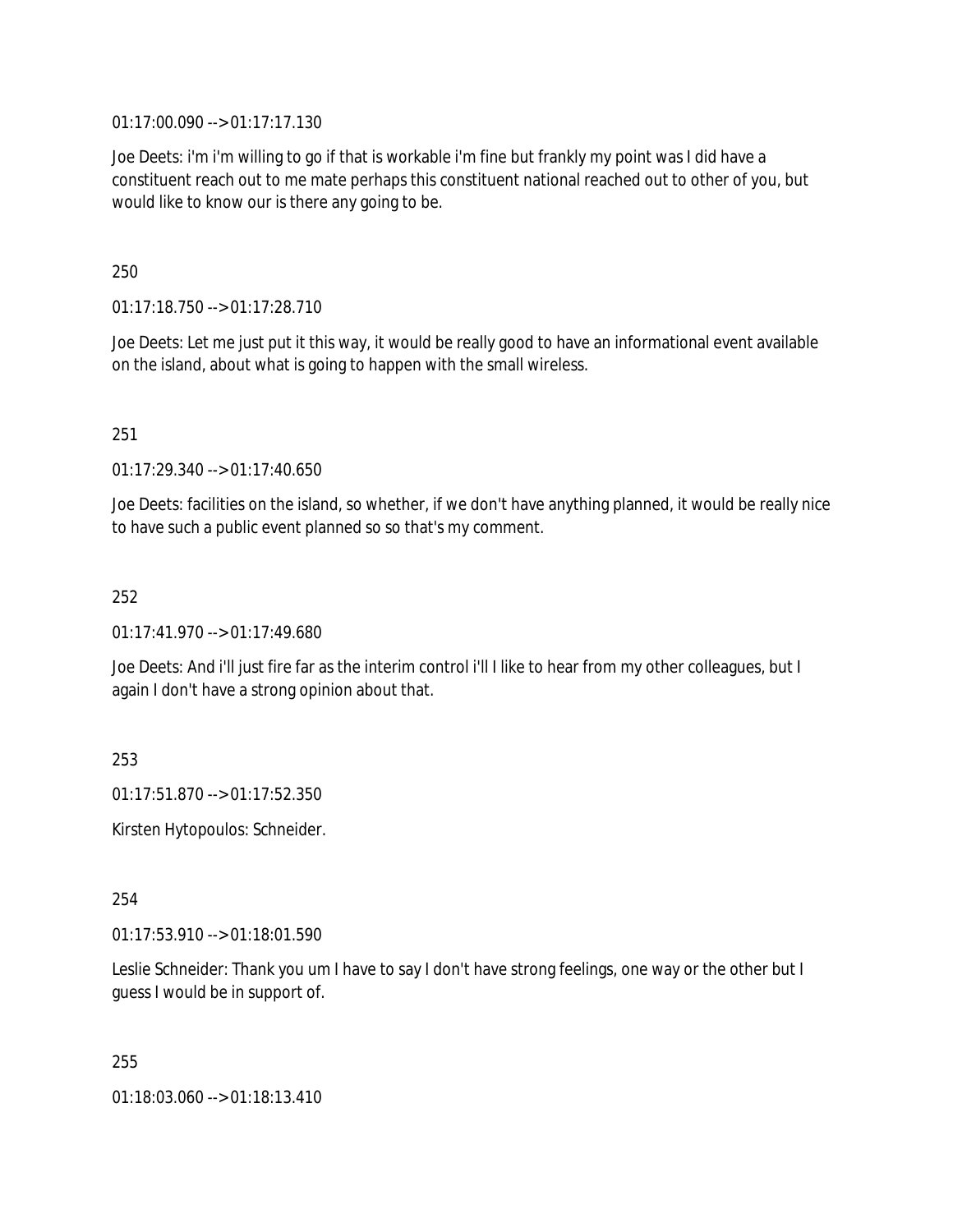Leslie Schneider: Giving staff, the extra time that they want to look into this and my also my sense is that you know we're kind of between a rock and a hard place because of federal.

# 256

01:18:13.770 --> 01:18:30.960

Leslie Schneider: Regulations and with the new administration, there is a possibility that that you know things might be changing so I think buying us some extra time I don't really see the downside to buying this extra time at this point I would.

### 257

01:18:31.980 --> 01:18:35.370

Leslie Schneider: err on the side of going with the staff recommendation.

### 258

01:18:36.660 --> 01:18:37.500

Leslie Schneider: that's it I can't.

## 259

01:18:40.350 --> 01:18:51.270

Kirsten Hytopoulos: I think i'll speak I don't see any other hands up um I I very much respect councilmember cars concerns about us getting more working getting some of these interim things off of our plate.

#### 260

01:18:51.810 --> 01:19:03.570

Kirsten Hytopoulos: And I also really like to see us exploring these recommendations from the planning Commission I as I recall, they were seem pretty frustrated as it came through that they weren't making a lot of headway with them on.

## 261

01:19:04.050 --> 01:19:12.540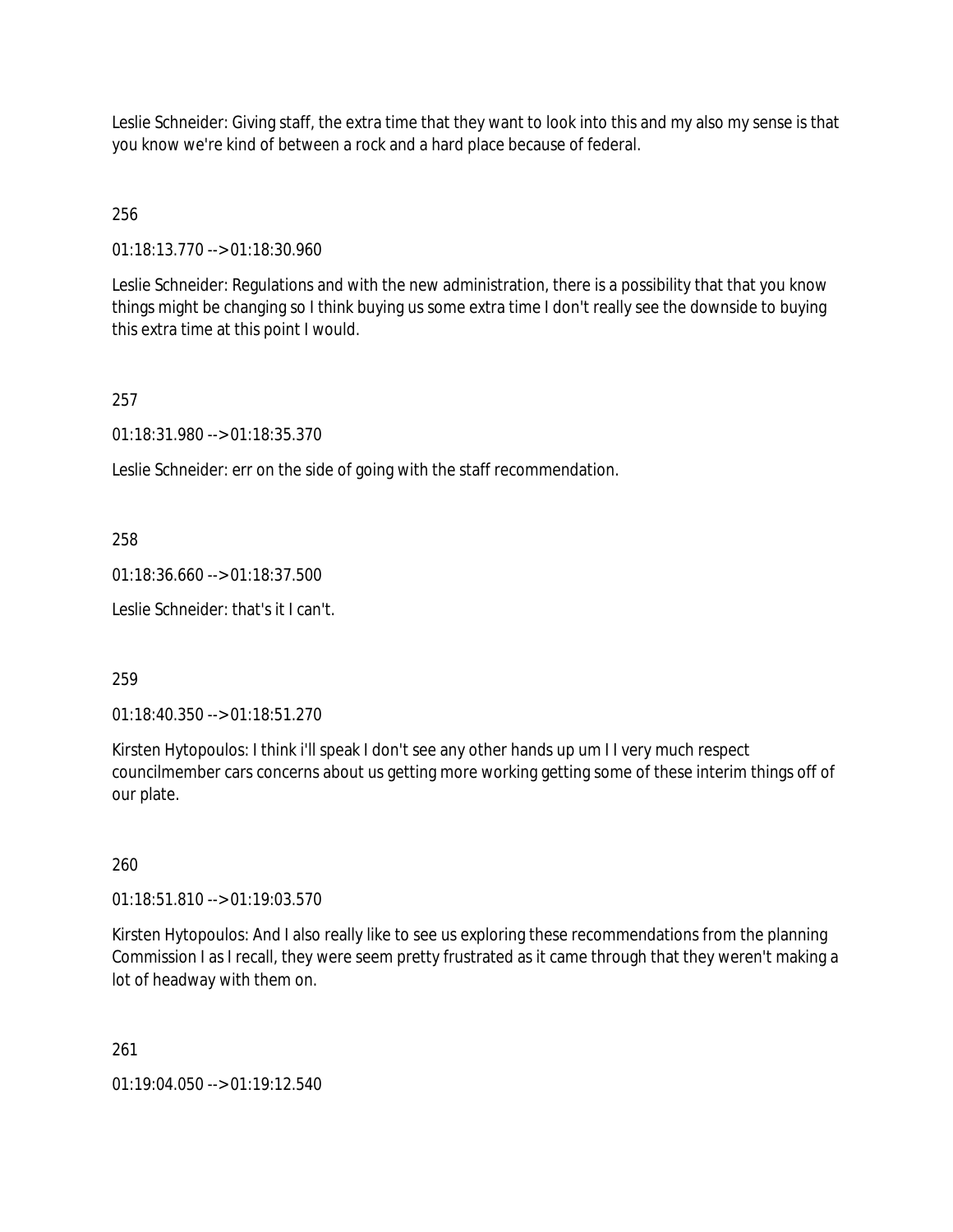Kirsten Hytopoulos: And, and that are adjacent jurisdiction that we would like to often think that we were even more progressive than was doing more regulation of it, of this.

262

01:19:13.680 --> 01:19:15.750

Kirsten Hytopoulos: These installations, and so I think that.

263

01:19:16.830 --> 01:19:23.940

Kirsten Hytopoulos: I actually do have so much strong feelings about moving forward to continuing manner and control to allow this this work to happen.

264

01:19:24.240 --> 01:19:36.480

Kirsten Hytopoulos: As it is, in support of I think the planning commission's recommendations, and I think, ultimately, what the Community would prefer if if we can make changes, so I would put emotionally table Cameron sharing that that's my position.

265

01:19:38.430 --> 01:19:41.550

Kirsten Hytopoulos: And you want to anyone else, want to speak to this.

266

01:19:45.990 --> 01:19:47.700

Kirsten Hytopoulos: Is a director right.

267

01:19:48.600 --> 01:19:53.250

Heather Wright: And I just wanted to say that I completely understand councilmember car sentiments.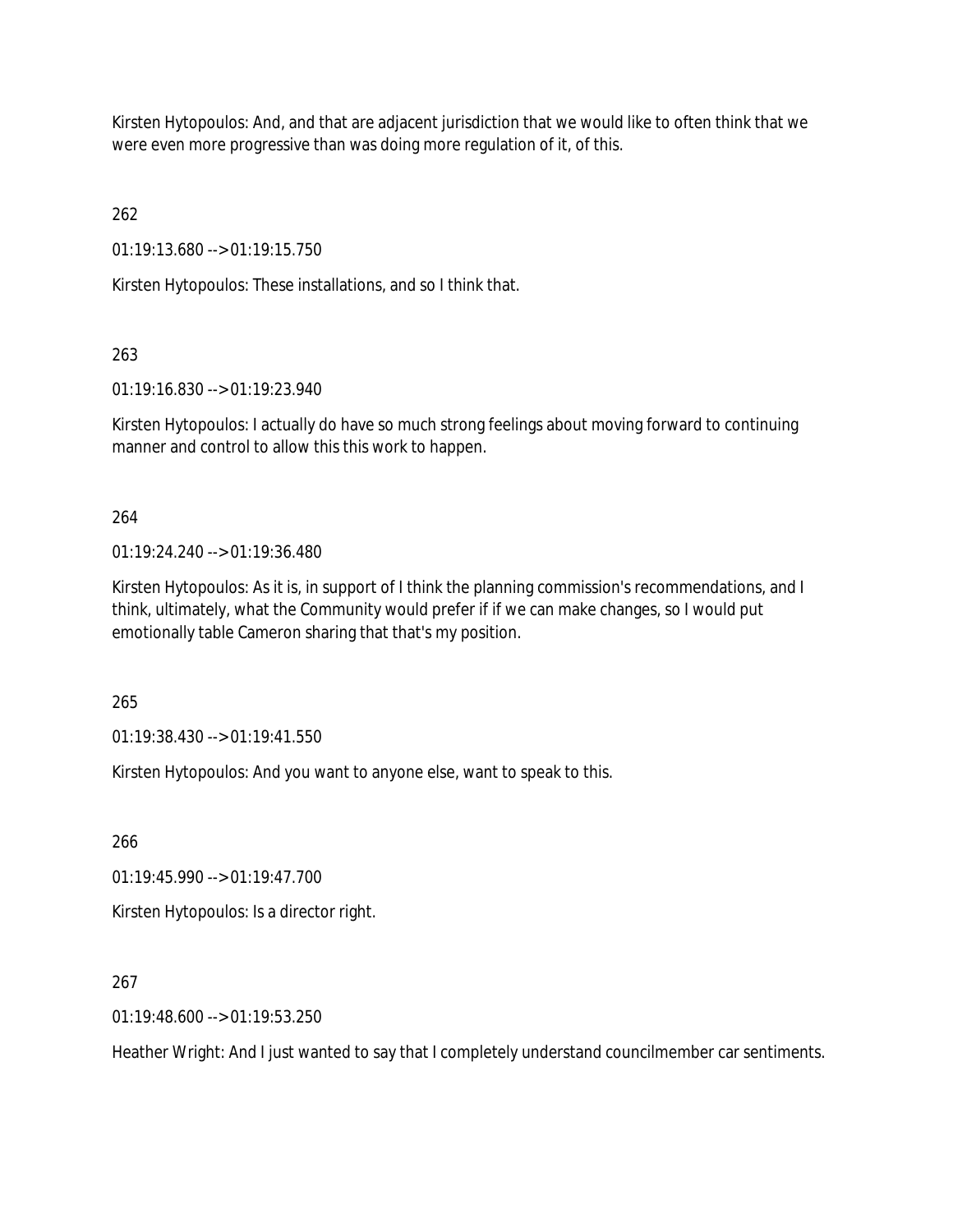$01:19:53.760 \rightarrow 01:20:02.550$ 

Heather Wright: And I prefer, and one of my goals this year is to limit any extension to internal controls and we made some headway, but this particular ordinance.

269

01:20:02.910 --> 01:20:11.460

Heather Wright: was originally house and legal and we've lost a primary staff member, I wanted to make Council aware that that has has impacted our time frame.

270

01:20:11.970 --> 01:20:18.000

Heather Wright: And we're working to get our staff up to speed and I really would appreciate this additional time.

#### 271

01:20:18.420 --> 01:20:23.670

Heather Wright: On one of the things that the Commission requested was a visual impact analysis, this was really important to them.

#### 272

01:20:24.030 --> 01:20:33.120

Heather Wright: And this is something that gets a county has incorporated and we have not been able to successfully get that example because we want to make sure that we can review that analysis.

273

01:20:33.660 --> 01:20:42.990

Heather Wright: Within the shot clock that's regulated by the FCC so I we hope to get through it as soon as possible we've made some headway with the county we have some good connections.

274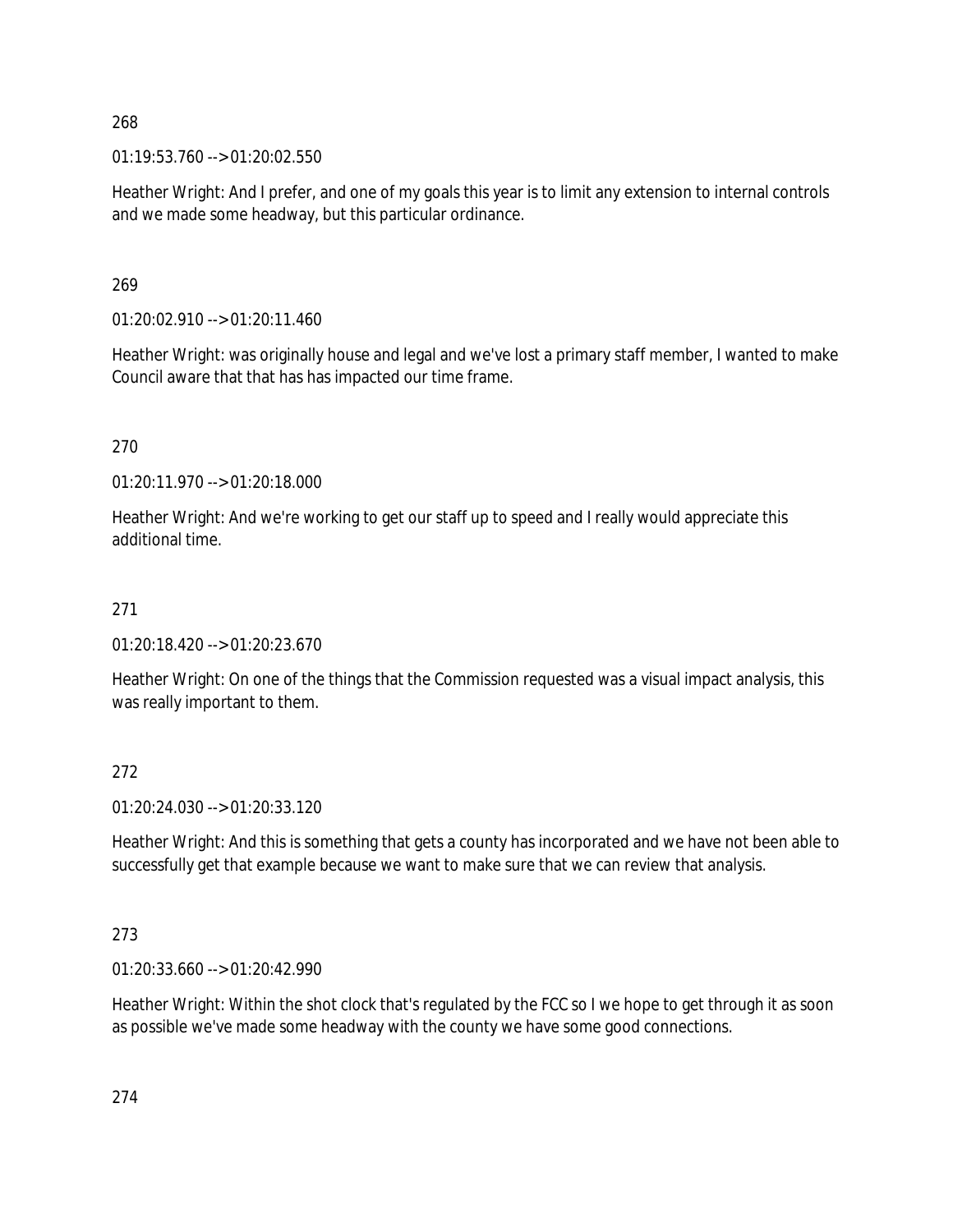01:20:43.560 --> 01:20:59.730

Heather Wright: But we just haven't received that we need to know if it's going to be it's going to impact our review or not, so I do I do again echo the sentiment in compton that becoming to all with many more extension this year, but I think this one would fire some additional unnecessary time.

275

01:21:01.980 --> 01:21:04.020

Kirsten Hytopoulos: counselor Patrick Johnson, and you haven't spoken yet.

276

01:21:08.550 --> 01:21:11.520

Brenda Fantroy-Johnson: yeah I was gonna put the motion up okay.

### 277

01:21:12.150 --> 01:21:20.280

Brenda Fantroy-Johnson: I think oh OK, so I make a motion that we direct city staff about the proposed schedule recommended by staff.

#### 278

01:21:20.880 --> 01:21:32.670

Brenda Fantroy-Johnson: To extend the current into regulations related to small wireless facilities to allow time for the due diligence necessary to complete the proposed permanent regulations related to such facilities.

#### 279

01:21:33.750 --> 01:21:53.310

Brenda Fantroy-Johnson: city staff is recommending the following schedule, one on April 13 2021, the Council would schedule the public hearing on an ordinance to extend the intern control for an additional six months and to on April 27 2021, the Council would conduct the public hearing and consider that ordinance.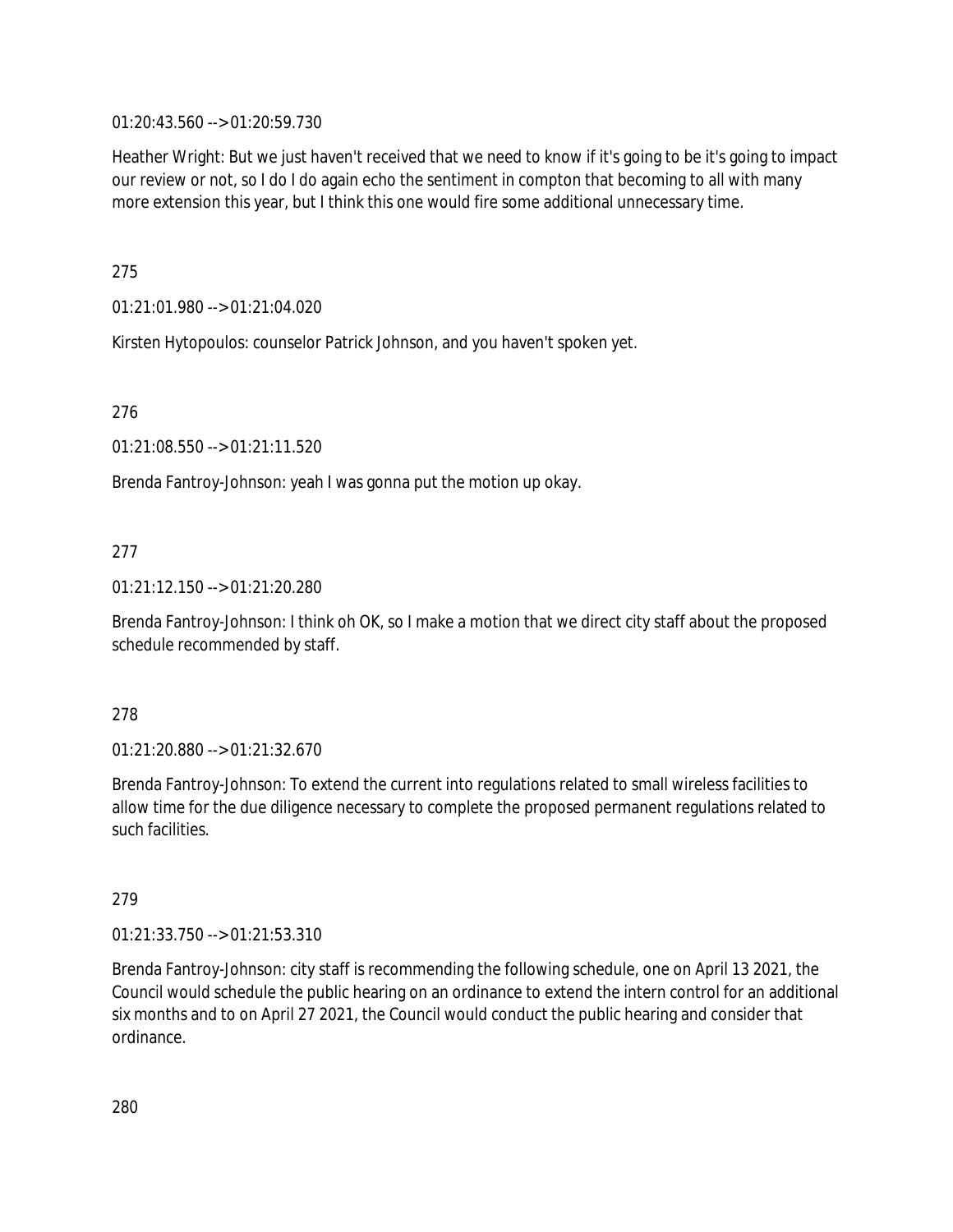01:21:54.360 --> 01:21:58.140

Kirsten Hytopoulos: Their second counselor Schneider is there any further discussion.

281

01:22:01.620 --> 01:22:10.050

Kirsten Hytopoulos: As your hand still up is your hat for that councilmember Okay, so it looks like know so all those in favor of the motion on the floor say I.

282

01:22:11.310 --> 01:22:13.050

Kirsten Hytopoulos: I those post.

283

01:22:14.730 --> 01:22:20.370

Kirsten Hytopoulos: Okay, the motion carries a six to one customer card dissenting Thank you.

284

01:22:22.530 --> 01:22:28.830

Kirsten Hytopoulos: The next item up, we are at item six Council discussion six a discussion of the police court facility project.

285

01:22:29.880 --> 01:22:40.320

Kirsten Hytopoulos: Or it seems like perhaps a good portion to turn this over to might be this the inner city manager since you're sort of the fulcrum or whatever you might call it, I think a lot of movement that's happened on this.

286

01:22:40.650 --> 01:22:50.880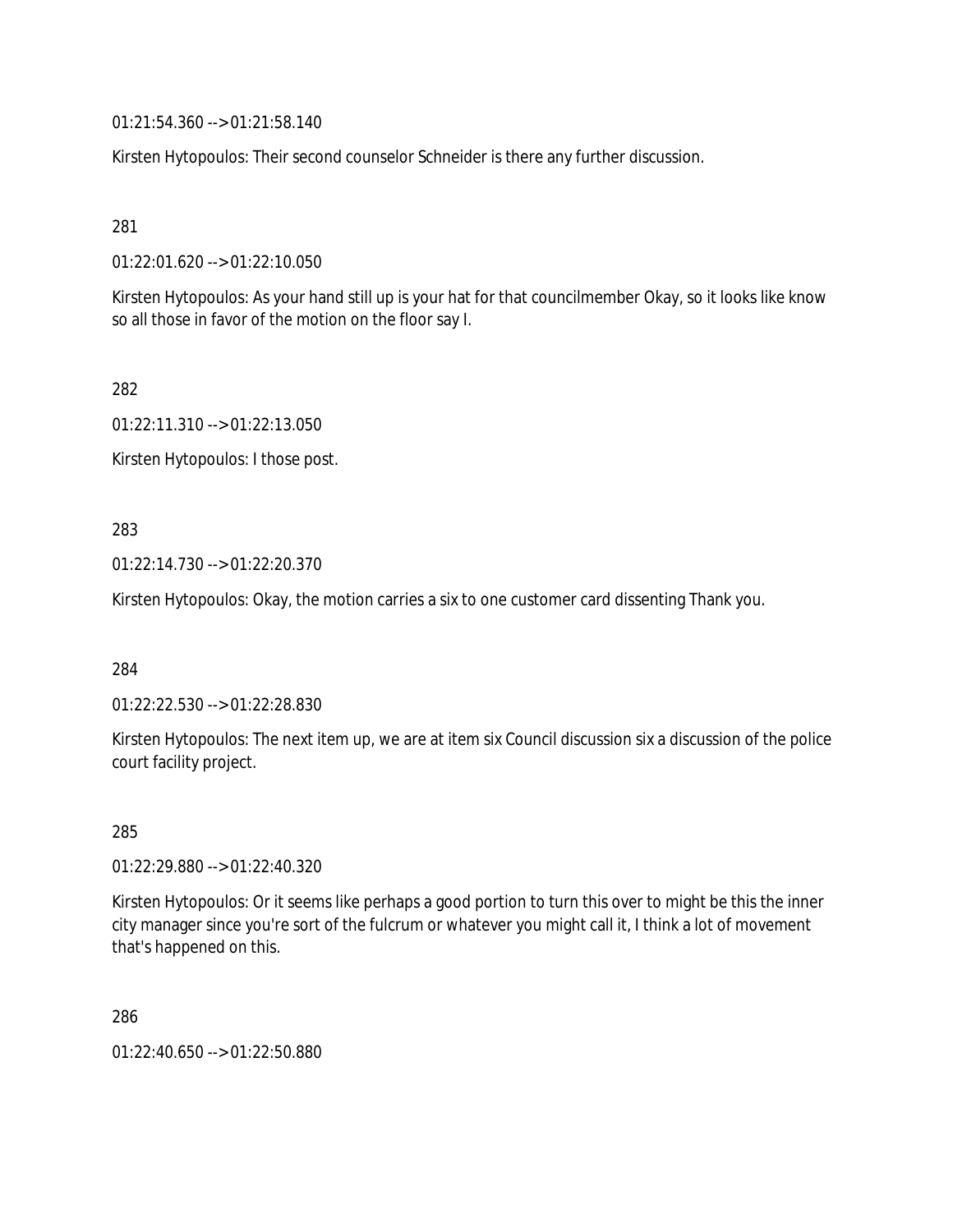Ellen Schroer (she/her): yeah Thank you very much for that and I just have a couple of brief remarks and then i'd be happy to take any questions or hat here on a discussion that the Council would like to have.

# 287

01:22:52.170 --> 01:23:02.010

Ellen Schroer (she/her): The police court facility project has been the subject of significant Community and city council conversations since last fall and i'm glad to come back to you tonight to talk more about it.

# 288

01:23:02.430 --> 01:23:09.660

Ellen Schroer (she/her): we've reviewed, many of the decisions about the location and the budget which we made in prior years that have brought us to this current date.

## 289

01:23:10.320 --> 01:23:20.160

Ellen Schroer (she/her): At this time here at the beginning of April we're nearly ready to advertise for bids for construction at the Harrison building, which would be the final step before awarding a construction contract.

## 290

01:23:20.820 --> 01:23:32.430

Ellen Schroer (she/her): If we advertise this project in the coming weeks, the typical timing for that process would mean that we'd be bringing back to you a contract for consideration for construction at that building in the middle of May.

## 291

01:23:33.450 --> 01:23:40.590

Ellen Schroer (she/her): Now it's 2021 and we will have a new city manager starting his role with us at that exact same time.

292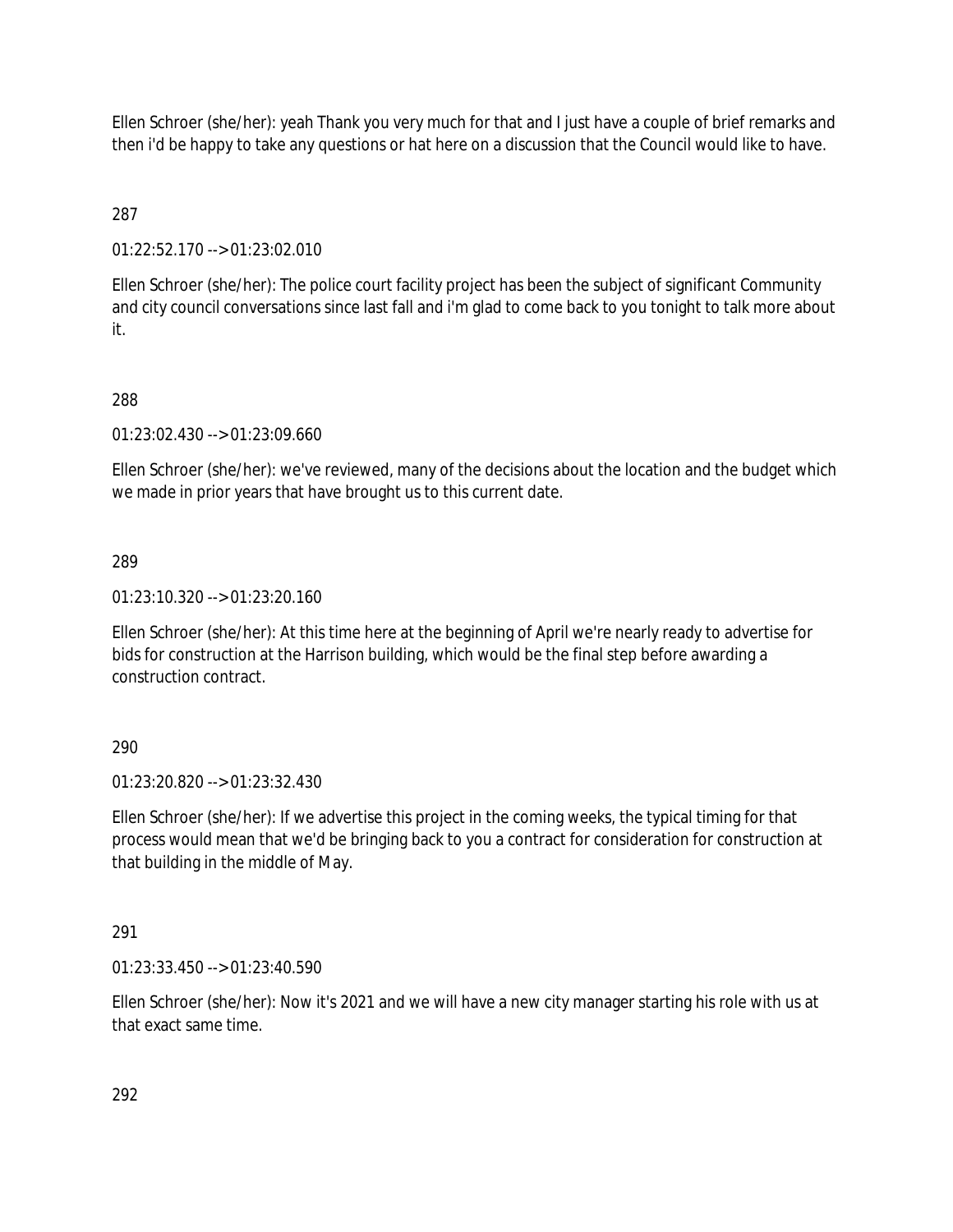01:23:40.920 --> 01:23:53.430

Ellen Schroer (she/her): And because of that, and because of the ongoing Council on Community conversation i've decided that it would be most prudent to wait until Mr King comes and has ample opportunity to fully review and understand this project.

293

01:23:54.300 --> 01:24:03.960

Ellen Schroer (she/her): This will allow him our new city manager to lead us, the city staff and the Council and the Community through the final decision making and project delivery for this project.

294

01:24:04.440 --> 01:24:14.310

Ellen Schroer (she/her): i've spoken with him about this, and he concurs that he is willing to take this approach so with that we plan to wait now until May or later.

295

01:24:14.730 --> 01:24:29.250

Ellen Schroer (she/her): At his direction to advertise for bids to ensure that the Council and your students and the new city manager can continue this really important project with a shared understanding of how we got where we are and where we want to go next.

296

01:24:30.060 --> 01:24:35.610

Ellen Schroer (she/her): I will say that during the interim between now and when the new city manager arrives.

#### 297

01:24:36.030 --> 01:24:45.090

Ellen Schroer (she/her): We staff and the consultants will continue to work on the project as it's currently been directed so that will finalize the bid documents and the building permit.

298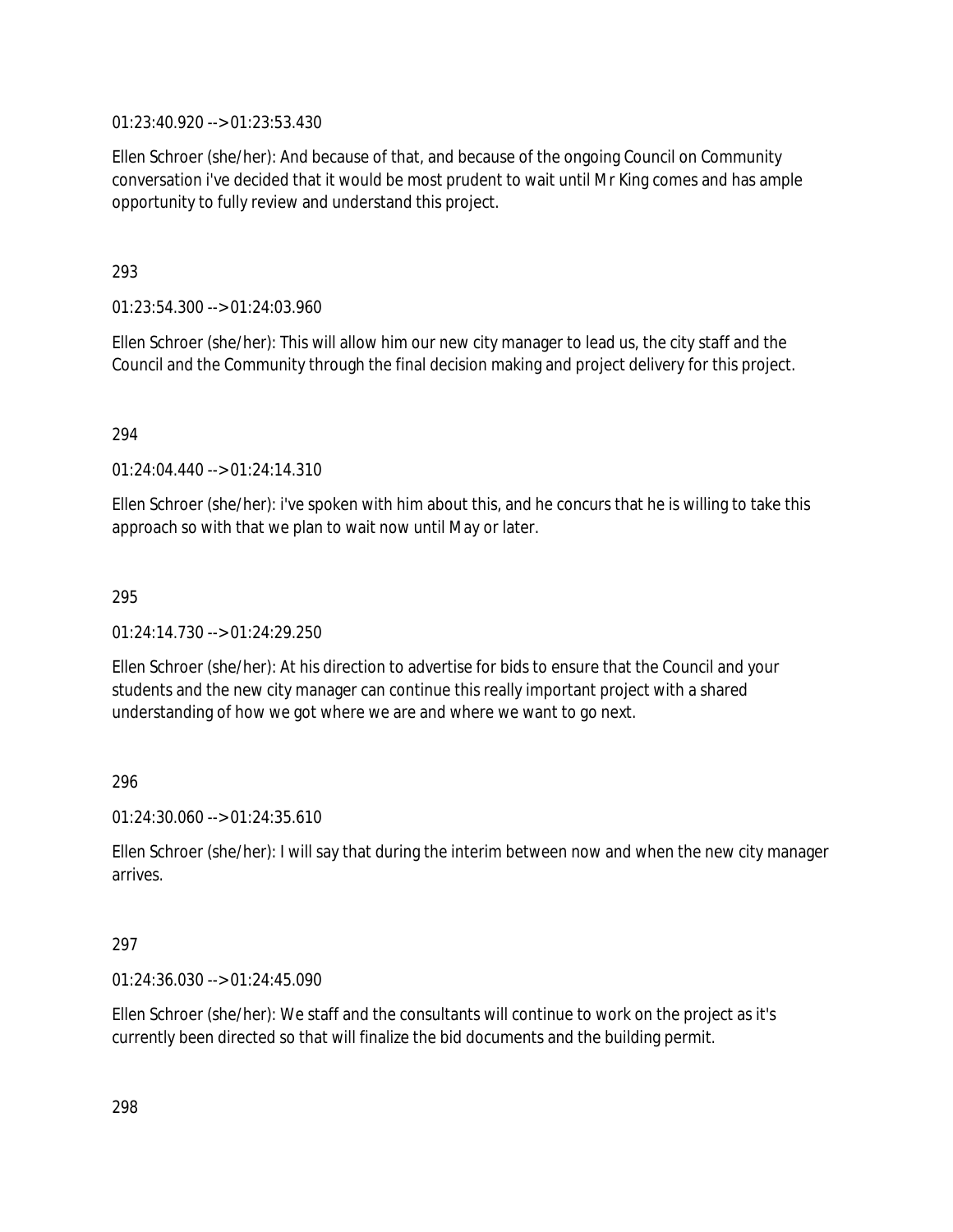01:24:45.360 --> 01:24:50.160

Ellen Schroer (she/her): So that if the decision is to move ahead with Harrison will be ready to issue that bid right away.

299

01:24:51.030 --> 01:25:07.260

Ellen Schroer (she/her): We believe that this approach has some advantages in terms of putting us in a really good position in terms of Community communication and accountability and then also ultimately successful project delivery of this really important project so i'm happy to take any questions.

300

01:25:09.270 --> 01:25:10.950

Ellen Schroer (she/her): or turn it over to you for more discussion.

301

01:25:14.220 --> 01:25:16.410

Kirsten Hytopoulos: don't see any hands up anyone.

302

01:25:17.640 --> 01:25:19.620

Kirsten Hytopoulos: Customer deets yeah.

303

01:25:19.650 --> 01:25:33.840

Joe Deets: Thank you, Deputy Mayor i'm surprised i'm the only one, the handoff but anyway, thank you in terms city manager for this I I think this is a great idea to with Mr Blair King coming on board.

304

01:25:35.250 --> 01:25:38.790

Joe Deets: Big Bang sometime i'm not sure exact date to have him.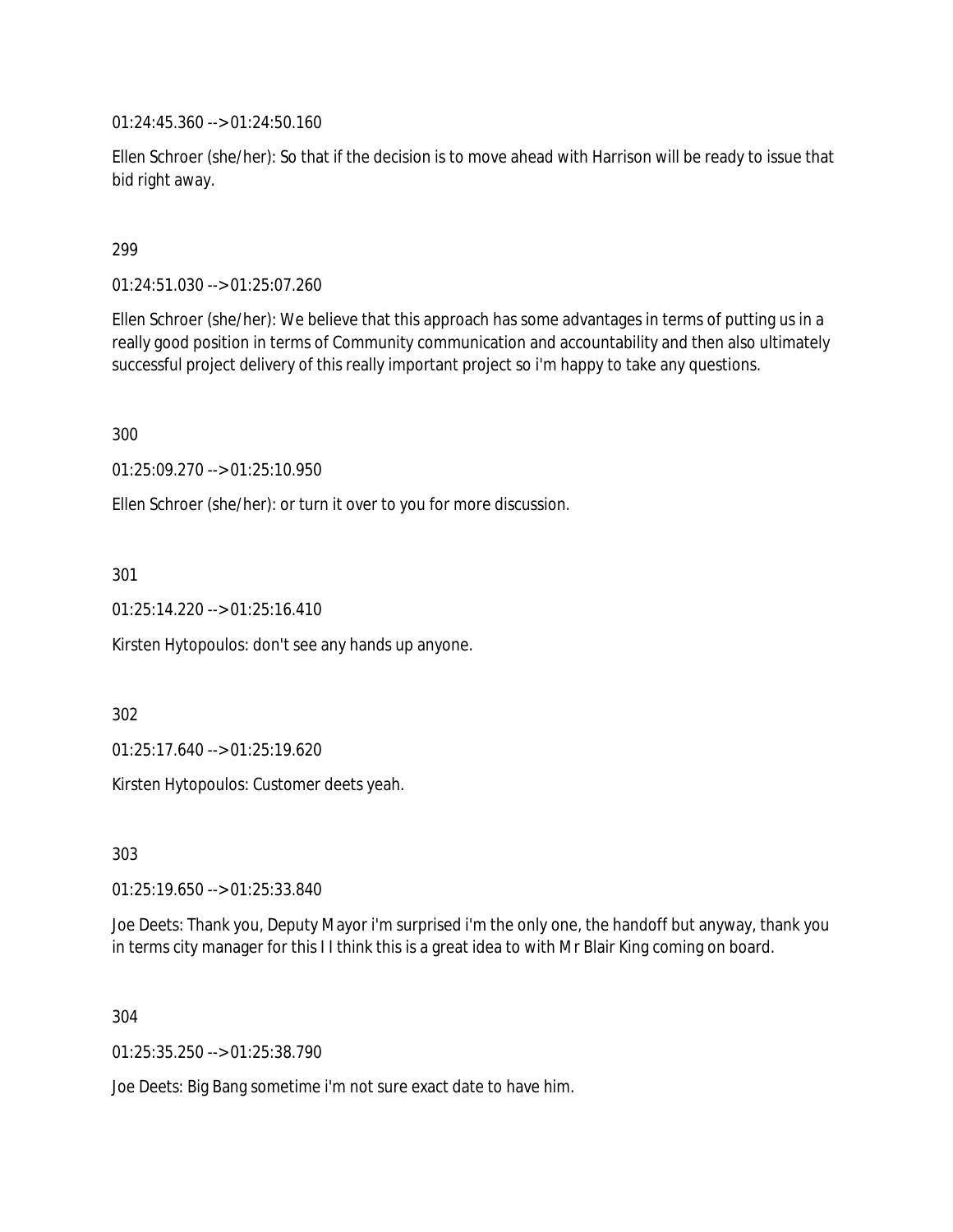01:25:39.840 --> 01:25:41.100

Joe Deets: review the project.

306

01:25:42.930 --> 01:25:55.110

Joe Deets: And I actually I he was here last week and I actually had coffee with them and we talked about this a little bit so he's he's quite happy to do that, of course, the key colleagues is he's going to do what we asked him to do.

307

01:25:55.830 --> 01:26:05.760

Joe Deets: So it's gonna be he will take this on, but we need to give him direction, so I just want to i'm not going to make a motion or anything but I just want to give you my thoughts for this.

308

01:26:06.360 --> 01:26:09.960

Joe Deets: Is that first off, we really need to move forward with this.

309

01:26:10.890 --> 01:26:26.670

Joe Deets: With this project, but we need to, in my view, kind of check some boxes off to make sure that we're doing our due diligence on the most important capital project over for the next 20 years, and so my thought would be is to have Mr King review.

310

01:26:28.080 --> 01:26:32.820

Joe Deets: Do a review of the sites of the three sites of the city proper that desserts.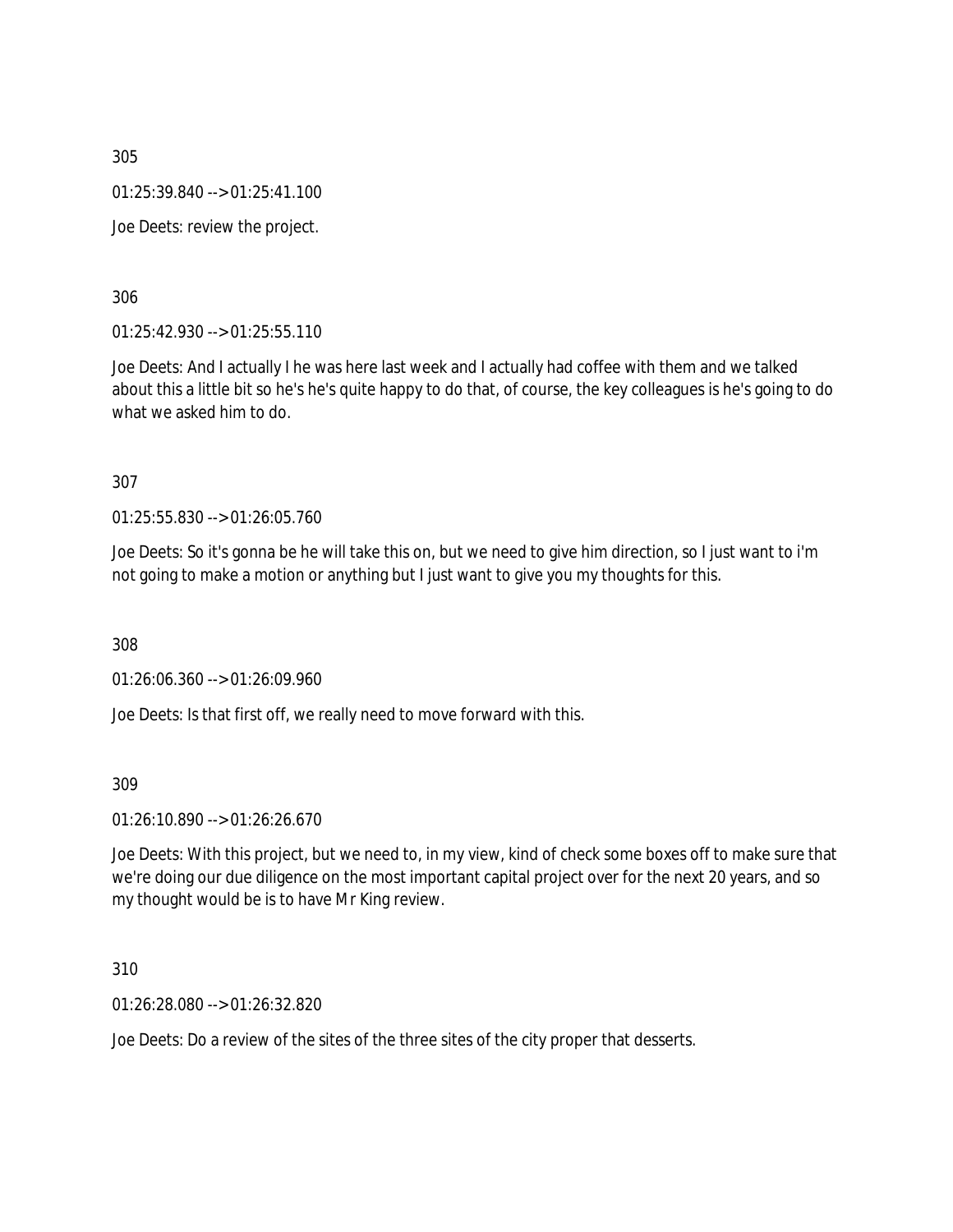01:26:33.270 --> 01:26:46.980

Joe Deets: three sites, a real estate that this city currently owns that could be potential sites for the police station, one being Harrison, one being the existing police station and the other being what's called commonly called the Suzuki property.

312

01:26:47.430 --> 01:26:52.260

Joe Deets: it's just which one which one of these three would could we get a project done.

313

01:26:54.330 --> 01:26:59.850

Joe Deets: At the most favorable price in the quickest amount of time, so i'm not going to make emotion tonight, but I just want to.

## 314

 $01:27:00.210 \rightarrow 01:27:14.670$ 

Joe Deets: share my thoughts to you and the public, that this is what I was thinking, this is a way of checking the boxes and and not having a long drag out review, but let's do the review make our decision and move forward so I just want to say that.

315

01:27:17.610 --> 01:27:18.420

Kirsten Hytopoulos: counselor Schneider.

316

01:27:19.620 --> 01:27:34.110

Leslie Schneider: Thank you, so I support what the interim city manager is proposing i'm i'm sad and frustrated that it is going through this delay i'm confident that.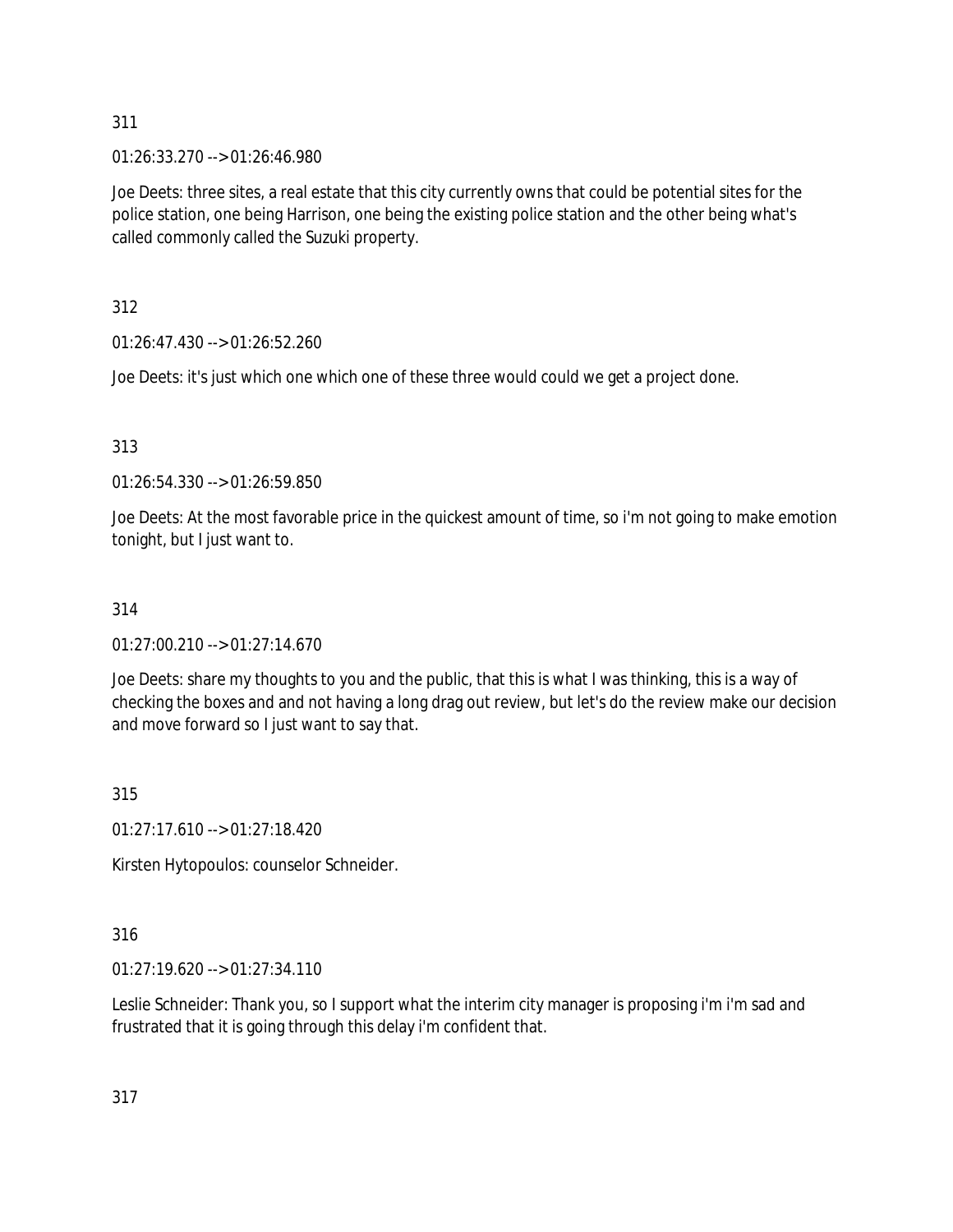01:27:35.820 --> 01:27:49.140

Leslie Schneider: With a review with the new city manager coming in it's not going to be just a review of current sites it's going to or current city own sites it's gonna you know he's going to want to dig in and get the entire background and I support that.

318

01:27:50.310 --> 01:27:51.360

Leslie Schneider: You know the city.

319

01:27:52.860 --> 01:28:03.000

Leslie Schneider: I dug in and tried to learn as much as I could even having been involved earlier on, I didn't take anything for granted, I know he won't take anything for granted.

320

01:28:03.630 --> 01:28:14.250

Leslie Schneider: And so you know we're going to come out of this with more confidence because an outsider with a lot of experience in this realm is is going to know what it is he needs to know and then.

321

01:28:15.480 --> 01:28:23.490

Leslie Schneider: You know we'll move forward so um I support, I support the delay, even as i'm.

322

01:28:25.050 --> 01:28:29.670

Leslie Schneider: frustrated with how we got here, so thank you for your thoughtfulness on this.

323

01:28:34.410 --> 01:28:35.220

Kirsten Hytopoulos: Because what record.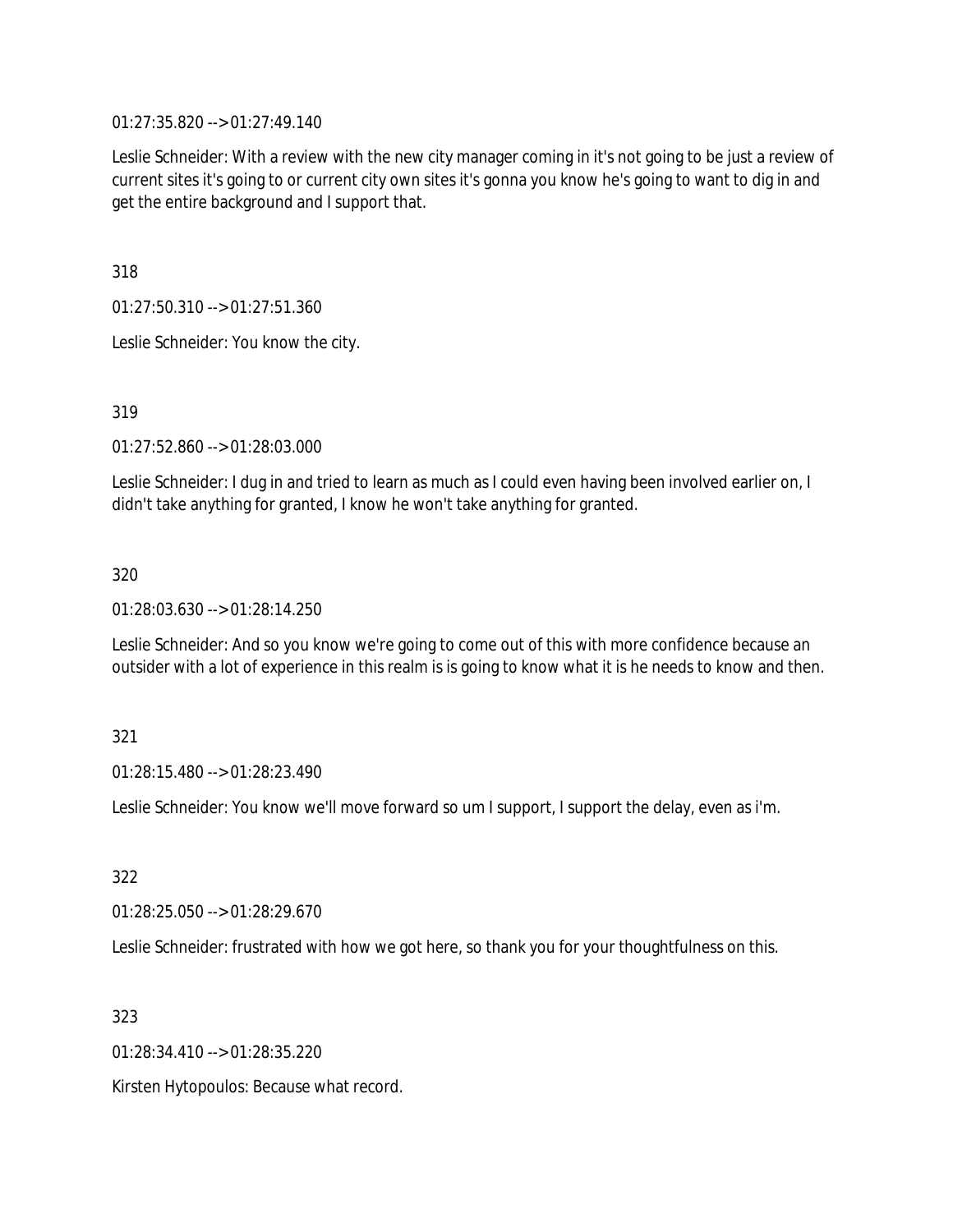01:28:36.480 --> 01:28:50.940

Christy Carr: yeah Thank you, I also support the interim city manager and staffs approach to waiting at this point it's a \$20 million project and we're talking about six weeks to talk about this again, so I feel comfortable that.

325

01:28:52.470 --> 01:28:57.750

Christy Carr: We can continue this conversation with our new city manager and I think it's important that.

### 326

01:28:59.190 --> 01:29:13.140

Christy Carr: We give him a chance to be successful, for a project delivery, regardless of what it ends up being so I, I support this recommendation from the staff and appreciate the thinking behind it.

327

01:29:19.770 --> 01:29:30.570

Kirsten Hytopoulos: not seeing other hands, I guess i'll take my turn I support this as well um I guess I don't I hope that when we are looking at Blair here on the screen when he gets here.

328

01:29:30.900 --> 01:29:41.010

Kirsten Hytopoulos: We aren't giving me direction or parameters, but that we're going to fully take advantage of having a third party neutral expert of our own come in who's never touched, it has no dog in the fight all that experience.

329

01:29:41.670 --> 01:29:44.910

Kirsten Hytopoulos: And let him, give us full unfettered advice.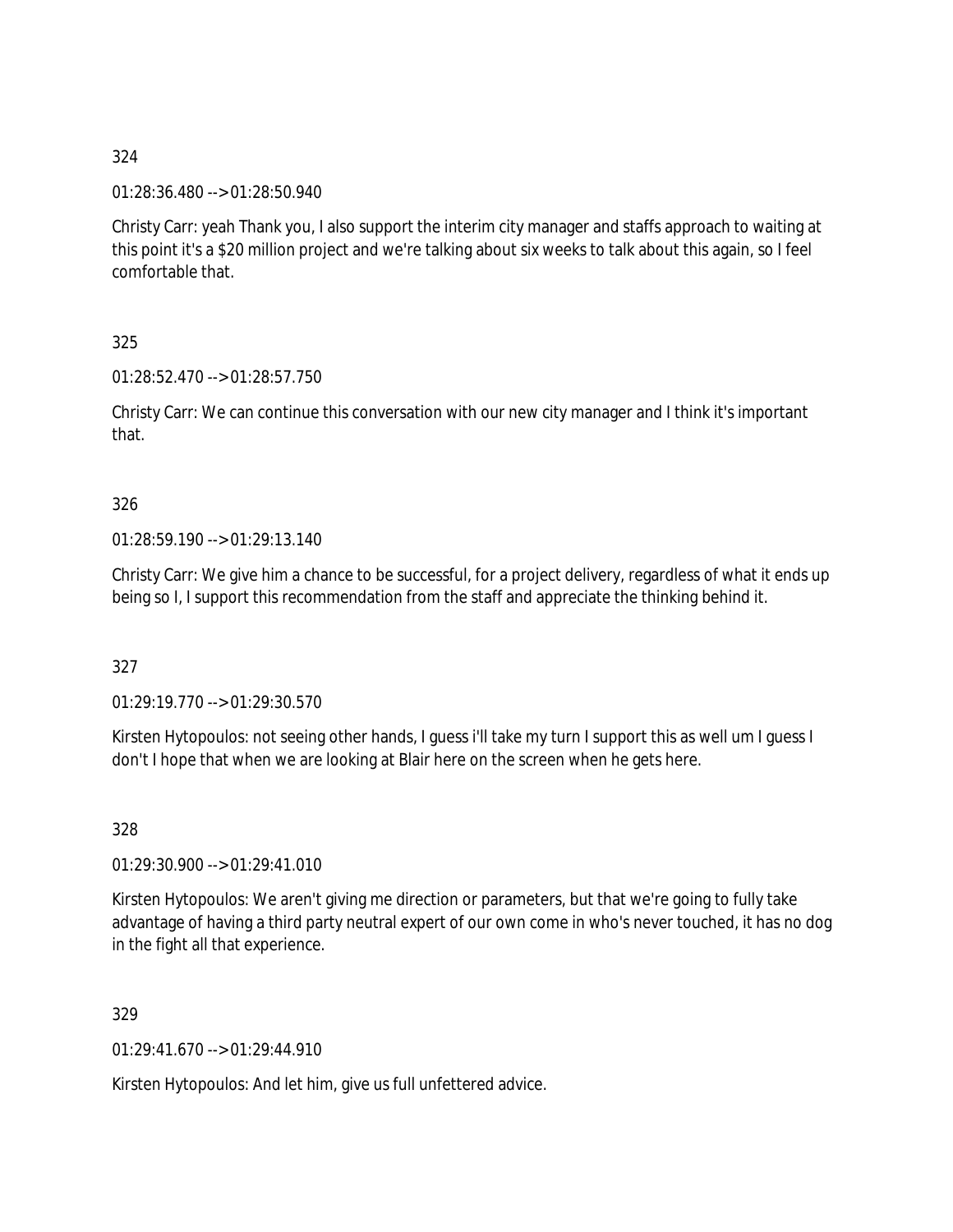01:29:45.330 --> 01:29:55.590

Kirsten Hytopoulos: And then we ultimately make the decision going towards what you're talking about counseling or deeds, I mean we make the decision we could decide to do what you said, or anything else, but I really hope we give them a real opportunity to tell us.

331

01:29:56.100 --> 01:29:59.010

Kirsten Hytopoulos: What do you honestly think our next step should be but that's my hope.

332

01:30:00.420 --> 01:30:04.440

Kirsten Hytopoulos: And i'm really I really appreciate staff coming to this point so that we could be supportive staff.

333

01:30:05.160 --> 01:30:20.730

Kirsten Hytopoulos: And the process at the same time as taking the time to do this right, so I think this was a really great outcome and appreciate the proposal Is there anyone else who wants to speak or make the motion, and you have emotional packet we're just taking direction sorry.

334

01:30:21.810 --> 01:30:24.090

Kirsten Hytopoulos: terrific anybody else want to speak to it before in Milan.

335

01:30:26.520 --> 01:30:37.410

Kirsten Hytopoulos: doesn't look like it so let's move on to Item number six be revised Council advisory committees members selection appointment process and the lead on this as Mayor nisar.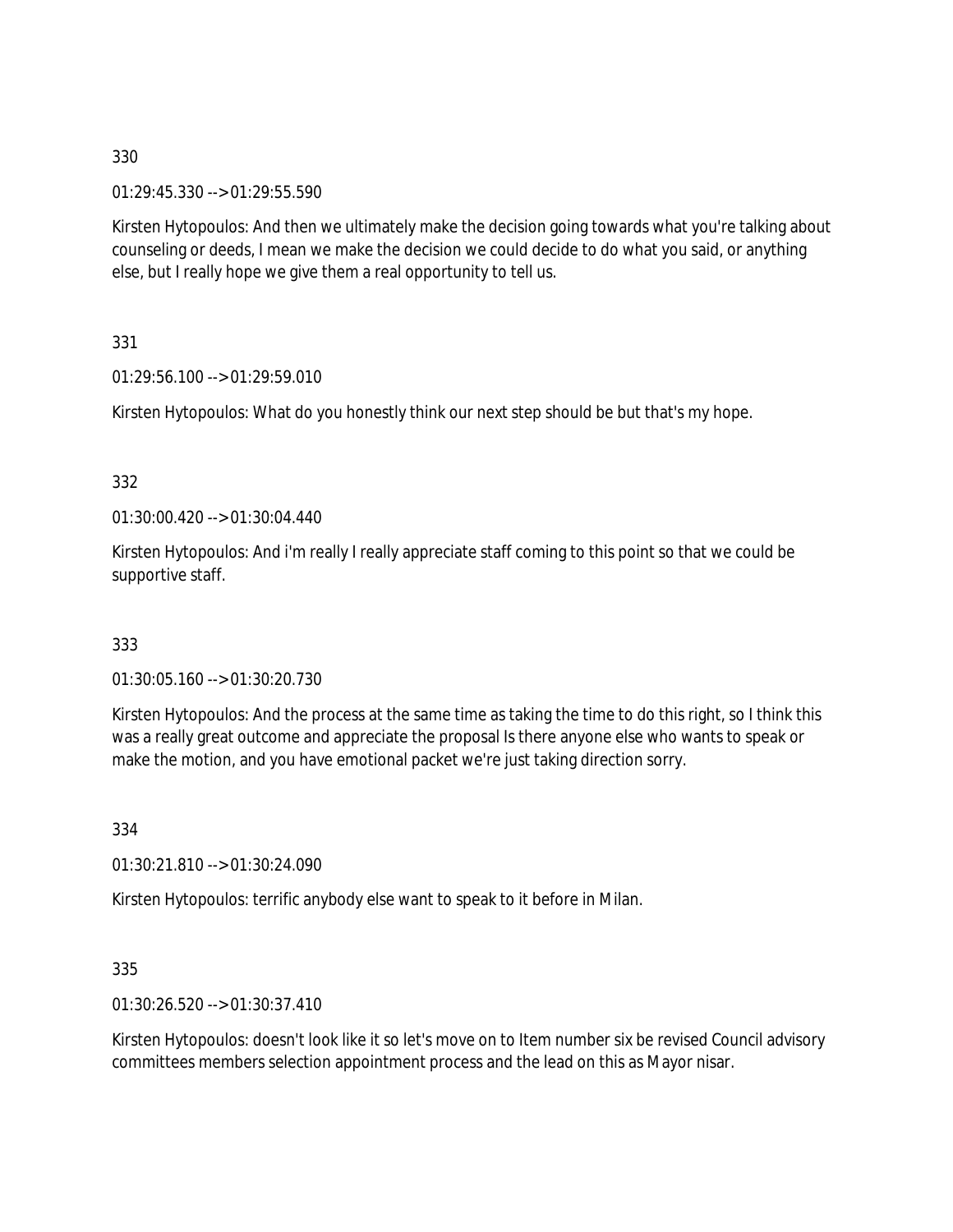01:30:40.200 --> 01:30:43.800

Rasham Nassar: Your things Deputy Mayor Council i've.

337

01:30:44.730 --> 01:30:45.090

Rasham Nassar: i've.

338

01:30:45.270 --> 01:31:01.740

Rasham Nassar: discussed this in the context of future agendas before, so this this topic should be relatively familiar to the recommended motion in the packet is seeking to essentially change our the chapters of our code, where the committee appointment processes are articulated.

339

01:31:02.940 --> 01:31:05.850

Rasham Nassar: to reflect the practice that the Council has.

340

01:31:07.170 --> 01:31:12.810

Rasham Nassar: kind of performed at least since i've been on the Council with regard to our hiring for committees.

341

01:31:14.760 --> 01:31:24.480

Rasham Nassar: The motion the recommended motion language in the packet actually is not the precise language that I will read to put the motion on the floor city attorney made some.

342

01:31:25.500 --> 01:31:39.990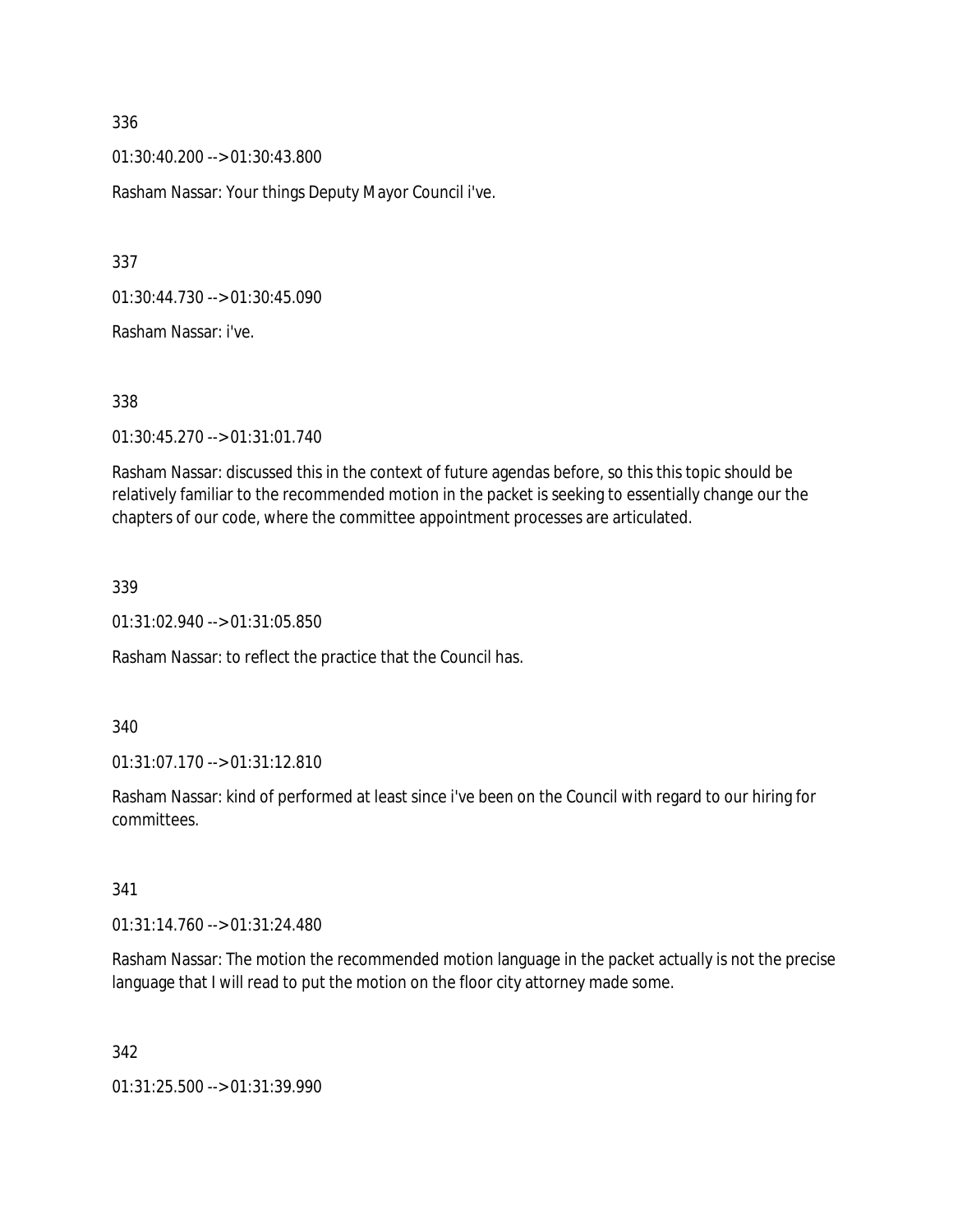Rasham Nassar: adjustments, but they don't change the context for the content of the motion itself so it's it's largely what the motion, I read will achieve exactly what is printed in the packet so my apologies for that didn't communicate with the city attorney and time for publication.

343

01:31:41.460 --> 01:31:50.910

Rasham Nassar: The the recommend the recommended process articulated within the body of the motion it's again consistent with our practice practice.

#### 344

01:31:51.840 --> 01:32:03.720

Rasham Nassar: What i'm what this motion is attempting to do is to just change the code, so that the mayor appoints right now, which is what the code says becomes the Council, the city.

#### 345

01:32:05.610 --> 01:32:11.100

Rasham Nassar: advisory selection panel of points, and then the Council confirms.

346

01:32:12.210 --> 01:32:16.020

Rasham Nassar: i'm happy to answer any questions and discuss the motion.

347

01:32:18.240 --> 01:32:18.960

Rasham Nassar: i'll stop there, for now.

348

01:32:19.770 --> 01:32:20.880

Rasham Nassar: A counselor deets.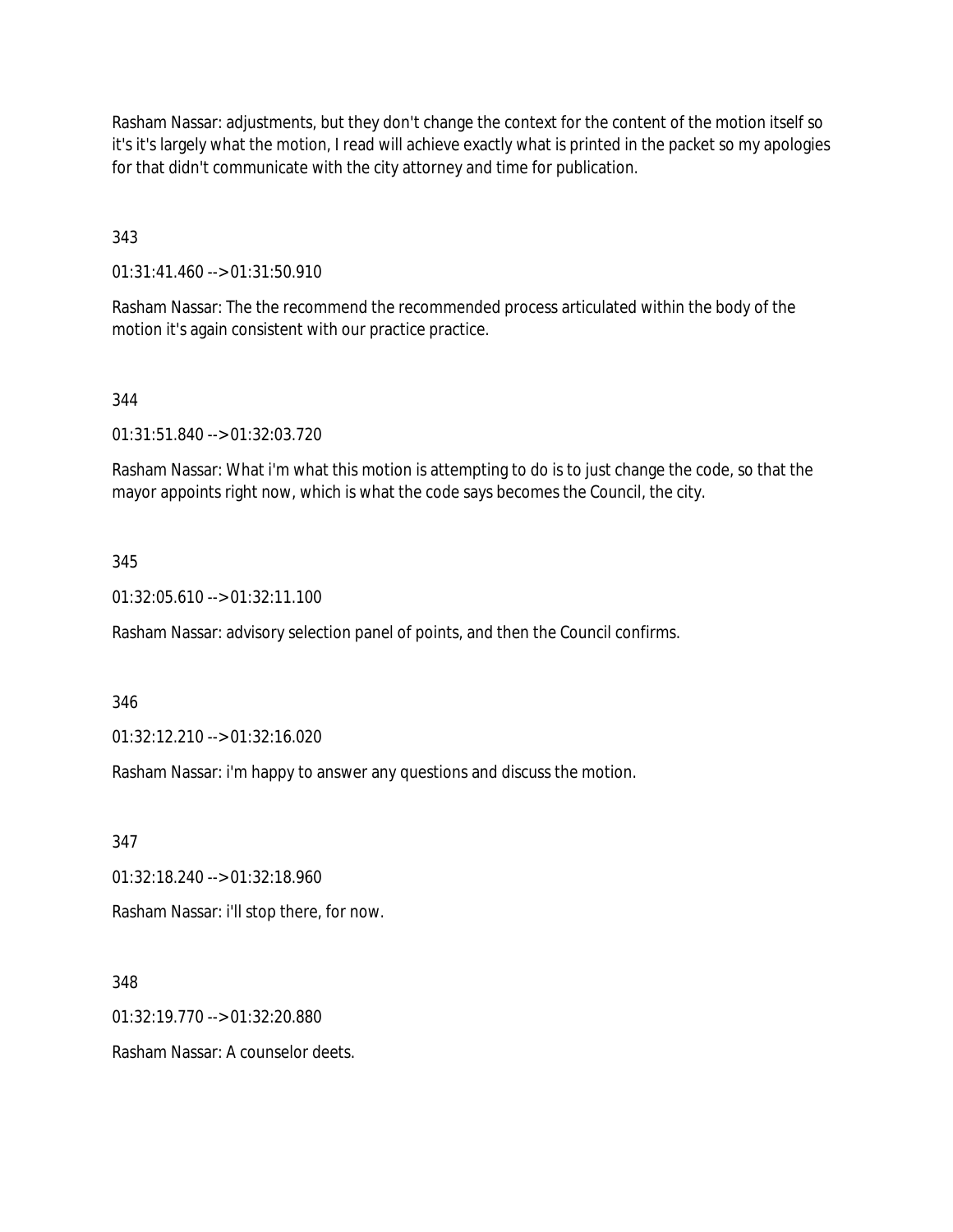01:32:23.040 --> 01:32:24.690

Joe Deets: was kept some of our car I think she.

350

01:32:24.840 --> 01:32:29.070

Kirsten Hytopoulos: Might earlier in the year on the front physically go ahead, go ahead counselor.

351

01:32:29.130 --> 01:32:48.810

Joe Deets: Well, anyway, it was quick, but I just well first off Thank you mayor for for putting this together, I just want to be clear that, for me, and I think the public to understand is so what we're presently what how we have done this i've been on Council just over three years, is when there's.

352

01:32:50.250 --> 01:33:07.890

Joe Deets: we're interviewing members for people to join the city committee is that there's a member of the typically the chair of the committee and the liaison Council liaison to that committee and the mayor that's sort of traditionally what we've done and now what instead.

353

01:33:09.270 --> 01:33:15.930

Joe Deets: of correct me if i'm wrong, but what i'm reading here is that there would be three Council members who would be.

354

01:33:16.770 --> 01:33:23.580

Joe Deets: Is it I can't stop but they would actually the three Council members would actually choose you know from the interview.

355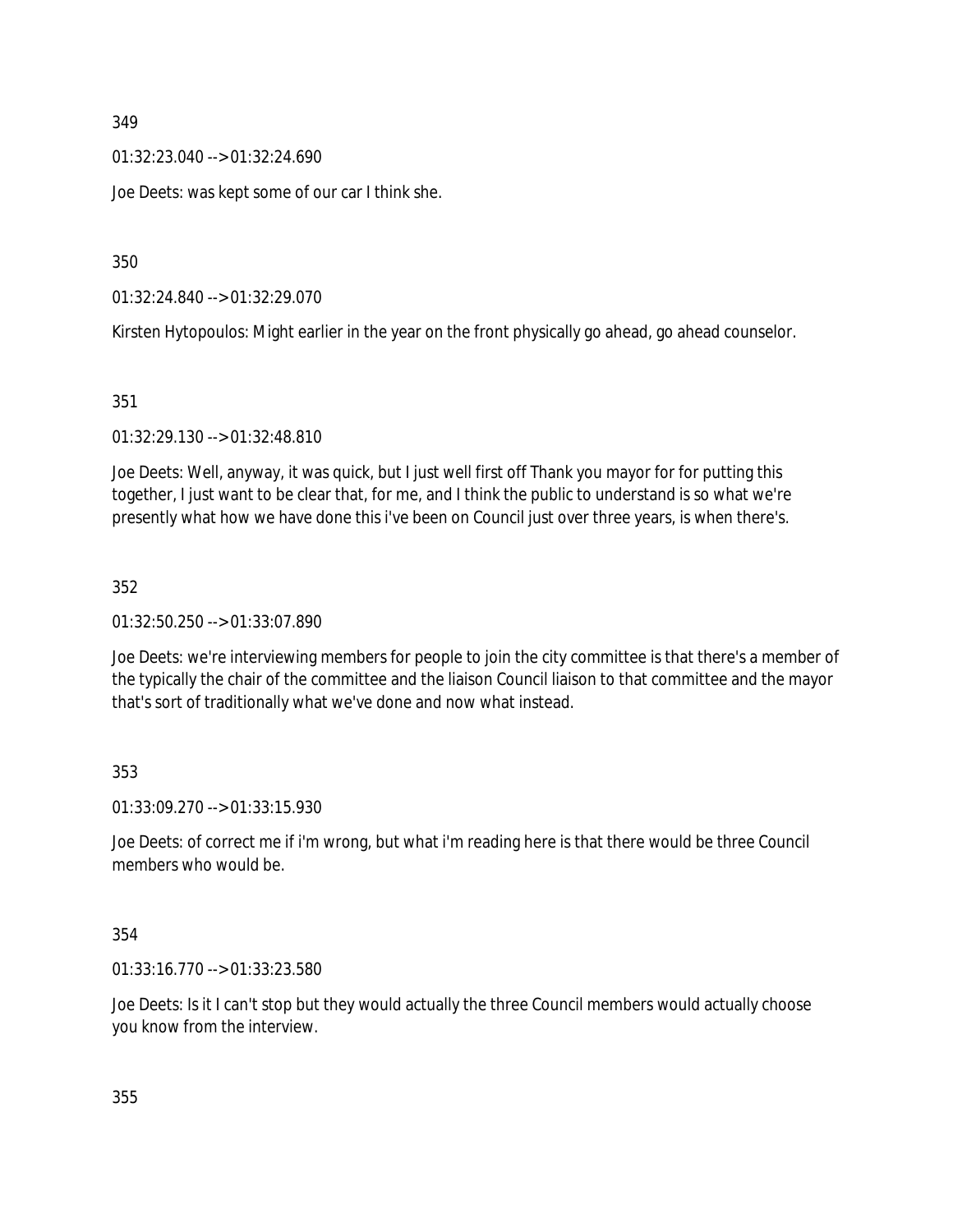01:33:24.000 --> 01:33:36.510

Joe Deets: They would make the choice, but with the committee chair at in an advisory role, so I just want to make sure I got that understood is make sure that's what it says here, so I just want to make sure that I have my my understanding is correct.

356

01:33:37.320 --> 01:33:44.430

Rasham Nassar: yeah and and and, in my experience that's consistent with practice, because ultimately it's the council's decision, the Council confirms the appointment.

357

01:33:45.780 --> 01:34:01.170

Rasham Nassar: So we involve the liaisons in my experience to seek their advice and and to help inform our recommendation I mean that's highly valuable, but because the Council is is the hiring authority for committee members that's why it's worded that way in the in the motion.

358

 $01:34:02.760 \rightarrow 01:34:15.300$ 

Rasham Nassar: And then to your point councilmember deets about having the mayor being on the committee in the past, having this obligation to attend all the interviews and to be a part of the committee hiring process for all committees.

359

01:34:16.230 --> 01:34:28.260

Rasham Nassar: That, that is true, that is something that i'm actually looking to relieve the Mayor of from the burden from having to do in my experience, serving with mayor Medina oftentimes he would.

360

01:34:29.850 --> 01:34:38.820

Rasham Nassar: He would defer that he would just say he couldn't attend or look to see if another Council member could attend those in a reason in place so again it's the practice has been kind of loose.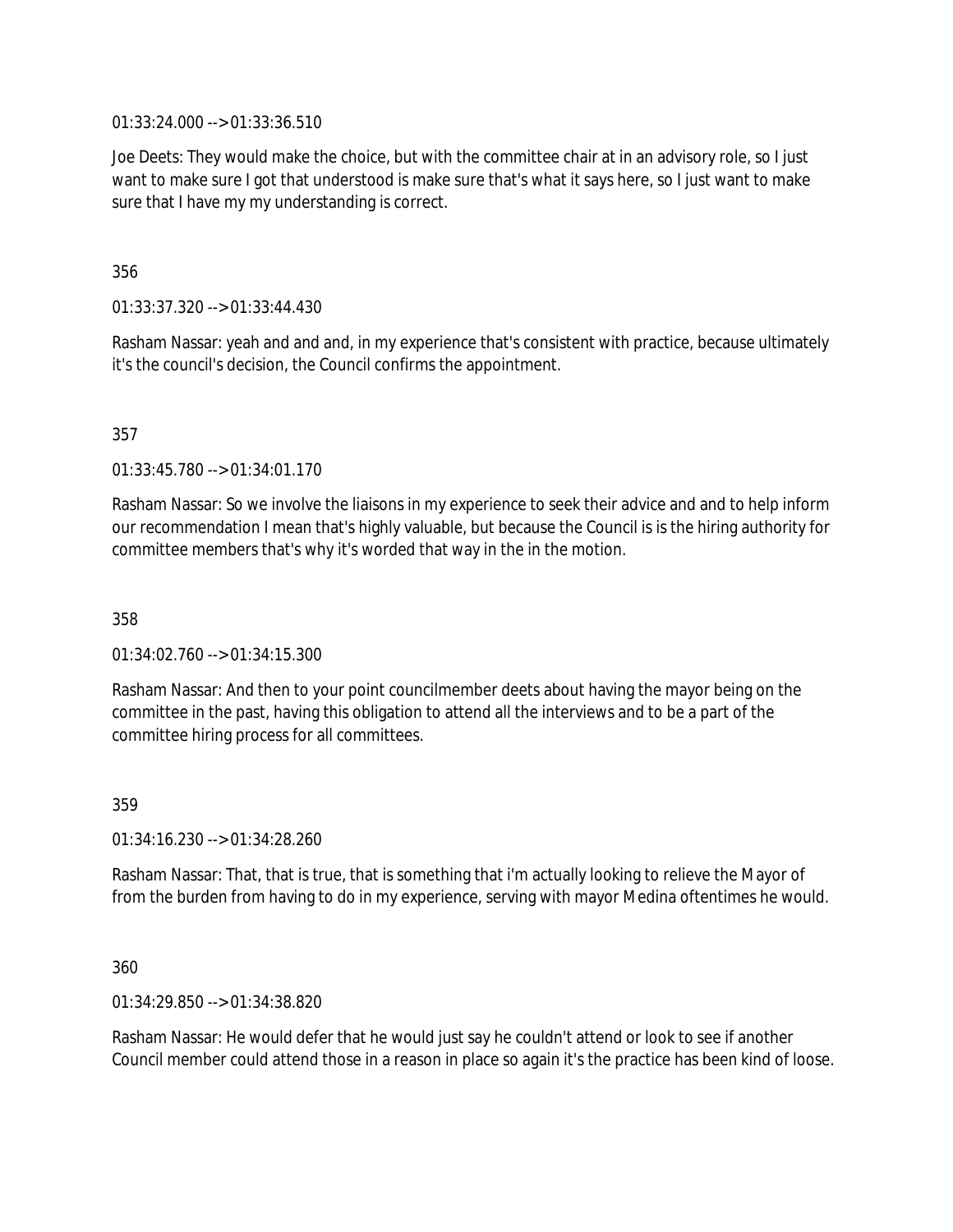01:34:39.180 --> 01:34:47.190

Rasham Nassar: And dependent upon the circumstances, all I was really trying to do was capture as best as possible what i've sort of seen to be the most.

## 362

01:34:48.420 --> 01:34:56.550

Rasham Nassar: Practice practice with regard to our hiring process, but again just have happy to clarify that and answer questions and concerns.

# 363

01:34:58.170 --> 01:35:03.450

Kirsten Hytopoulos: councilmember Schneider customer needs to do you have a follow up question i'm sorry okay customer Schneider.

## 364

01:35:05.220 --> 01:35:09.510

Kirsten Hytopoulos: Oh, because we're part i'm sorry because now she's moved to the once again kelson Ricard.

## 365

01:35:11.400 --> 01:35:14.040

Christy Carr: Thank you, when in doubt just put your hand up.

## 366

01:35:15.330 --> 01:35:27.030

Christy Carr: I really appreciate the Mayor of bringing this forward and I, I appreciate the formalization of this process, I just did actually have a couple of a few questions.

367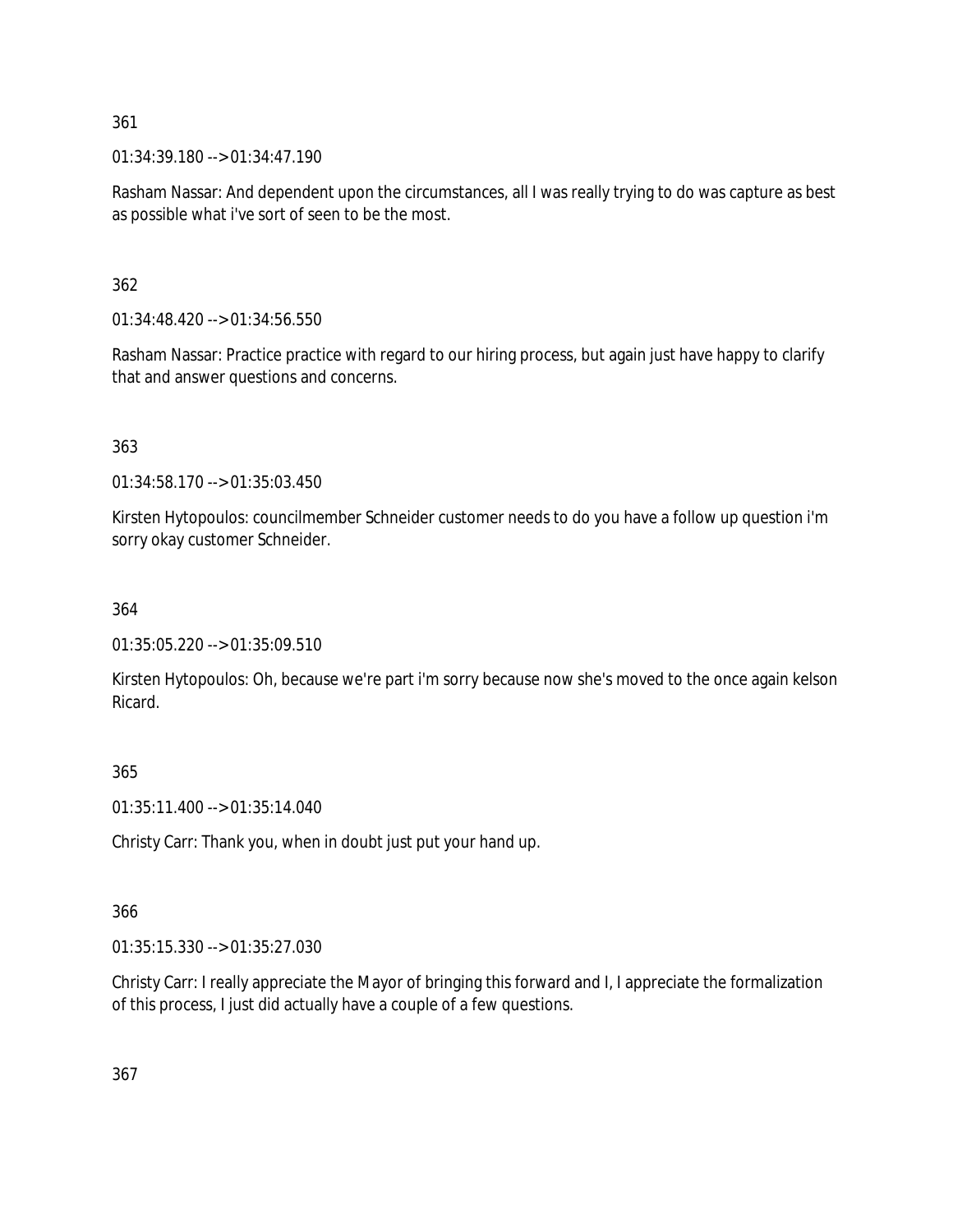01:35:27.870 --> 01:35:36.810

Christy Carr: One is sort of a follow on to councilmember deets his questions, and that would be how are the panel members, other than the Committee liaison selected.

### 368

01:35:37.710 --> 01:35:48.030

Christy Carr: It sounds like in the past, the practices been kind of loose and depending on circumstances, but if we're looking to formalize a process here i'm wondering if we need to really formalize it.

369

01:35:48.660 --> 01:35:55.050

Christy Carr: In terms of how those panel or committee members are are selected other than the liaison.

### 370

01:35:55.530 --> 01:36:06.210

Christy Carr: And then i'm just also wondering, do we need to in tandem with changes to the municipal code change our governance manual because I think this process is currently referenced in both.

#### 371

01:36:06.690 --> 01:36:16.890

Christy Carr: And then just a kind of real, specific question and emotion, it says the mayor who with consent and I don't know what that means, so if.

#### 372

01:36:17.340 --> 01:36:28.650

Christy Carr: If you could clarify the meaning of that in the motion now be helpful so again supportive of this effort, definitely and just have some questions about clarification.

373

01:36:30.720 --> 01:36:34.920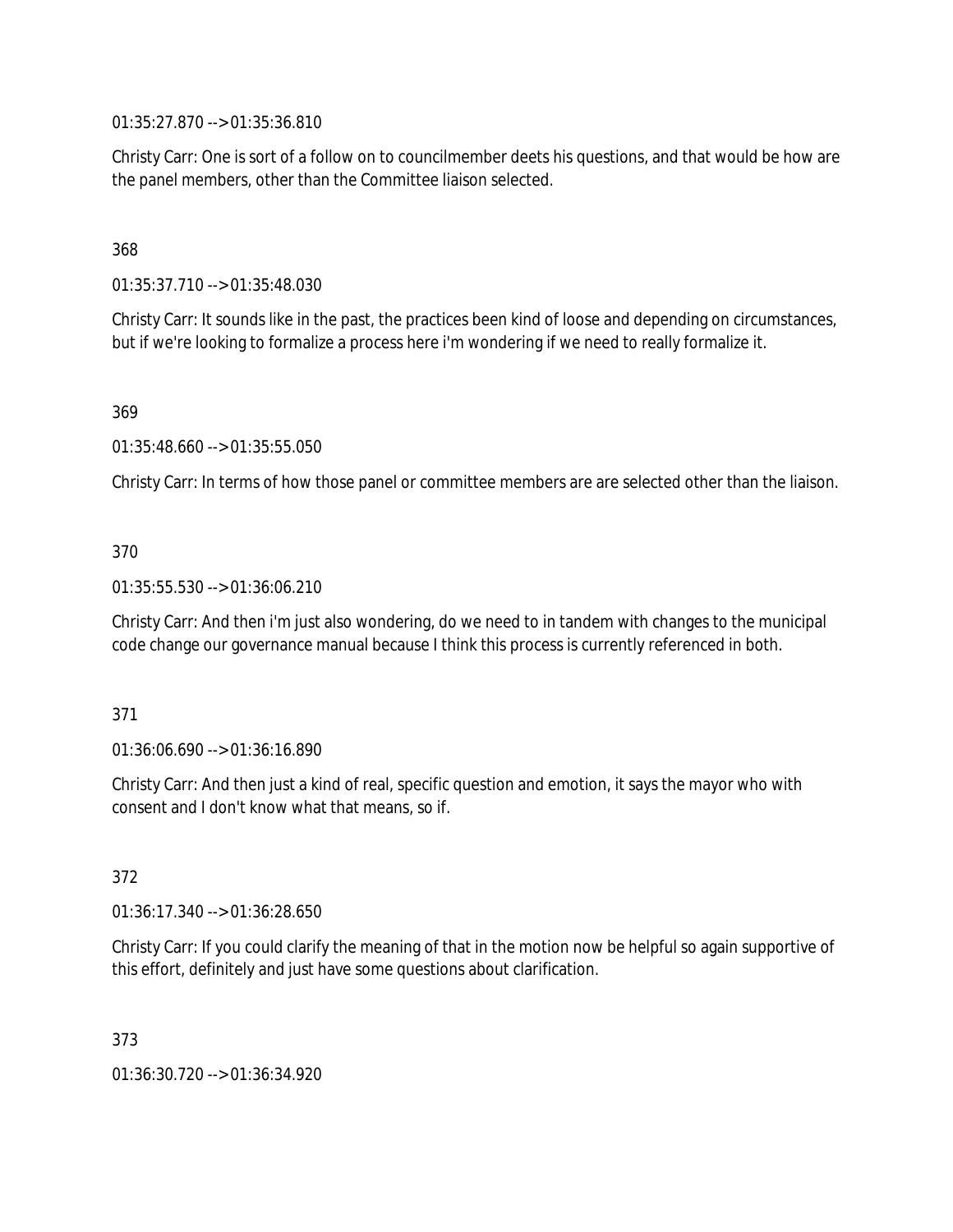Kirsten Hytopoulos: And mayor, did you want to respond to those questions before we take the next question or.

374

01:36:36.120 --> 01:36:49.050

Rasham Nassar: yeah if I could end the, the first question i'll answer that and i'm going to defer to the city attorney on the WHO with consent, because that's that's language that the city attorney added in and I understand his reasons for know I That was my.

375

01:36:49.380 --> 01:36:52.560

Joe Levan: Okay, because you know it was like I had the same question that I didn't.

376

01:36:52.650 --> 01:36:53.220

Rasham Nassar: understand.

377

01:36:53.340 --> 01:36:53.940

Joe Levan: what that meant.

378

01:36:54.900 --> 01:37:04.920

Rasham Nassar: I asked you to clarify that right okay so um and and I, and I will and first though your first question councilmember car about how the three Council members are chosen.

379

01:37:05.880 --> 01:37:17.730

Rasham Nassar: One of those Council members of the Council liaison obviously and it's the case oftentimes across our committees that there are two Council liaisons to committees, so there would be two Members there and then it would be the discretion.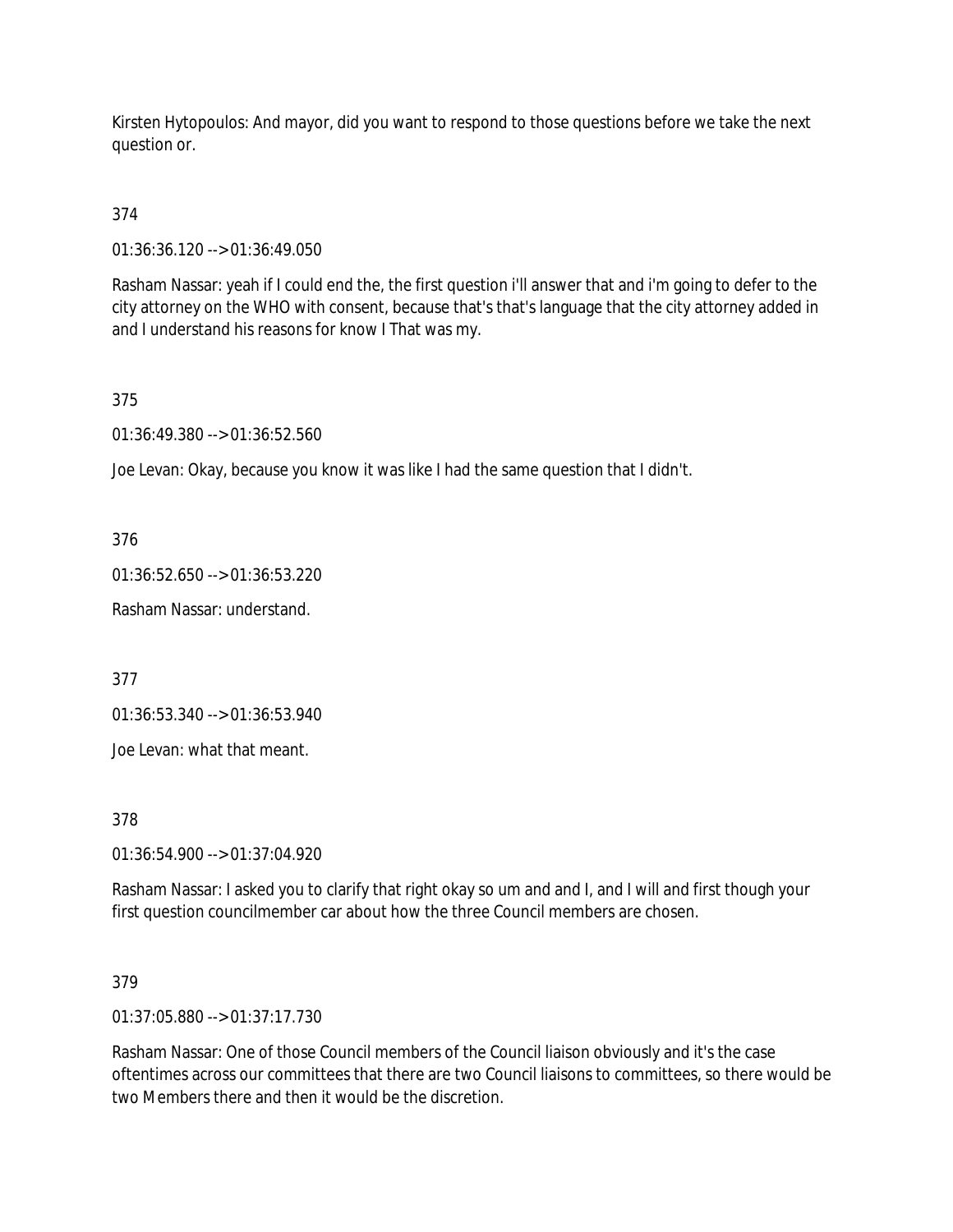#### 01:37:18.780 --> 01:37:25.590

Rasham Nassar: Of the Council to allow or two or to consent to a third Council member being on that committee.

381

01:37:26.190 --> 01:37:32.280

Rasham Nassar: And that's where it says shall the the path of selection panel shall before to the Council shall require a super majority vote for approval.

382

01:37:32.700 --> 01:37:38.610

Rasham Nassar: And i'm not anticipating that to be like an item for debate we've been really casual about staffing.

383

01:37:39.150 --> 01:37:49.620

Rasham Nassar: For hiring committees in the past, it really becomes more of an issue of availability and scheduling than it does about concern over who's who's on this committee selection panel and who doesn't get to be on it and.

384

01:37:50.160 --> 01:37:57.000

Rasham Nassar: that's just kind of been my experience it's kind of more or less like a good of the order conversation, but then we can just affirm it so that everybody's clear.

385

01:37:57.420 --> 01:38:04.800

Rasham Nassar: And everyone is consenting and then has an opportunity to consent to the process that's just kind of what I was trying to achieve there.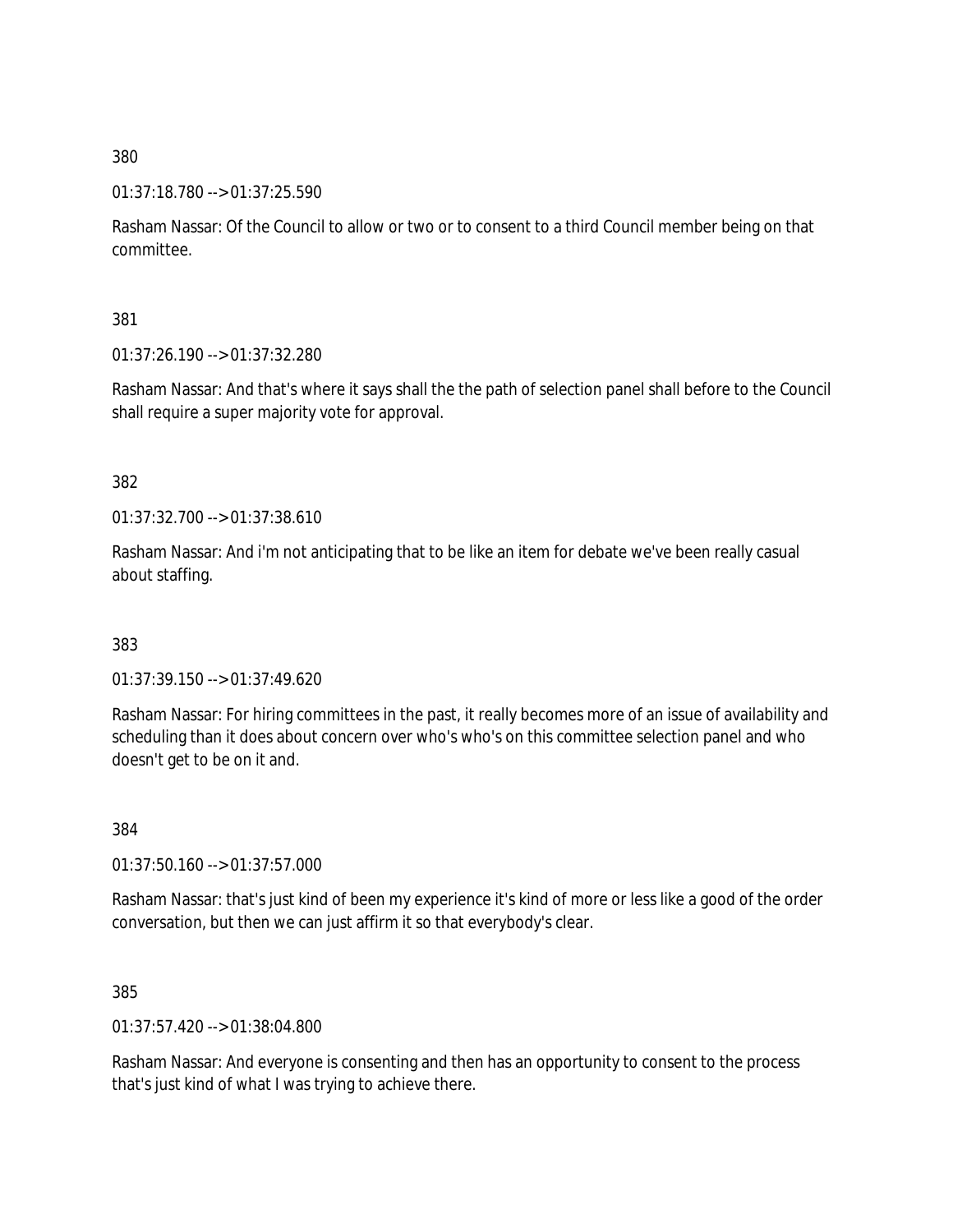01:38:07.230 --> 01:38:10.830

Rasham Nassar: And then, with the to your second question, I think it may be your third.

387

01:38:12.390 --> 01:38:18.870

Rasham Nassar: Yes to change it to the governance manual because this process is actually articulated in two separate places differently.

388

01:38:20.160 --> 01:38:34.530

Rasham Nassar: I tried to tackle the governance manual changes, but I didn't have enough time because it's really frustrating document to work with, but it will need to be changed and i'm going to hopefully count on councilmember Schneider and councilmember pollock to help with that.

389

01:38:35.580 --> 01:38:38.340

Rasham Nassar: But it's very clear right now and very.

390

01:38:39.480 --> 01:38:46.800

Rasham Nassar: apparent that all for all of our committees that we form they're adopted into the code and so that language can be just very easily changed by staff in the code.

391

01:38:47.310 --> 01:38:55.740

Rasham Nassar: Where it says mayor appoints Council confirms it would just say this, the the part about the selection panel shall first for the recommendation to the Mayor who with consent.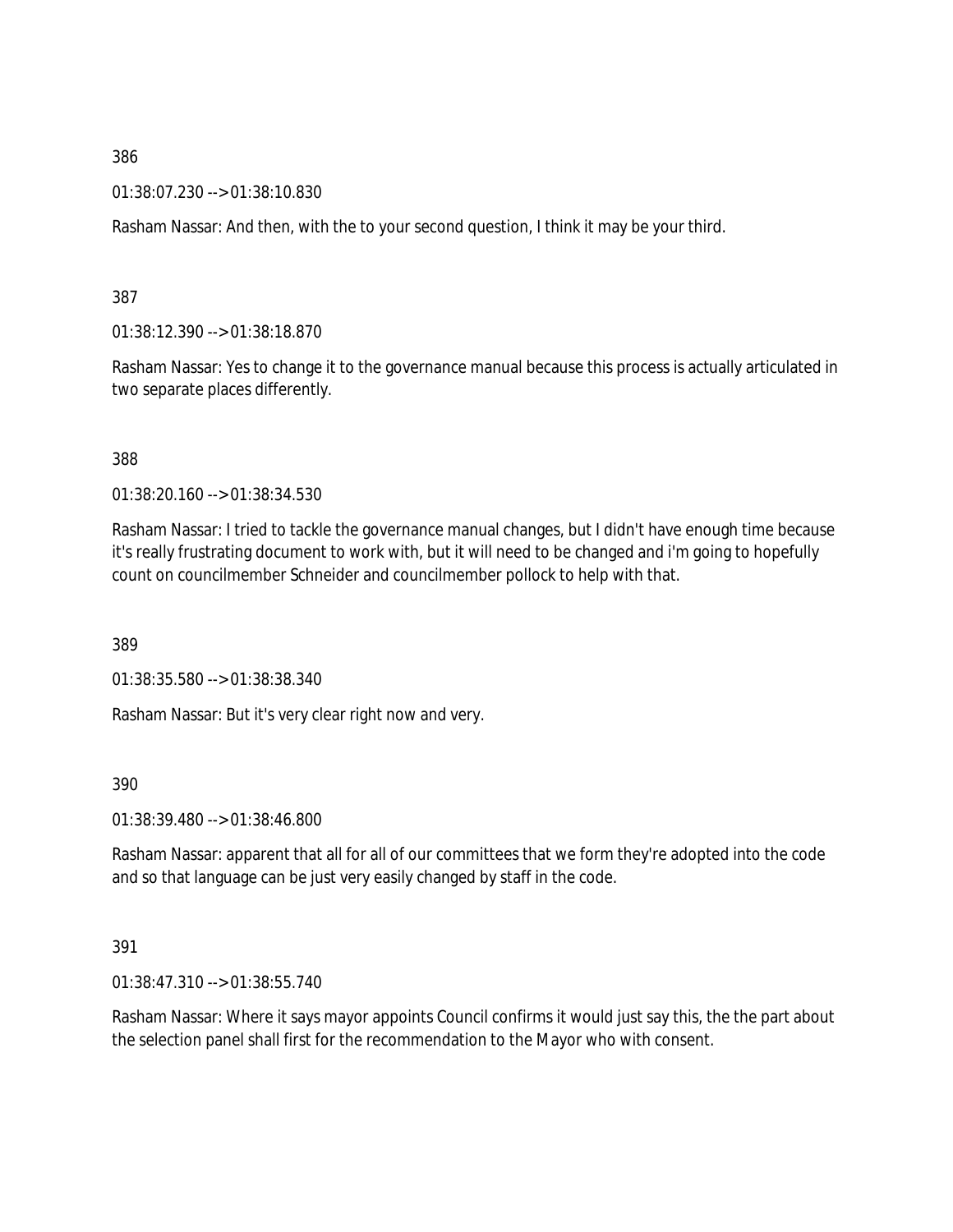01:38:56.760 --> 01:38:57.900

Rasham Nassar: The the.

393

01:38:59.790 --> 01:39:07.650

Rasham Nassar: Worst State law requires appointment by the mayor for the planning Commission and there are several other committees also that require appointments may be made by the mayor.

394

01:39:08.070 --> 01:39:15.930

Rasham Nassar: Again with past practice when the mayor's been on that panel, and it is the mayor's recommendation we usually try to come to consensus.

395

01:39:16.650 --> 01:39:24.660

Rasham Nassar: With regard to the selection processes for those committees, so if the mayor and this and this came up actually councilmember cider I don't remember what context but.

396

01:39:24.870 --> 01:39:35.280

Rasham Nassar: We had a conversation about what when when the mayor doesn't approve of the recommendation of the of the selection committee how How should we work to resolve that.

397

01:39:36.600 --> 01:39:44.070

Rasham Nassar: And so that language is in there to suggest that that we work to build consensus where the mayor is required to make the appointment.

398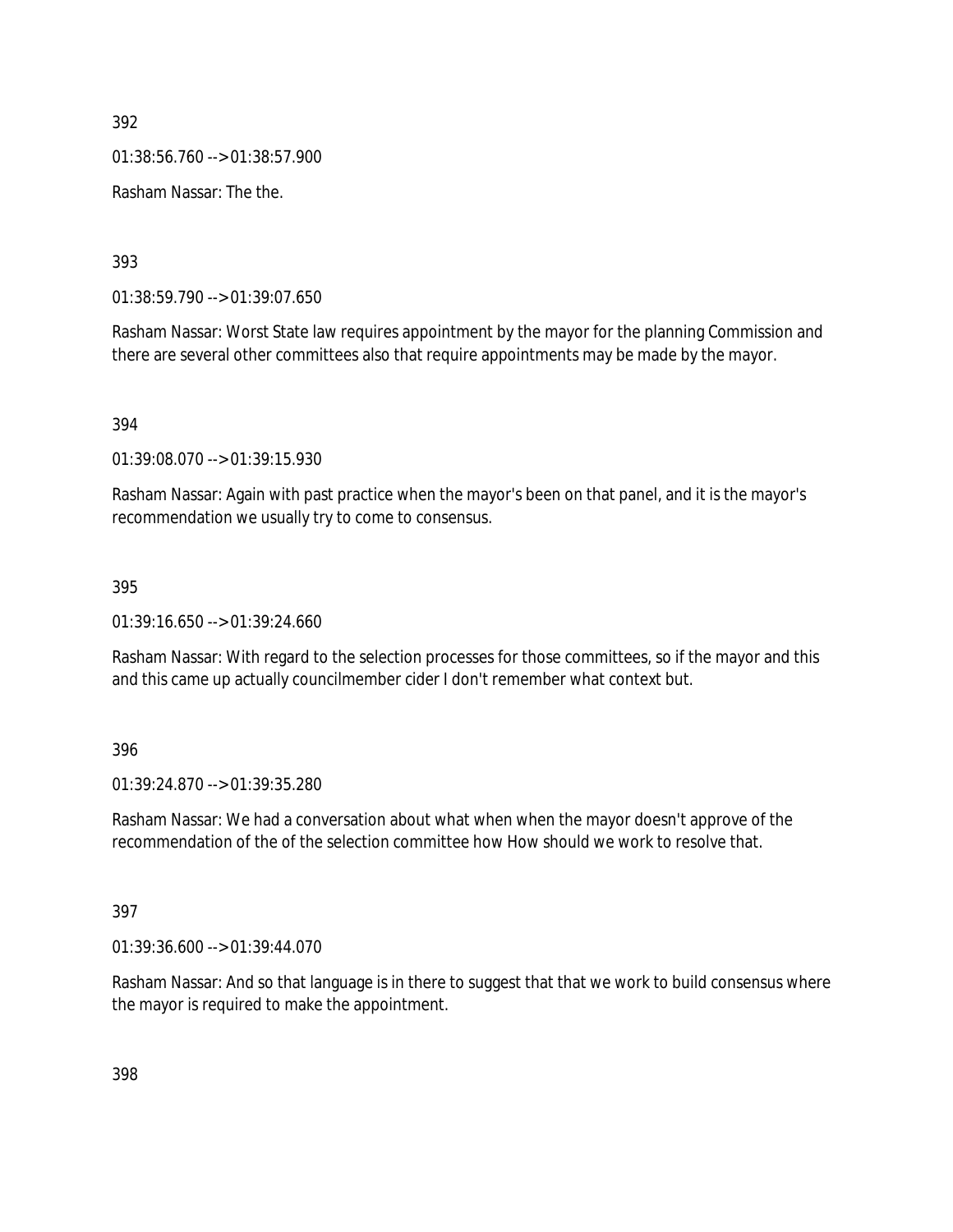01:39:45.450 --> 01:39:51.240

Rasham Nassar: I don't see necessarily any way around that i'm going to give back to the city attorney, this is what I.

### 399

01:39:52.260 --> 01:40:05.730

Rasham Nassar: My question to you city attorney is related to that words were State law requires the mayor to form the recommendation if the mayor's i'm willing to take the recommendation from the selection committee, where does that leave the Council.

400

01:40:07.860 --> 01:40:22.980

Joe Levan: Well, the limited circumstances where State law provides that the Mayor of makes the appointment was confirmation from the Council, then the Council would have nothing to confirm so so the appointment wouldn't be made without with respect to that particular person.

401

 $01:40:24.150 \rightarrow 01:40:33.960$ 

Joe Levan: So that's that that's why as to when you say who would consent, does that mean the consent of the entire Council or is that meant to take the discretion away from the mayor.

402

01:40:35.280 --> 01:40:35.520

Joe Levan: No.

403

01:40:35.850 --> 01:40:51.720

Rasham Nassar: No it's meant it's meant it's meant to honor the State Law provision that states that the mayor makes the appointment, so the consent there refers to the consent of the mayor with regards to the selection panel committees recommendation.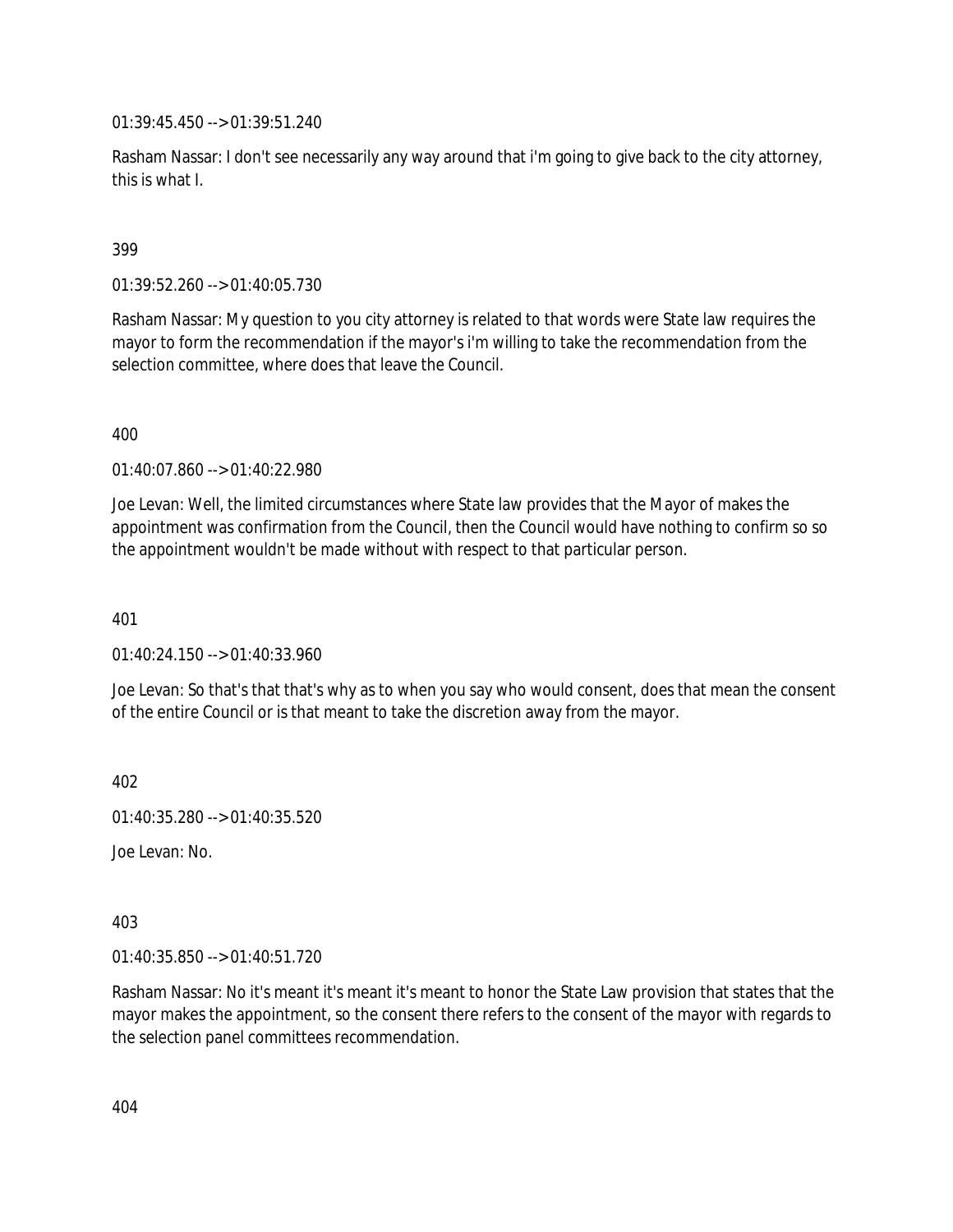01:40:53.070 --> 01:40:57.540

Rasham Nassar: Because I don't if it's articulated as such and State law I don't see any other way around that.

405

01:40:59.610 --> 01:41:03.000

Joe Levan: Although I mean if the mayor is making the appointment and then there's obviously.

406

01:41:04.890 --> 01:41:09.210

Joe Levan: You weren't consensus, referring to the recommendation from the committee or the panel.

407

01:41:09.690 --> 01:41:24.180

Rasham Nassar: And mayor's consent of the committee's recommendation because the kid because the mayor is the one that has to make the appointment, the recommended appointment to the Council so that's why that's in there, because I thought it was a it was applied within the.

408

01:41:25.620 --> 01:41:27.330

Rasham Nassar: Within the language of the of the statue.

409

01:41:29.130 --> 01:41:43.380

Rasham Nassar: If you think if you think about the alternative where the mayor disagrees, and then as i'm willing to bring forward that appointment right there the State law gives that essentially provides that authority and that power to the Mayor so that's what that that's what that man.

410

01:41:44.520 --> 01:41:47.880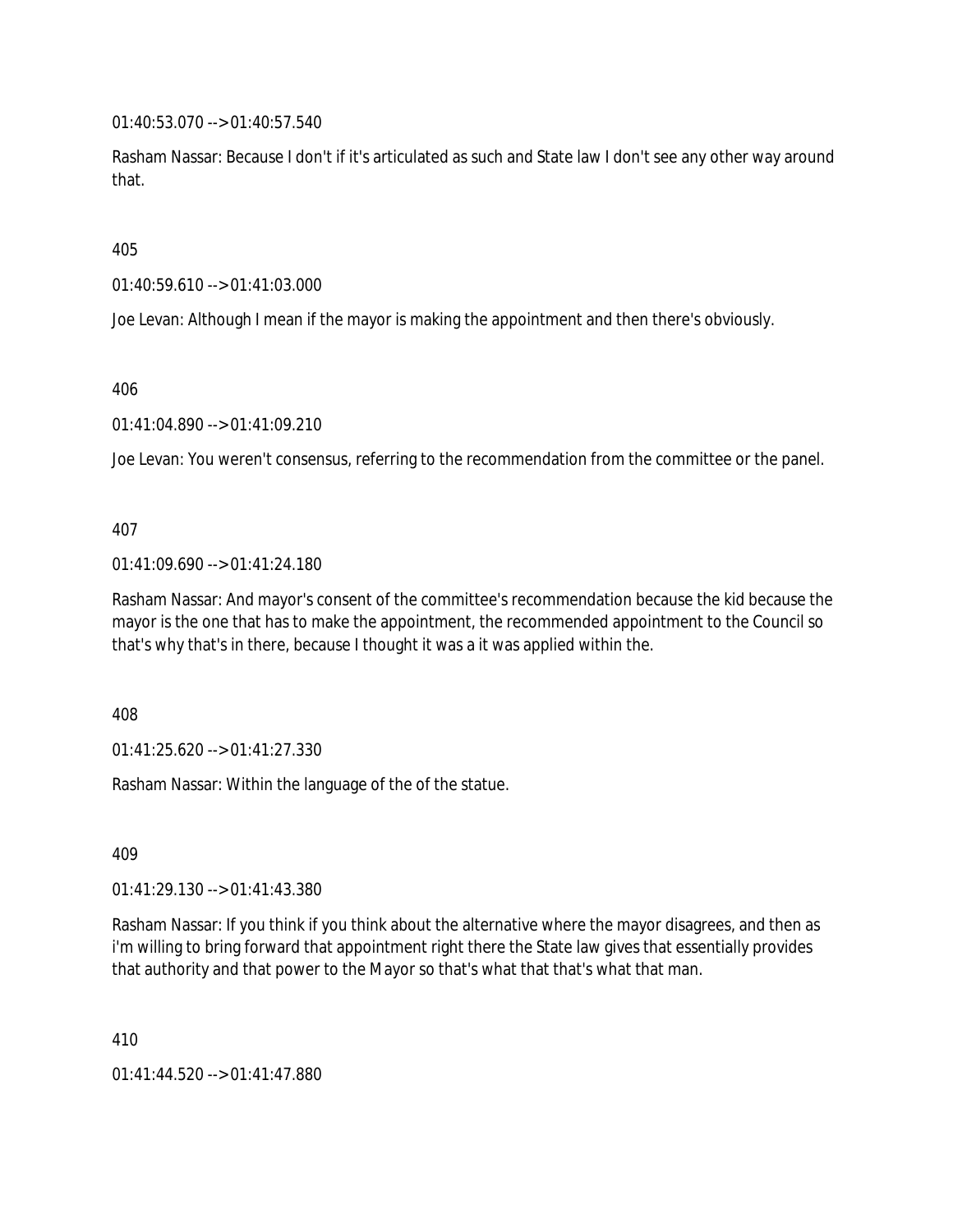Joe Levan: Okay, look okay i'll figure out how to tweak that language.

411

01:41:49.620 --> 01:41:50.430

Joe Levan: While you're while you're talking.

# 412

01:41:51.480 --> 01:41:53.250

Kirsten Hytopoulos: Okay Council members Schneider.

## 413

01:41:54.480 --> 01:42:06.060

Leslie Schneider: Thank you, so I have multiple comments, but on this most recent one, I just want to point out that we really have never had this problem before where the mayor disagrees with the.

414

01:42:07.200 --> 01:42:15.210

Leslie Schneider: The group that was selecting so in the case and and then and first of all, I absolutely support.

## 415

01:42:16.470 --> 01:42:30.900

Leslie Schneider: The proposal such that the mayor no longer you know, has to have that appointment power, except as required by State law, so I completely support that in the case of State law I don't think it's really a problem.

416

01:42:32.490 --> 01:42:41.310

Leslie Schneider: So, as I was saying, I don't think the problem has occurred, yet where the mayor is in disagreement with the committee that is making the appointment.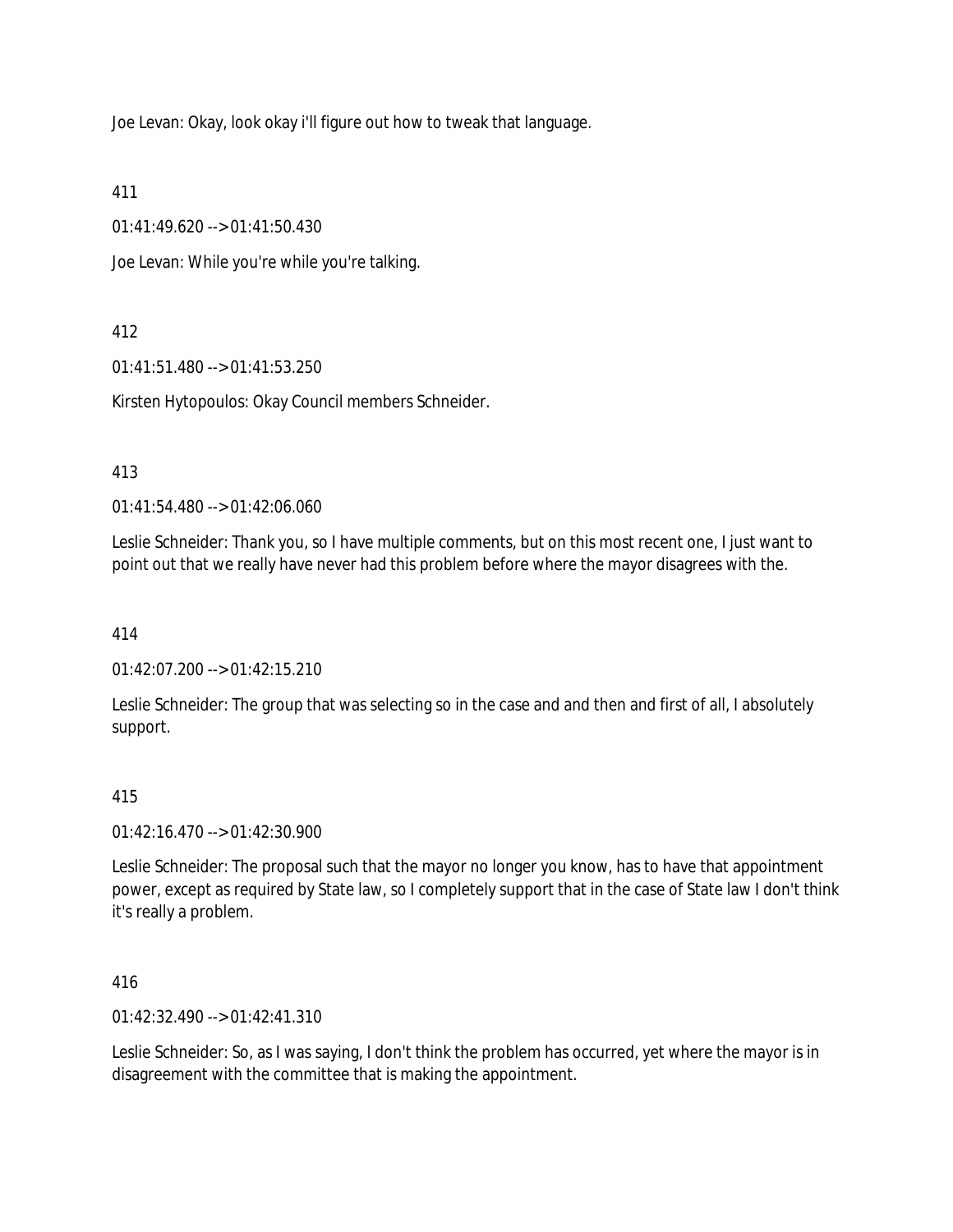01:42:42.150 --> 01:42:51.720

Leslie Schneider: If there was such a case, I think, an easy solution to that is just that the mayor be transparent, with the Council saying hey look, you know it's my job to appoint.

418

01:42:52.050 --> 01:43:09.600

Leslie Schneider: And we went through this process and we disagreed and here are my recommendations here's why I have to disagree with you know this appointment and then the Council gets to make the final decision, so I think it's Okay, just to keep it clean and simple.

419

01:43:10.980 --> 01:43:11.760

Leslie Schneider: So.

420

01:43:13.710 --> 01:43:28.050

Leslie Schneider: I wouldn't suggest that we need to wordsmith that at all in the governance manual maybe we could put some wording in there that says what I was just saying like we just opt for transparency if there's any sort of disagreement.

421

01:43:29.730 --> 01:43:36.840

Leslie Schneider: What the other piece, that I was going to suggest is that we have the absolute bare minimum changes in our code.

422

01:43:37.500 --> 01:43:54.780

Leslie Schneider: And that we keep the rest of it in the governance manual so that it's easier to update and that so that we only have it in one place where we can where we can focus on where that is and not have it varied in code so whatever the most minimal changing code is.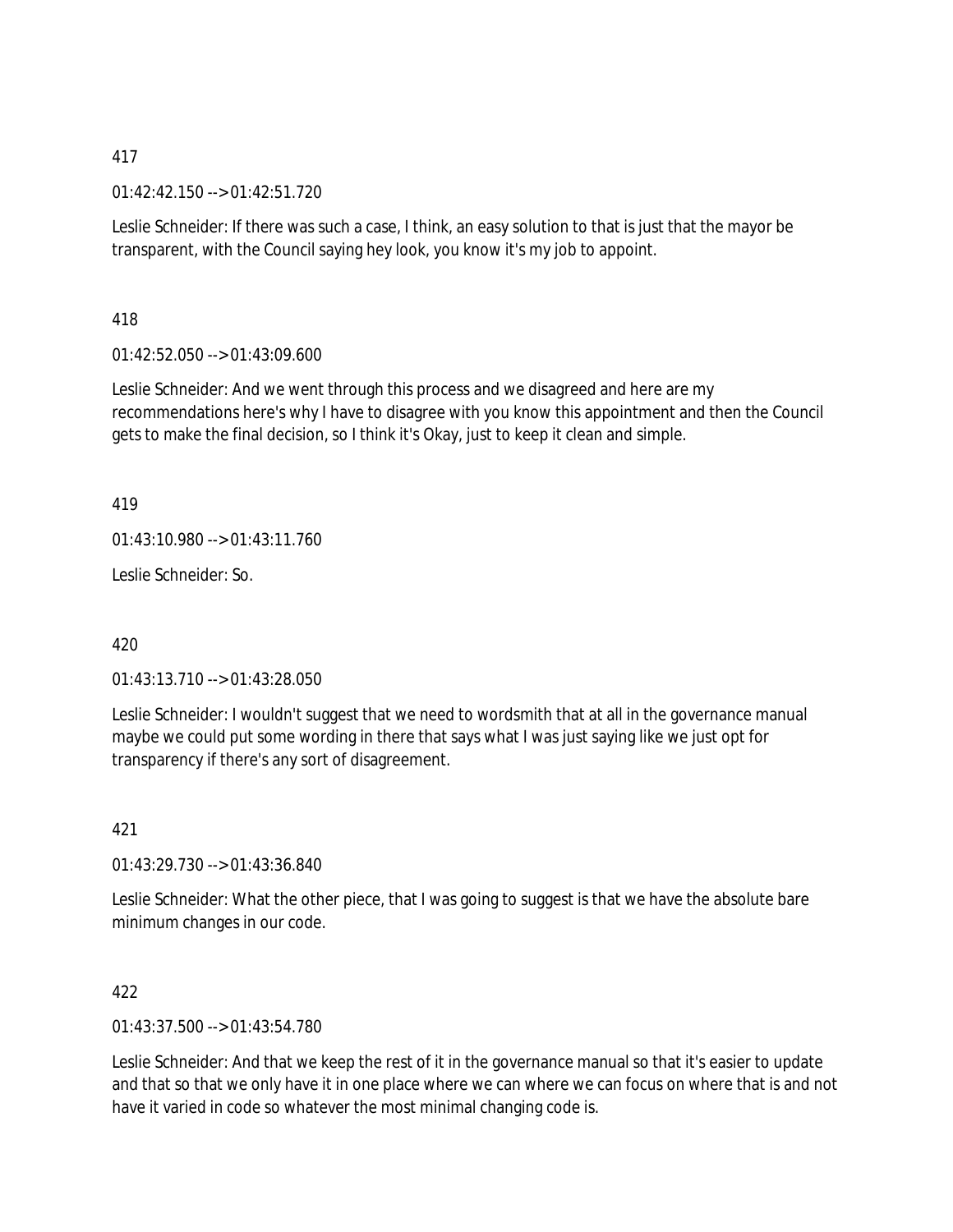01:43:56.910 --> 01:44:04.350

Leslie Schneider: I would like to see everything else in the governance manual and then I agree with pretty much all of the recommendation.

424

 $01:44:06.360 \rightarrow 01:44:22.830$ 

Leslie Schneider: With a tiny tweak that it can be onerous potentially to always have three Council members interviewing for all of these so my recommendation would be to say two or three, and that gives leeway in that time.

### 425

01:44:23.940 --> 01:44:36.000

Leslie Schneider: And then I don't know if I don't need to go to bat for this, but I think that having the mayor be the default, one of the default P people on that in addition to that.

426

01:44:37.170 --> 01:44:39.960

Leslie Schneider: The liaison or lead or multiple liaisons.

427

01:44:40.980 --> 01:44:57.240

Leslie Schneider: A benefit to that is that if it goes that way, then it is going as per procedure, and there is no kind of coming back to Council to have to check in right if the mayor can't and wants to recommend someone else.

### 428

01:44:58.620 --> 01:45:09.390

Leslie Schneider: As per Council member car, we might want to be a little bit more specific about what that looks like to select somebody other than what the standard procedure is.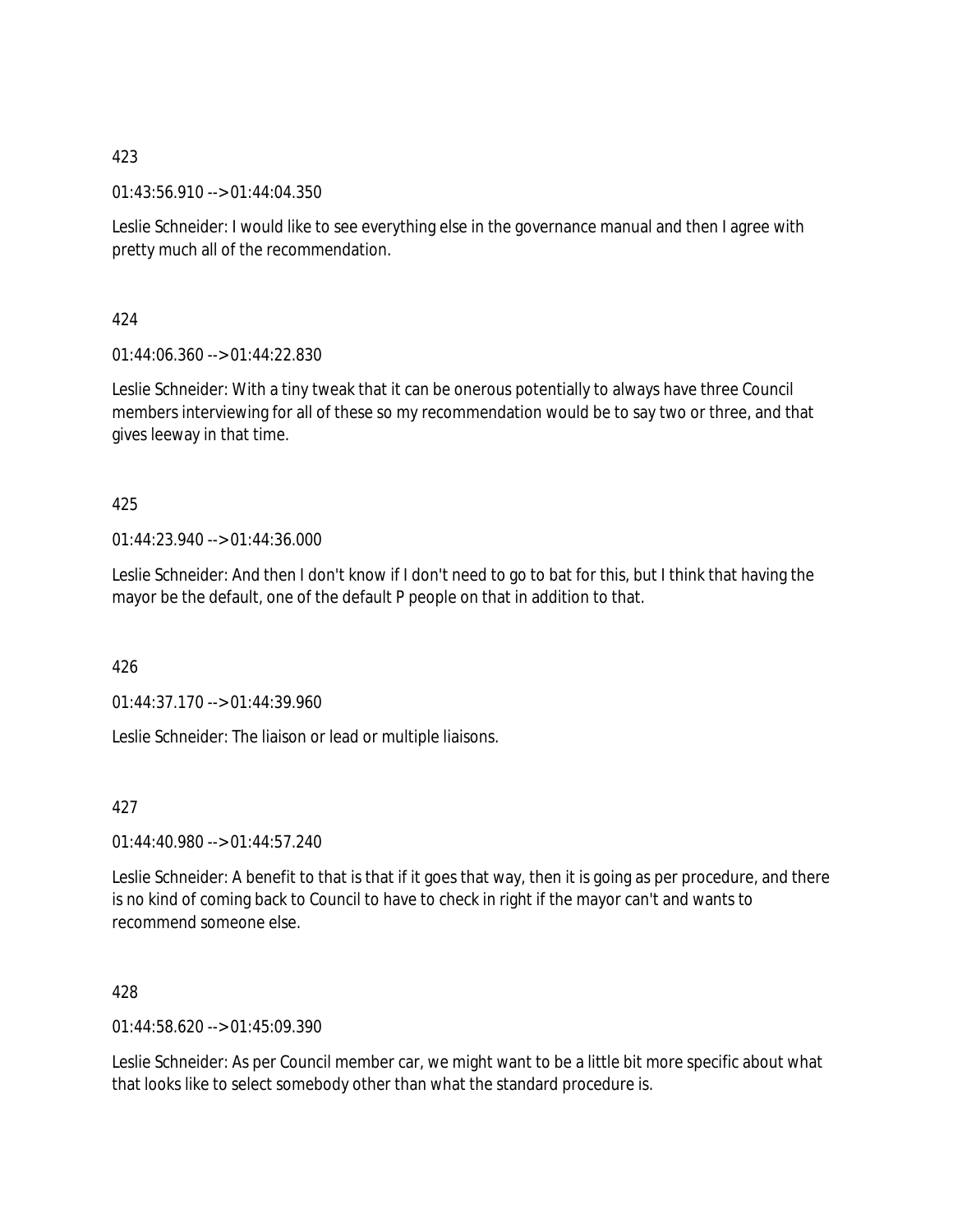01:45:10.410 --> 01:45:25.200

Leslie Schneider: I mean we just have found out, you know, in the past 12 months how how dicey it can get so if we had a default where it is the mayor and the liaison and maybe another Council member.

430

01:45:26.130 --> 01:45:35.520

Leslie Schneider: It might just make things smoother until we need to go back to counsel for some recommendation, I think that was all my points.

431

01:45:37.980 --> 01:45:38.820

Kirsten Hytopoulos: counselor public.

432

01:45:44.010 --> 01:45:54.420

Michael Pollock: um I thought that was a good, I mean there's this question in my mind of why we actually have any of this in the municipal code, and these are just Council committees.

433

01:45:55.230 --> 01:46:04.350

Michael Pollock: So i'm in terms of the simplicity of it, it seems like the simplest thing would be to just remove it from the municipal code and just putting the governance manual.

434

01:46:05.730 --> 01:46:15.870

Michael Pollock: But right now there it is there are instructions in the municipal code that we have to follow, so I don't know what the history of that if i'm wondering if the city.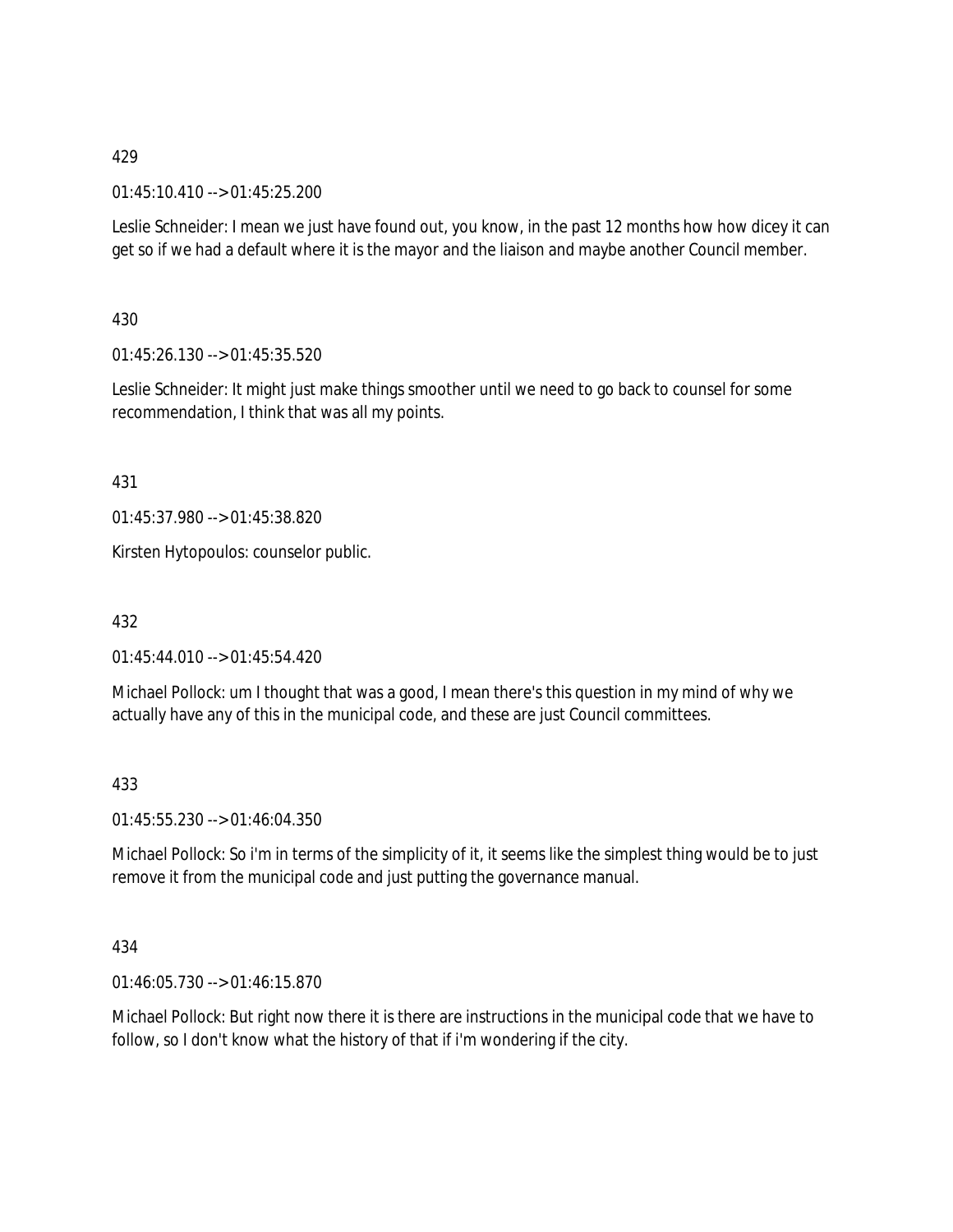01:46:16.290 --> 01:46:24.810

Michael Pollock: attorney could enlighten us on or if there's any reason you couldn't just simply put it in governance manual and not have all of these instructions.

436

01:46:25.950 --> 01:46:30.120

Michael Pollock: Also in the in the code and mostly on their title to me.

### 437

01:46:33.150 --> 01:46:39.600

Joe Levan: Yet the I don't know the history, it was it predates my time, many of these committees.

### 438

01:46:40.740 --> 01:46:46.260

Joe Levan: And so we just follow what was done in the past there there obviously is advantages to.

#### 439

01:46:47.760 --> 01:46:50.700

Joe Levan: Not having it in the code, because the code is more.

440

01:46:52.290 --> 01:47:01.920

Joe Levan: it's more meant to be a permanent kind of situation and is more directly enforceable plus to change it, you need to have adopted other ordinance I think the only concern I have about the.

#### 441

01:47:02.820 --> 01:47:06.420

Joe Levan: The governance manual is that the Council doesn't necessarily follow the governance manual.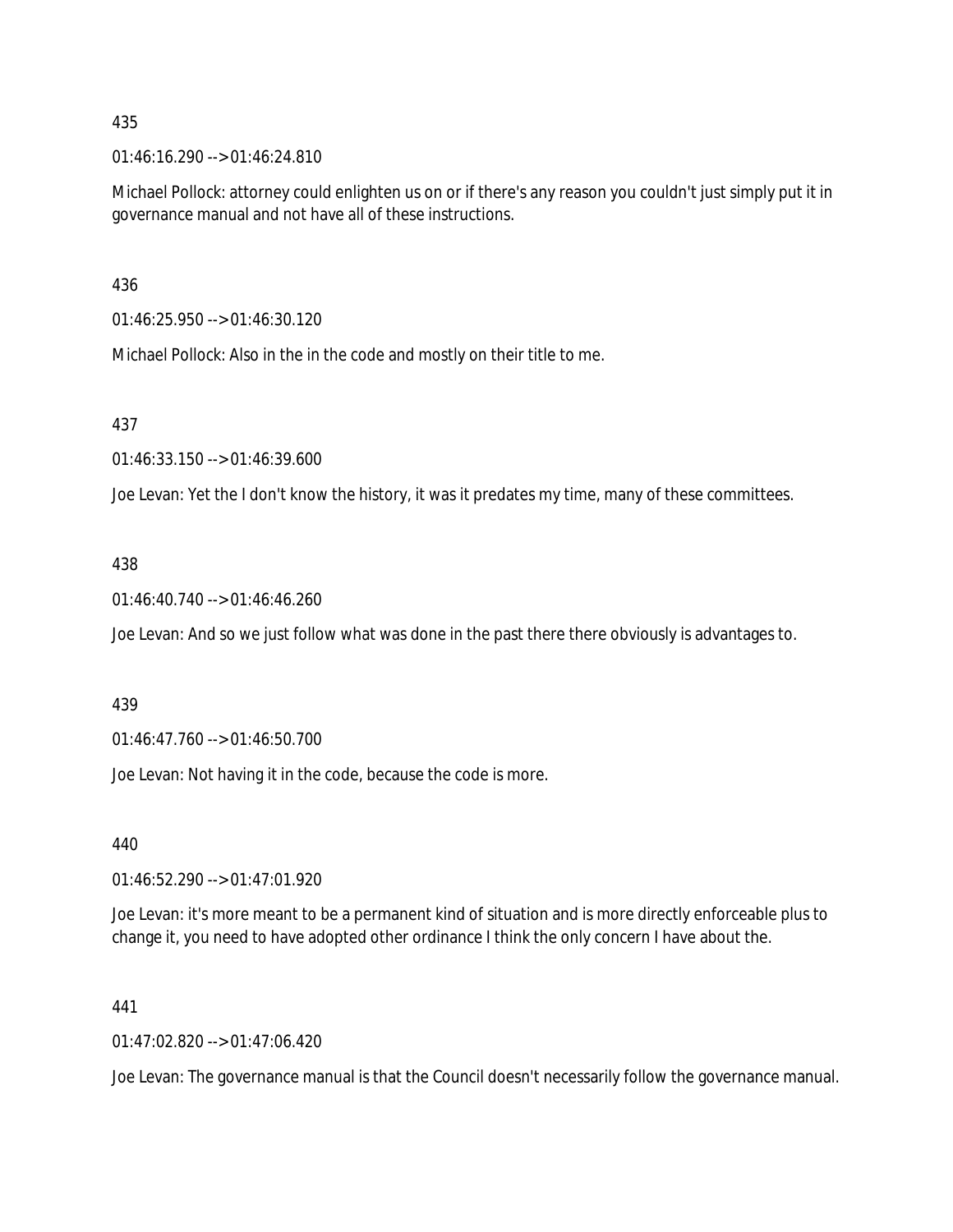01:47:07.350 --> 01:47:14.760

Joe Levan: Specifically, because there, it needs to be updated their provisions in it that that are not applicable anymore or outdated so.

443

 $01:47:15.300 \rightarrow 01:47:24.450$ 

Joe Levan: That that's that could be a good option would be to to include all of this within the governance manual and then follow it, it would be enforceable because it'd be a policy, the Council would adopt.

444

01:47:25.680 --> 01:47:34.770

Joe Levan: There are parts as we talked about the planning Commission that are just part of State law that our code that makes sense to have it in the code, but some of these other purely advisory committee.

445

01:47:35.370 --> 01:47:43.830

Joe Levan: committees, they don't necessarily need to be in the code, I think the idea there to is to have consistency, so that it's all in one place as much as possible.

446

01:47:44.250 --> 01:47:52.020

Joe Levan: And they track, they have the same basic provisions that apply to them so it's consistent so that I think that was the idea and it's easily found.

447

01:47:52.440 --> 01:48:01.470

Joe Levan: People in the public generally it's easier to find if you're looking to them this wilco than trying to find it through some other kind of policy document, so I think those are some of the reasons that.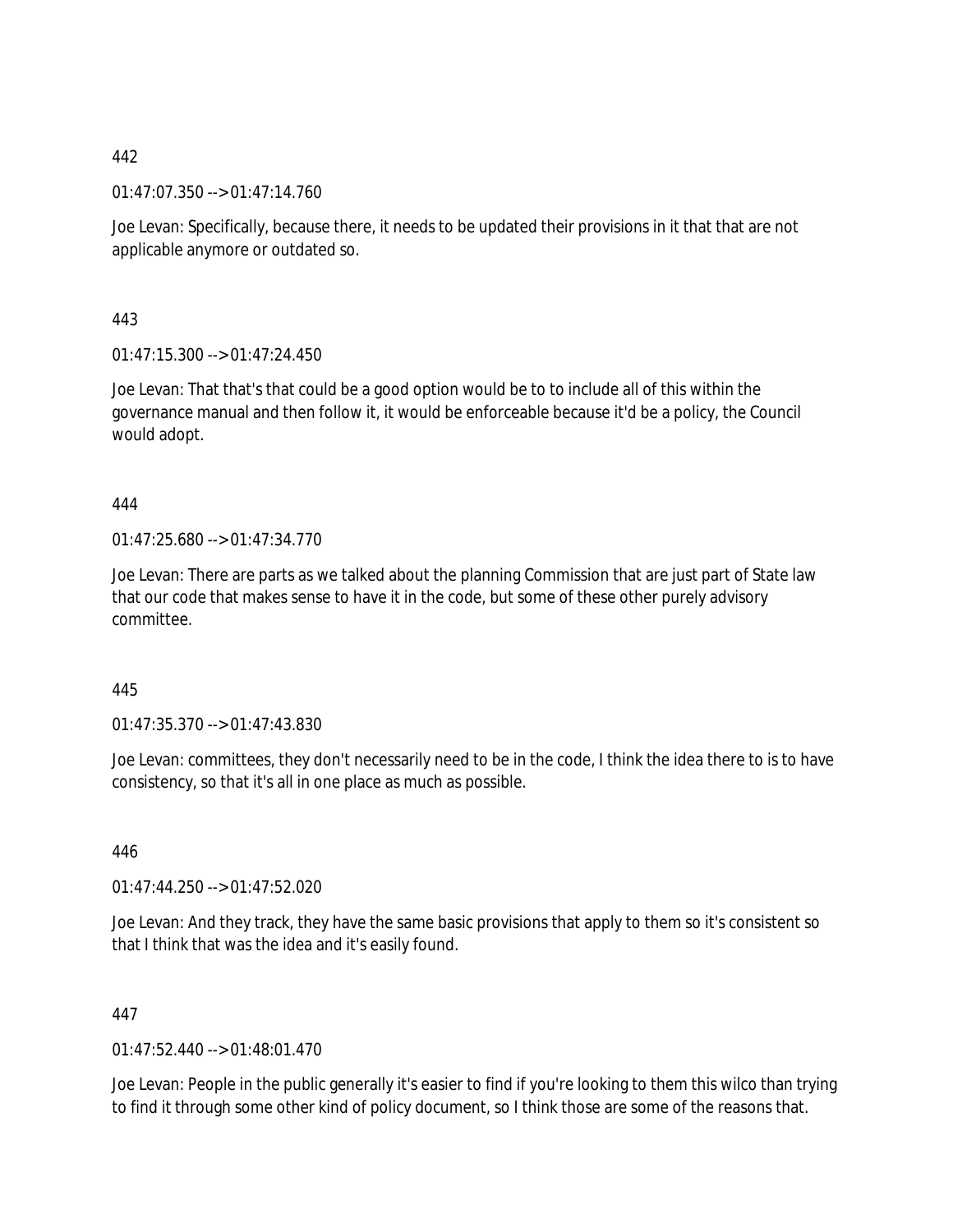01:48:03.090 --> 01:48:11.310

Joe Levan: That apply, and I think, as a general matter it's it's worked pretty well having it in the code, but it doesn't have to be in the code, some of these for sure.

449

01:48:17.370 --> 01:48:18.720

Kirsten Hytopoulos: I hit a couple comments.

450

01:48:20.010 --> 01:48:26.970

Kirsten Hytopoulos: One is, I just want to point out, as kind of answered, I think, a question that the customer car race that we might not have it address, which is that.

451

01:48:27.390 --> 01:48:33.420

Kirsten Hytopoulos: There could be other changes to the process we're heading towards that consumer car that there are other things that we need to know like more.

452

01:48:33.750 --> 01:48:40.290

Kirsten Hytopoulos: Like decision criteria or what have you that we've identified a lot of issues and and and i'm not sure if you are heading towards that but.

453

01:48:40.650 --> 01:48:47.880

Kirsten Hytopoulos: I think that I the mayor and I have definitely talked I think Agenda setting about the idea that we could have this is just sort of like the one easy.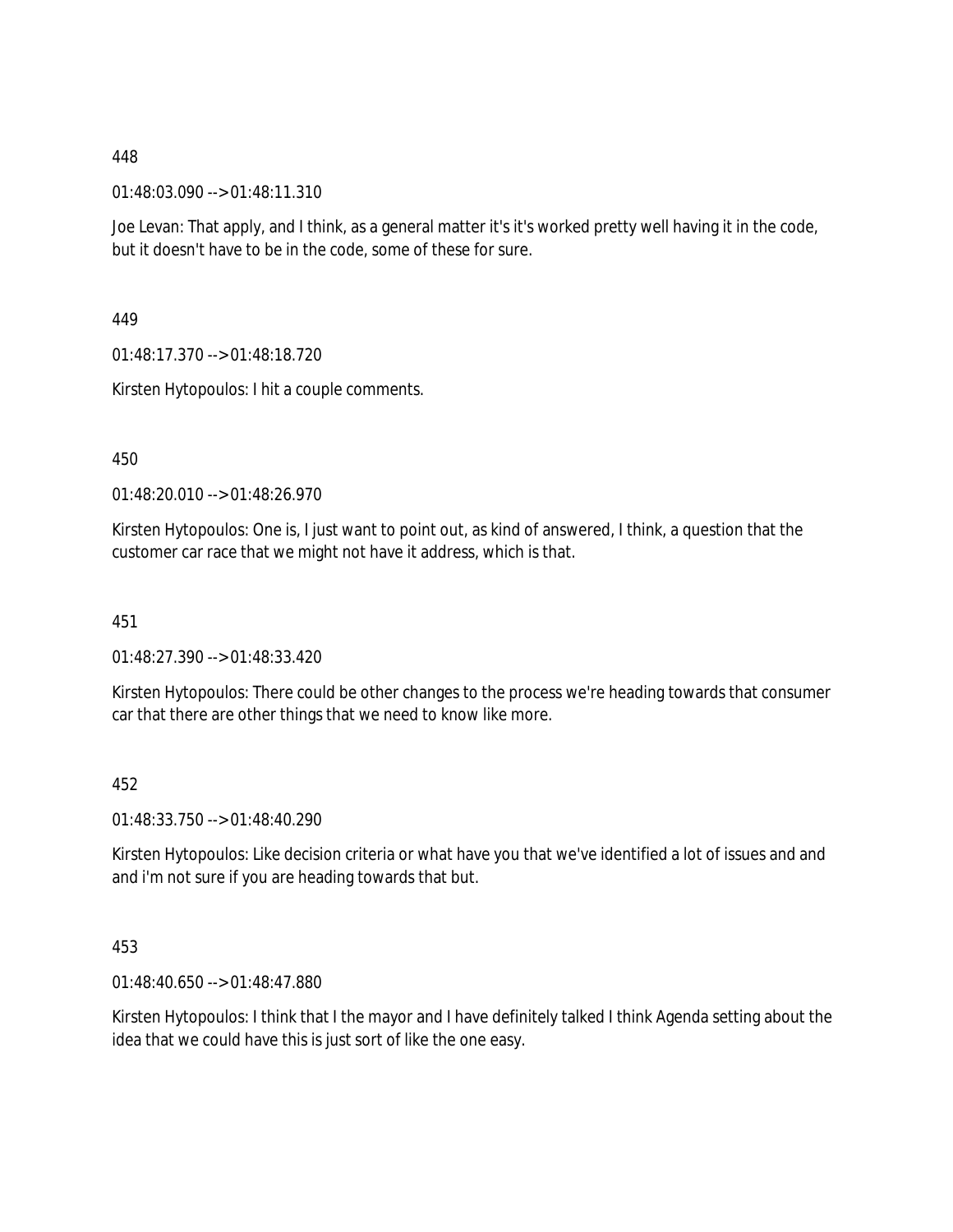01:48:48.570 --> 01:48:53.340

Kirsten Hytopoulos: I think everybody knows this needs to be changed, but doesn't mean it's all that needs to be changed, it would have been nice for.

455

01:48:53.790 --> 01:48:58.290

Kirsten Hytopoulos: Some of the rest of us to do some work probably comfort, I know I entertain the idea of doing that.

456

01:48:58.560 --> 01:49:06.180

Kirsten Hytopoulos: of clinical with other recommendations, so we do still need to sometime in the future agenda, hopefully not too long from now come forward with all of the issues that we see.

457

 $01:49:06.630 \rightarrow 01:49:12.570$ 

Kirsten Hytopoulos: Whether it's how long the interview people what kind of criteria if anything we're using I mean everything else it's not working, so I just kind of want to point that out.

458

01:49:13.230 --> 01:49:21.060

Kirsten Hytopoulos: um I do definitely support the idea of changing the present that the language to not require three, but allow for a third.

459

01:49:22.140 --> 01:49:29.460

Kirsten Hytopoulos: Council member, because the onerous issue of of again there's so many I think will be hundreds of hours a year in these interviews.

460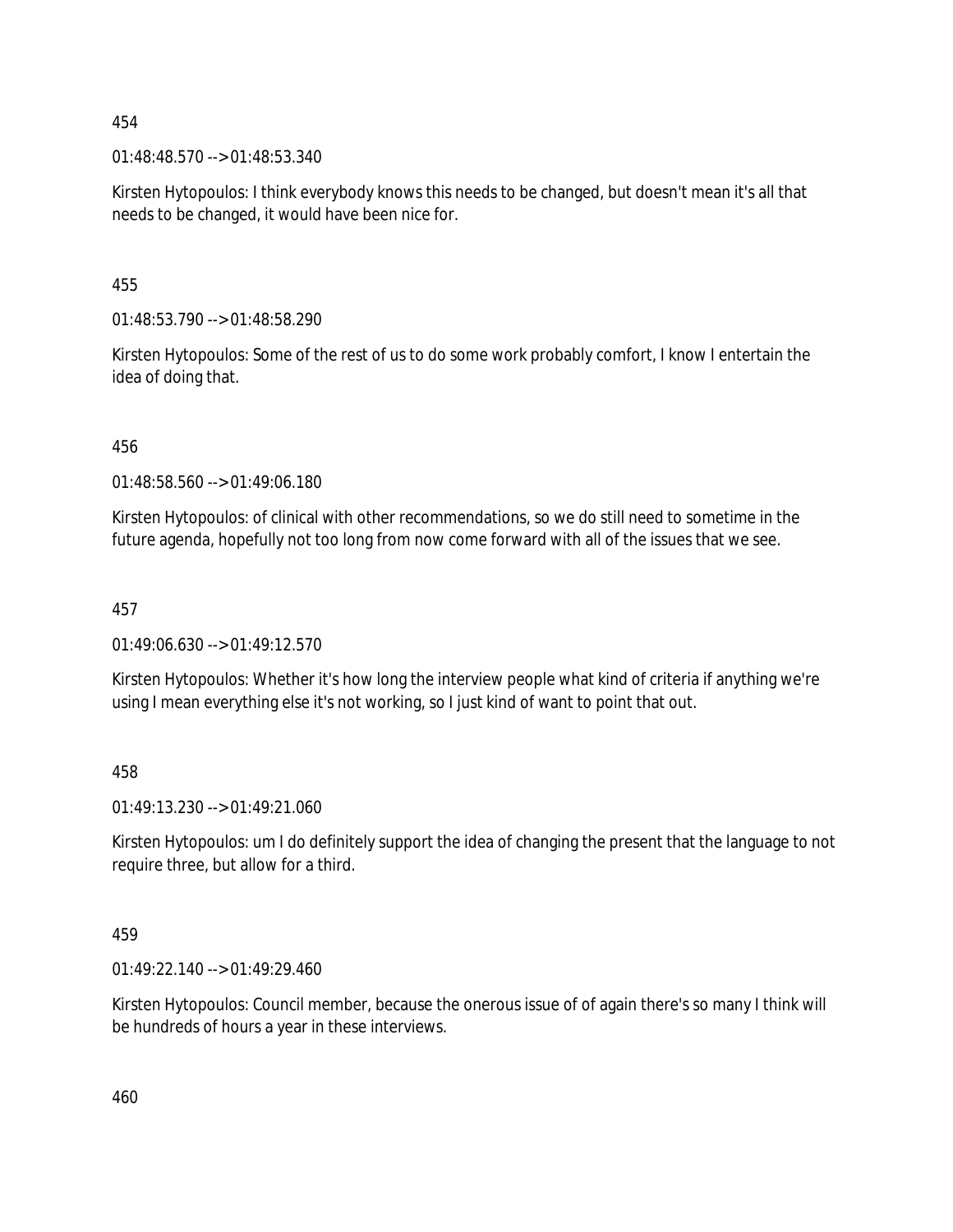01:49:30.570 --> 01:49:31.230

Kirsten Hytopoulos: and

461

01:49:32.250 --> 01:49:37.950

Kirsten Hytopoulos: Something else was raised oh I got afraid I was trying to look at the language, because I know we don't have the language really in front of us that.

462

01:49:38.370 --> 01:49:44.250

Kirsten Hytopoulos: The Mayor read for sure so i'm a little i'm just gonna struggle with what for remembering what we're asking we're looking at it.

### 463

01:49:44.850 --> 01:49:56.460

Kirsten Hytopoulos: What was the resolution of the with consent that who with consent i'm sorry if I missed that because I was looking around and all these things, what was there was solutions to whether we need that with that is.

464

01:49:57.600 --> 01:50:03.480

Joe Levan: there's one way to do it, the way it says the way it's phrase now it's did the end part of the motion.

465

01:50:04.860 --> 01:50:09.420

Joe Levan: I refers to the selection panel shelf first for the recommendation to the Mayor comma.

466

01:50:11.100 --> 01:50:16.920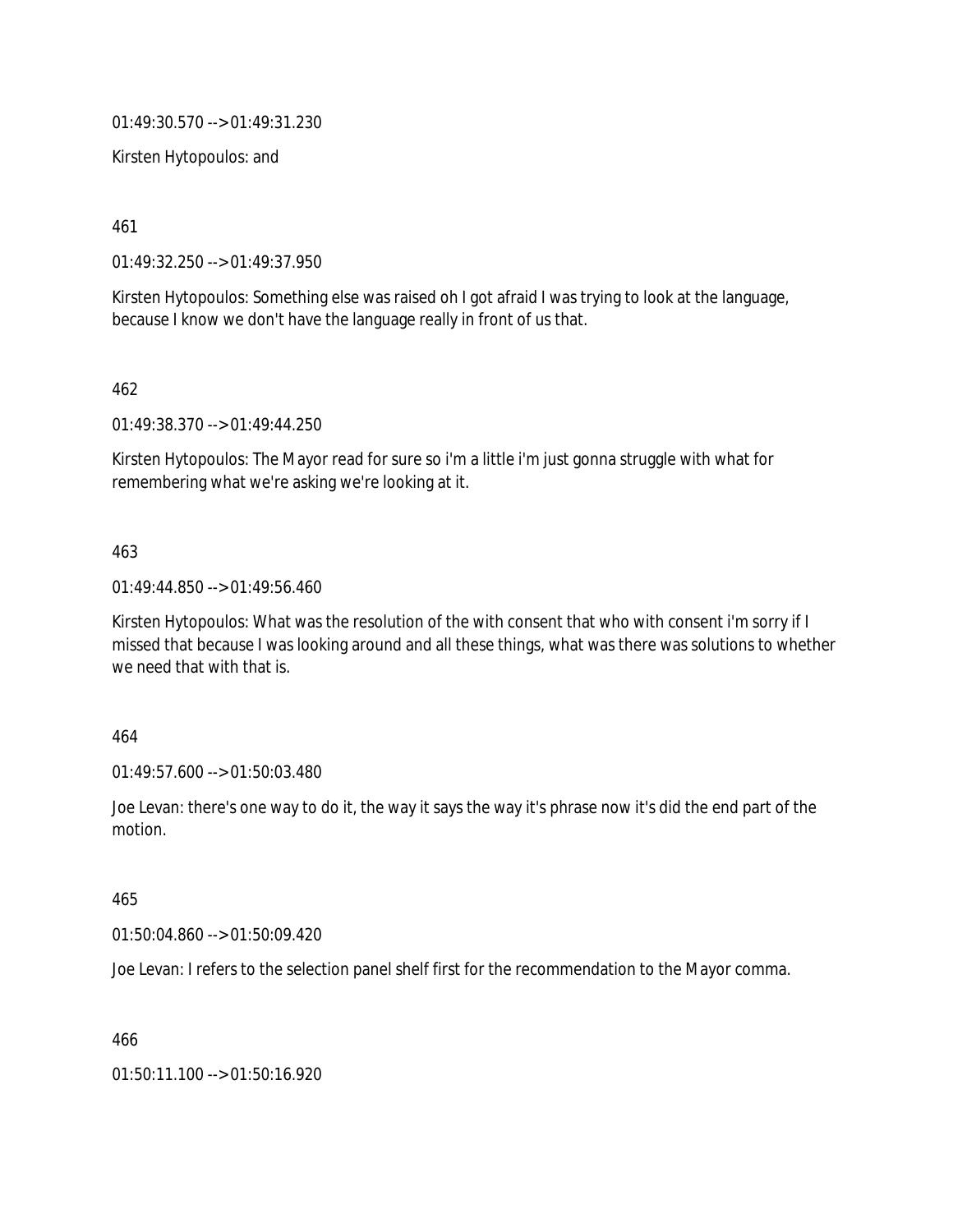Joe Levan: And here's here's a suggested language, and if the mayor can sense, with the panel's recommendation comma.

467

01:50:17.340 --> 01:50:20.310

Joe Levan: And the mayor sheldon for the recommendation to the Council.

### 468

01:50:22.050 --> 01:50:23.820

Joe Levan: mayor is that consistent with what you're thinking.

### 469

01:50:28.440 --> 01:50:29.130

Rasham Nassar: Yes.

470 01:50:29.490 --> 01:50:29.760 Okay.

# 471

01:50:31.080 --> 01:50:31.290 Kirsten Hytopoulos: So.

# 472

01:50:31.980 --> 01:50:34.950

Joe Levan: When you read the motion I can just you can stop at that last comment I can.

# 473

01:50:35.010 --> 01:50:36.210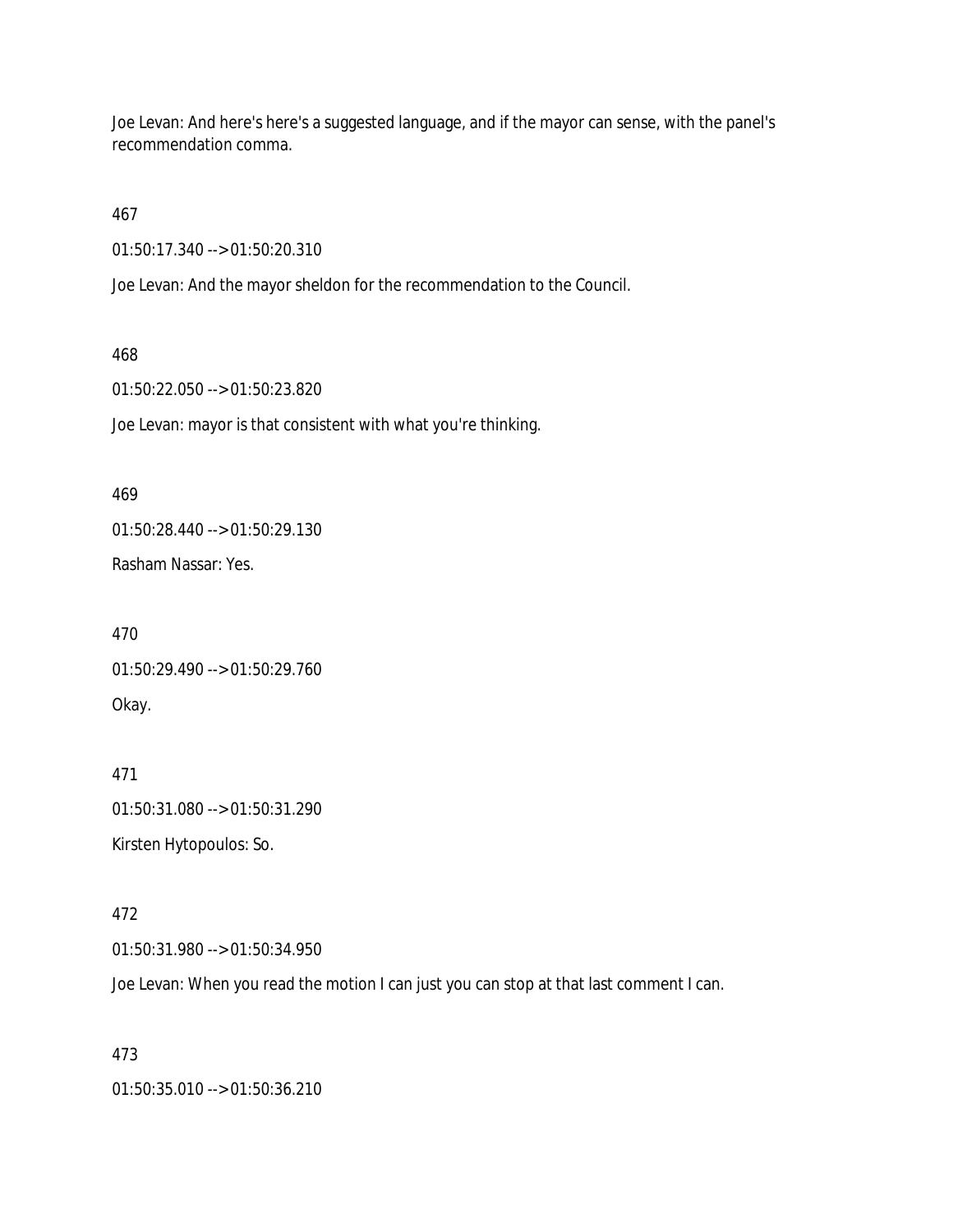Joe Levan: insert that part for you.

474

01:50:36.840 --> 01:50:49.590

Kirsten Hytopoulos: So we're thinking that the CW we can't change those the ones that we're talking about they do require, ultimately, whether we like it or not, in this form of government, even the mayor to have that state so we're working i'm just asking we're working around that.

# 475

01:50:50.010 --> 01:50:51.660

Kirsten Hytopoulos: In those rare circumstances okay.

476

01:50:51.930 --> 01:50:53.580

Joe Levan: verse or just a few of those.

477

01:50:54.540 --> 01:51:07.110

Kirsten Hytopoulos: Okay um I guess I think i'd point out now who really strong feeling about it, but just occurred to me that if we if we have like if we just had a piano all that was just the two ways on and me.

# 478

01:51:09.510 --> 01:51:17.010

Kirsten Hytopoulos: Where we have two liaisons because that's what struck me like when I was, I can also before I don't think there's really two ways or anything it's like one ways on, but we do actually as on sometimes.

# 479

 $01:51:17.340 \rightarrow 01:51:22.920$ 

Kirsten Hytopoulos: So number of them if we went up with two liaisons and no third Council member and then, and then the Chair.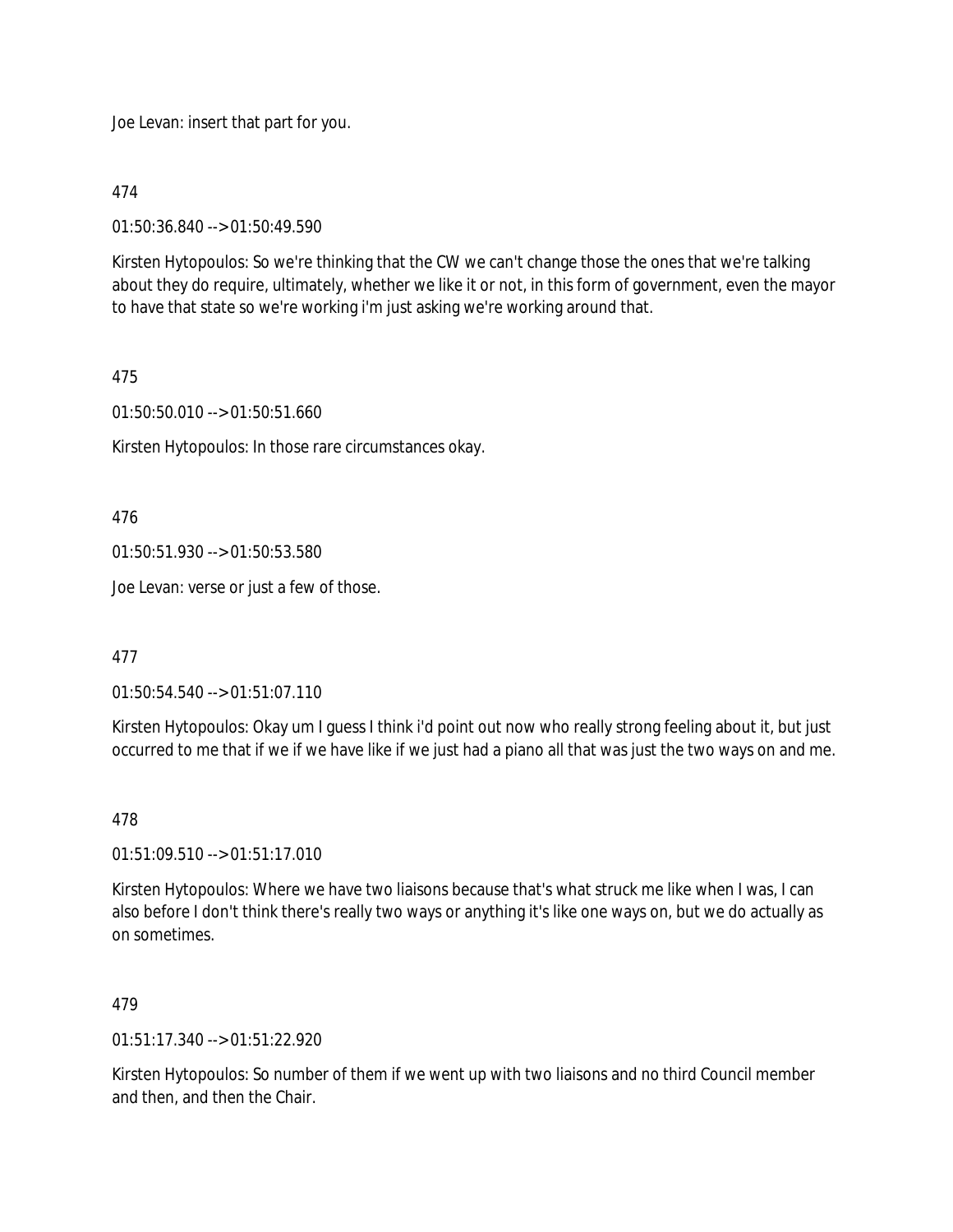01:51:23.160 --> 01:51:31.590

Kirsten Hytopoulos: Is that too insular for that, I mean, is it pulling it enough out into this whole counsel for the process and I really don't really strong feeling about it, so if i'm just like grasping it nothing.

481

01:51:32.100 --> 01:51:36.690

Kirsten Hytopoulos: i'll just drop it, but it just struck me that part of what we want here, I think, is, I mean the Council is.

# 482

01:51:37.290 --> 01:51:47.010

Kirsten Hytopoulos: it's kind of like getting different things we're getting the inside of the people of close the process like especially be chair of the committee and then we're also pulling in Council members and before if we're pulling in the mayor.

483

01:51:47.730 --> 01:52:02.730

Kirsten Hytopoulos: we're pulling in the broader voice as well, and that may just play out naturally that people will say, this is a really important committee to me, so I want to opt in as a third Council members that may be taking care of the process, in which case i'll just drop that.

484

01:52:03.750 --> 01:52:06.570

Kirsten Hytopoulos: That Those were my thoughts councilmember Schneider.

485

01:52:08.280 --> 01:52:25.320

Leslie Schneider: Just to process suggestion for us right now the recommended motion, as we know, is probably going to change and it's got a lot of different pieces to it and i'm just wondering if we could break it up and just kind of take these one, at a time since we're giving direction to staff anyway.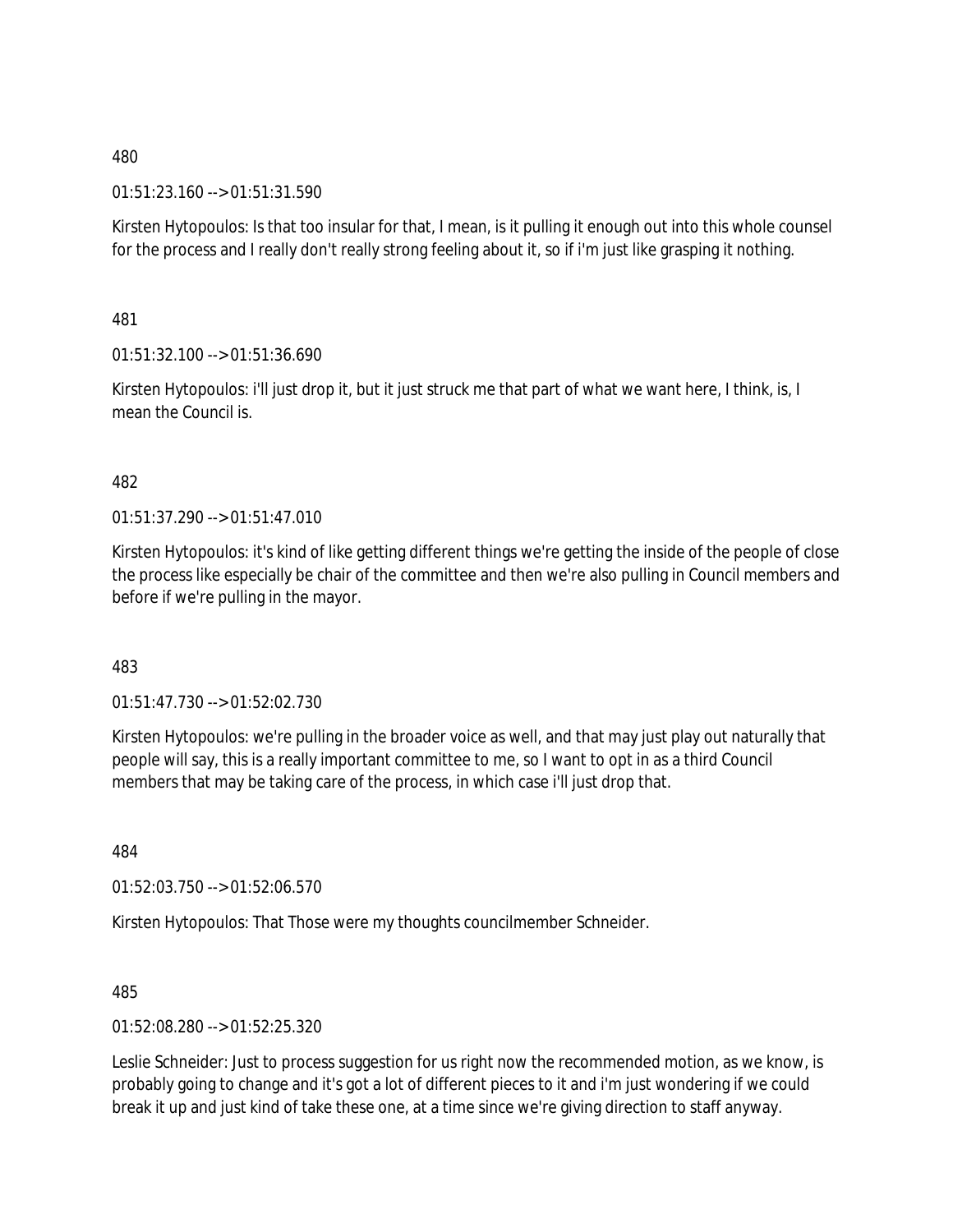01:52:26.790 --> 01:52:28.560

Leslie Schneider: You know, could we start with.

# 487

01:52:30.570 --> 01:52:36.600

Leslie Schneider: The part that needs to change, about the code, you know what is the minimal change that's necessary or just.

488

01:52:38.730 --> 01:52:40.020

Leslie Schneider: Take that one piece.

### 489

01:52:41.250 --> 01:52:51.030

Leslie Schneider: To change that one piece about what you know that the mayor doesn't have to appoint except when he or she does does that make sense and then these other parts, we just take them one, at a time.

### 490

01:52:56.040 --> 01:53:01.020

Kirsten Hytopoulos: So take these as, and I should warn you my Internet stables my Internet suddenly is unstable, so how about you can hear me.

### 491

01:53:02.070 --> 01:53:11.010

Kirsten Hytopoulos: Are you saying you'd like to rather than have was approved the whole the ordinance language I was bite off the little policy chunks and then a.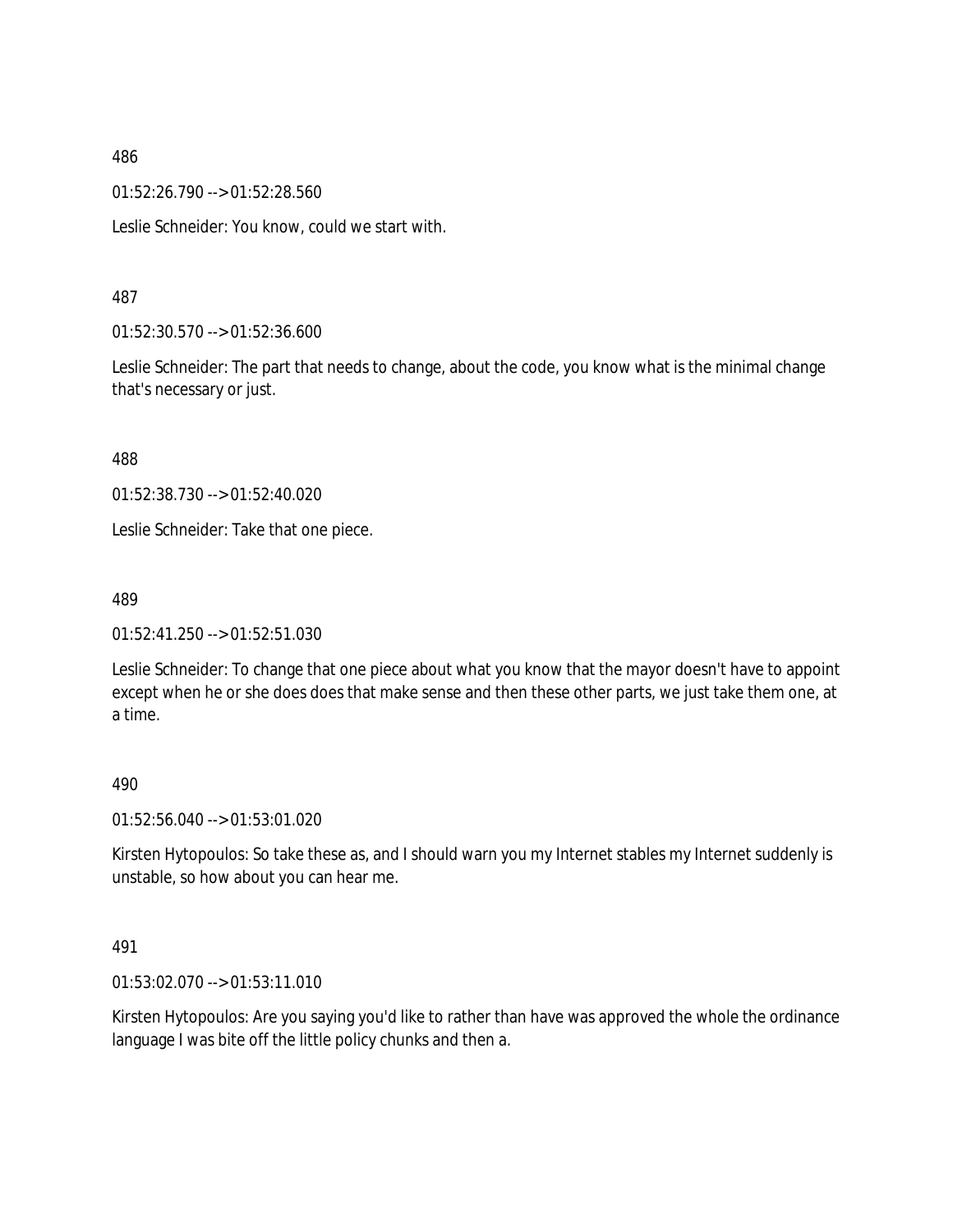01:53:11.670 --> 01:53:13.080

Kirsten Hytopoulos: joke back with the final product.

# 493

01:53:13.410 --> 01:53:17.520

Rasham Nassar: Would you mind if I just if I just let us through the checklist and so i'm familiar with the language and the emotion.

494

01:53:18.000 --> 01:53:27.540

Rasham Nassar: Okay, so um so it says prepare in order to revise the bainbridge admissible code, so the direction from the Council is to check with city attorney to see what if, what is the.

### 495

01:53:28.260 --> 01:53:39.450

Rasham Nassar: least least amount of change, how much of this language, do we actually need in the bi MC or not so that's a question and I think Councils generally happy with that OK so moving on.

### 496

01:53:40.620 --> 01:53:48.390

Rasham Nassar: To it says, the committee ever selection panel composed of three Council members, is there a majority Council support to change that to two or three Council members.

### 497

01:53:50.400 --> 01:53:55.410

Rasham Nassar: So we don't need it yeah okay i'm, including the Council liaisons.

# 498

01:53:56.520 --> 01:54:06.630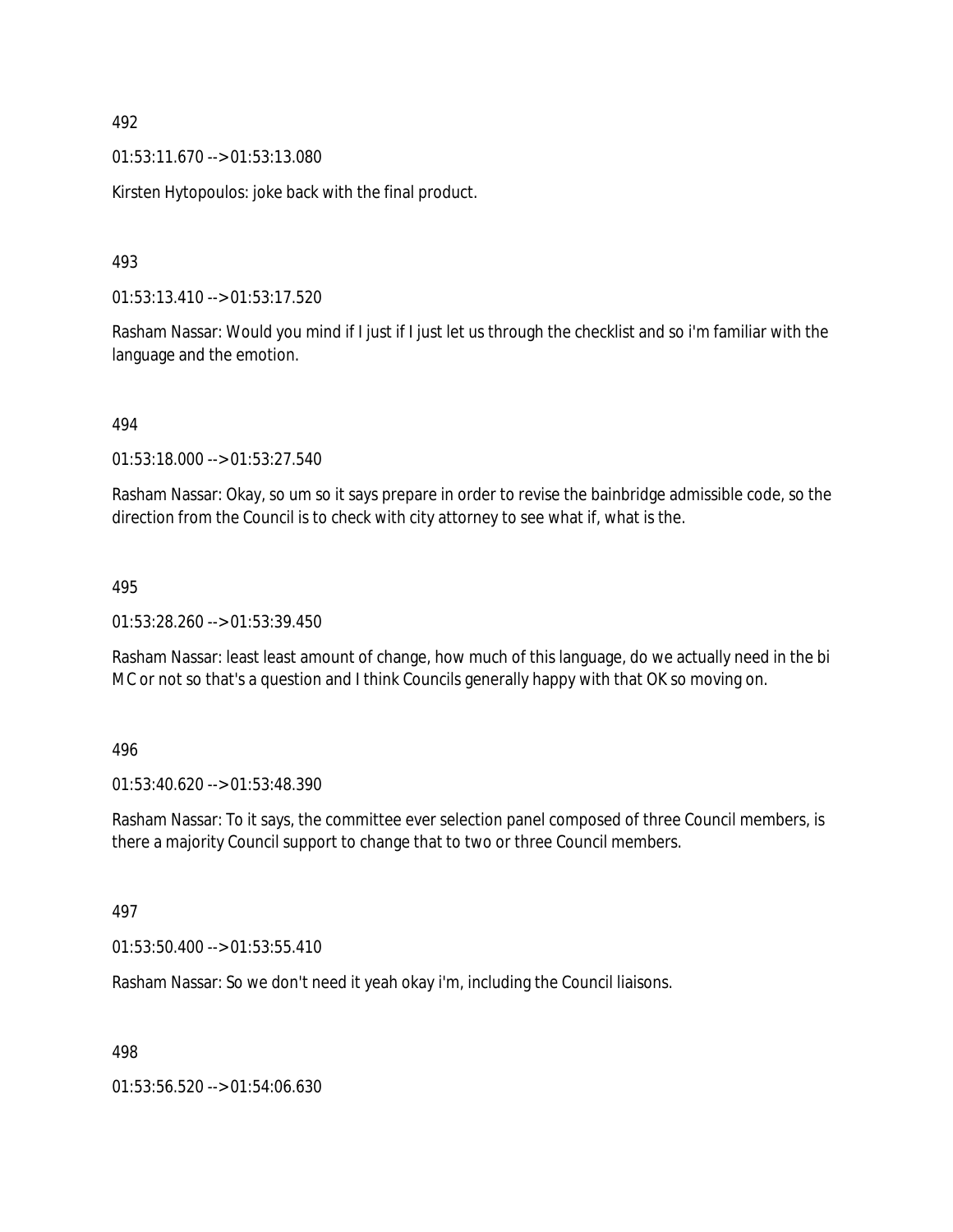Rasham Nassar: yeah we agree that they should be included and then of course the subject advisory committee serving chair from them advisory committee serving the advisory role, which is consistent with current practice.

499

01:54:08.970 --> 01:54:11.520

Rasham Nassar: Recommendation goes to the City Council that's.

500

01:54:13.020 --> 01:54:14.220

Rasham Nassar: Consistent with with.

501

01:54:15.270 --> 01:54:29.430

Rasham Nassar: Current practice Council confirmation shall require majority plus one vote of the entire membership of the Council, so that that right there is it refers to the process in which the Council forms these committees these hiring committees.

502

01:54:30.330 --> 01:54:34.170

Rasham Nassar: Is there any concern about that or any desire from Council to want to debate that at a later time.

503

01:54:35.250 --> 01:54:35.370

Rasham Nassar: But.

504

 $01:54:35.850 \rightarrow 01:54:42.000$ 

Kirsten Hytopoulos: I actually I have a question, you said that vote is for the formation of the selection committee or for the final decision.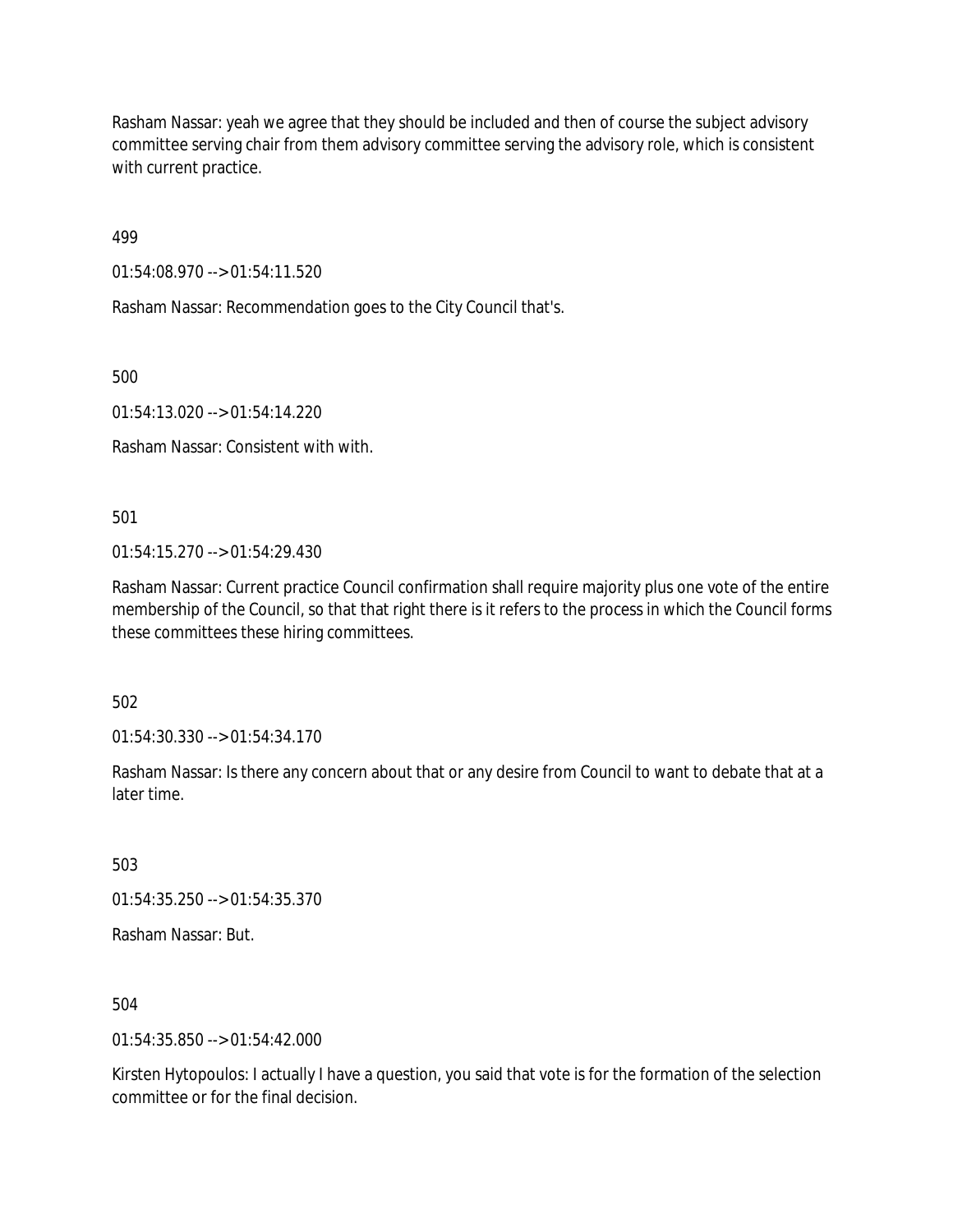01:54:44.130 --> 01:54:48.360

Rasham Nassar: The recommendations from the selection panel there is sorry the recommendations from the selection panel.

506

01:54:49.050 --> 01:54:50.790

Kirsten Hytopoulos: Okay, for the for the final decision.

507

01:54:50.820 --> 01:54:54.960

Rasham Nassar: Yes, yeah for the decision yeah i'm sorry where did that oddly.

508

01:54:56.520 --> 01:55:09.030

Rasham Nassar: And for advisory committees, and then the last part it sounds like we're getting clarification on from the city attorney except we just heard some recommended language to clarify that, with the mayor's consent piece.

509

01:55:09.960 --> 01:55:11.940

Joe Levan: Yes, what it would say.

510

01:55:12.540 --> 01:55:17.220

Joe Levan: Right advisory committees in which State law requires appointment by the mayor, such as the planning Commission.

511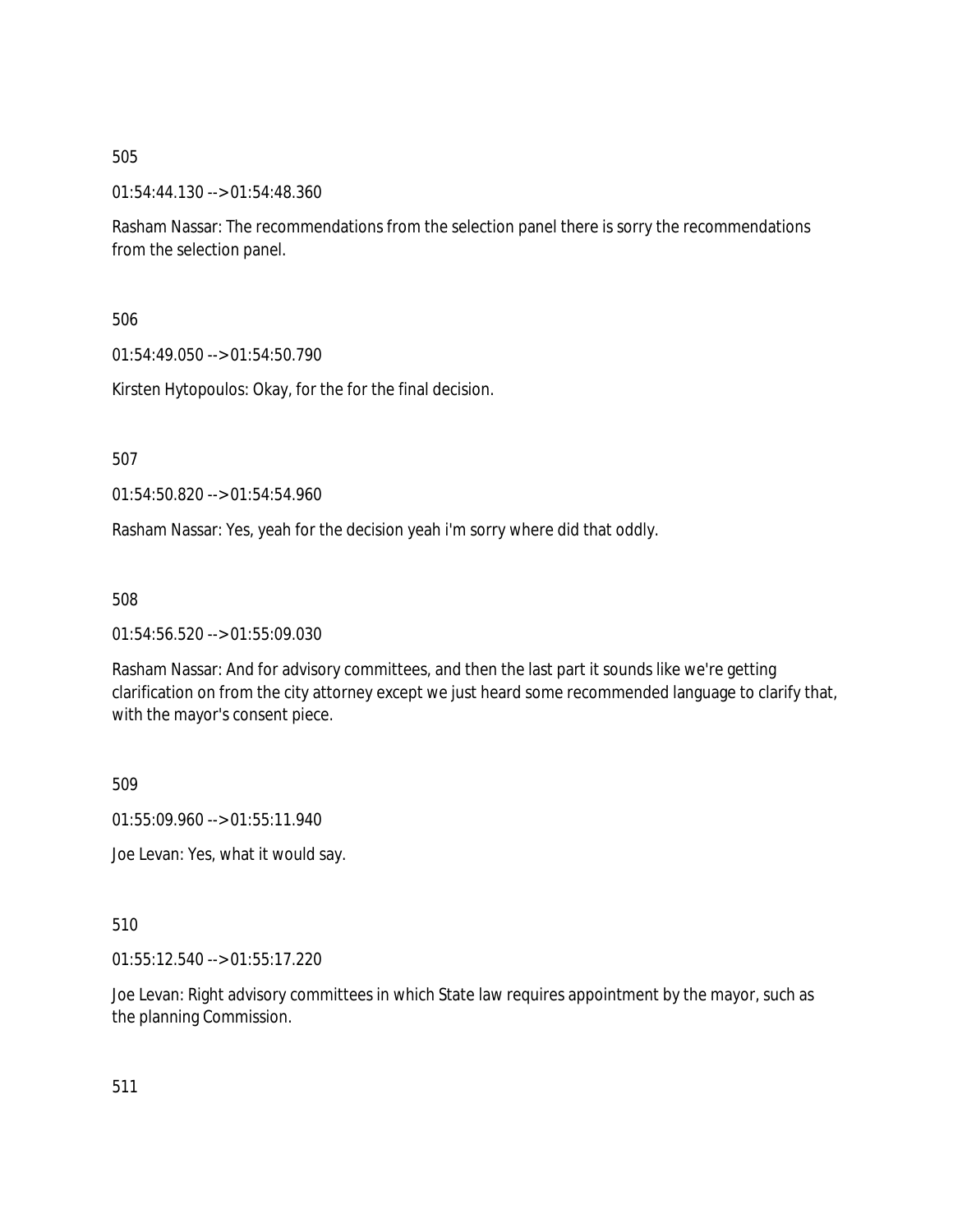01:55:17.820 --> 01:55:27.840

Joe Levan: The selection panel Shell first for the recommendation to the Mayor comma, and if the mayor can sense, with the pedals recommendation comma the mayor sheldon for the recommendation to the Council.

512

01:55:29.820 --> 01:55:30.810

Rasham Nassar: Does that language.

513

01:55:31.950 --> 01:55:32.280

Rasham Nassar: But.

# 514

01:55:33.870 --> 01:55:42.990

Rasham Nassar: clarifying and Okay, so I didn't actually hear that Council disagreed on anything or wanted to debate anything further did I miss something.

# 515

01:55:44.340 --> 01:55:55.560

Rasham Nassar: Are there any any questions or if I were to incorporate those changes that i've just articulated and read that motion i'm okay i'm getting thumbs up so i'm going to do that.

516

01:55:57.390 --> 01:56:05.970

Joe Levan: Just one question on the first part about the work done so, I understand the issue about not revising the code more than necessary.

517

01:56:06.630 --> 01:56:16.740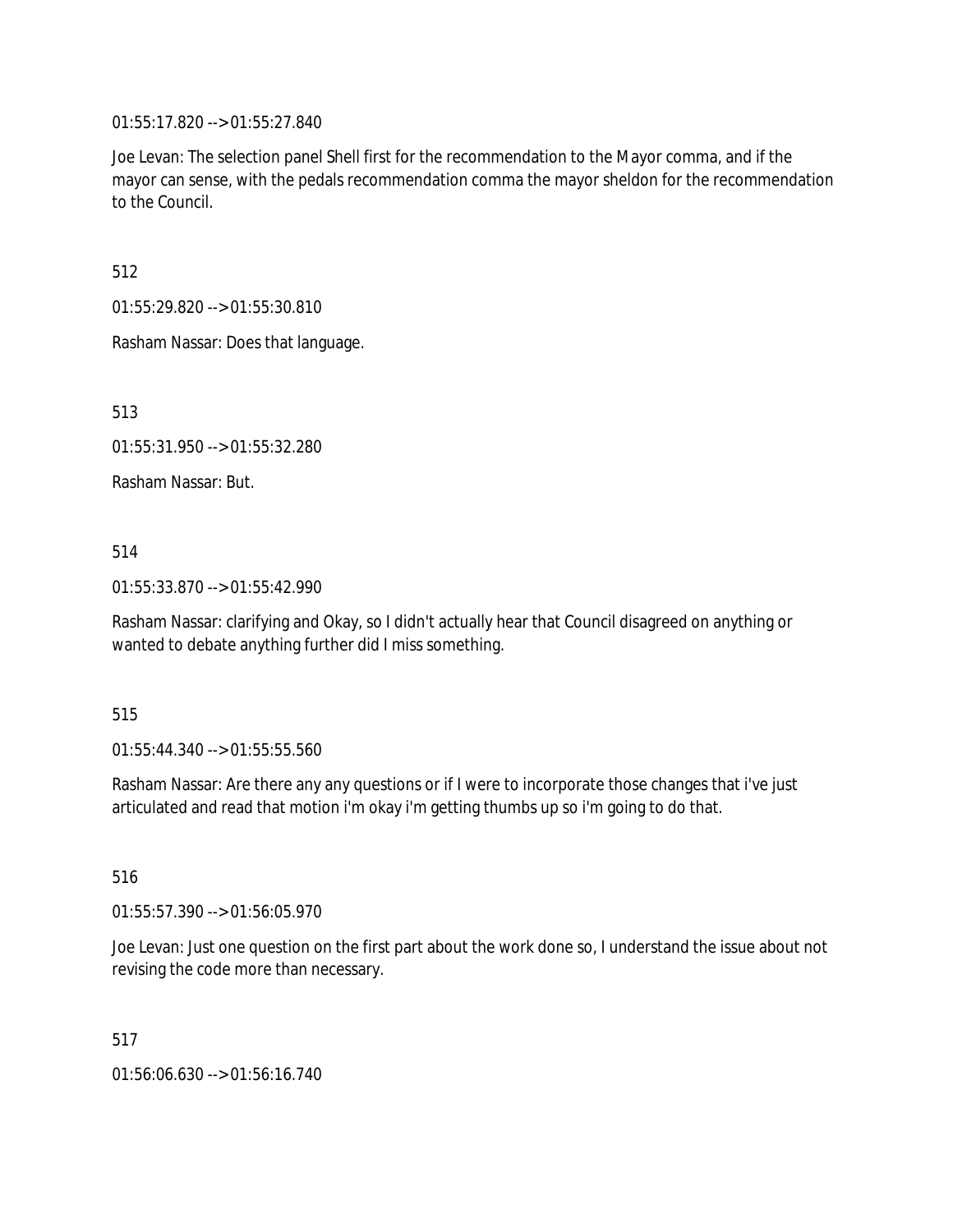Joe Levan: But obviously that the task of revising the governance manual it would take effort to do this, it is in several different places the governance manual and whatever you have in the code is going to trump over the governance manual.

518

01:56:17.490 --> 01:56:28.680

Joe Levan: So do you want to the way it's written now the focus would be on creating an ordinance that would effectuate what you're talking about and then later we could fix the governance manual does that make sense.

519

01:56:29.670 --> 01:56:35.940

Rasham Nassar: I think that makes sense, especially considering the nature of our discussions on the governance manual I no idea where that is.

520

01:56:37.050 --> 01:56:38.310

Rasham Nassar: I don't I don't want to go there.

521

01:56:42.540 --> 01:56:45.150

Leslie Schneider: I know exactly where we are with the governance manual.

522

01:56:47.730 --> 01:56:57.420

Leslie Schneider: We failed, the last time around, to bring back comprehensive changes and so where we ended up at the last conversation is we said Look, we have to do this incrementally.

523

01:56:57.660 --> 01:57:13.830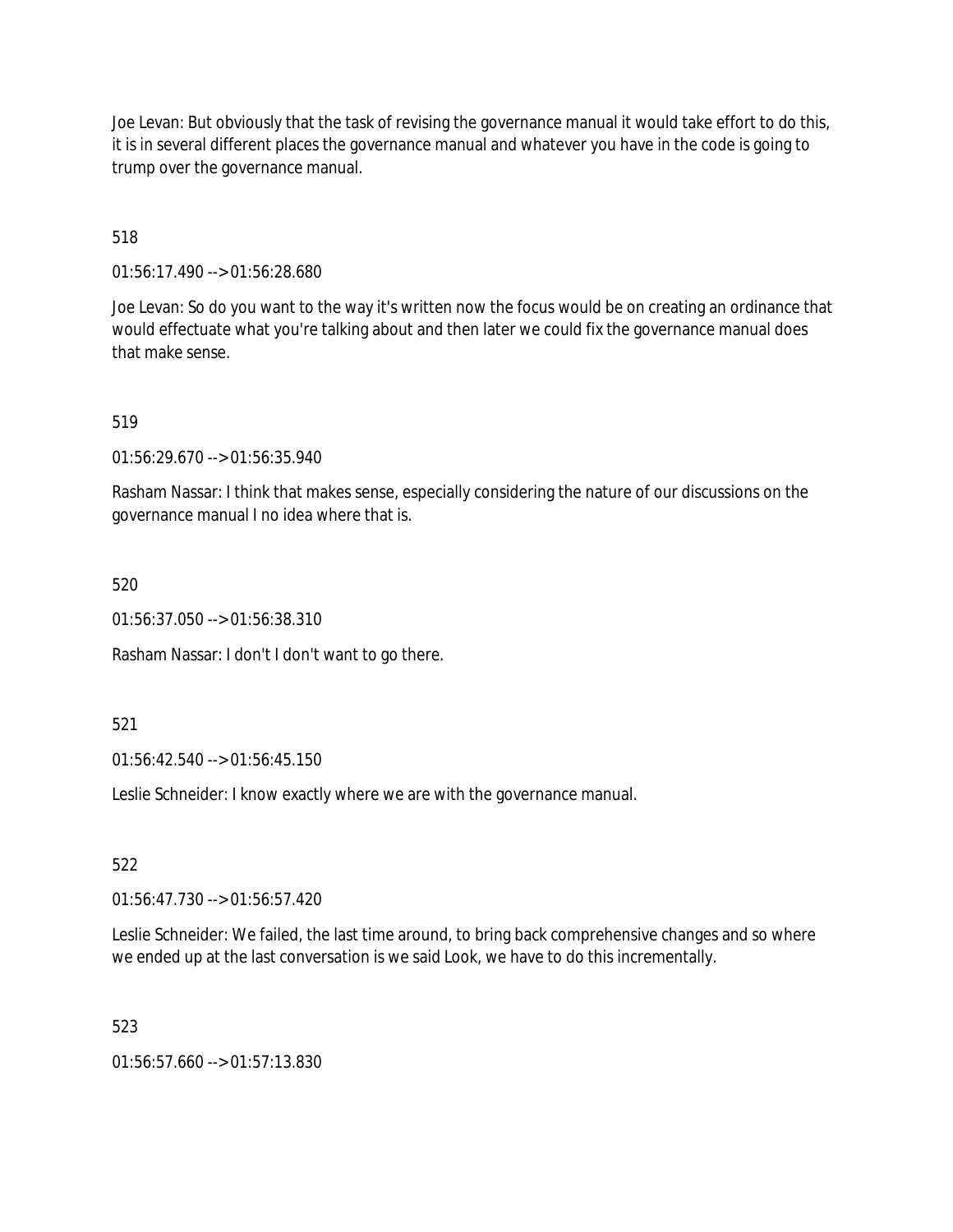Leslie Schneider: And so let's you know each Council member takes charge of bringing forward a small number of changes like less than five or whatever, and we work it until we have those changes so we just you know it has to be kind of at Council members.

524

01:57:14.850 --> 01:57:20.310

Leslie Schneider: And so, this is a perfect example of needing to make those changes so you know.

525

01:57:22.440 --> 01:57:29.880

Leslie Schneider: We need to make sure that it is consistent, that we don't have these in too many places, so I think we're not done with this piece until we get it.

# 526

01:57:31.260 --> 01:57:37.350

Leslie Schneider: satisfactorily in the governance manual and you know if I can help with that I will.

# 527

01:57:39.210 --> 01:57:52.260

Rasham Nassar: Thanks for snyder and then city trade real quick before I read the motion because you pointed out that it direct city manager have to prepare the ordinance would it be appropriate if I put a comment after revise and and read to the least extent possible.

528

01:57:53.190 --> 01:57:56.520

Rasham Nassar: bainbridge municipal code that that would afford you the discretion.

# 529

 $01:57:57.510 \rightarrow 01:58:04.170$ 

Joe Levan: yellow that's that's going to be my working basis, anyway, I don't ever want to change more than I need to.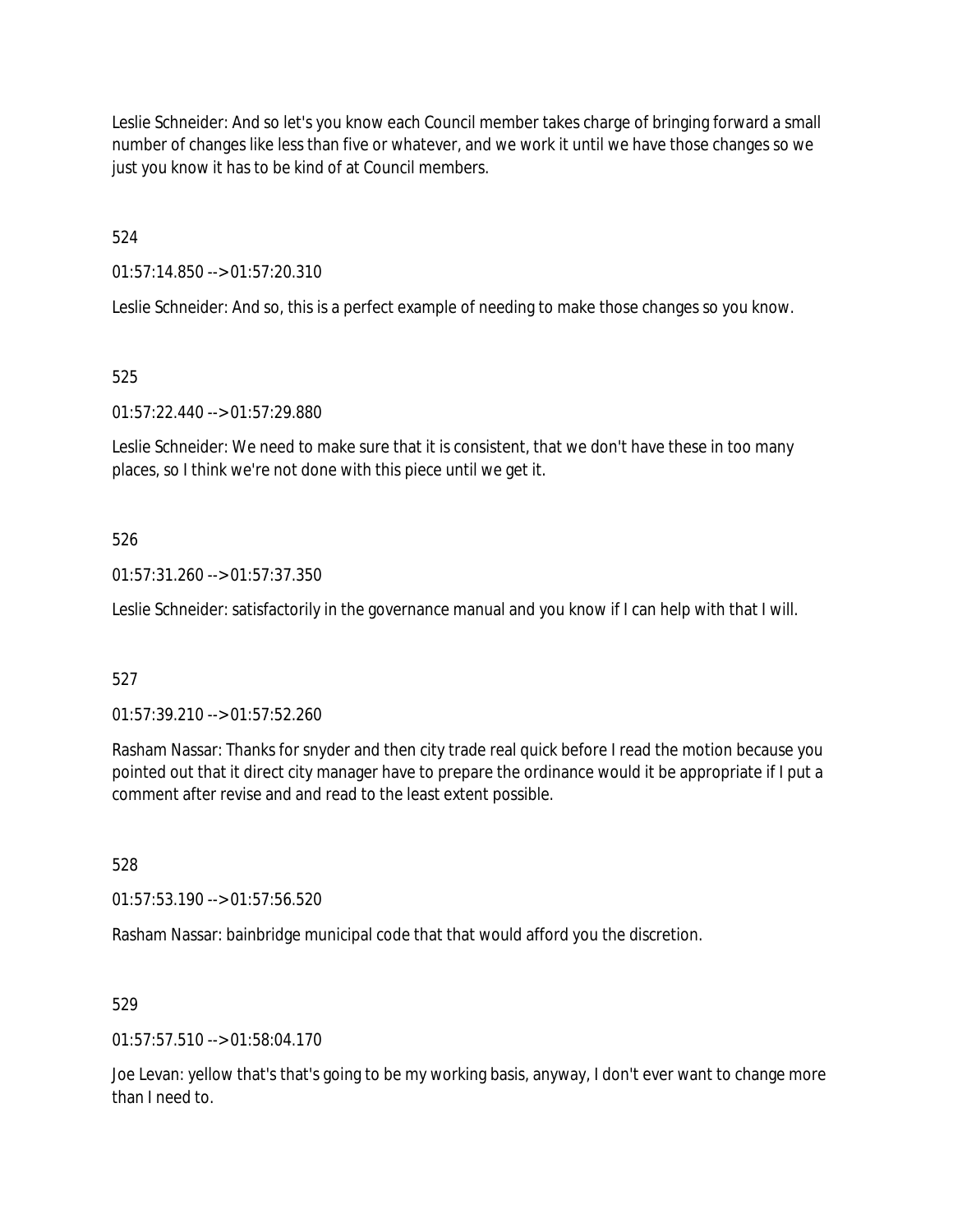01:58:04.440 --> 01:58:05.370

Rasham Nassar: Okay, great so.

### 531

01:58:05.760 --> 01:58:13.050

Joe Levan: Just just everyone knows this, to highlight that the author would have to look at is because this relates to several different committees, obviously.

### 532

01:58:13.560 --> 01:58:19.860

Joe Levan: So those other provisions of deals as other committees may have to refer to this provision, because it will apply to all of them, so to having this provisioning.

### 533

01:58:20.310 --> 01:58:27.810

Joe Levan: In each chapter south of here at how best to do that, but that'd be my goal is just to change the vm sit that code is as least as possible okay.

### 534

01:58:27.840 --> 01:58:30.360

Rasham Nassar: So then i'm just going to read it as its as its traffic.

### 535

01:58:36.030 --> 01:58:45.000

Rasham Nassar: I moved to direct the city manager to prepare an ordinance to revise the bainbridge island municipal code to effectuate the following intended advisory committee appointment and confirmation process.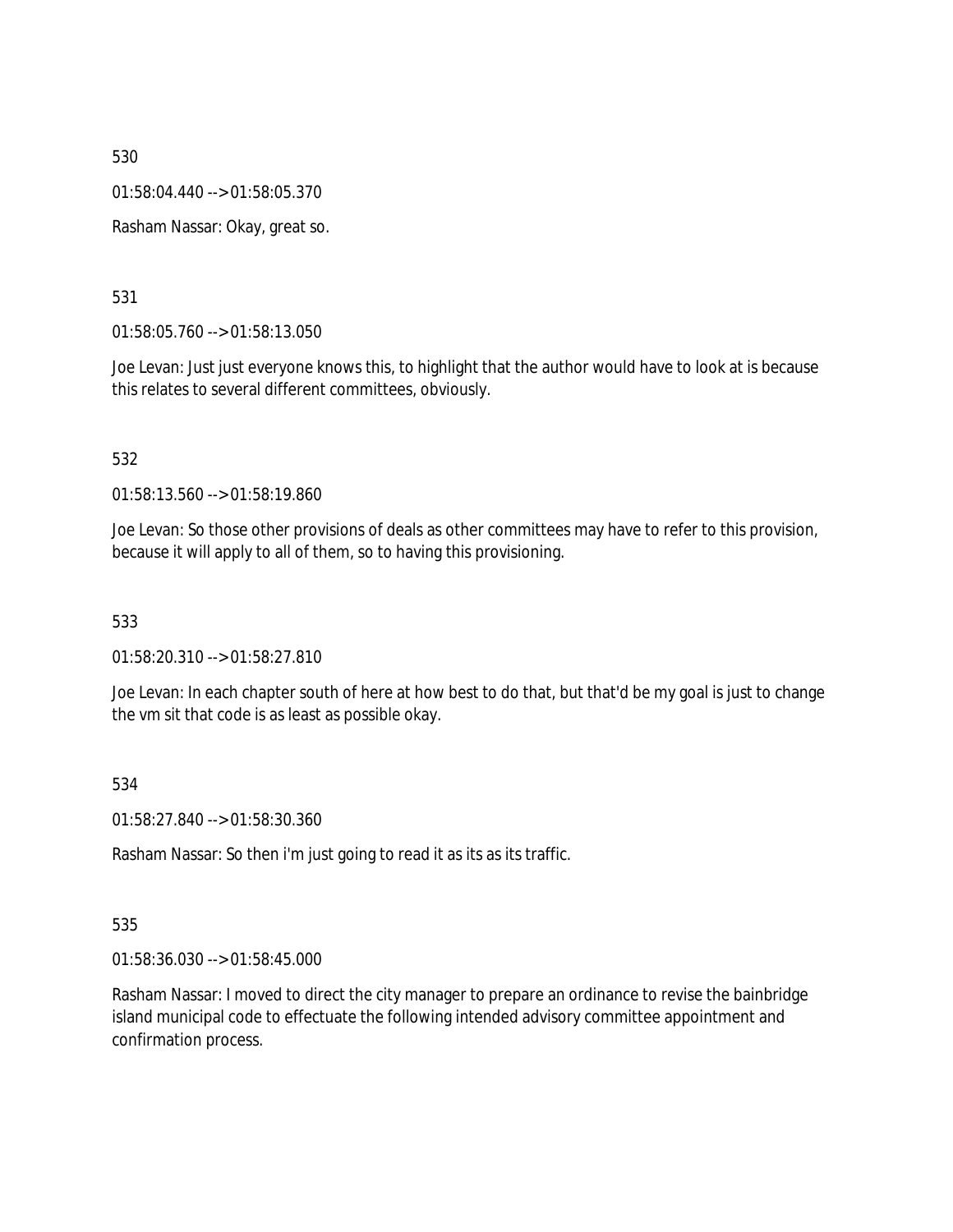01:58:45.450 --> 01:58:54.990

Rasham Nassar: To the extent allowed by State law recommendations of appointments of Members to city advisory committees shall be provided by a committee members selection panel composed of two or three Council members.

537

01:58:55.410 --> 01:59:03.630

Rasham Nassar: Including the Council liaison or liaisons with the Chair from the subject advisory committee serving in an advisory role in the Member selection process.

538

01:59:04.140 --> 01:59:13.200

Rasham Nassar: The recommendations from the selection panel shall be forwarded to the City Council and Council confirmation shall require a majority, plus one vote of the entire membership of the Council.

539

01:59:13.500 --> 01:59:18.570

Rasham Nassar: And for advisory committees in which State law requires appointment by the mayor, for example, the planning Commission.

540

01:59:18.900 --> 01:59:26.970

Rasham Nassar: The selection panel shall first for the recommendation to the Mayor and the mayor consensus with the panel's recommendation, the mayor sheldon forward the recommendation to the Council.

541

01:59:32.580 --> 01:59:34.020

Kirsten Hytopoulos: tells me car did you second.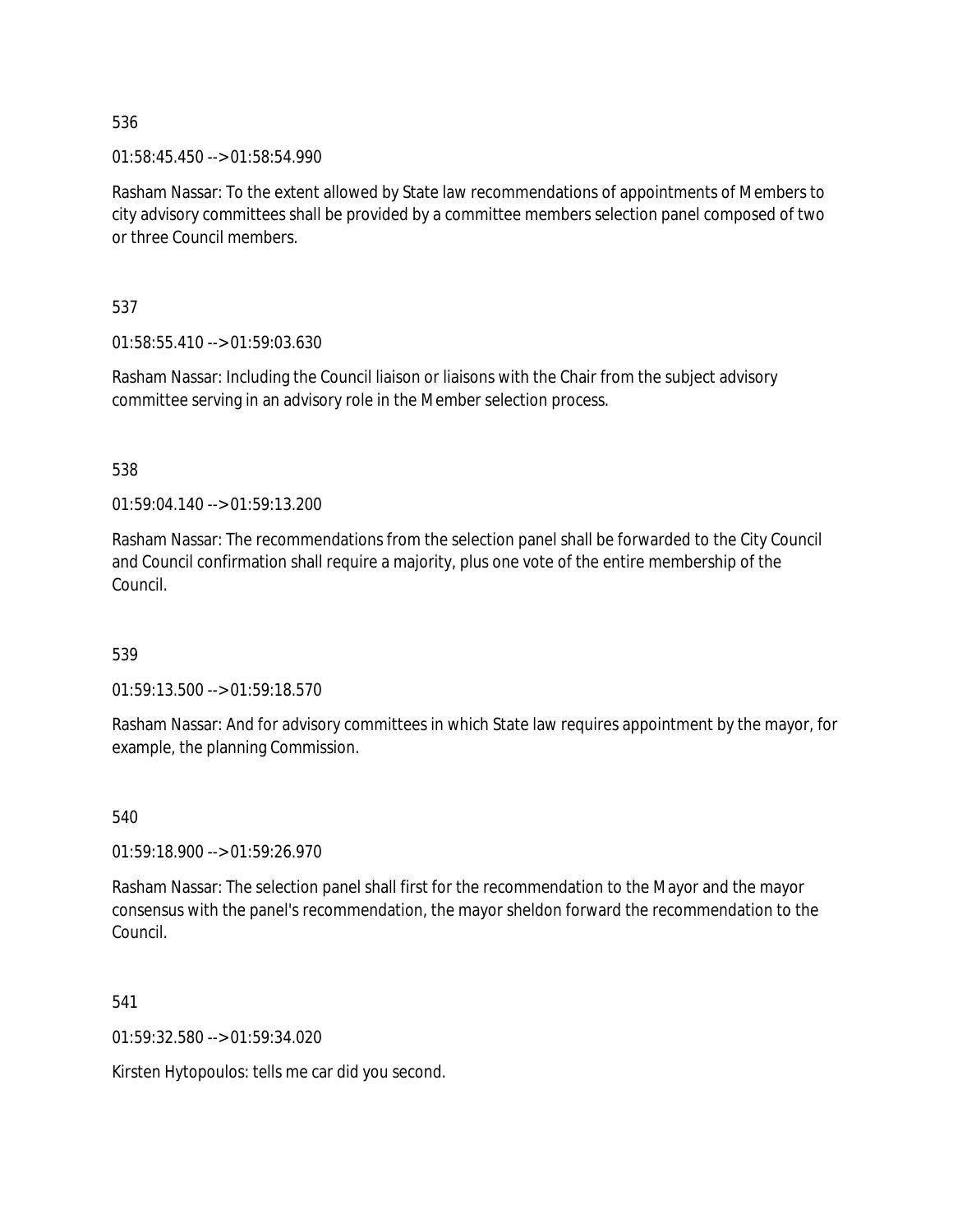01:59:35.070 --> 01:59:40.320

Kirsten Hytopoulos: Okay, thank you all right any further discussion counsel Bruce schneier you must speak this.

# 543

01:59:41.940 --> 01:59:57.960

Leslie Schneider: I agree with the motion i'm unclear as to what part of that motion goes into our our code versus what goes into the governance manual so I guess, I would like to say that all of that goes into the governance manual.

544

01:59:58.590 --> 02:00:06.420

Leslie Schneider: And then we make the code consistent with that which is to say, we either take out code that we don't need anymore, if the governance manual.

545

02:00:09.360 --> 02:00:12.360

Leslie Schneider: covers it, but I don't think we should have it in both places.

546

02:00:13.050 --> 02:00:19.860

Kirsten Hytopoulos: I think that we agree that this is directing the change in the code and then in one of the sets maybe of the of the governance model changes that.

# 547

02:00:20.220 --> 02:00:31.470

Kirsten Hytopoulos: come from it's manual changes that happen this will become one of them, and so it's not setting in stone exactly what that looks like it will this change will be incorporated into the governance manual but not right now we're not directing that right now.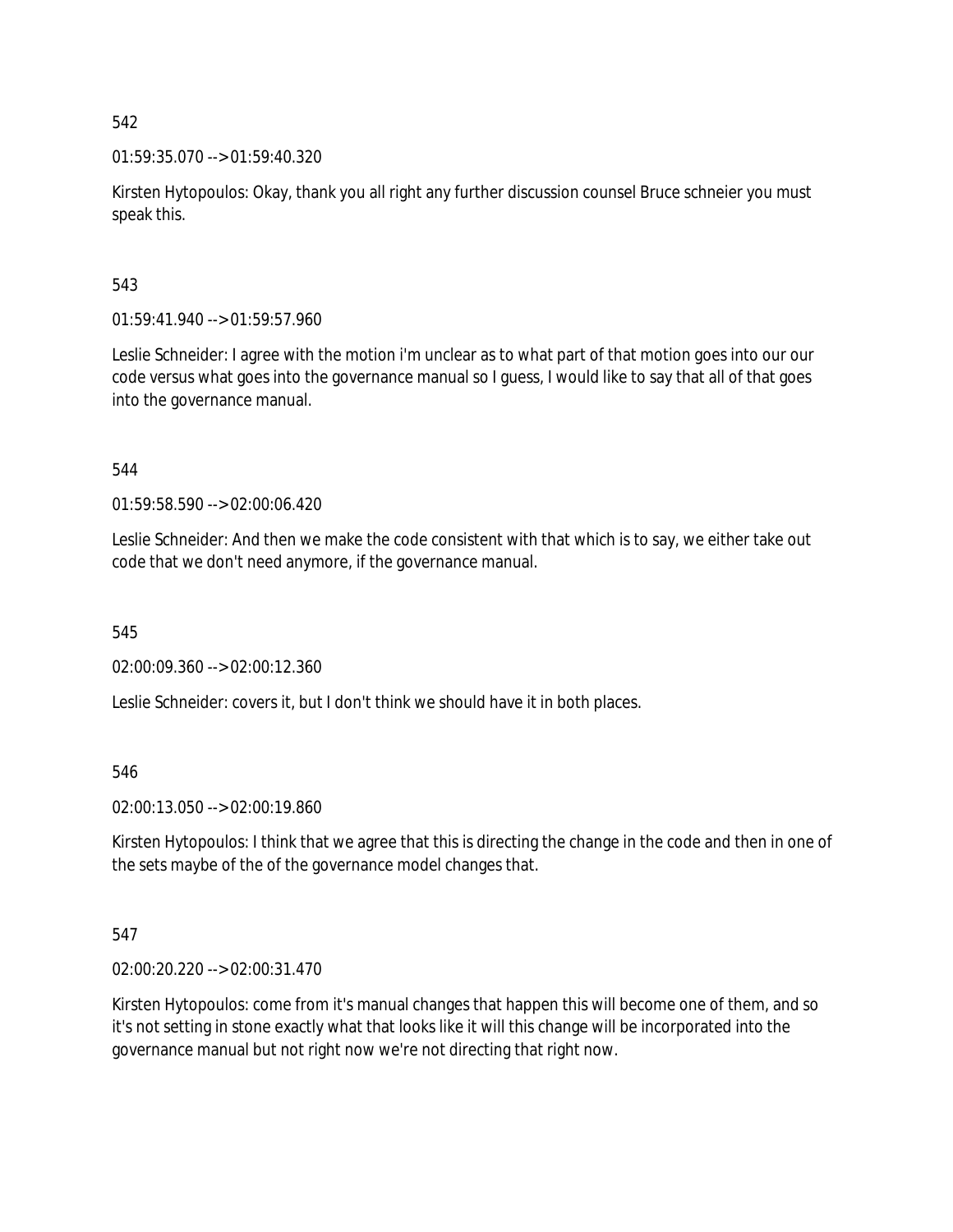02:00:32.070 --> 02:00:34.380

Leslie Schneider: I know that's what i'm worried about that that's.

549

02:00:37.350 --> 02:00:42.990

Leslie Schneider: because then we would have it in two places right at that point, it would be in the code and it would be in the governance manual.

550 02:00:43.650 --> 02:00:44.130 So.

551

02:00:45.420 --> 02:00:46.170

Kirsten Hytopoulos: he's very good.

552

02:00:46.950 --> 02:00:54.720

Leslie Schneider: Well, I just basically everything that was just stated, I would agree with, and I would like to see that be in the governance manual.

553

02:00:55.080 --> 02:01:06.270

Leslie Schneider: And then the parts that at that point, are now inconsistent in the code, we would need to change the code, so that the code did not override what we just put in the governance manual.

554

02:01:06.720 --> 02:01:24.990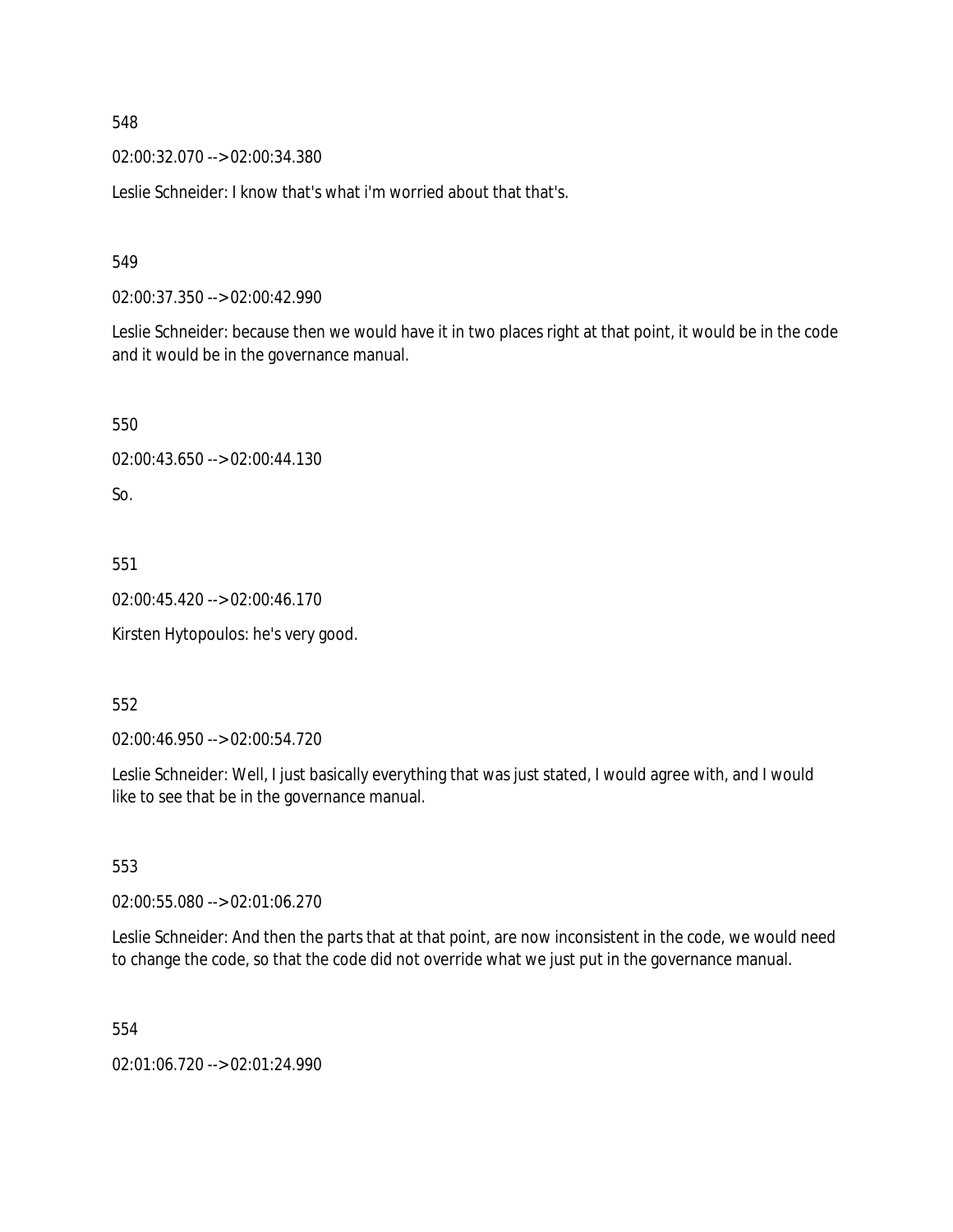Leslie Schneider: So we just need to take that that policy put in the governance manual make sure there's no competing and conflicting governance manual policy and then likewise do the same thing in the code to make sure that the code is supportive of what we just put in the governance manual.

555

02:01:25.170 --> 02:01:28.680

Kirsten Hytopoulos: So I think what we're doing is is the code will be changed and then.

556

02:01:28.770 --> 02:01:40.380

Kirsten Hytopoulos: I mean, think about it, we wouldn't even want to lift what what was just reading stick it right in the governance meeting you know this, we want to edit it and well, it might be that one section of the governance manual that deals with appointments is dealt with it could simply say.

557

02:01:40.710 --> 02:01:48.150

Kirsten Hytopoulos: You know, pursuant to be IMC whatever you know one little reference to the this portion of the selection process and that's it right.

558

02:01:48.750 --> 02:01:56.520

Kirsten Hytopoulos: So you're not really duplicating it you're just pulling it into the larger, more detailed document, so the code will be will have all these other changes, we might make about.

559

02:01:57.540 --> 02:02:00.780

Kirsten Hytopoulos: You know the process but.

560

02:02:00.810 --> 02:02:10.020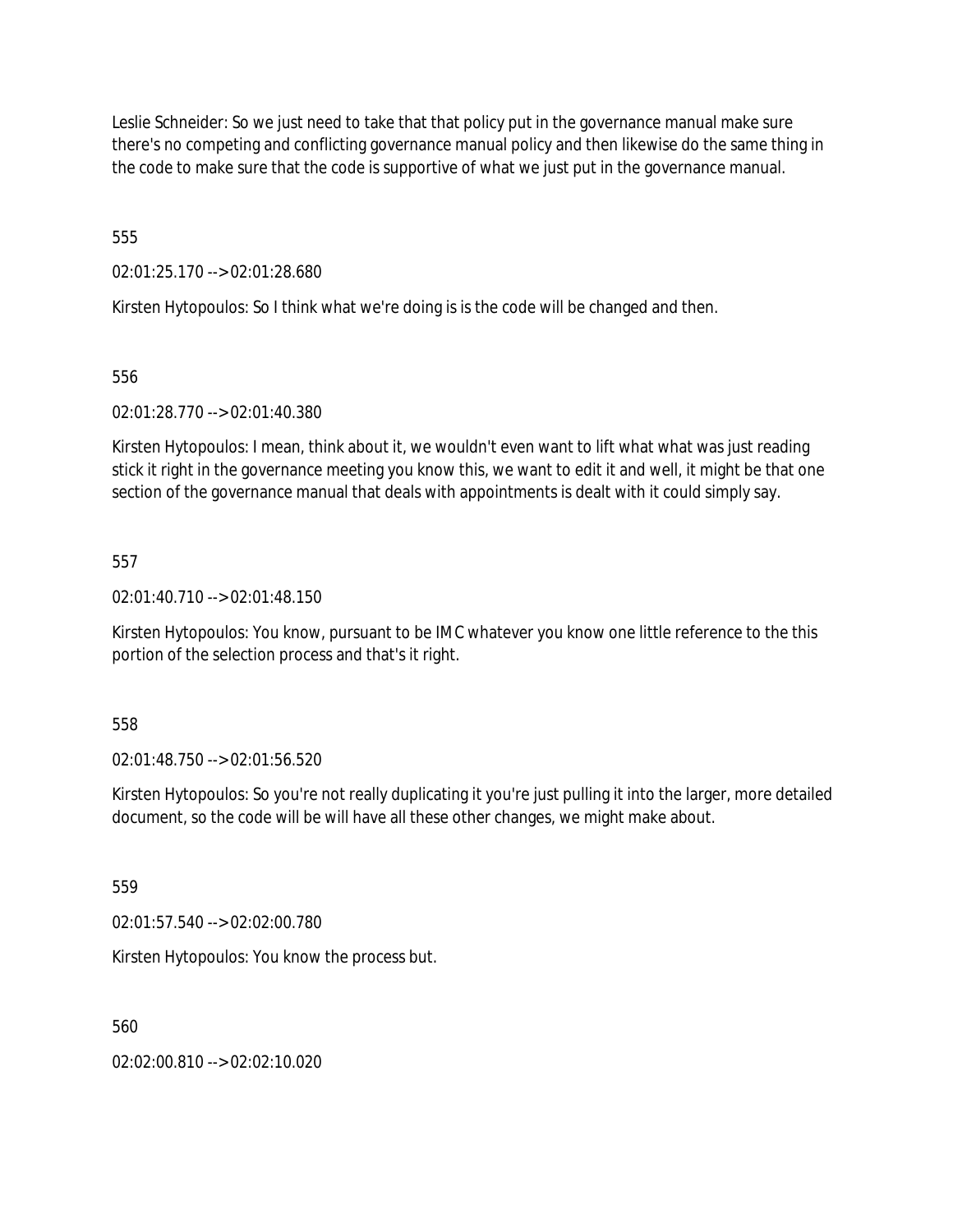Leslie Schneider: Well that's not my my goal my goal is to have the governance manual means something and and to have as little as possible in the code.

561

02:02:10.890 --> 02:02:17.310

Kirsten Hytopoulos: well know, the government, it would have a lot in it right, the government of the detail about the process more the some of the things that we haven't discussed changing.

562

02:02:17.700 --> 02:02:23.550

Kirsten Hytopoulos: And my point is it would and then anything it's actually the code which wouldn't be much this would be it probably they would reference like.

563

02:02:24.060 --> 02:02:30.300

Kirsten Hytopoulos: You know, might say, pursuant to be IMC this, but then I would say, and you know here's criteria and all these are things we haven't talked about.

564

02:02:31.110 --> 02:02:44.130

Kirsten Hytopoulos: But well let's just see what everybody else thinks I just didn't we weren't changing the government's manual, yet we were just changing the code, but counselor car or you next or to actually see manager, but you went away.

565

02:02:44.280 --> 02:02:45.690

Kirsten Hytopoulos: So I think your hands going up or.

566

02:02:46.920 --> 02:02:59.850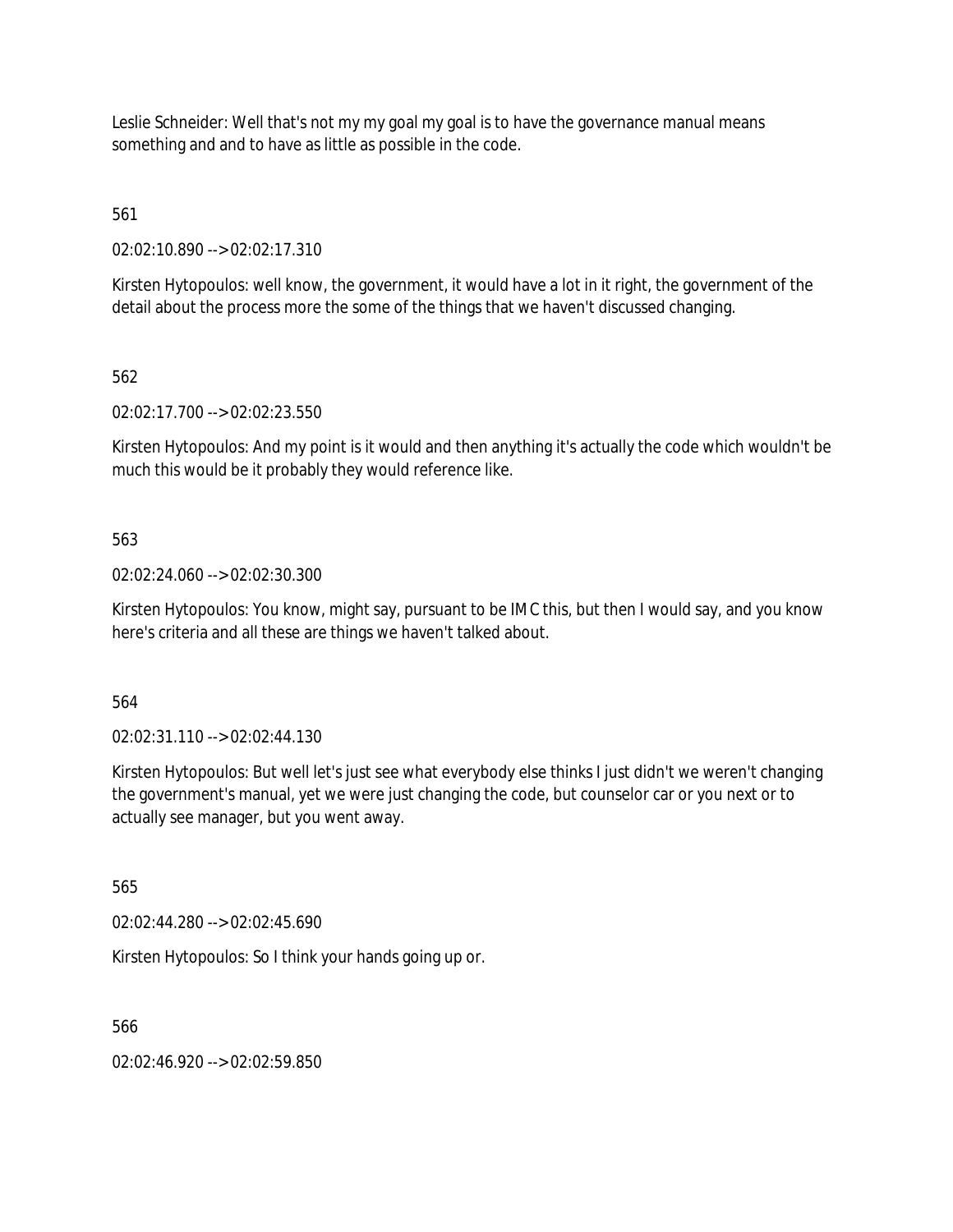Ellen Schroer (she/her): I was just going to check in on timing and whether you are intending to have these changes take effect in April and May for the selection process in June, just to kind of balance that my work planning.

567

02:03:03.390 --> 02:03:04.410

Kirsten Hytopoulos: Okay Council the car.

568

02:03:07.290 --> 02:03:12.540

Christy Carr: yeah to answer the interim city managers question, I think, yes, from my perspective.

569

02:03:13.590 --> 02:03:16.080

Christy Carr: Definitely we'd want to use this new.

570

02:03:17.400 --> 02:03:23.820

Christy Carr: process for the next recruitment round, and I think I think to Council members snyder's point.

# 571

02:03:24.960 --> 02:03:33.960

Christy Carr: There does seem to be, I guess, maybe a little bit of disconnect and I think councilmember pollock mentioned this, too, in terms of what do we have in the governance manual versus what do we have in the code.

572

02:03:34.710 --> 02:03:46.020

Christy Carr: That seems like a conversation that we're not having right now, but to the mayor's point, I think, and I think I heard the city attorney say this is that our code rules if it's in the code so.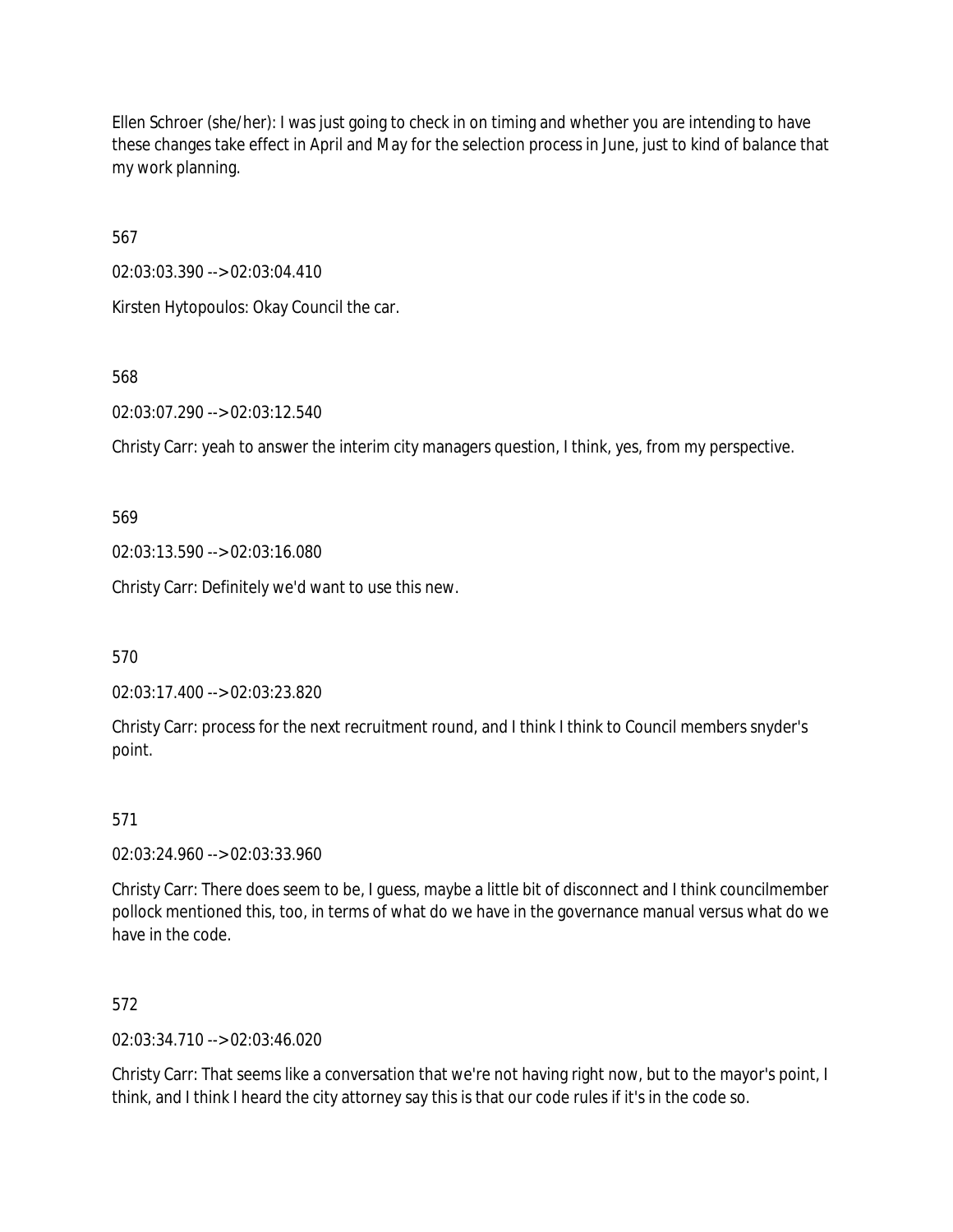02:03:46.650 --> 02:03:52.920

Christy Carr: Regardless of whether it's also in the governance manual what we're changing now and the code is going to be what we're moving forward with.

574

02:03:53.340 --> 02:04:04.230

Christy Carr: And, and I think that this is the quickest way to move this forward, because the code trump's, if you will, the governance manual, so I think what we're trying to do is make this change.

# 575

02:04:04.710 --> 02:04:10.170

Christy Carr: as quickly and as efficiently as possible, and the way to do that is change the code because it's already in the code.

# 576

02:04:10.800 --> 02:04:16.470

Christy Carr: So I think that's The point of this discussion, and why we're doing it this way, I think, if in the future we want to.

# 577

02:04:16.770 --> 02:04:30.540

Christy Carr: update the governance manual to either be consistent are reflective of how we've changed the code or if we want to revisit this discussion about where it belongs that's a nother conversation, but right now I think we're trying to be.

578

02:04:32.160 --> 02:04:36.210

Christy Carr: we're trying to address kind of the past.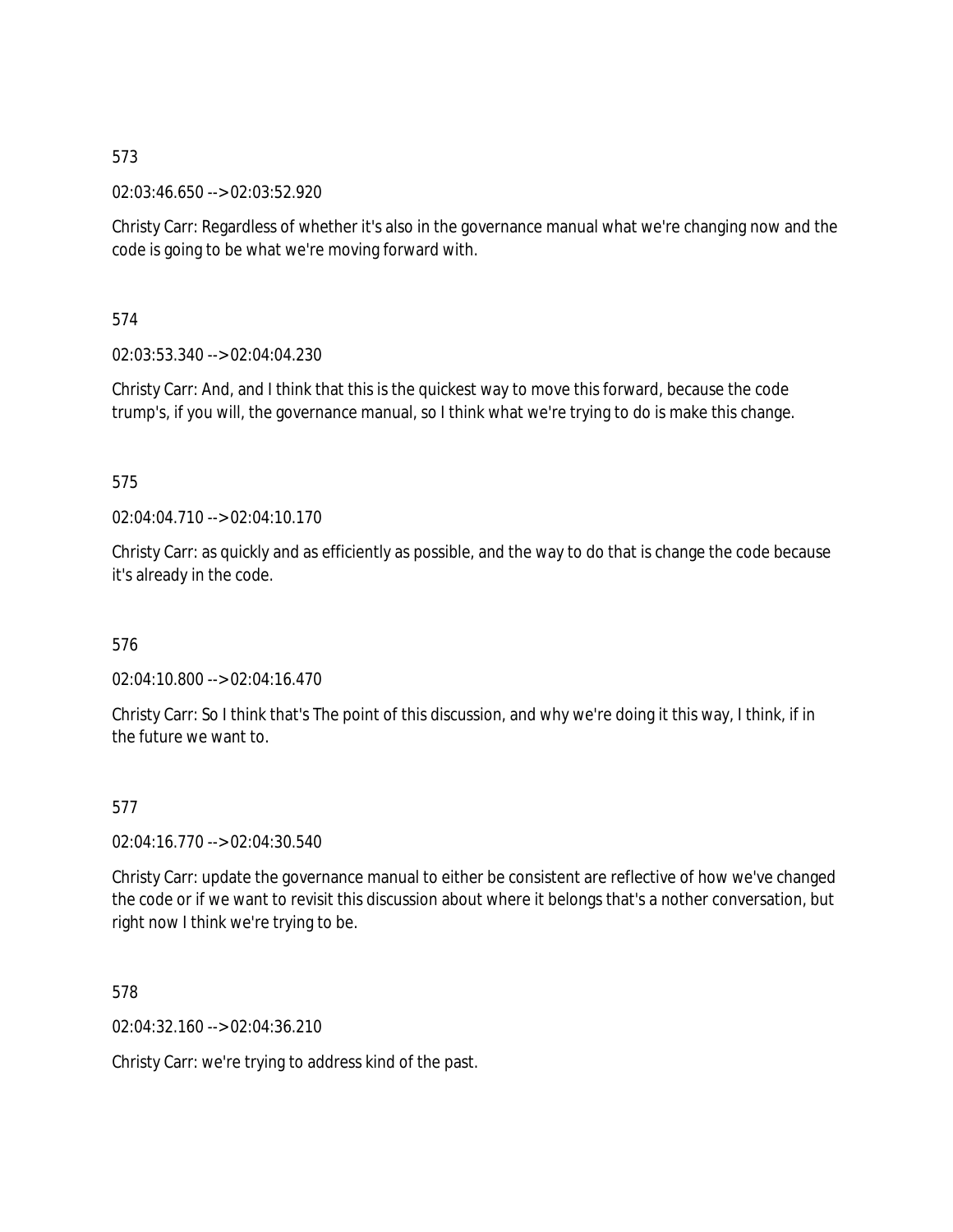02:04:37.380 --> 02:04:40.920

Christy Carr: Problems or issues that have come up and we're trying to.

580

02:04:41.970 --> 02:04:59.760

Christy Carr: reflect our practices and improve upon them and formalize them and the best way to do that is to change our code, so I think that we should move forward with this motion that's on the floor, and if we want a future discussion about code versus governance manual we can have that.

581

02:05:01.950 --> 02:05:03.120

Christy Carr: Okay, any.

582

02:05:03.150 --> 02:05:04.050

Kirsten Hytopoulos: Further discussion.

583

02:05:04.770 --> 02:05:11.040

Kirsten Hytopoulos: Do we have we do have a second right so let's vote all those in favor of the motion on the floor, please say Aye.

584

02:05:12.390 --> 02:05:14.310

Kirsten Hytopoulos: Aye opposed.

585

02:05:17.520 --> 02:05:18.540

Leslie Schneider: i'm going to stand aside.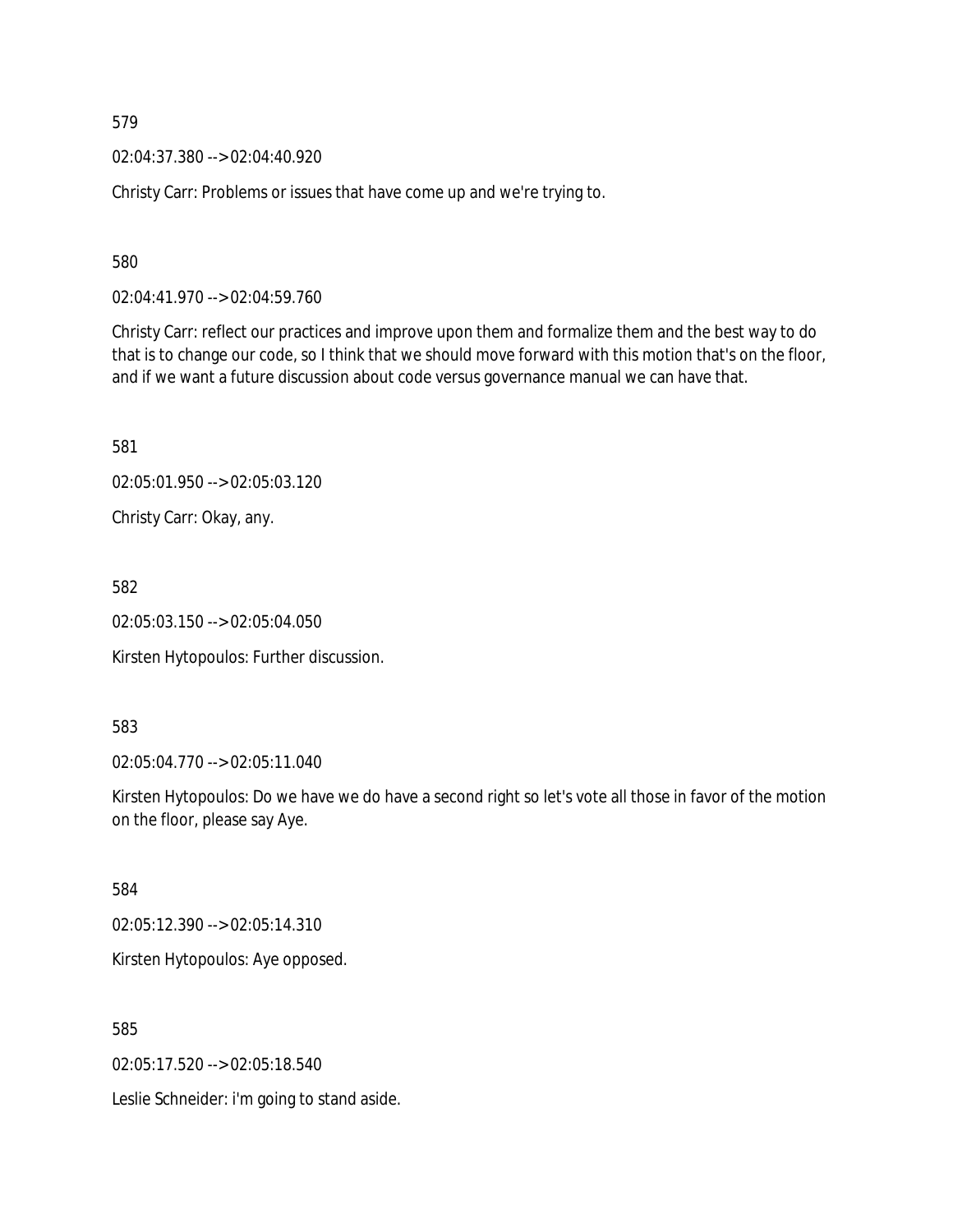02:05:19.350 --> 02:05:21.750

Kirsten Hytopoulos: Okay, so you're you're abstaining or.

587

02:05:22.830 --> 02:05:29.610

Kirsten Hytopoulos: Okay, so we have six in favor one, essentially, I believe, and the motion passes OK.

588

02:05:31.080 --> 02:05:31.950

Kirsten Hytopoulos: The next item.

589

02:05:34.320 --> 02:05:48.420

Kirsten Hytopoulos: is to is the consideration of a draft resolution to relay the proclamation proclamation survey consideration rappers Lucia relating to proclamations recognition and the mayor was also going to believe lead this or.

590

02:05:50.760 --> 02:05:51.390

Kirsten Hytopoulos: Where we all leave.

591

02:05:53.880 --> 02:05:56.970

Rasham Nassar: Sure it's pretty it's pretty self explanatory but, for the benefit of the public.

592

02:05:57.870 --> 02:06:06.060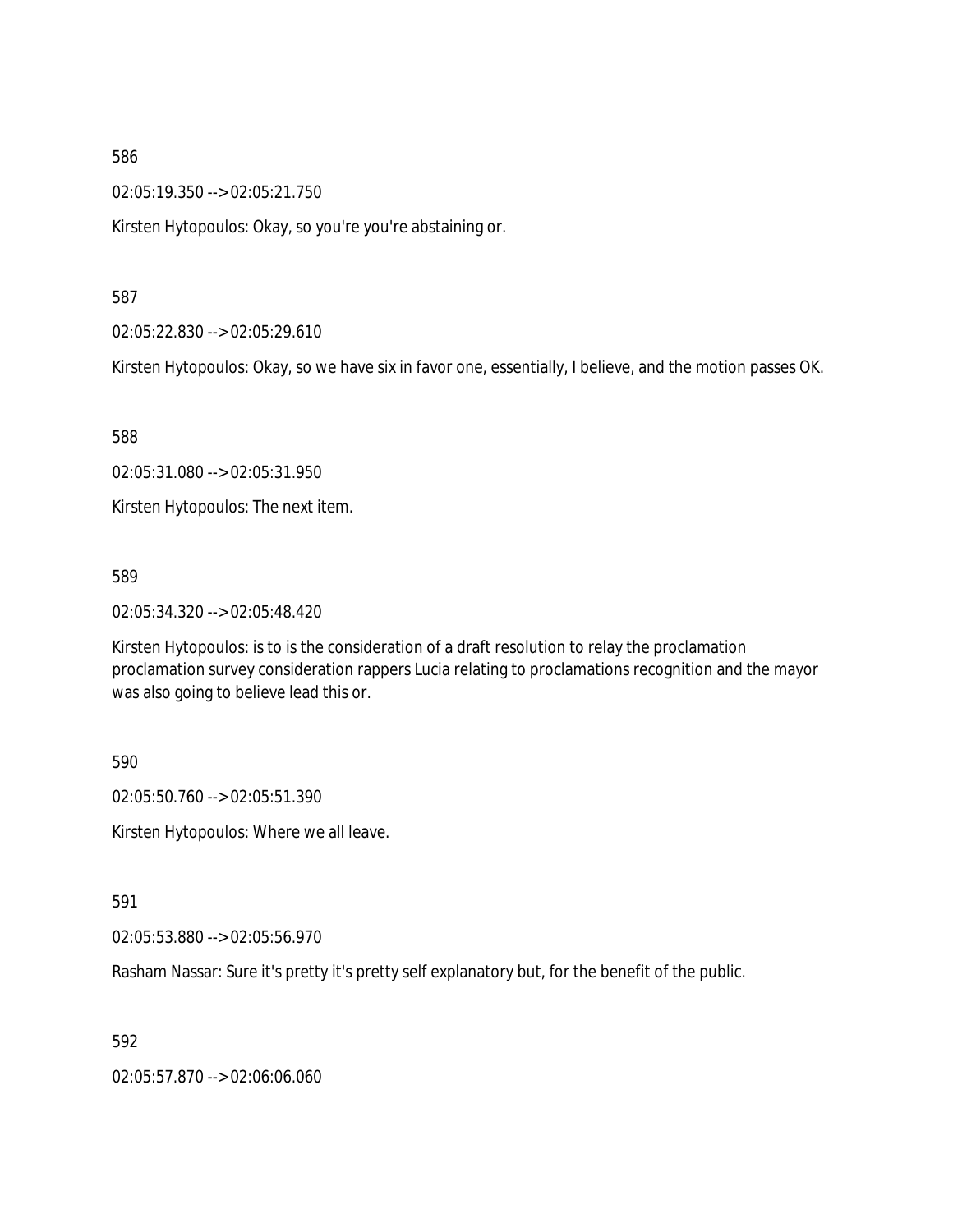Rasham Nassar: The and I also would would would invite interns a manager to issue comments, and this, since a lot of this work, actually happens on the administrative side.

593

02:06:06.660 --> 02:06:13.140

Rasham Nassar: But one thing that we've become aware of in in in the start of this year is that we don't currently have a process through which we.

594

02:06:13.770 --> 02:06:20.490

Rasham Nassar: way considerations as to whether or not we want to accept a proclamation and bring it to council's attention for action.

### 595

02:06:20.970 --> 02:06:30.090

Rasham Nassar: We don't have a process for that so that was identified interim city manager discovered two ordinances that other cities have adopted that articulate processes.

596

02:06:30.780 --> 02:06:39.150

Rasham Nassar: We include them in the packet for your review, I think the swim proclamation is more or less consistent with what I feel we could quite pretty quickly.

597

02:06:40.560 --> 02:06:53.730

Rasham Nassar: work to make bainbridge specific and consider passing the benefit of course would be that we would then have a process through which we could wait proclamations and that initial review then would serve as a stopgap.

598

02:06:54.870 --> 02:06:59.190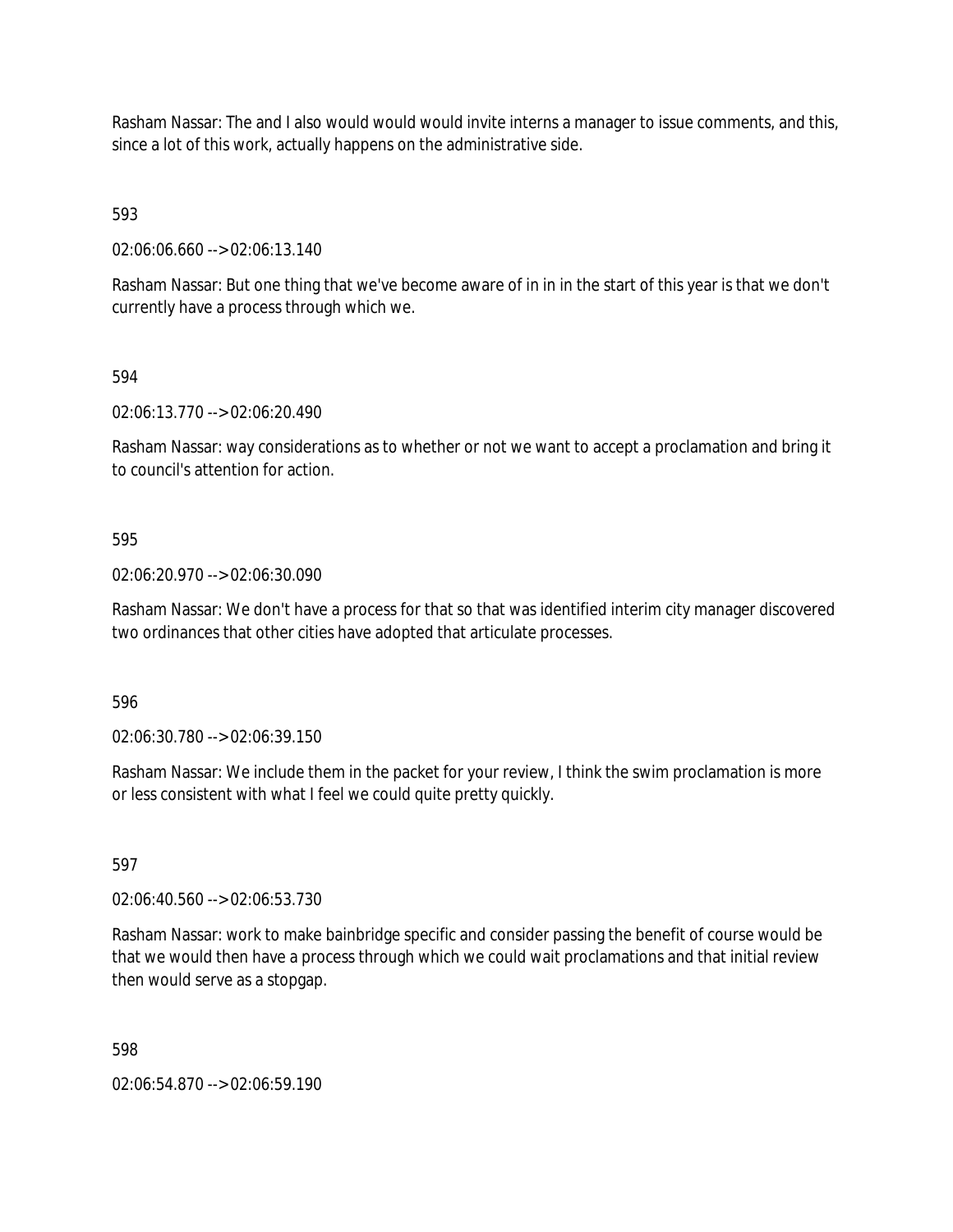Rasham Nassar: So that when proclamations did come to Councils attention they were they were that they were previously vetted.

599

02:07:00.300 --> 02:07:06.570

Rasham Nassar: Interim city manager, do you have anything to add, I will say one thing, there is no, there is no motion in the packet with this.

600

02:07:07.680 --> 02:07:12.990

Rasham Nassar: But counselor car and I discussed before the meeting, and we would like to propose a recommended action.

601

02:07:13.530 --> 02:07:20.460

Rasham Nassar: which would be a motion to direct staff to develop the swim proclamation to be a resolution of sorry the swim or resolution.

602

02:07:20.730 --> 02:07:30.180

Rasham Nassar: To be a resolution of the city of swim establishing policies and procedures.dot.so just keep just keep that in mind, I just wanted to flag that interim city manager, do you want to add on to that.

603

02:07:31.260 --> 02:07:48.510

Ellen Schroer (she/her): um I think I understand which what you're asking, I would note that this resolution applies to proclamations and also certificates of appreciation and certificates of recognition, did you want to talk about those items separately, or is this all in one conversation.

604

02:07:49.200 --> 02:07:58.020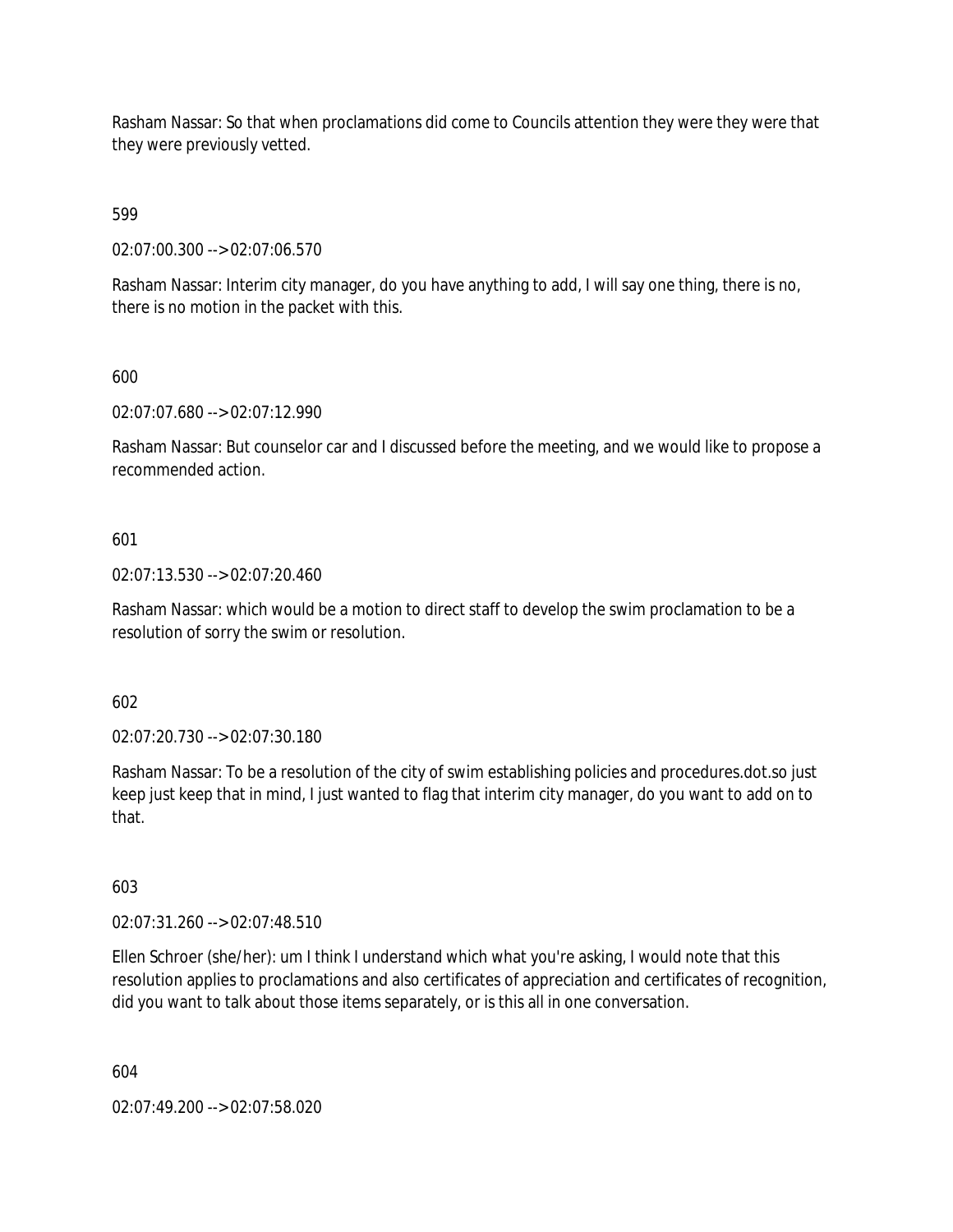Rasham Nassar: Well, I just assume that those would be straight out if we don't have we don't have certificates of reckon of recognition and appreciation that our city doing.

605

02:07:58.920 --> 02:08:07.650

Ellen Schroer (she/her): um no, but I think we were thinking, or at least I was thinking we were going to use this time to talk about how we would recognize individuals for their contributions to the Community.

606

02:08:09.570 --> 02:08:14.760

Rasham Nassar: Okay i'm George can you can Would you mind, providing a little bit more than.

607

02:08:15.240 --> 02:08:19.200

Rasham Nassar: That, so we can have we can have that conversation because i'm not prepared to discuss up.

608

02:08:19.800 --> 02:08:20.970

Kirsten Hytopoulos: Here I.

609

02:08:21.480 --> 02:08:31.800

Kirsten Hytopoulos: was good it's a good thing i'm sharing I actually have a bunch more research and I didn't think you get with mayor or city manager, but i'm i'm prepared to bring some ideas for for the jurisdictions about that just one set that out there.

610

02:08:32.820 --> 02:08:33.000

Ellen Schroer (she/her): Oh.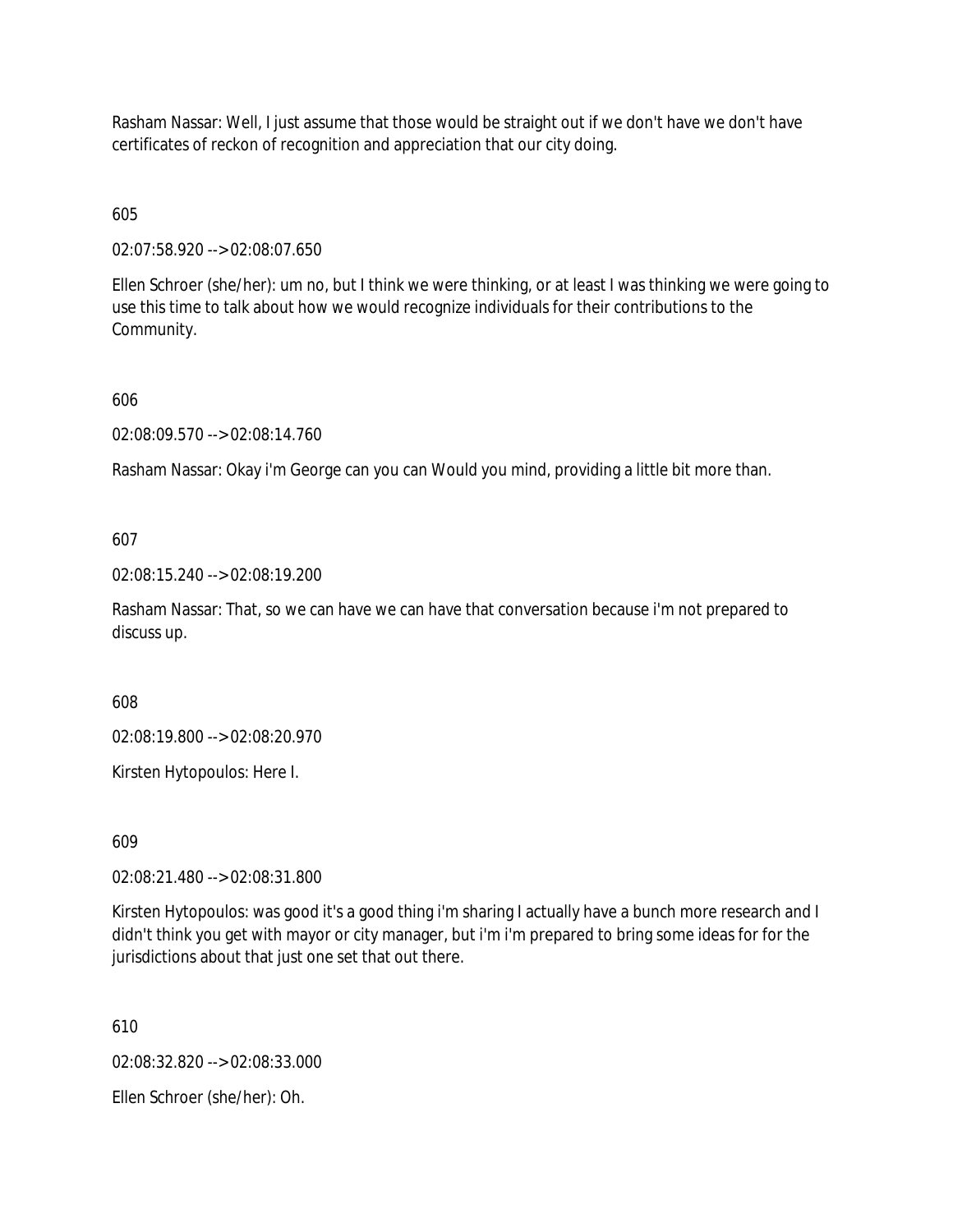02:08:33.480 --> 02:08:33.900

Kirsten Hytopoulos: yeah sorry.

# 612

02:08:35.010 --> 02:08:43.170

Ellen Schroer (she/her): I guess the the reason i'm asking is because, in addition to proclamations we've also received some requests for recognition of certain individuals.

# 613

02:08:43.440 --> 02:09:00.540

Ellen Schroer (she/her): Also, something that we can do, but would be best done with an established procedure for how we go through that and how we decide whether or not we want to go forward with a request so sounds like the Deputy Mayor may have some more information to share and so i'll turn it back to you.

# 614

02:09:02.010 --> 02:09:03.960

Kirsten Hytopoulos: can see our deeds that you want to speak to this.

# 615

02:09:06.390 --> 02:09:16.470

Joe Deets: I i'll speak quickly, I actually i'm I think this is great, I actually i'm amazed that we we actually all this time we haven't had a policy of how we do this so.

# 616

02:09:17.490 --> 02:09:23.700

Joe Deets: we're sort of behind the curve I looked at scram scripts looks pretty straightforward, I want to be clear.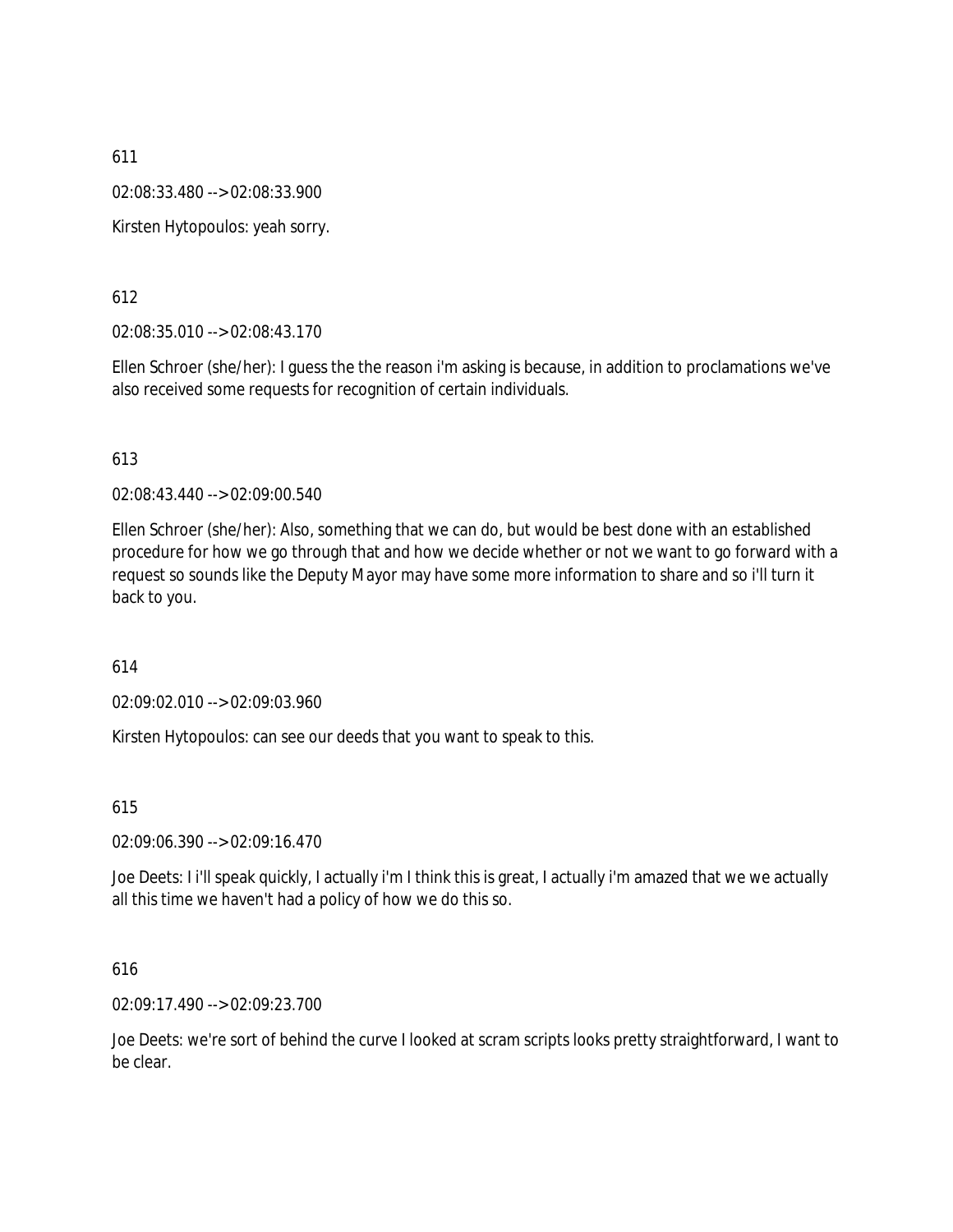02:09:26.130 --> 02:09:37.470

Joe Deets: Is it who actually decides yay or nay to this request, if you know what i'm saying is we get a request comes through probably goes to the Mayor and city manager.

618

02:09:39.750 --> 02:09:50.340

Joe Deets: Are they the ones saying yes, we will do this or no, we won't and i'm not criticizing that but I guess, we need sort of a who is it that actually makes that decision.

619

02:09:52.110 --> 02:09:56.490

Kirsten Hytopoulos: And I will say that's Where are you prepared for me to speak to this mayor, did you want to say something.

620

02:09:57.900 --> 02:10:00.900

Rasham Nassar: Well, I just want to point out that the swim resolution point.

# 621

02:10:02.160 --> 02:10:10.950

Rasham Nassar: bullet point three, says the mayor and city manager staff designee will determine so that's really up to the discretion of the Council to decide who we should have.

# 622

02:10:11.370 --> 02:10:15.630

Rasham Nassar: That discretion, it makes sense to me that that would just be the agenda review team.

# 623

02:10:16.290 --> 02:10:28.050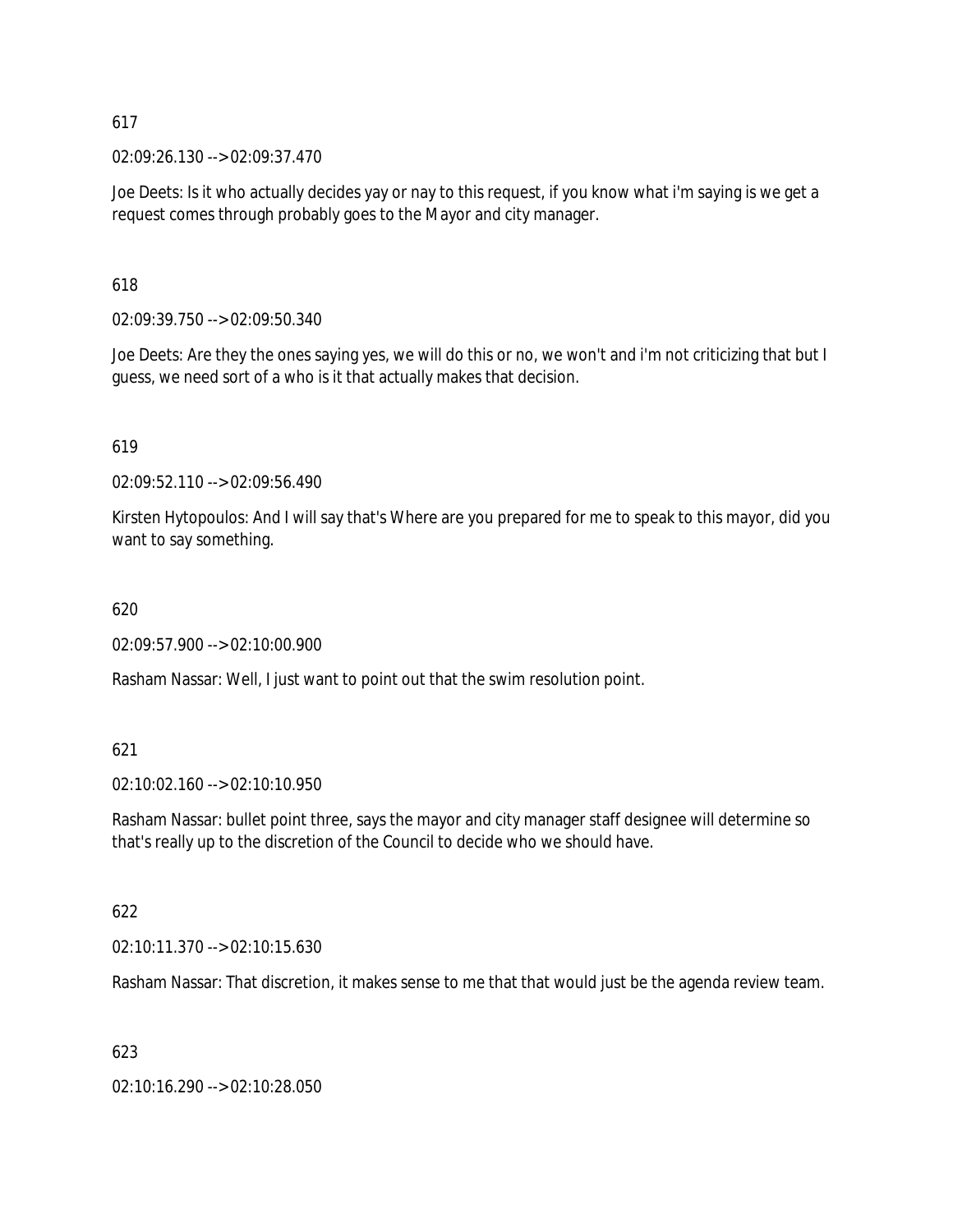Rasham Nassar: The Deputy Mayor mayor and the and the interim city manager and if there were if there were any if there wasn't consensus as to how to treat a proclamation during that agenda setting meeting, then it would be brought to the full attention of the Council.

624

02:10:29.520 --> 02:10:30.660

Rasham Nassar: that'd be my muzzle.

625

02:10:31.110 --> 02:10:33.660

Kirsten Hytopoulos: I was gonna say what happened earlier today is that I actually.

626

02:10:34.140 --> 02:10:44.280

Kirsten Hytopoulos: spoke to counsel over Schneider we were we were talking about this and it's one and starting to realize and falls in what because I first asked women, you know and that to comb my hair, I thought.

627

02:10:44.700 --> 02:10:50.190

Kirsten Hytopoulos: we'll just adopt something that's great, but you start to ask questions, who makes the decisions, especially if you're talking about.

628

02:10:50.460 --> 02:10:54.330

Kirsten Hytopoulos: citizen recognition and sort of proclamation even when it's a proclamation is this.

629

02:10:54.720 --> 02:11:03.300

Kirsten Hytopoulos: Is this a proclamation of the Council, are we judging people are we offering ourselves up as a as a public forum for the Community to honor people.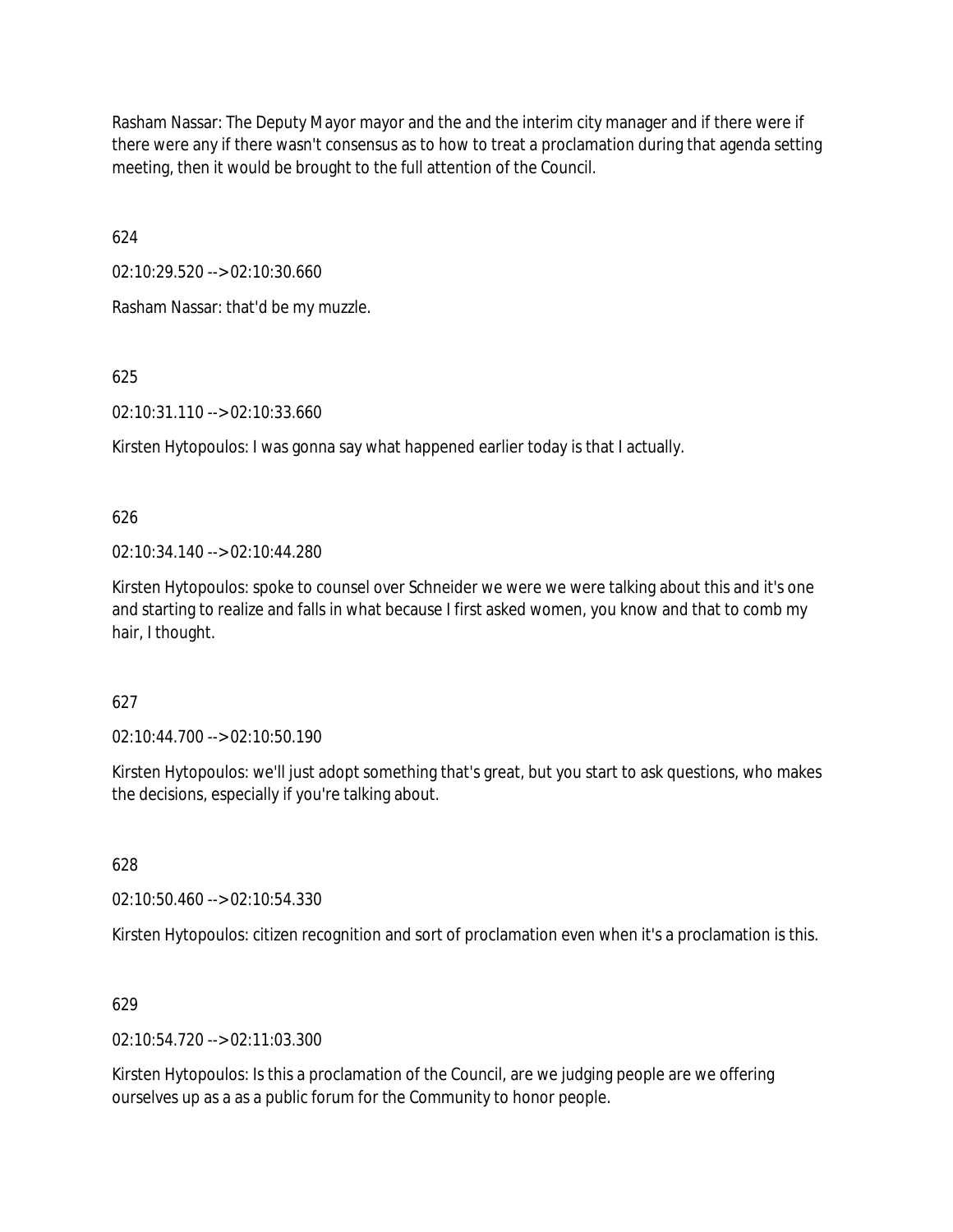# 02:11:03.690 --> 02:11:07.410

Kirsten Hytopoulos: Right, especially we're talking about individuals so there's a big difference, which is, I think what.

# 631

02:11:07.890 --> 02:11:14.130

Kirsten Hytopoulos: The city manager had originally highlighted, for us as as a potential full on our policy that precipitated this conversation.

# 632

02:11:14.460 --> 02:11:20.820

Kirsten Hytopoulos: Because we are talking about honoring individuals and do we need a policy that is specifically about honoring individuals.

# 633

02:11:21.300 --> 02:11:27.600

Kirsten Hytopoulos: And we need a better policy about proclamations, because we do get a lot of them, and sometimes it's not really clear how they got to us and how they were.

# 634

02:11:28.020 --> 02:11:39.690

Kirsten Hytopoulos: How they were you know who sponsored and then why is there, support for this, and so um I would suggest after delving around today and I could just grow just a few of the things the more I dug around that kind of policy questions.

# 635

02:11:41.280 --> 02:11:48.480

Kirsten Hytopoulos: That, how can how often considered to be recognized how often will city councilor attain this we constantly do this, we do it once a quarter.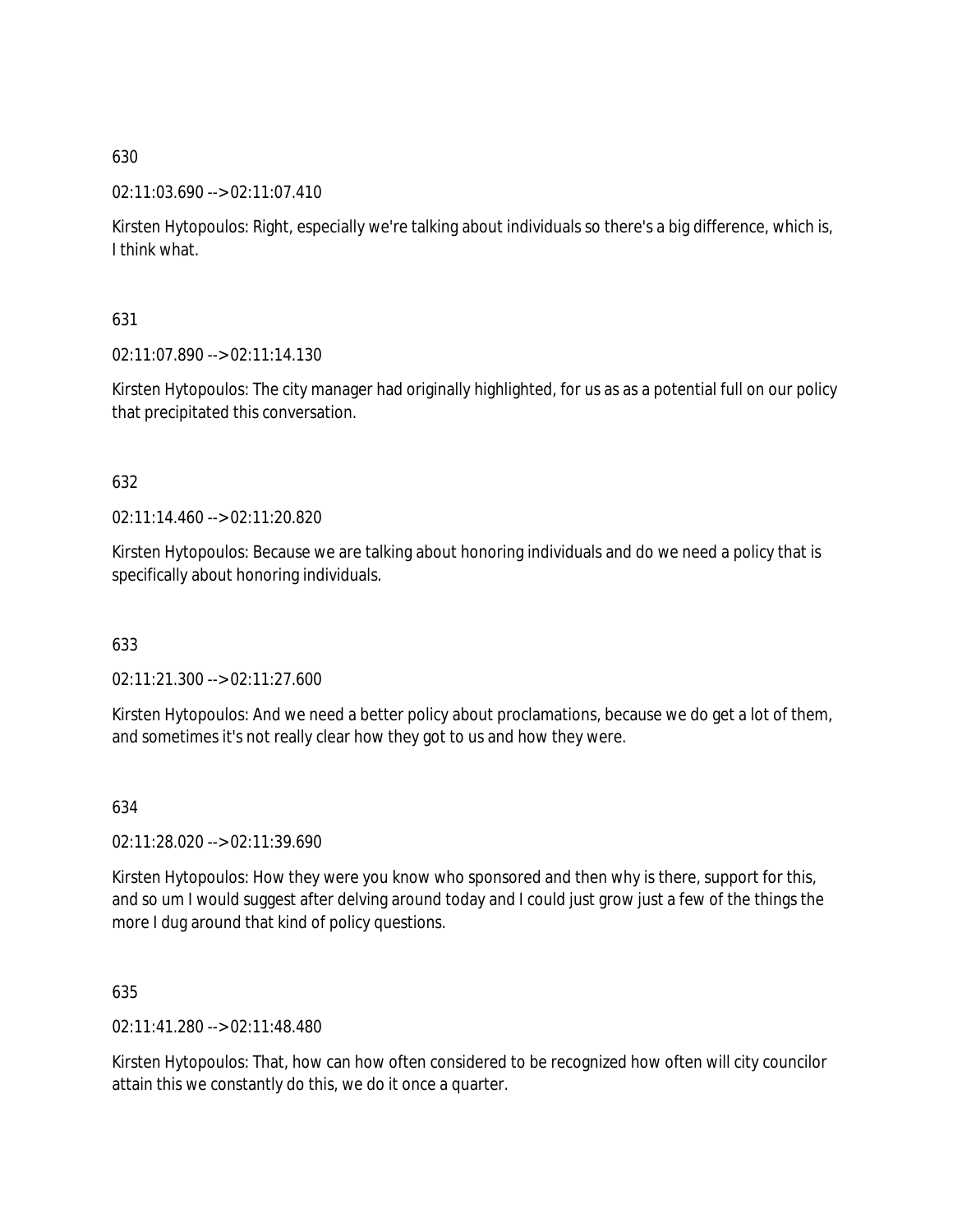02:11:48.810 --> 02:11:56.460

Kirsten Hytopoulos: These are things you've seen other resolutions you know other programs and to look around the country does the recipient need to live here have lived here or work here.

# 637

02:11:57.270 --> 02:12:01.410

Kirsten Hytopoulos: You know how often the organizations bring people forward, you know so.

# 638

02:12:01.920 --> 02:12:08.550

Kirsten Hytopoulos: I would suggest, and I will be happy to participate and since then it's a short little subcommittee of bringing forward a proposal.

# 639

02:12:08.850 --> 02:12:16.890

Kirsten Hytopoulos: Because I think there's so many policy issues here and not have to get in the way, let me be clear, of what we have next week's agenda, I would suggest that the Council.

640

02:12:17.220 --> 02:12:23.820

Kirsten Hytopoulos: move forward with honoring the folks that we have coming through that is identified for us that we need a process so that will fair and.

# 641

02:12:24.150 --> 02:12:30.540

Kirsten Hytopoulos: Consistent let's move forward to what's in front of us, but then let's come back with something we really recognize that there's two things here one is.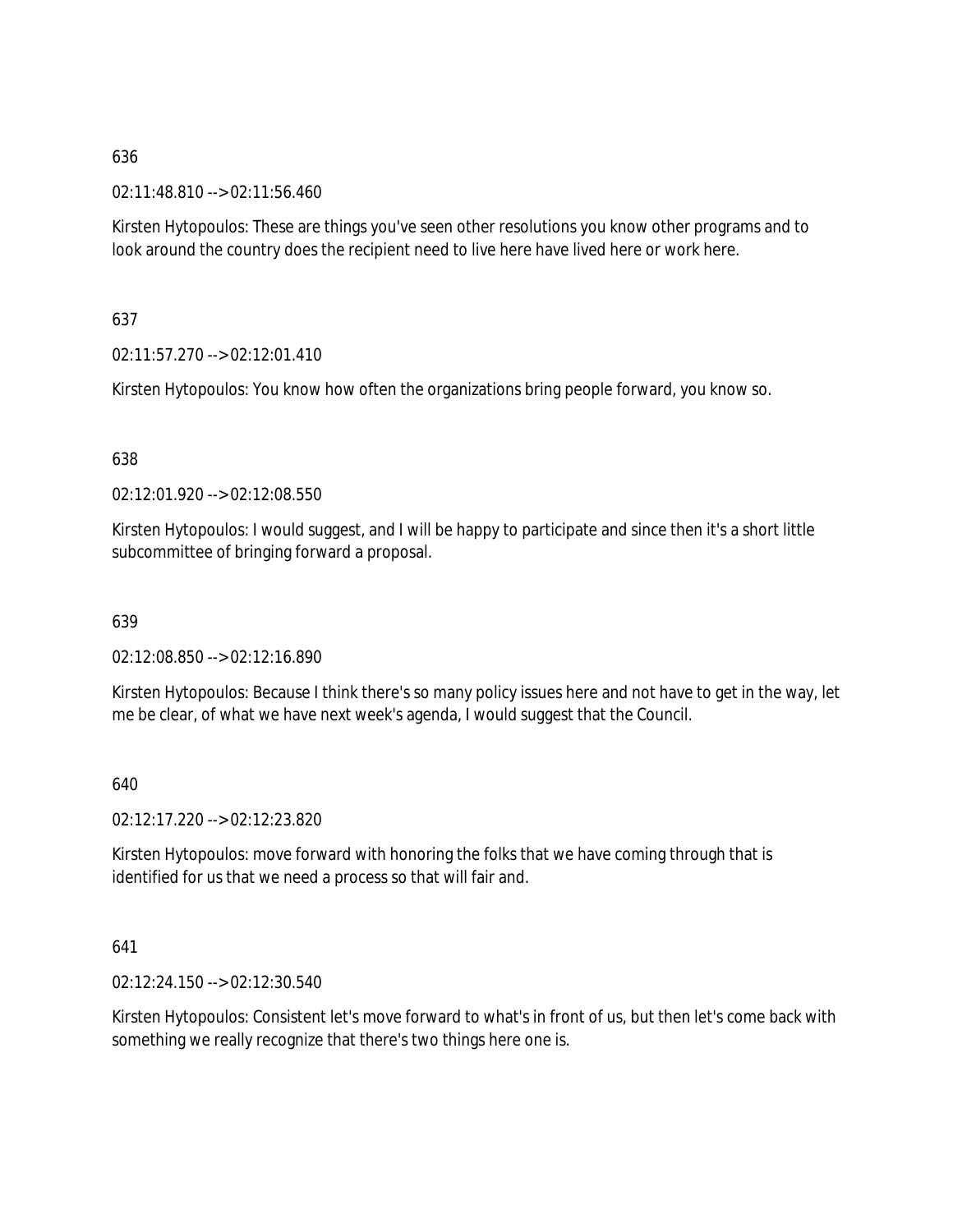02:12:30.960 --> 02:12:40.710

Kirsten Hytopoulos: is being and do we want to do want to allow at the sufficient showing of the Members and members of public and I think the people who are up for being honored would succeed through this process.

643

02:12:41.100 --> 02:12:50.850

Kirsten Hytopoulos: will be brought forward and then the Council being asked to recognize this person, but it really is the it's the Community plus judging on voting we don't ever want to that position.

644

02:12:51.270 --> 02:12:58.410

Kirsten Hytopoulos: And do we want a better process for proclamations where there's some basic showing of either Council sponsorship or Community sponsorship.

645

02:12:58.740 --> 02:13:01.560

Kirsten Hytopoulos: So that we understand where these are coming from and whether we want to do them.

### 646

02:13:02.280 --> 02:13:13.980

Kirsten Hytopoulos: So that's it I can go on with more things that Leslie and arms that counselor Schneider and I discussed and things I read, but I think there's a lot more fear than we thought, and we should take a little time to develop something as well.

647

02:13:18.960 --> 02:13:20.160

Kirsten Hytopoulos: It counselor Patrick Johnson.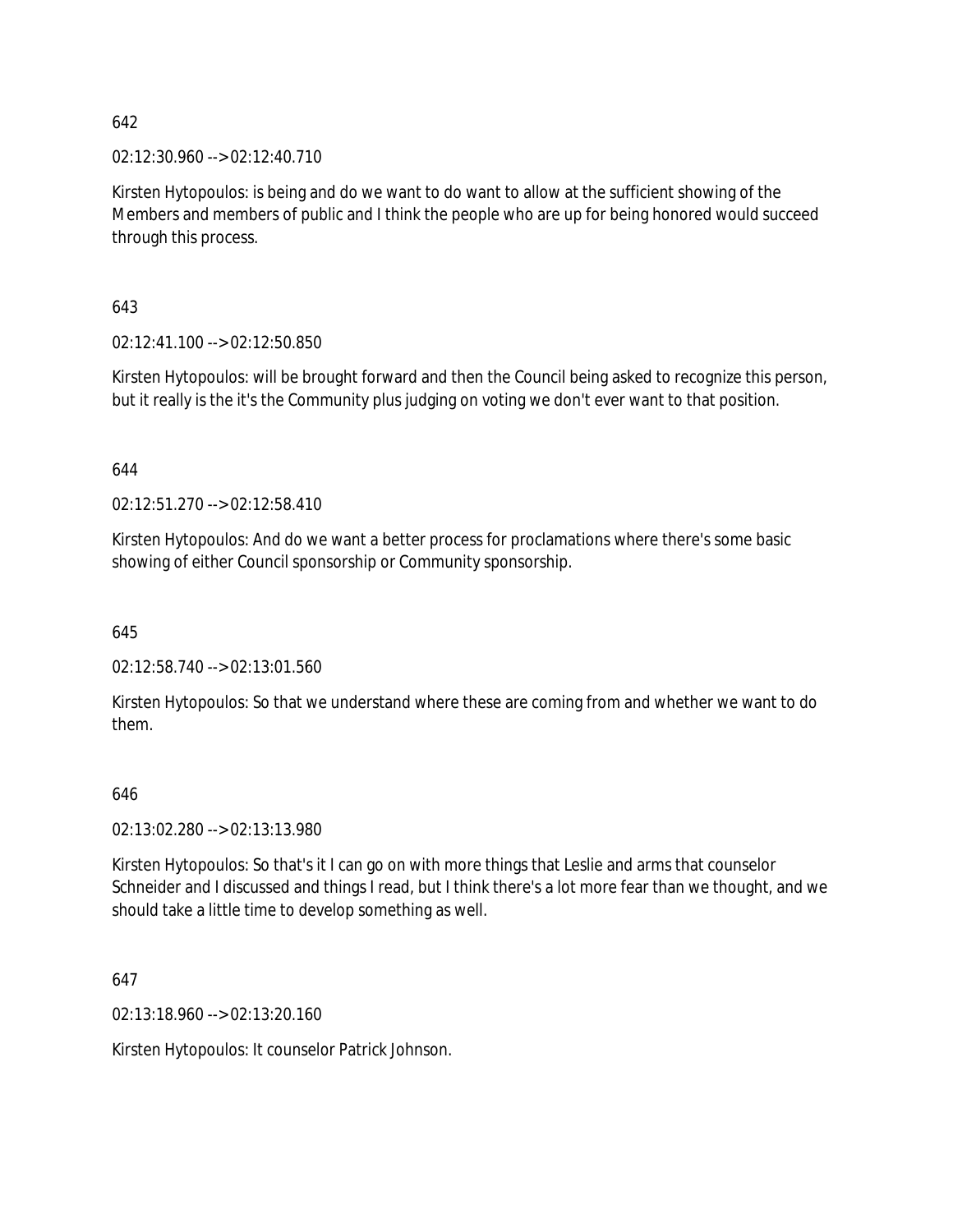02:13:21.120 --> 02:13:34.980

Brenda Fantroy-Johnson: yeah I agree, I think the better thing to do is to try to have a process for both and i'd be willing to be on mini subcommittee to look into what we need to do to create that process bait.

649

02:13:35.610 --> 02:13:36.510

Kirsten Hytopoulos: councilmember Schneider.

650

02:13:37.680 --> 02:13:39.180

Leslie Schneider: Thank you i'm.

651

02:13:40.770 --> 02:13:50.670

Leslie Schneider: Just to dive into very briefly that one of the items I would love for Council to on not be the.

### 652

02:13:53.010 --> 02:14:09.570

Leslie Schneider: not be making decisions about who wins and who loses I think that puts us in a really awkward place, and so, if we had a process whereby there were members of the community and or organizations in the Community that were quote unquote sponsoring.

# 653

02:14:10.710 --> 02:14:15.030

Leslie Schneider: A person for recognition or a proclamation.

654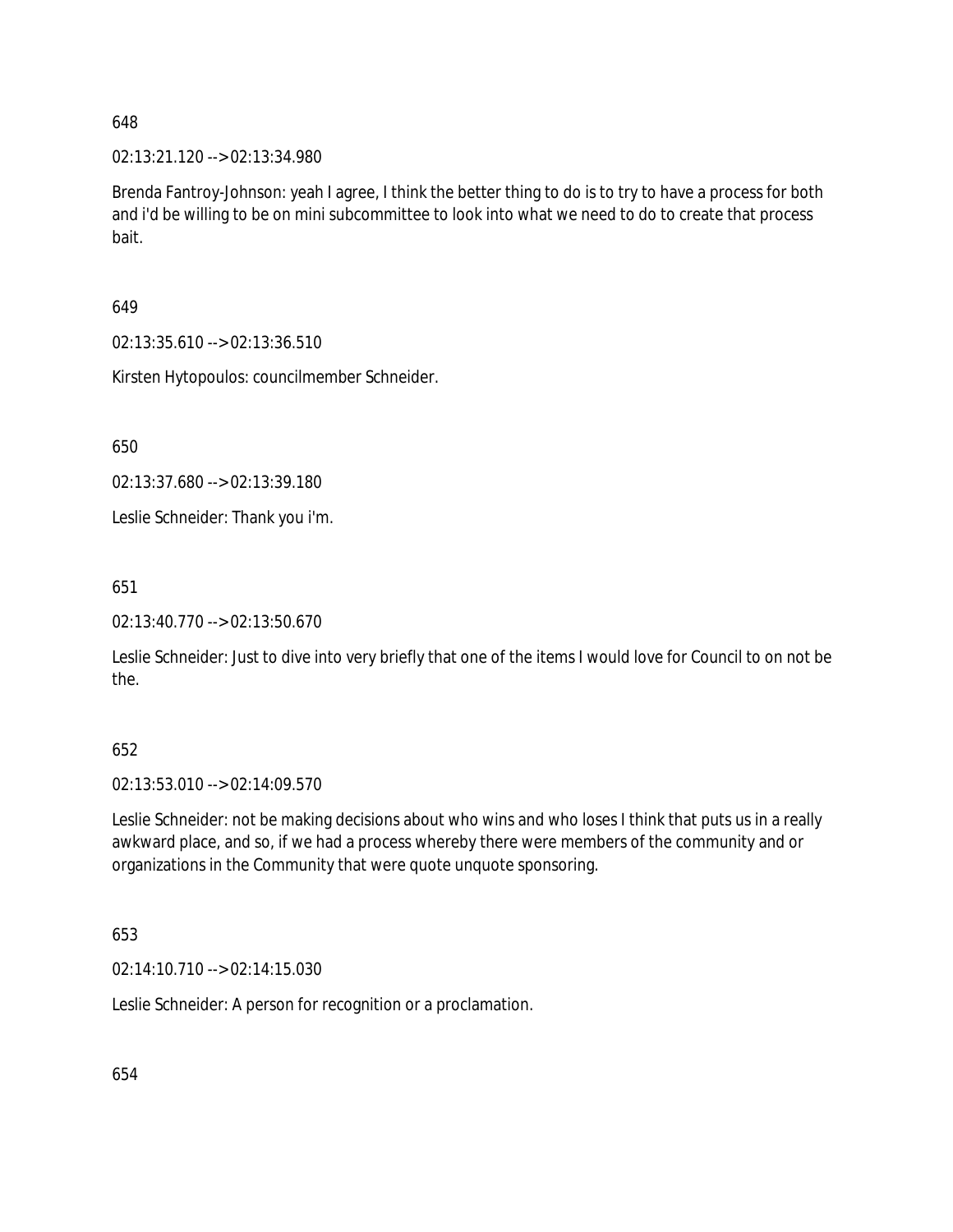02:14:16.200 --> 02:14:27.810

Leslie Schneider: You know, it could be one or more organizations two or three members of the public, but what I what I really liked the idea of is having those sponsors.

# 655

02:14:28.200 --> 02:14:45.270

Leslie Schneider: Writing up like 100 words or something that says why that person or this proclamation is is necessary because then that could get archived with the proclamation itself and and some proclamations RD you know some of those stories those.

# 656

02:14:47.130 --> 02:14:53.700

Leslie Schneider: I think those are sometimes going to be as important as the as the recognition and the proclamation itself.

### 657

02:14:54.720 --> 02:15:00.540

Leslie Schneider: So anyway, I just wanted to throw out there, that I see this as a really positive thing, and I think we have a chance to.

# 658

02:15:01.710 --> 02:15:14.070

Leslie Schneider: make this a deep recognition or a deep appreciation of summer proclamation as opposed to just sort of by rote letting these things float through and take up time on the Council agenda.

### 659

02:15:16.350 --> 02:15:17.190

Kirsten Hytopoulos: let's remember card.

660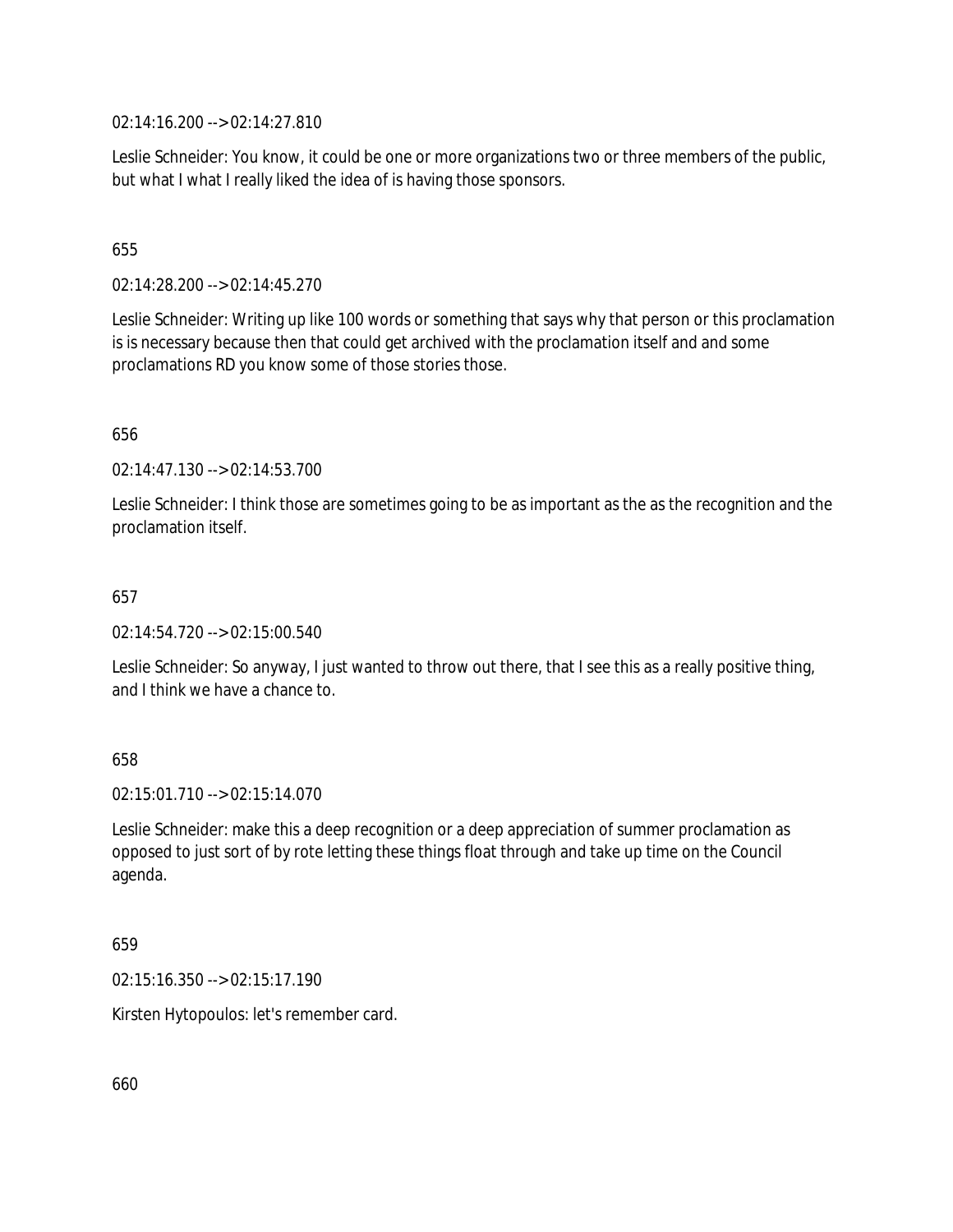02:15:20.340 --> 02:15:21.960

Christy Carr: Thanks i'd like to propose emotion.

661

02:15:24.390 --> 02:15:35.250

Christy Carr: I moved to authorize Deputy Mayor hi tapulous and Council member fan right Johnson to develop and bring back for Council consideration a proposal for City policy and procedures related to.

662

02:15:35.580 --> 02:15:45.300

Christy Carr: proclamations and says and recognitions this policy does not need to be in place prior to April 13 planned recognition of citizens.

# 663

02:15:49.950 --> 02:15:58.380

Kirsten Hytopoulos: And the only thing i'd add is I don't know if counselor Schneider would want to be on it to or not no she's like I don't need more my plate okay any more discussion.

664

02:15:59.310 --> 02:16:01.830

Leslie Schneider: yeah I don't think I have to be on it, I think.

665

02:16:03.930 --> 02:16:04.890 Leslie Schneider: Deputy Mayor.

666

02:16:06.240 --> 02:16:10.290

Leslie Schneider: i'll save my comments for when it comes back, but I think it would be great.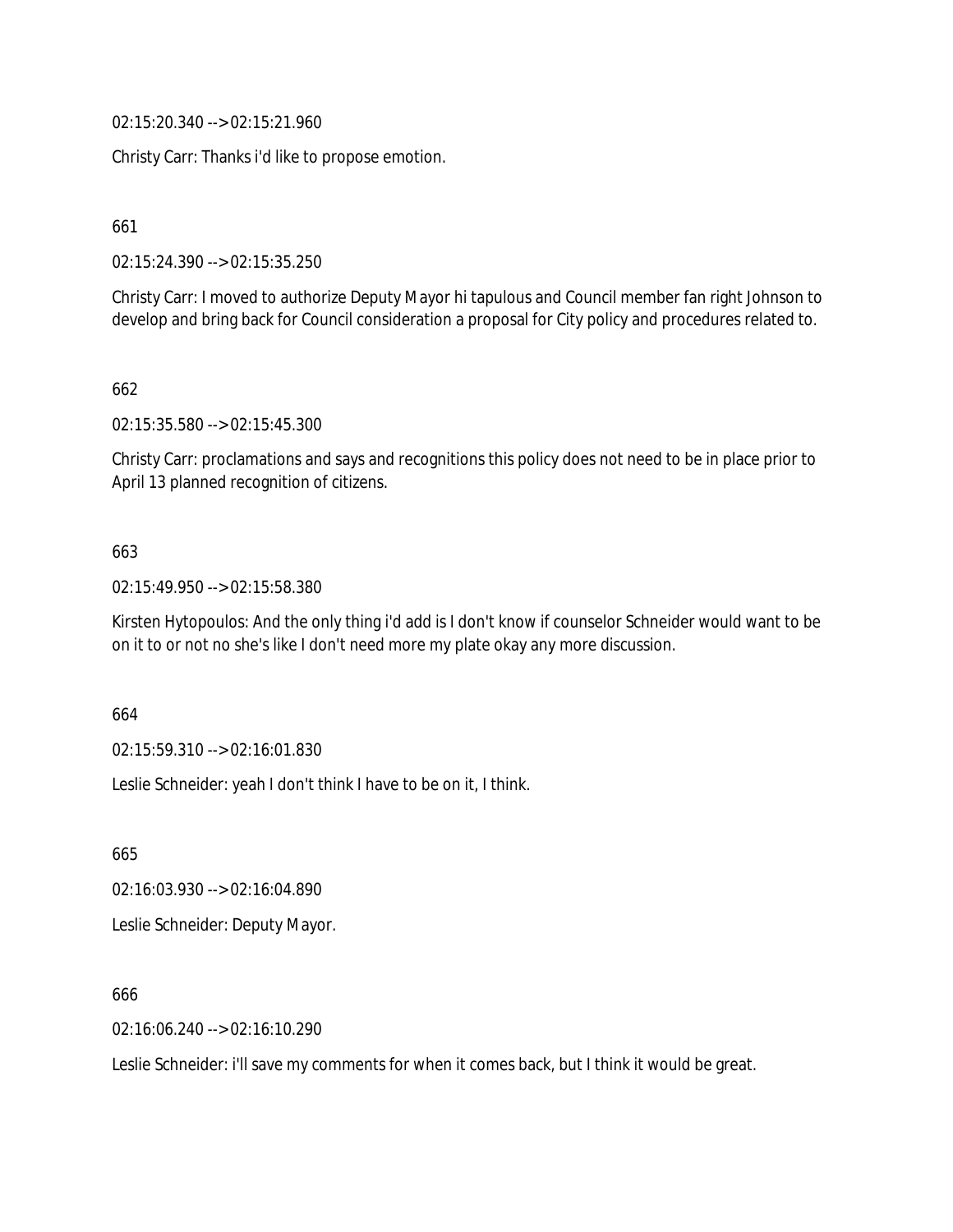02:16:11.400 --> 02:16:19.290

Kirsten Hytopoulos: Well, just before we go, I just wanted to just kind of help answer joe's councilmember decent question as well, which is kind of the product that could come back is there are a lot of.

668

02:16:20.160 --> 02:16:26.460

Kirsten Hytopoulos: cities where they're not there's no one making like a no one in the cities, judging the creating a process that has enough.

669

02:16:26.970 --> 02:16:29.580

Kirsten Hytopoulos: have to it that if someone gets through it like they have.

670

02:16:30.030 --> 02:16:34.710

Kirsten Hytopoulos: You know people sponsoring them and they fill out the application, they meet these really general guidelines they just are.

671

02:16:34.950 --> 02:16:43.320

Kirsten Hytopoulos: And so there is that's kind of what we need to do is develop what is that you need to bring forward so that then staff knows that oh you check the boxes and it can come forward.

672

02:16:44.490 --> 02:16:54.780

Kirsten Hytopoulos: So okay any more discussion all those in favor please say Aye Aye opposed motion passes unanimously okay great.

673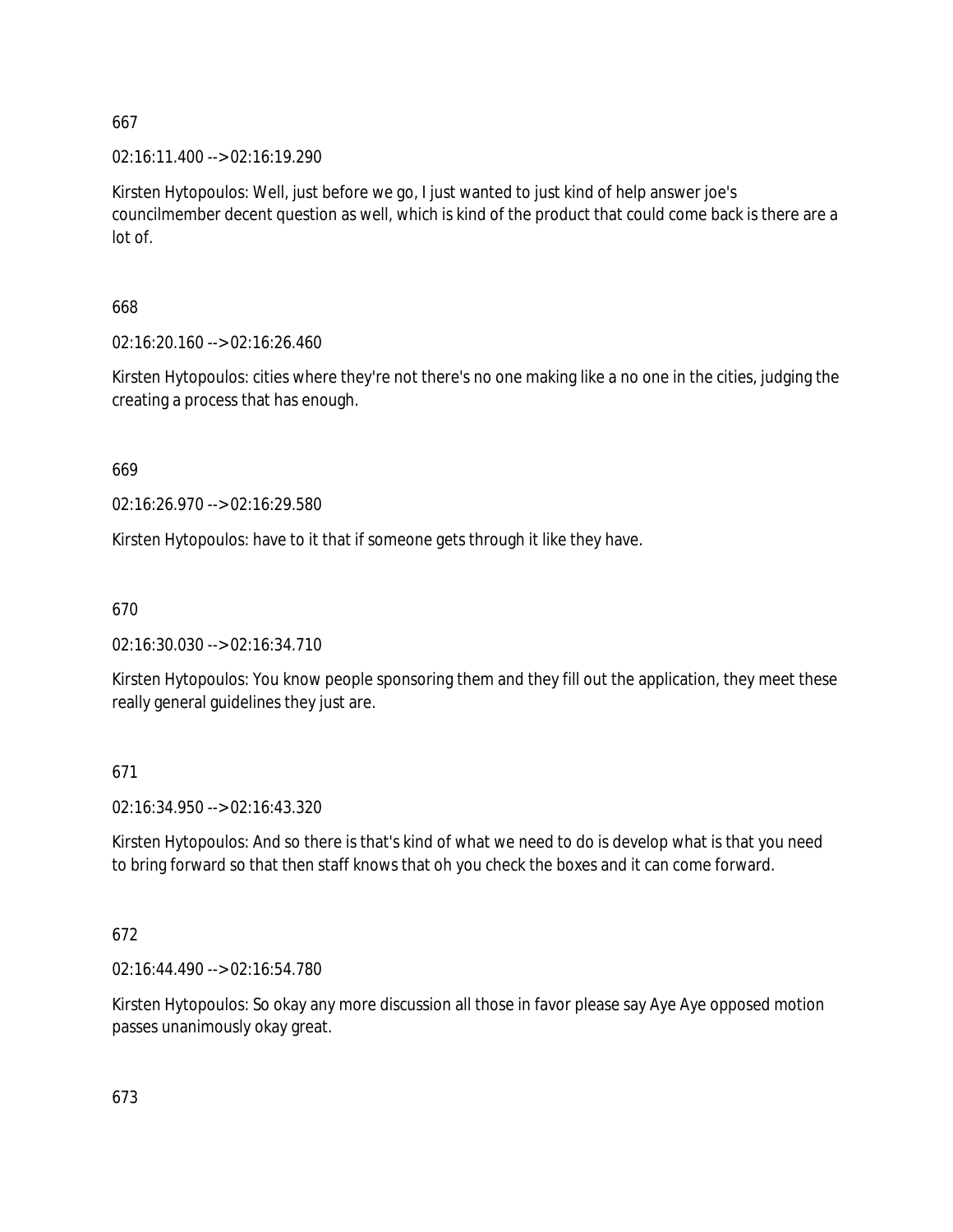02:16:55.110 --> 02:16:58.620

Kirsten Hytopoulos: We are at my page over, we have one more item correct.

674

02:16:58.710 --> 02:17:01.050

Kirsten Hytopoulos: And that is board meetings items six D.

675

02:17:02.280 --> 02:17:04.440

Kirsten Hytopoulos: And I believe that the mayor was brings forward.

### 676

02:17:05.670 --> 02:17:13.470

Rasham Nassar: yeah so I brought this to Council the tension can't remember when must have been a couple weeks ago now, and then I just kind of gauged.

# 677

02:17:14.100 --> 02:17:28.290

Rasham Nassar: Councils interest in potentially scheduling zoom meetings zoom board meetings we haven't had board meetings, I think, since in 2020 at all and we're we're almost partway through 21 that's very scary to say.

# 678

02:17:29.490 --> 02:17:34.830

Rasham Nassar: It sounds like Council is interested in scheduling board meetings on the question then becomes when.

### 679

02:17:36.630 --> 02:17:52.920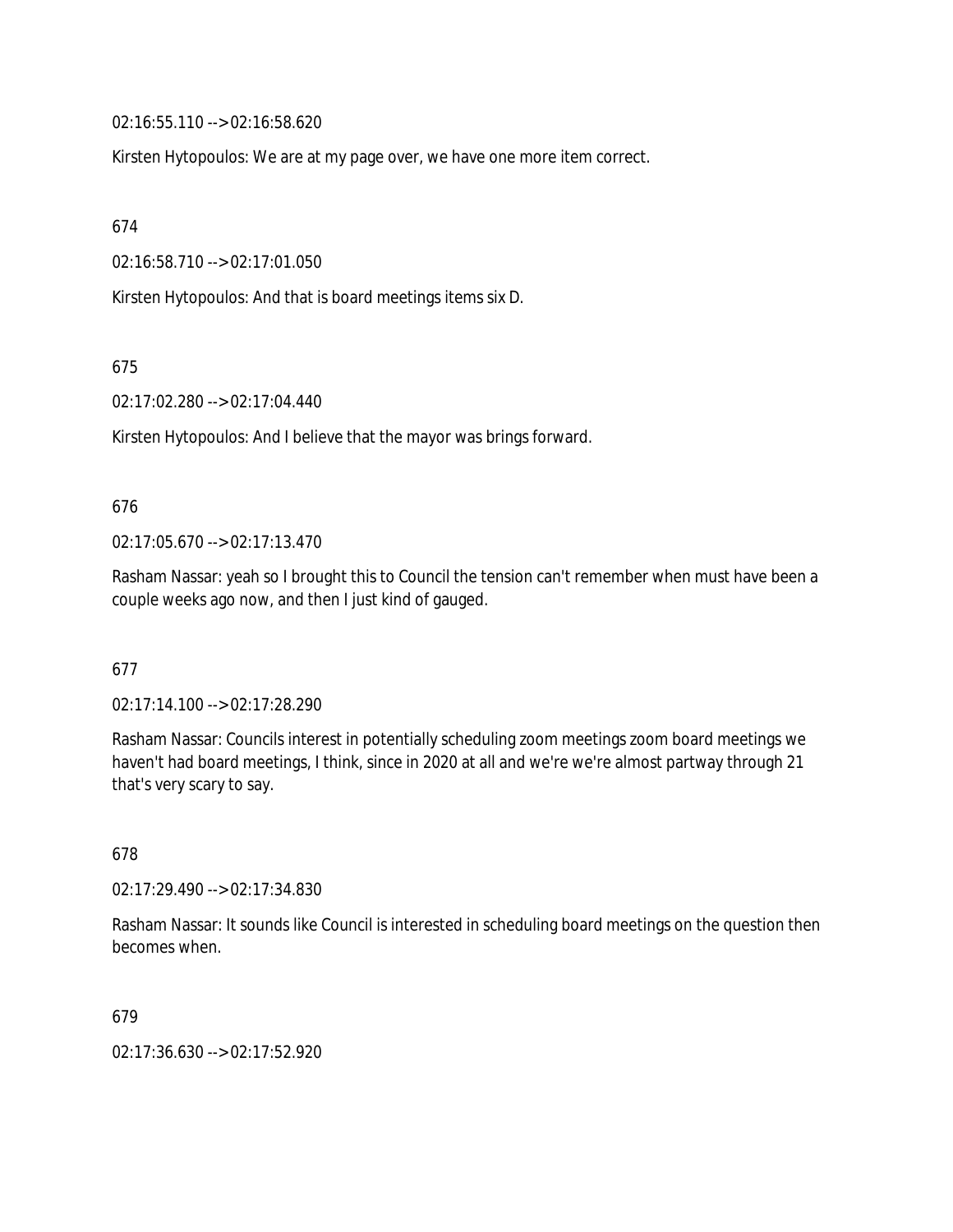Rasham Nassar: It was brought up an agenda setting that we have a new city manager coming on in May I don't know if we have his exact start date interim city manager, but I there was it was thought that perhaps we wanted to wait to schedule them later in May early June.

680

02:17:54.000 --> 02:18:03.540

Rasham Nassar: To allow Mr king, the opportunity to attend and hear the Community feedback and kind of you know, gain some exposure to what word meetings are, since they are sort of the practice of the city council.

681

02:18:04.320 --> 02:18:16.650

Rasham Nassar: it's purely discretionary decision, we can talk about it, I don't have a dog in this fight, I just I support scheduling board meetings, but the COMP the question for us now is when so.

682

02:18:17.940 --> 02:18:19.170

Rasham Nassar: Looking forward to hearing your thoughts.

683

02:18:20.400 --> 02:18:30.600

Joe Deets: let's remember deeds yeah well I think he Deputy Mayor and thank you mayor for for bringing this up yeah I always felt board meetings were an integral part of.

684

02:18:31.320 --> 02:18:43.200

Joe Deets: Our work is Council members were, I think, when I first came on board, we I think I might have been done once a year, and then, and then it was decided, why we only doing it once a year, and then it became once a quarter.

685

02:18:43.650 --> 02:18:54.030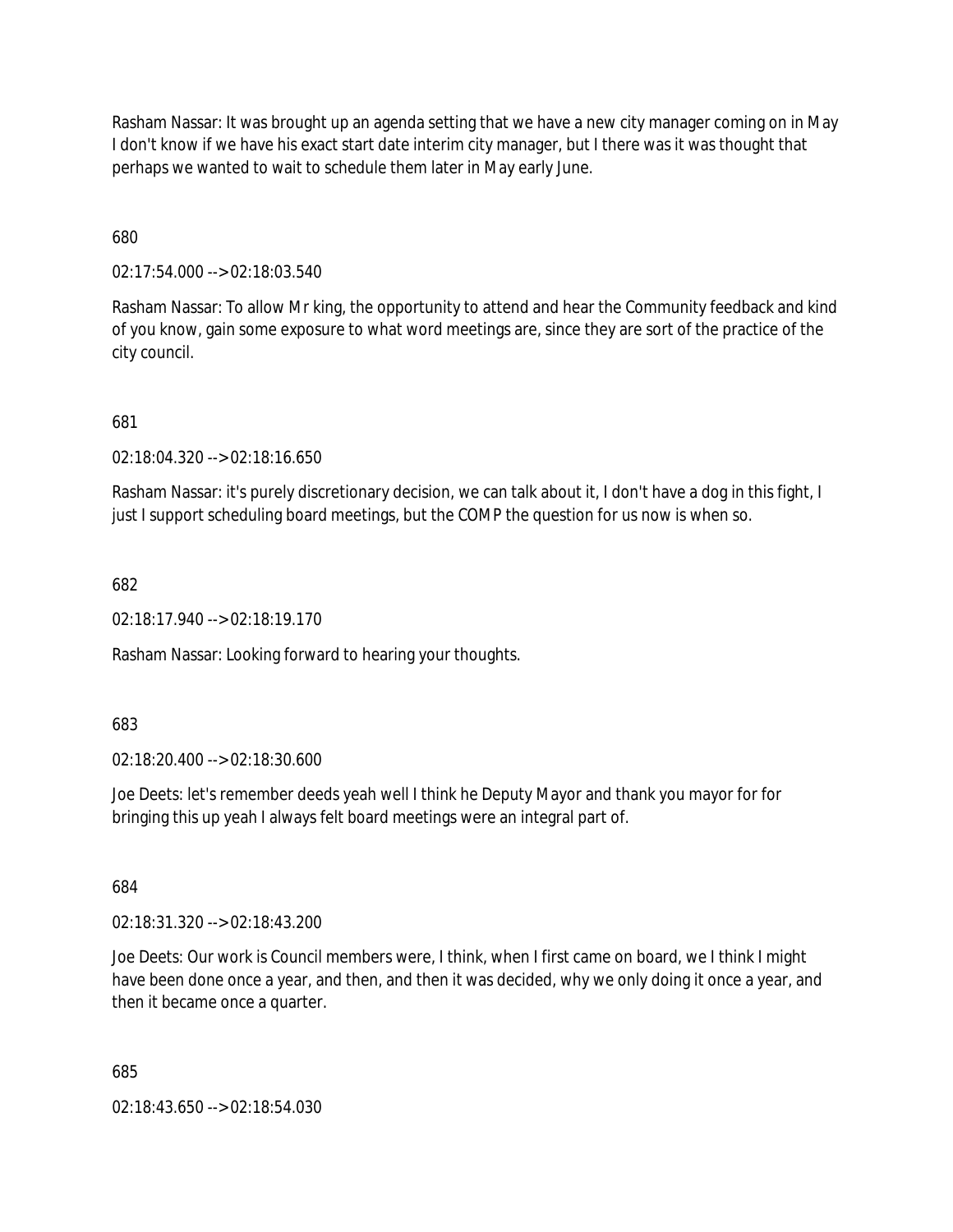Joe Deets: And every time I I did it for the northward there was packed crowd you know, there was a lot of people and they and they had a lot of questions so it was I thought this is.

686

02:18:54.480 --> 02:19:06.300

Joe Deets: A high value and my do I continue to do my office hours, so I know constituent excuse me want to talk to us So yes, I i'm very much in favor of zoom word meetings.

# 687

02:19:06.870 --> 02:19:18.600

Joe Deets: And at some point we can go to real Ward meeting, so to speak, but it does make a lot of sense to wait till the new city manager comes, and you know just because of timing and everything so like you said, maybe that would be.

# 688

02:19:20.220 --> 02:19:27.420

Joe Deets: Towards the end of May we start scheduling them, you know so anyway, I just want to say thank you for bringing this up and i'm in favor of.

689

02:19:29.850 --> 02:19:31.110

Kirsten Hytopoulos: counselor pantry Johnson.

690

02:19:32.430 --> 02:19:52.620

Brenda Fantroy-Johnson: Yes, I just wanted to say that that's the first time i'd ever met Joe deets and co was that my Ward meeting, so I know that they bring people who've never been involved before, and you know, I support this and I do support waiting until the new city manager comes on board.

691

02:19:54.000 --> 02:19:57.420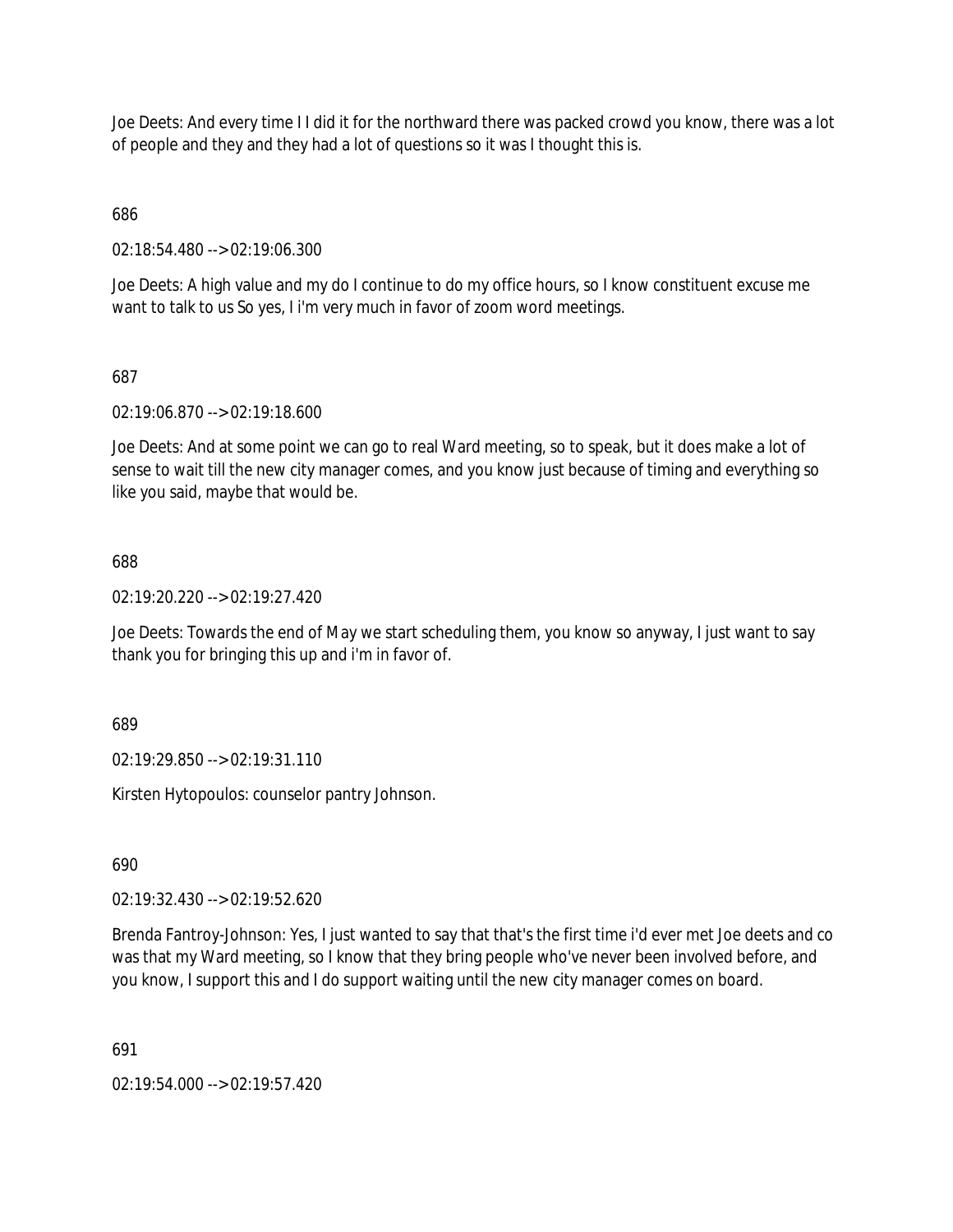Rasham Nassar: So interim city manager one is his official start date do we have that yet.

692

02:19:58.590 --> 02:20:00.270

Ellen Schroer (she/her): it's Monday the 17th.

693

02:20:00.660 --> 02:20:16.710

Rasham Nassar: Monday may 17 okay so um in terms of scheduling Council, would you be okay, and the way the way that we've done it in the past, we never scheduled award meeting on the same day, so they were they run consecutive we Saturday mornings 10 to noon.

694

02:20:19.380 --> 02:20:26.430

Rasham Nassar: That sounds like I know we were in a virtual world so they could technically all happen at the same time, and people can pop in and out, but maybe we don't do that.

695

02:20:28.500 --> 02:20:43.290

Rasham Nassar: So it would be three Saturdays in a row tend to noon and then in terms of scheduling the dates for those weekends, we can just do that offline with the interim city manager and the city clerk to make sure that the Council members that are represent the Ward can attend.

696

02:20:43.920 --> 02:20:44.880

Rasham Nassar: All attend on that date.

697

 $02.20.44.970 -5.02.20.47.430$ 

Rasham Nassar: Whatever it is post may 17.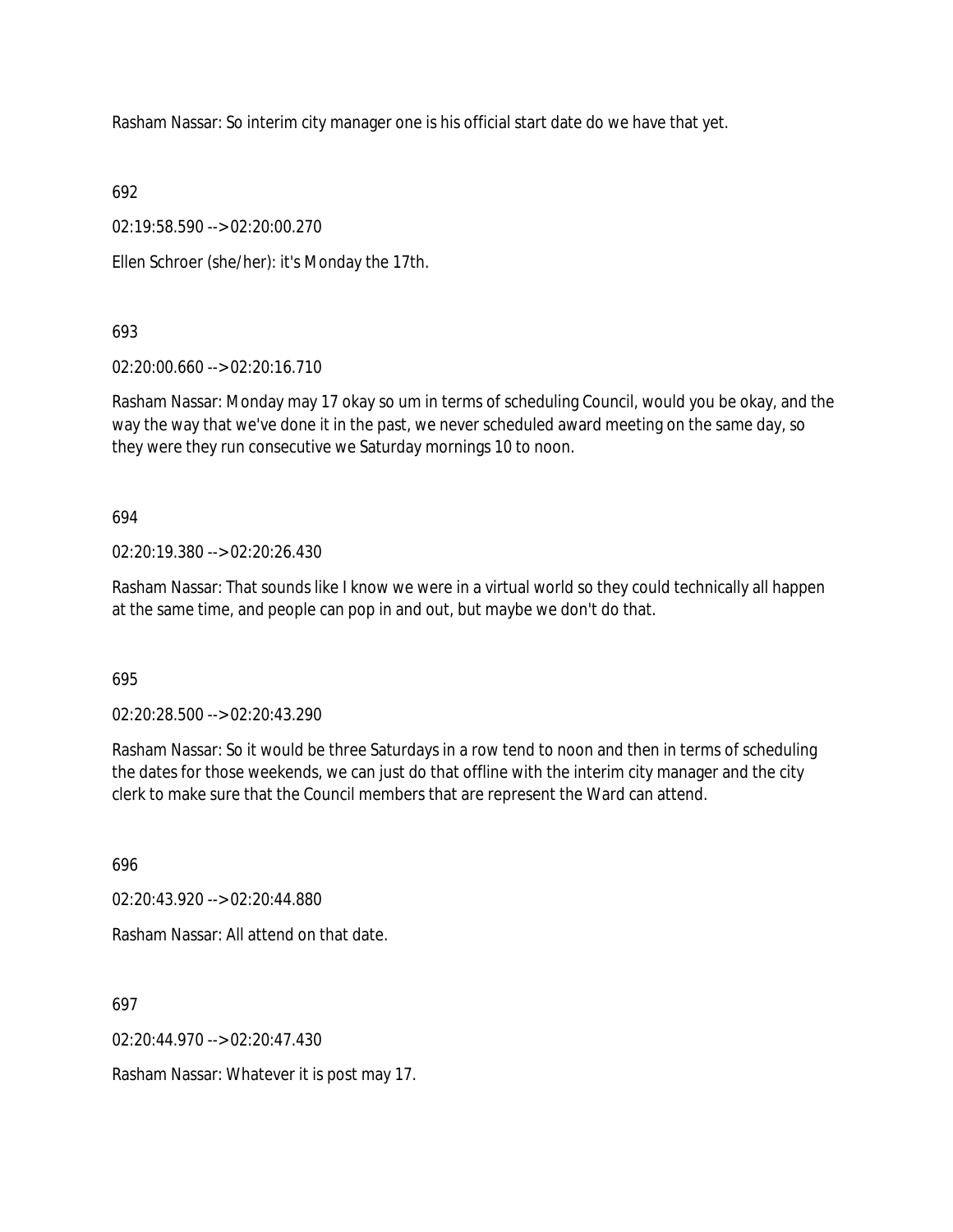698

02:20:48.570 --> 02:20:52.320

Ellen Schroer (she/her): yeah I would say, if there are weekends, that you know you can't.

699

02:20:53.460 --> 02:21:04.290

Ellen Schroer (she/her): Have a word meeting Maybe you can let me know so that we will save one round of suggestions and then also there's Memorial Day in there at the end of May, so we'll probably avoid that weekend.

700

02:21:06.480 --> 02:21:06.630

Ellen Schroer (she/her): yeah.

701

02:21:07.020 --> 02:21:12.750

Kirsten Hytopoulos: Maybe let maybe like a new city manager get adjusted for a couple weeks before we start anyway, because I bet he's going to be hit from.

702

02:21:13.110 --> 02:21:14.220

Kirsten Hytopoulos: hundred directions.

703

02:21:14.910 --> 02:21:17.070

Ellen Schroer (she/her): that's probably right so maybe we'll be looking at June.

704

02:21:18.360 --> 02:21:18.720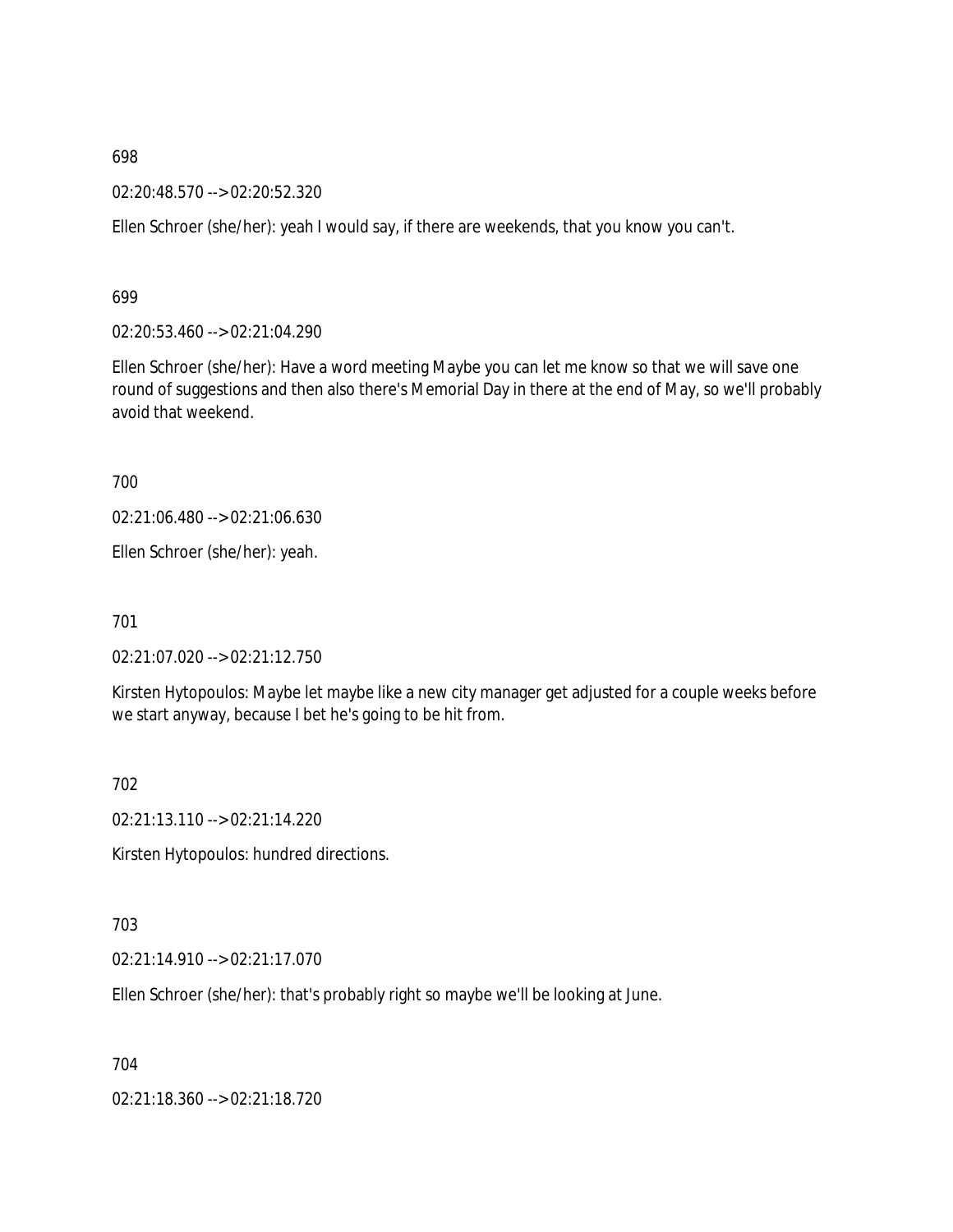So.

### 705

02:21:20.520 --> 02:21:24.840

Kirsten Hytopoulos: terrific any other comments or questions about this item.

# 706

02:21:26.520 --> 02:21:29.400

Kirsten Hytopoulos: Okay, it looks like we are moving on to go to the order.

707

02:21:35.460 --> 02:21:36.540

Kirsten Hytopoulos: Council member deeds.

708

02:21:37.920 --> 02:21:38.430

mean they're.

# 709

02:21:40.530 --> 02:21:48.810

Joe Deets: Normally, this, I think this would come under committee reports that we don't do them during study session so i'll just I just want to give you guys a heads up of a couple things.

# 710

02:21:49.920 --> 02:21:52.170

Joe Deets: One on the climate change advisory committee.

711

02:21:54.360 --> 02:22:03.240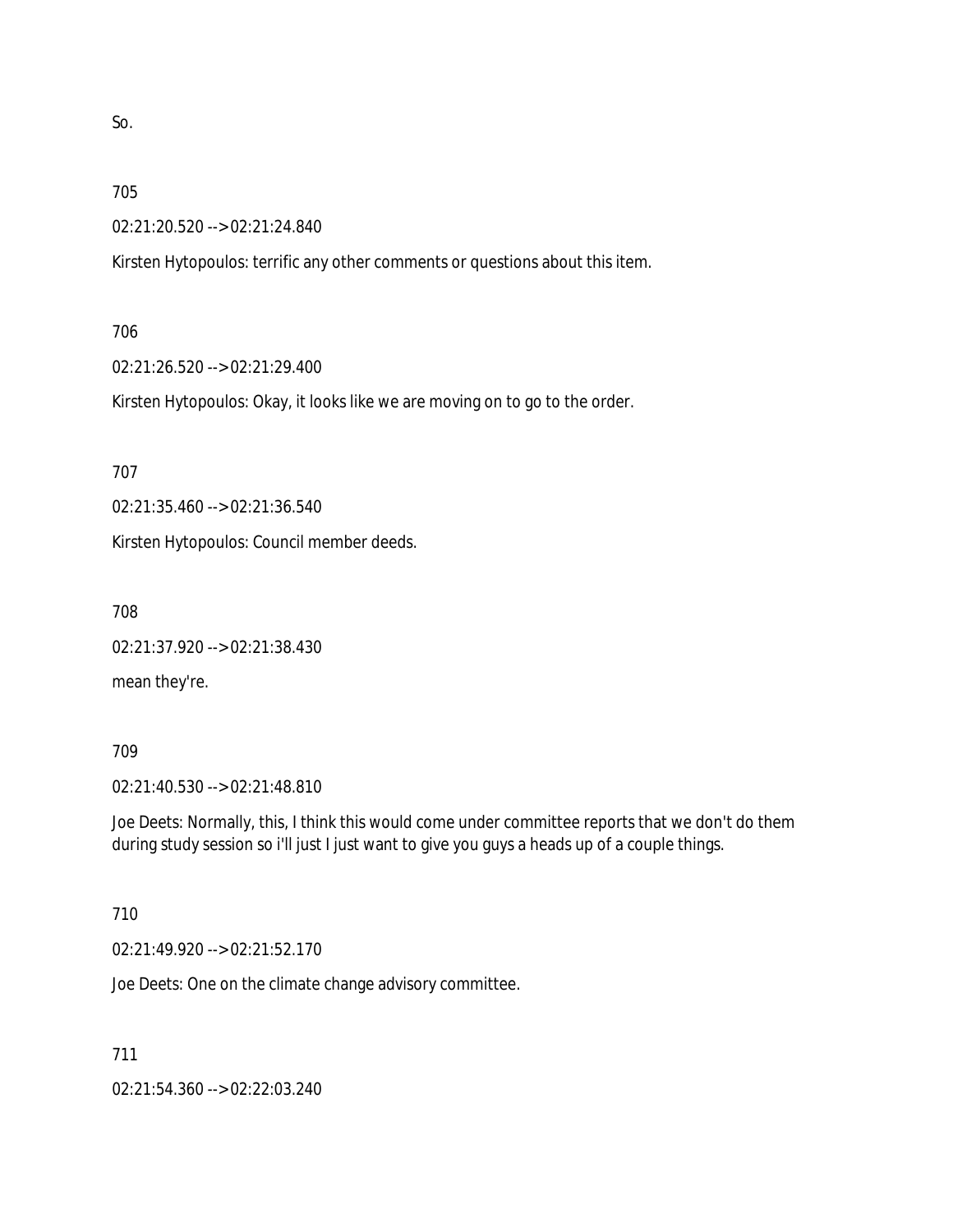Joe Deets: I had brought up that there was a company called impact vital energy that presented to counsel oh gosh like oh 17 about doing a bio digester.

712

02:22:04.440 --> 02:22:05.310

Joe Deets: I think if the.

713

02:22:06.570 --> 02:22:14.910

Joe Deets: Well, at the dump area, if I recall well they are still very much in operations and they presented to the Committee.

714

02:22:15.600 --> 02:22:30.030

Joe Deets: A few weeks, maybe it was a month ago, and the presentation went over very well so well that members of the committee and, including myself, are going to have a field trip to bash on island on April 26 to go.

715

02:22:31.110 --> 02:22:42.420

Joe Deets: check out the bio digester that impact bio energy has put on bathroom island, so this just let you know that this is going on and we're all very excited about that.

716

02:22:43.500 --> 02:22:45.840

Joe Deets: second thing I just wanted to mention was.

717

 $02.22.46.890 -502.22.47.490$ 

Joe Deets: There was a.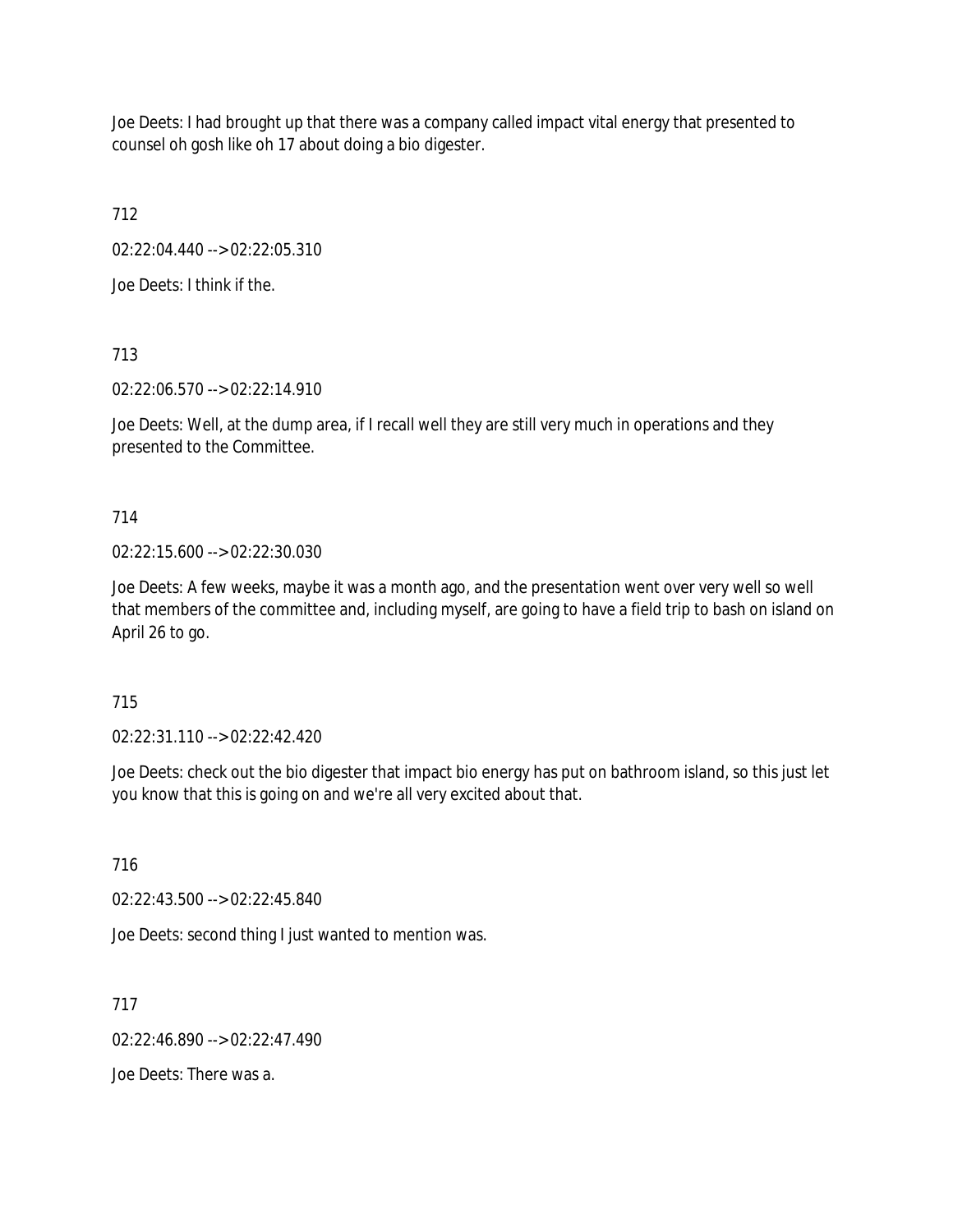718

02:22:49.320 --> 02:22:57.750

Joe Deets: Resolution that we passed Council passed authorizing the race equity advisory committee to do a resolution condemning a.

719

02:22:58.770 --> 02:22:59.340

Joe Deets: Asian.

720

02:23:01.230 --> 02:23:04.470

Joe Deets: In Pacific islander hate and tolerance in.

721

02:23:06.180 --> 02:23:15.840

Joe Deets: These things and i'm working with a member of the race equity advisory committee, they agreed to work with me to fine tune the the resolution so that's happening.

# 722

02:23:16.530 --> 02:23:26.040

Joe Deets: As we speak, and then we actually had an impromptu vigil last Saturday night outside the senior Center and I think there'll be a march Shah.

723

02:23:27.750 --> 02:23:30.720

Joe Deets: Later this month, I believe, so just fyi.

724

02:23:31.980 --> 02:23:34.080